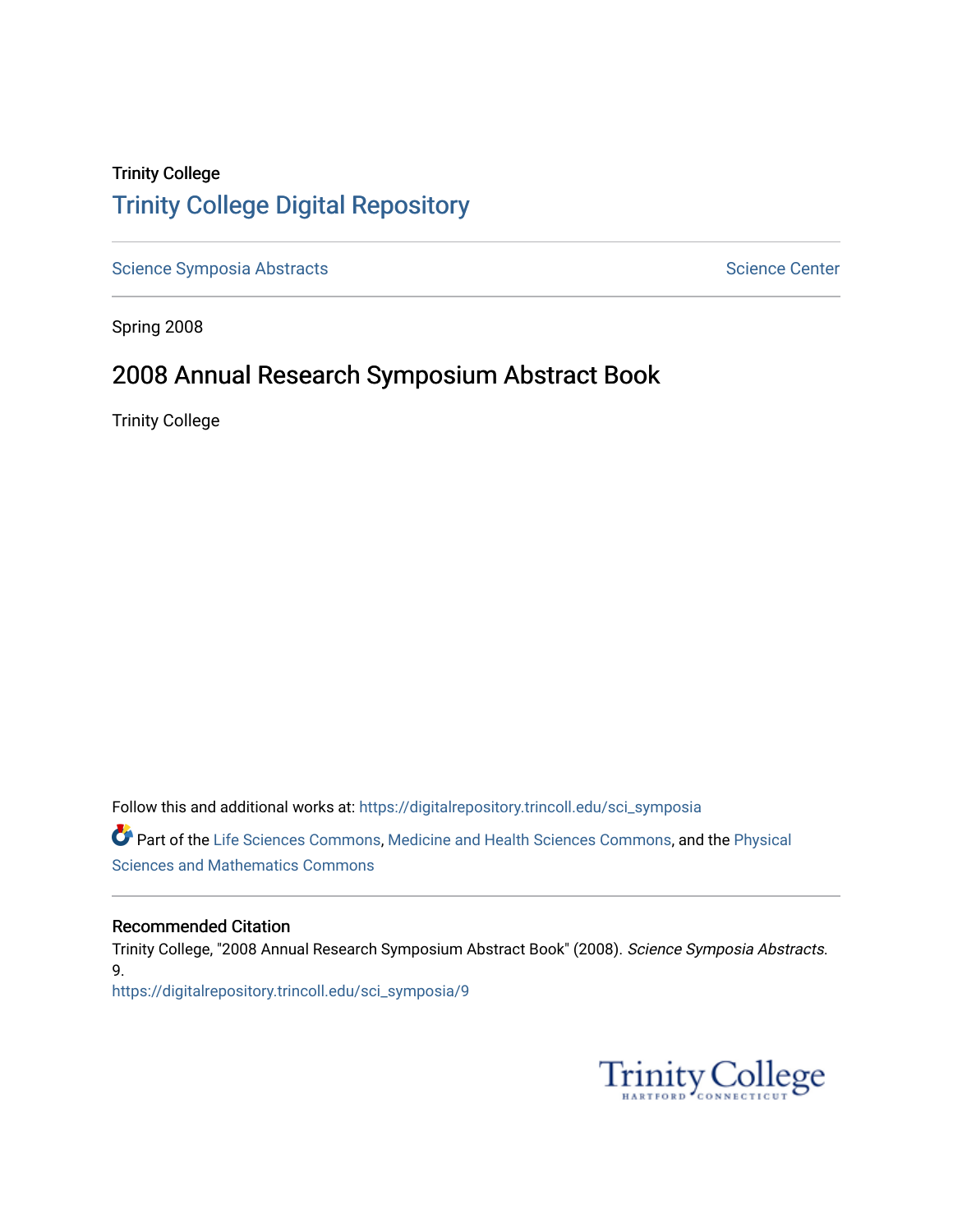# **TWENTY-FIRST ANNUAL SYMPOSIUM OF TRINITY COLLEGE UNDERGRADUATE RESEARCH**

# **TABLE OF CONTENTS**

**Poster # Title Page #**

# **BIOLOGY**

| 1.               | PLACENTAL MORPHOLOGY OF THE VIVIPAROUS SNAKES STORERIA<br><b>DEKAYI &amp; NERODIA SIPEDON</b>                                                                   |    |
|------------------|-----------------------------------------------------------------------------------------------------------------------------------------------------------------|----|
|                  | Kristie Anderson '08                                                                                                                                            | 13 |
| 2.               | <b>INTERSPECIFIC ELECTROCOMMUNICATION OF APTERONOTUS</b><br>LEPTORHYNCHUS TO THE PULSE-FORM ELECTRIC DISCHARGE OF<br><b>BRACHYHYPOPOMUS PINNICAUDATUS</b>       |    |
|                  | Seth Banever '17                                                                                                                                                | 13 |
| 3.               | ROLE OF NORMAL FLORA IN PATHOGENIC INFECTION OF UPPER<br><b>RESPIRATORY TRACT</b>                                                                               |    |
|                  | Nicole Benjamin '08, Michael Chung '11                                                                                                                          | 14 |
| 4.               | PLACENTAL SPECIALIZATIONS IN THE SPINY LIZARD SCELOPORUS<br><b>JARROVI</b>                                                                                      |    |
|                  | Greg Gavelis '08                                                                                                                                                | 14 |
| 5.               | THE BAMBOO WORM INVASION OF SAMISH BAY: ECOLOGY AND<br>CONTROL OF CLYMENELLA TORQUATA IN A NORTHEASTERN PACIFIC<br><b>ESTUARY</b>                               |    |
|                  | Lillian Hancock '08, P. Sean McDonald, Freya Goetz '08, Paul Dinnel                                                                                             | 15 |
| 6.               | <b>EXPRESSION AND PURIFICATION OF HUMAN CYP4X1</b><br>Stacy Hathcox '09                                                                                         | 15 |
| $\overline{7}$ . | <b>ELECTROCOMMUNICATION SIGNALS ALONE ARE SUFFICIENT TO</b><br><b>INCREASE BRAIN CELL ADDITION IN WEAKLY ELECTRIC FISH,</b><br><b>APTERONOTUS LEPTORHYNCHUS</b> |    |
|                  | Denisa Jashari '10                                                                                                                                              | 16 |
| 8.               | <b>MUTATION OF THE HYDROPHOBIC REGION IN THE SERRATE LIGAND</b><br>AND ITS EFFECTS ON THE NOTCH SIGNALING PATHWAY                                               |    |
|                  | Jillian Langer '08                                                                                                                                              | 16 |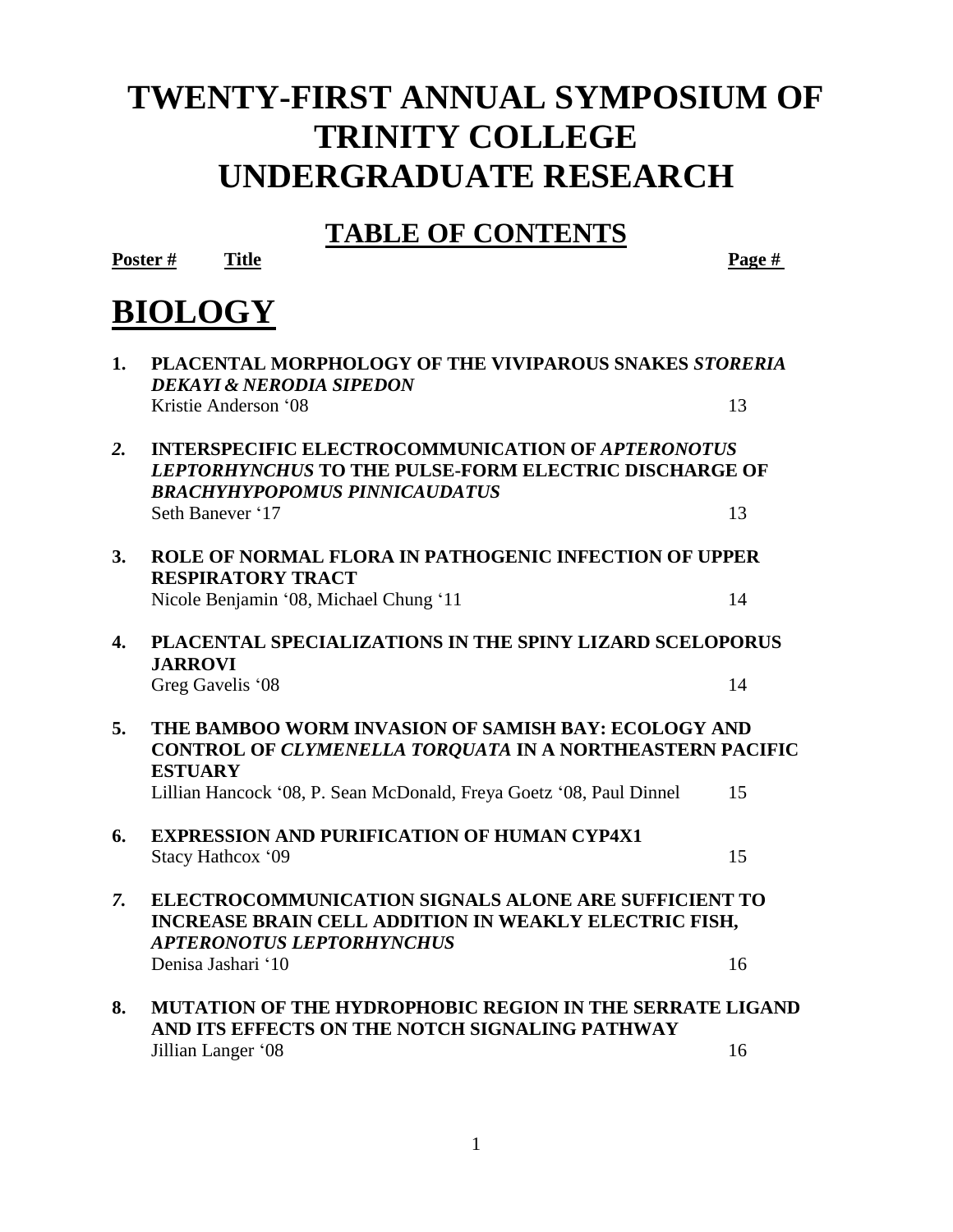|     | Poster#<br><b>Title</b>                                                                                                                                                                                                                                                      | Page # |  |
|-----|------------------------------------------------------------------------------------------------------------------------------------------------------------------------------------------------------------------------------------------------------------------------------|--------|--|
| 9.  | AN EXAMINATION OF THE FUNCTION AND SOURCE OF COMPOUNDS<br>WITHIN THE DEFENSIVE SECRETIONS OF THE LADYBIRD BEETLE<br><b>DELPHASTUS CATALINAE</b>                                                                                                                              |        |  |
|     | Patrick McCarthy '09, Rick MacLeod '11                                                                                                                                                                                                                                       | 17     |  |
| 10. | <b>ENVIRONMENTAL EFFECTS ON VIRULENCE OF SINGLE OR COMBINED</b><br><b>SPECIES OF ENTOMOPATHOGENIC FUNGI TO BLACK-LEGGED TICKS</b><br>Justin Pool '08, Amy Tuininga, Tom Daniels, Rich Falco, Cassie Fairchild                                                                | 17     |  |
| 11. | <b>MUTAGENESIS OF SERRATE LIGAND AND ITS EFFECT ON CIS-INHIBITION</b><br><b>IN DROSOPHILA MELANOGASTER</b>                                                                                                                                                                   |        |  |
|     | Kaiwan Raza '11                                                                                                                                                                                                                                                              | 18     |  |
| 12. | MICROSCOPY OF THE PLACENTAL TISSUES OF THE WATER SNAKE,<br><b>NERODIA SIPEDON</b>                                                                                                                                                                                            |        |  |
|     | Andy Weisenfeld '11                                                                                                                                                                                                                                                          | 18     |  |
| 13. | <b>SQUIRREL ABUNDANCE IN URBAN RED-TAILED HAWK TERRITORIES</b><br>Conner Wells '09                                                                                                                                                                                           | 19     |  |
|     | <b>CHEMISTRY</b>                                                                                                                                                                                                                                                             |        |  |
| 14. | <b>SYNTHESIS AND ANALYSIS OF NEW BIDENTATE ORGANOPHOSPHORUS</b><br><b>MOLYBDENUM COMPOUNDS</b>                                                                                                                                                                               |        |  |
|     | Stephen Bloom '09                                                                                                                                                                                                                                                            | 19     |  |
| 15. | <b>CHARACTERIZATION AND DISCRIMINATION OF INKS BY FOURIER</b><br>TRANSFORM INFRARED SPECTROSCOPY (FTIR), RAMAN SPECTROSCOPY,<br><b>SURFACE ENHANCED RESONANCE RAMAN SPECTROSCOPY (SERRS), AND</b><br>THIN LAYER CHROMATOGRAPHY (TLC)<br>William Burns '09, Jonathan Nyce '09 | 19     |  |
|     |                                                                                                                                                                                                                                                                              |        |  |
| 16. | SYNTHESIS OF A METALLACYCLIC TRIPEPTIDE<br>Neena Chakrabarti '09                                                                                                                                                                                                             | 20     |  |
|     | 17. FORENSIC CHARACTERIZATION OF ARSON ACCELERANTS USING<br><b>HEADSPACE VAPOR CONCENTRATION AND GAS CHROMATOGRAPHY-</b><br><b>MASS SPECTROMETRY (GC-MS)</b>                                                                                                                 |        |  |
|     | Neena Chakrabarti '09, Samantha Levy '09, Merry Smith '09                                                                                                                                                                                                                    | 20     |  |
| 18. | <b>MECHANISM AND KINETICS OF INDIUM-PROMOTED COUPLINGS EN</b><br><b>ROUTE TO COPE REARRANGEMENT: OBSERVANCE OF HIGH</b><br><b>REGIOSELECTIVITY</b>                                                                                                                           |        |  |
|     | Kwame Frimpong '08                                                                                                                                                                                                                                                           | 21     |  |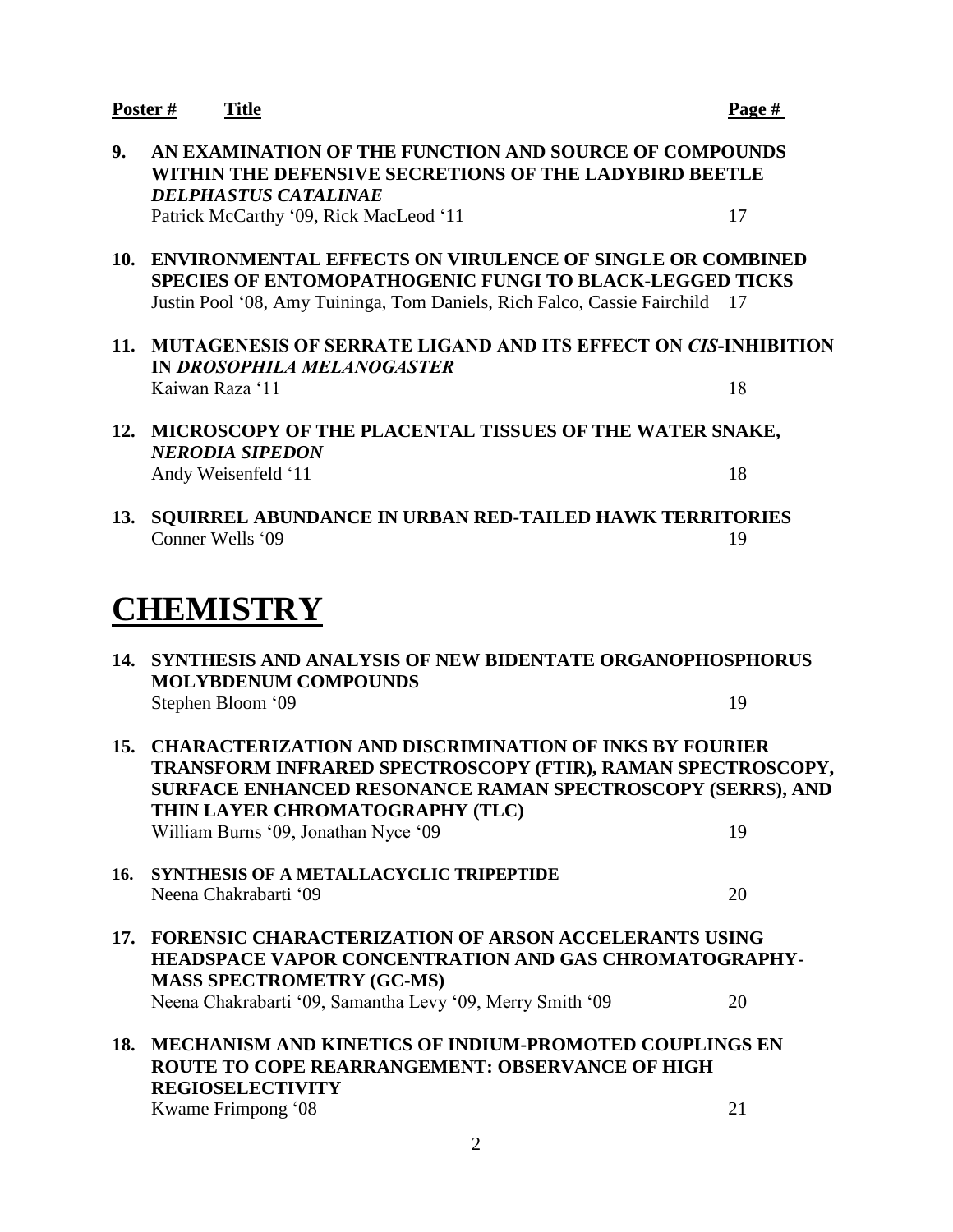**Poster # Title Page # 19. SYNTHESIS AND CHARACTERIZATION OF TRANSITION METAL POLYHYDRIDE COMPLEXES** Jennifer Gifford '09 22 **20. INDIUM PROMOTED COUPLING IN EPOXIDE SYNTHESIS**  Alden Gordon '10 22 **21. SYNTHESIS AND CONFORMATIONAL ANALYSIS OF HELICAL METALLACYCLICPEPTIDES** Emmy Handy '08 23 **22. DETERMINATION OF ARSENIC IN CHICKEN BY INDUCTIVELY-COUPLED PLASMA ATOMIC EMISSION SPECTROSCOPY (ICP-AES)** Emmy Handy '08, Julianne Boccuzzi '08 23 **23. DEVELOPMENT OF LC/MS AND FLUORESCENCE METHODS FOR TRACE-LEVEL DETECTION OF OPTICAL BRIGHTENERS IN WELL WATER** Adam Hill '08 23 **24. THE SYNTHESIS OF ENEDIYNES TO INHIBIT DNA REPLICATION AT CANCEROUS SITES** Tania Joseph '08 24 **25. USING THE TRANSMISSION ELECTRON MICROSCOPE (TEM) TO IMAGE THE OSTEOCALCIN BINDING SITE ON TYPE I TROPOCOLLAGEN** Piper Klemm '09 24 **26. QUANTITATIVE ANALYSIS OF TRACE LEVELS OF COCAINE ON U.S. BANKNOTES** Piper Klemm '09, Jennifer Gifford '09 25 **27. METHOD DEVELOPMENT FOR THE ANALYSIS OF THE HALLUCINOGENIC DRUG DIMETHYLTRYPTAMINE IN BOTANICAL FORMULATIONS** Michael Lee '10, Jonathan Ashby '10 25 **28. SYNTHESIS OF PLATINUM-COUPLED, HOMOCONJUGATED, 2-DIMENSIONAL, HYDROCARBON CAGES** John Love '10 26 **29. CHARACTERIZATION OF ARCHAEOLOGICAL ARTIFACTS BY INDUCTIVELY COUPLED PLASMA-ATOMIC EMISSION SPECTROSCOPY(ICP-AES)** Kathryn McColl '08, William Burns '09 26 **30. EFFECTS OF LEWIS ACIDS ON INDIUM-PROMOTED BARBIER-TYPE REACTIONS: ENROUTE TO COPE REARRANGEMENT** Jonathan Nyce '09 27

3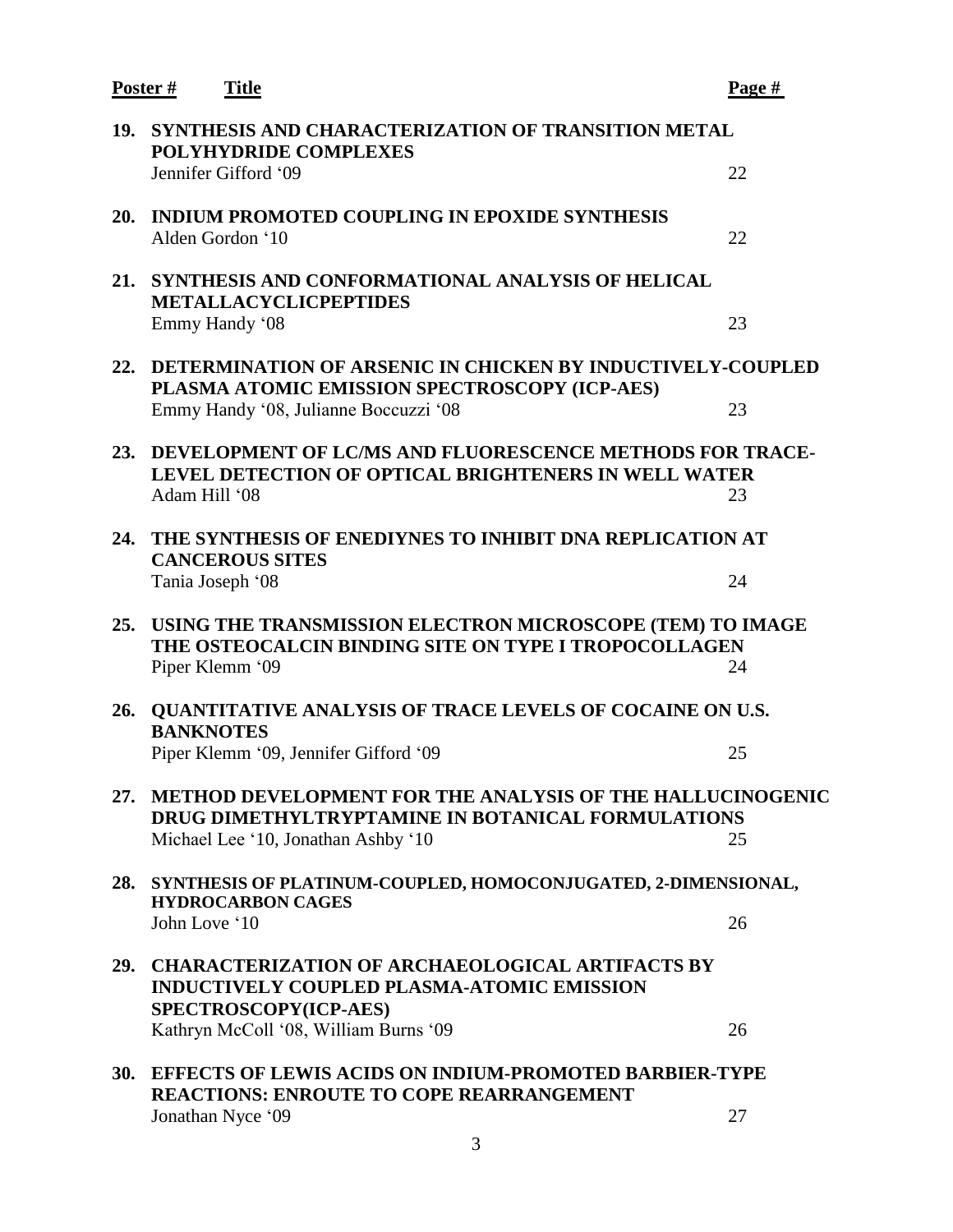|            | Poster #       | <b>Title</b>                                                                                                                                                          | Page # |
|------------|----------------|-----------------------------------------------------------------------------------------------------------------------------------------------------------------------|--------|
| 31.        |                | THE SYNTHESIS OF A MULTIFUNCTIONAL ALCOHOL VIA INDIUM<br><b>COUPLING REACTION AND COPE REARRANGEMENT</b>                                                              |        |
|            |                | Laert Rusha '08                                                                                                                                                       | 27     |
| 32.        |                | <b>ULTRATRACE ANALYSIS OF TRICLOSAN</b><br>Erica Smith '08                                                                                                            | 28     |
| <b>33.</b> | <b>SYSTEMS</b> | INDIUM-PROMOTED COUPLING INVOLVING ALLYL AND ALDEHYDE                                                                                                                 |        |
|            |                | Merry Smith '09                                                                                                                                                       | 28     |
| 34.        |                | <b>TOWARDS THE FORMATION OF SMALL HOMO-CONJUGATED</b><br><b>HYDROCARBON CAGES</b>                                                                                     |        |
|            |                | Katharine Spencer '08                                                                                                                                                 | 29     |
| 35.        |                | <b>CASCADE REACTIONS USING BARBIER COUPLING CONDITIONS</b><br>Becca Suflas '08                                                                                        | 29     |
| 36.        |                | <b>DIRECT BROMINATION OF A NUCLEOTIDE</b><br>Ashley Swiggett '09                                                                                                      | 29     |
| 37.        |                | <b>DETECTION OF RIBOFLAVIN AND COCAINE IN URINE USING</b><br><b>FLUORESCENCE AND ULTRAVIOLET-VISIBLE SPECTROPHOTOMETERY</b><br>Ashley Swiggett '09, Stephen Bloom '09 | 30     |
| 38.        |                | INDIUM PROMOTED COUPLING OF A PHENYL PROPARGYL ALDEHYDE TO<br><b>ALLYL BROMIDE USING AU(III)</b>                                                                      |        |
|            |                | Brian Sinnott '08                                                                                                                                                     | 30     |
|            |                | <b>COMPUTER SCIENCE</b>                                                                                                                                               |        |
| 39.        |                | <b>TESTCHEM: AN ON-LINE CHESMITRY EDUCATION RESOURCE</b><br>Brian Sinnott '08                                                                                         | 30     |
| 40.        |                | <b>TRINITY COLLEGE ONLINE HOUSING SYSTEM</b><br>Mark Canning '08                                                                                                      | 31     |
| 41.        |                | THE AUTOMATIC TOUCHSCREEN PROJECT<br>Giovanni Capalbo '08                                                                                                             | 31     |
| 42.        |                | POSIT: PORTABLE OPEN SEARCH AND IDENTIFICATION TOOL<br>Prasanna Gautam '11                                                                                            | 32     |
|            |                |                                                                                                                                                                       |        |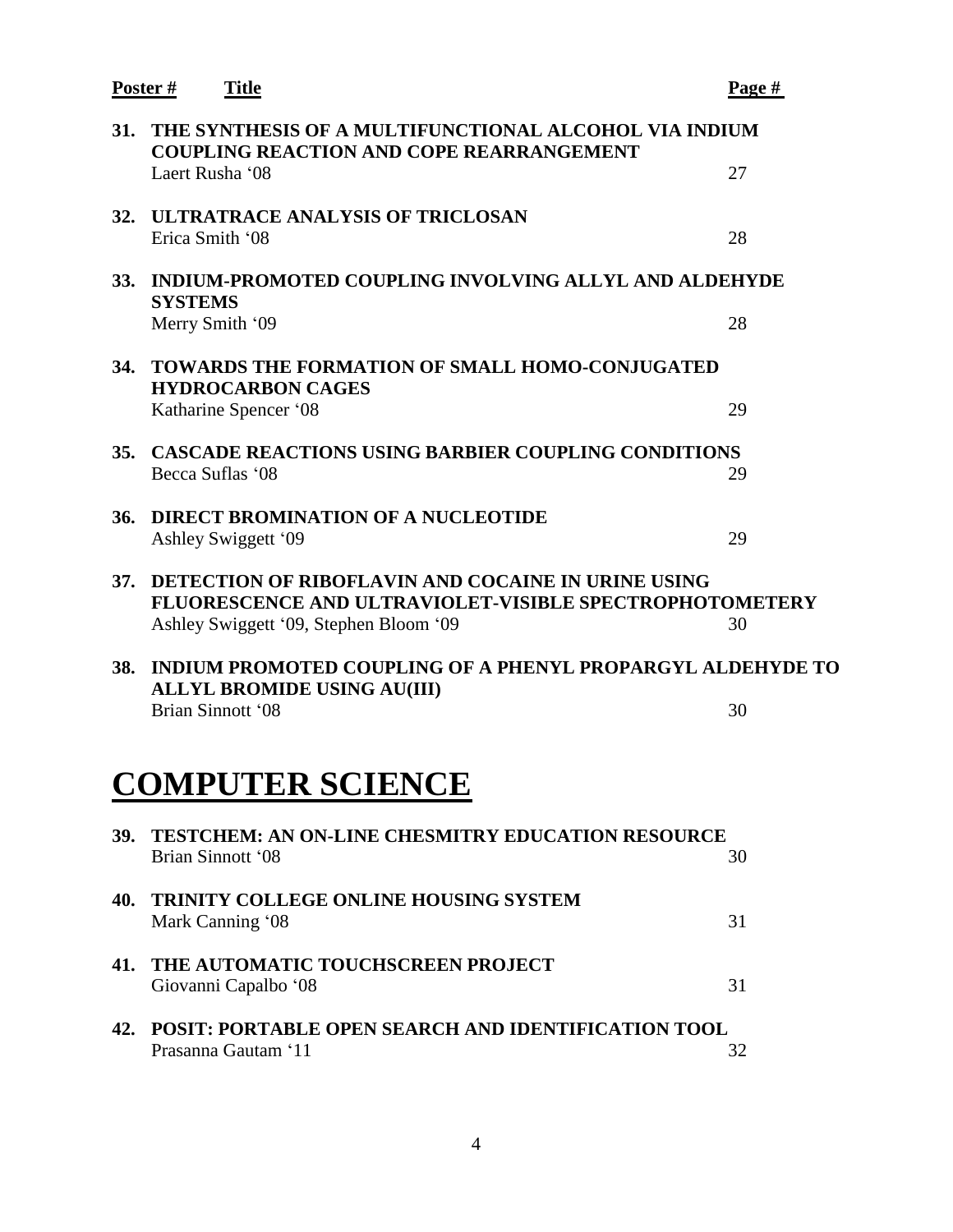# **ENGINEERING**

|     | 43. QUANTIFYING IMPEDANCE DEFINED FLOW<br>Phil Almquist '08, Haley Lepo '08                                                                                                                                    | 32 |
|-----|----------------------------------------------------------------------------------------------------------------------------------------------------------------------------------------------------------------|----|
| 44. | STEREO VISION SYSTEM FOR 3D SURFACE RECONTRUCTION<br>Nikolay Atanasov '08, Nabil Imam '08                                                                                                                      | 33 |
| 45. | NEONATAL APNEA TREATMENT SYSTEM<br>Katherine Blanton '08, Daniel Maturi '08, Willis Read-Button '08                                                                                                            | 33 |
| 46. | <b>DESIGN OF A ROBOTIC TRANSPORT VEHICLE FOR HUMAN-ROBOT</b><br><b>COLLABORATION STUDIES</b><br>Corwyn Canedy '08, Adam Fine '08, Alex Masi '08, David Pietrocola '08,<br>Jeffrey Scalia '08, Jake Wallace '08 | 34 |
| 47. | <b>FLEXIBLE TELEPHONE DATA COMPRESSION ALGORITHM FOR</b><br><b>IMPROVED T1 FREQUENCY TRANSMISSION</b><br>John Giammattei '08                                                                                   | 34 |
| 48. | <b>DESIGN OF A SLOW COMPRESSION MACHINE FOR IGNITION STUDIES</b><br>David Maliniak '08                                                                                                                         | 35 |
| 49. | <b>TREADY AFTERSCHOOL ROBOTICS PROGRAM FOR HARTFORD MIDDLE</b><br><b>SCHOOL STUDENTS</b><br>Marissa Powers '09, Orko Momin '10, Alex Bisson '10                                                                | 36 |
| 50. | NEONATAL BOWEL SOUNDS MONITORING SYSTEM<br>Amanda Rao '08                                                                                                                                                      | 36 |
| 51. | <b>RHS2: BABY-FINDING ROBOT</b><br>HANDYMAN: FLAME-EXTINGUISHING ROBOT<br>Anant Raut '10, Adam Wright '10                                                                                                      | 37 |
| 52. | FLEXIBLE COMMUNICATION SCHEME ON AN FPGA<br>Neil Robertson '08, Kashif Mohiuddin '08                                                                                                                           | 37 |
| 53. | REDESIGN OF THE TRINITY COLLEGE SHOCK TUBE<br>Andrew Zoller '11, Rahul Shakya '11                                                                                                                              | 38 |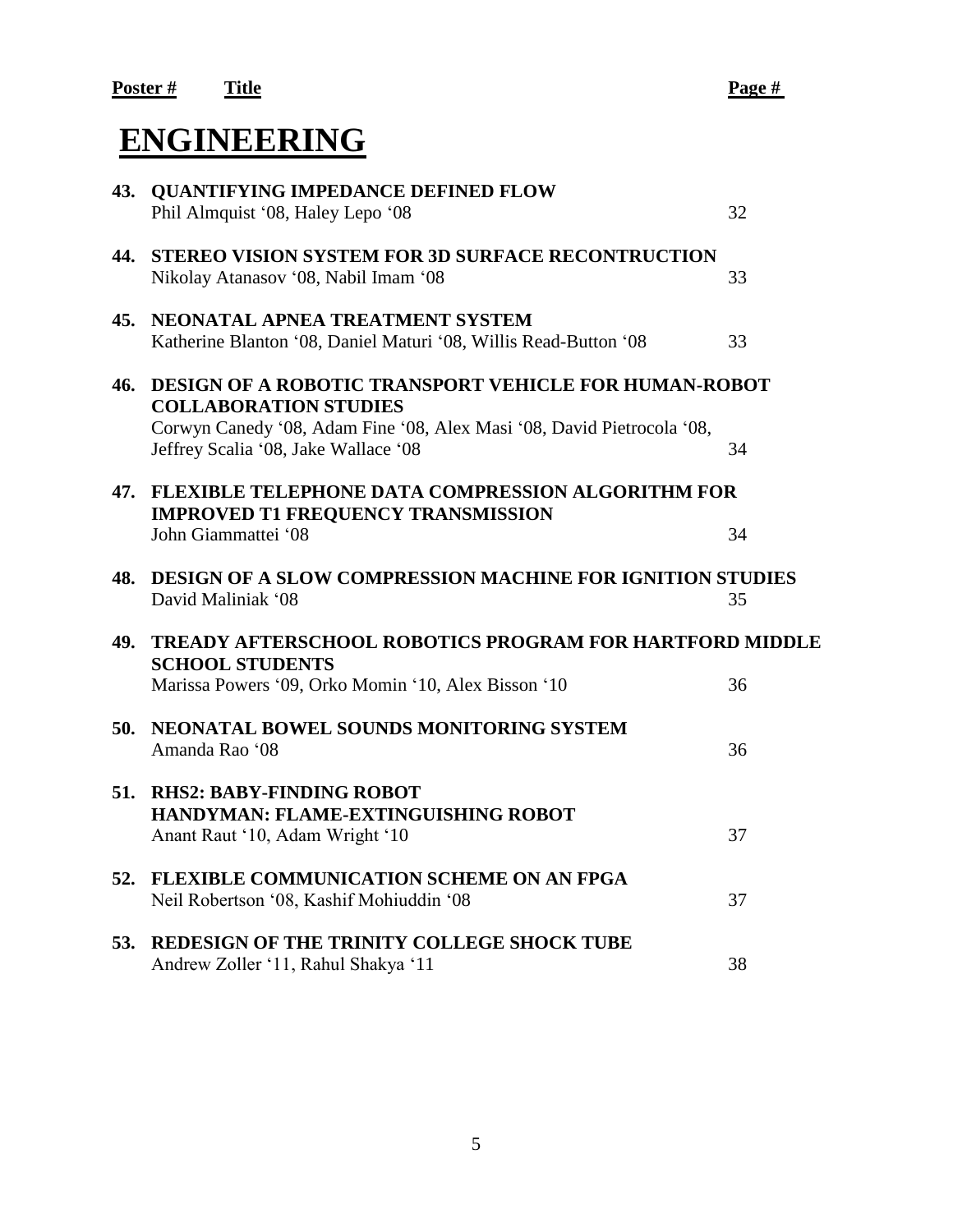# **ENVIRONMENTAL SCIENCE**

| 54.        | THE EFFECTS OF INDIRECT AND DIRECT CUES OF PREDATION RISK ON<br>THE FORAGING BEHAVIOR OF THE EASTERN GREY SOUIRREL (SCIURUS<br><b>CAROLINENSIS) OVER AN URBAN-RURAL GRADIENT</b> |    |
|------------|----------------------------------------------------------------------------------------------------------------------------------------------------------------------------------|----|
|            | Ben P. Butterworth '08, Baltazar Ramos '11                                                                                                                                       | 38 |
| 55.        | <b>MINERAL COMPOSITION OF SEDIMENT CORES DETERMINED BY XRD</b><br>Elisabeth Cianciola '10, Samantha Dolgoff '08, Brittany Price '10,                                             |    |
|            | Zach Wissman '10                                                                                                                                                                 | 39 |
| 56.        | <b>QUANTIFICATION OF GOETHITE AND MAGNETITE ABUNDANCE IN SOILS</b><br>THROUGH ALTERNATING FIELD AND THERMAL DEMAGNETIZATION OF<br><b>HIGH-FIELD MAGNETIC REMANENCE</b>           |    |
|            | Chamae Munroe '10                                                                                                                                                                | 39 |
| 57.        | USING MAGNETIC PROPERTIES OF PALEOSOLS TO RECONSTRUCT<br><b>CLIMATE</b>                                                                                                          |    |
|            | Emily Quinton '11, Pooja Shakya '11                                                                                                                                              | 40 |
| 58.        | AN INVESTIGATION OF TWO ANOINTING BEHAVIORS OF CATERPILLARS<br>Catherine Rigoulot '08                                                                                            | 40 |
| 59.        | ANALYSIS OF SOIL CORES FROM A POSSIBLE PINGO REMNANT IN<br><b>WETHERSFIELD, CT</b>                                                                                               |    |
|            | Catherine Rigoulot '08, Ben Butterworth '08, Victoria Doñé '11                                                                                                                   | 41 |
| 60.        | ANALYSIS OF PRECIPITATION SAMPLES FROM TRINITY COLLEGE IN<br><b>HARTFORD, CT</b>                                                                                                 |    |
|            | Lucille Schiffman '10                                                                                                                                                            | 41 |
| 61.        | DETERMINING THE DIRECTION OF MOVEMENT ALONG THE CHISHAN<br><b>FAULT IN SOUTHWEST TAIWAN</b>                                                                                      |    |
|            | Stephen Sobolewski '10                                                                                                                                                           | 42 |
| <b>62.</b> | ANALYZING A POTENTIAL PINGO REMNANT USING SMEAR SLIDES<br>Stephen Sobolewski '10, Jeff McNamara '11, Jonathan Quinn '10,                                                         |    |
|            | Lucille Schiffman '10                                                                                                                                                            | 42 |
| <b>63.</b> | <b>LOSS OF IGNITION ANALYSIS OF POSSIBLE PINGO FOUND IN</b><br><b>WETHERSFIELD, CT</b>                                                                                           |    |
|            | Maggie Thomas '10, Brenna Spingler '10, Andrew Kennedy '10                                                                                                                       | 42 |
| 64.        | SPATIAL DISTRIBUTION OF RED-TAILED HAWKS (BUTEO JAMAICENSIS)<br><b>IN HARTFORD, CT</b>                                                                                           |    |
|            | Maggie Thomas '10, Isabel Gottlieb '09                                                                                                                                           | 43 |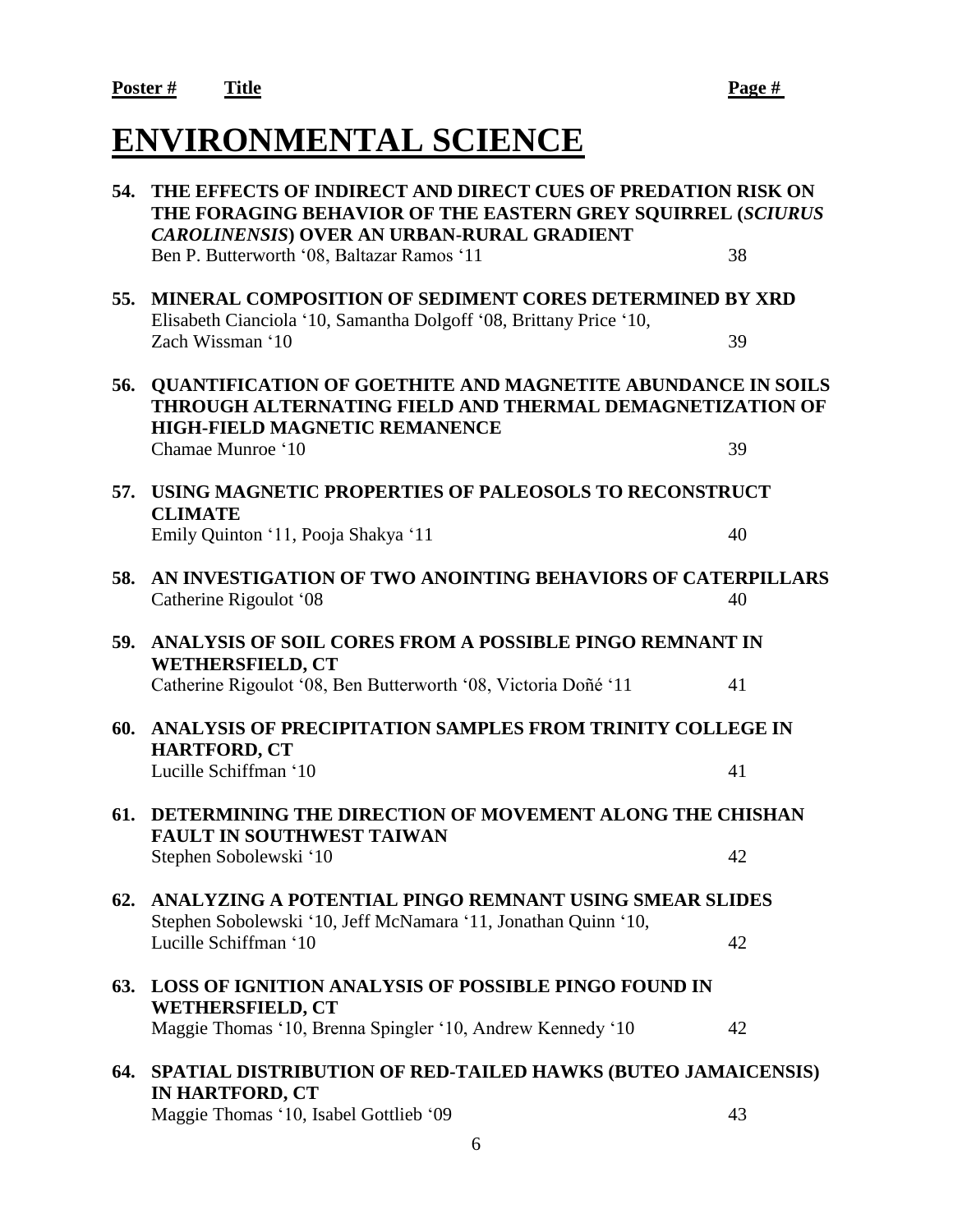**Poster # Title Page #**

**65. COMPARING THE ABUNDANCE OF AVIAN BIOINDICATORS ON MAUNGATUATARI AND MT. PIRONGIA** Colby Tucker '09 43

# **HEALTH FELLOWS**

**66. DEVELOPMENT AND VALIDATION OF THE VIOLENCE PREVENTION EMERGENCY TOOL (VPET)** Nicholas Allen '09 44 **67. VARIATION IN DURATION OF OUTPATIENT DIURETIC USE IN NEONATAL ICU GRADUATES WITH BRONCHOPULMONARY DYSPLASIA/CHRONIC LUNG DISEASE** Urey Chow '09 44 **68. MULTIDRUG-RESISTANT ORGANISMS: A HARTFORD HOSPITAL QUALITY INVESTIGATION** Rachel Goodman '09 45 **69. TIBIA FRACTURES IN PEDIATRIC POPULATION MONOPLANAR VS. MULTIPLANAR EXTERNAL FIXATION** Kaitlin Haines '09 46 **70. ENHANCED AWARENESS, EDUCATION, AND PREVENTION OF HIV INFECTION AND STDS IN NORTH CENTRAL CONNECTICUT PUBLIC SCHOOLS' YOUTH** Jacqueline O'Boyle '09 46 **71. NEURAL RESPONSE IN THE NUCLEUS ACCUMBENS TO THE PROSPECT AND ANTICIPATION OF MONETARY INCENTIVE REWARD IN ADOLESCENT MAJOR DEPRESSIVE DISORDER: AN FMRI STUDY Jacqueline Parrotta '10** 47 **72. DOES ENCEPHALOPATHY PREDICT CHILDHOOD ACUTE DISSEMINATED ENCEPHALOMYELITIS (ADEM) OR PEDIATRIC MULTIPLE SCLEROSIS (MS)** Rachel Reece '09 47 **73. REVIEWING THE EPIDEMIOLOGY OF ALL-TERRAIN VEHICLE INJURIES IN CONNECTICUT'S YOUTH FROM 2002-2004**

Brice Vallieres '09 48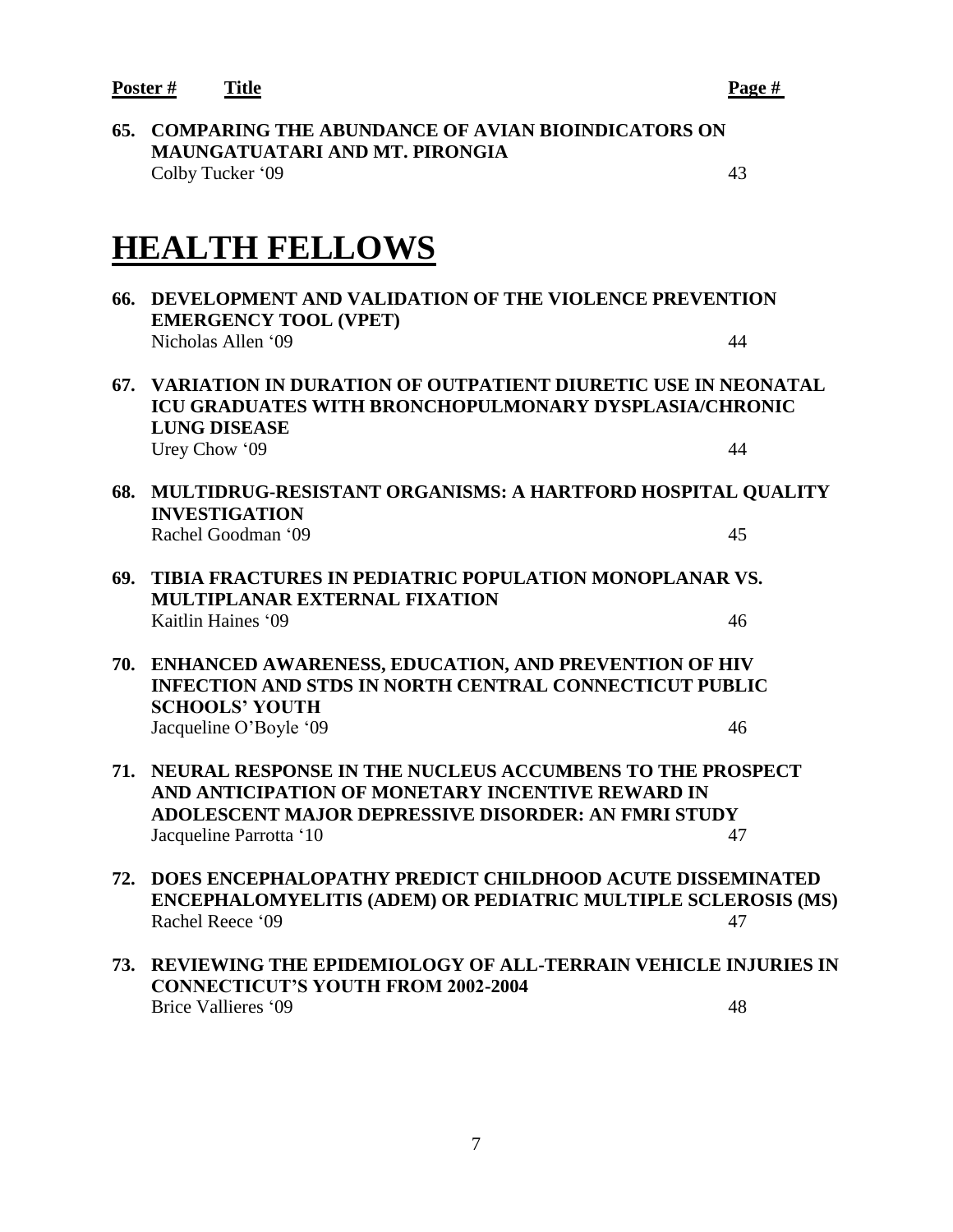# **MATHEMATICS**

|     | <b>74. SMOKING HABITS OF DRUG USERS</b><br>Sarah Brittain '08                                     | 48 |
|-----|---------------------------------------------------------------------------------------------------|----|
|     | 75. PREDATOR-PREY MODEL APPLIED TO ISLE OF ROYALE<br>Jennifer Gifford '09, Catherine Rigoulot '08 | 49 |
|     | 76. A DETERMINISTIC MODEL FOR THE SPREAD OF INFECTIOUS DISEASE<br>Emmy Handy '08                  | 49 |
| 77. | <b>AGING PREY</b><br>Code Sternal '08, Nick Ryan '08, Paul Labella '08                            | 49 |

# **NEUROSCIENCE**

| 78. | THE POTENTIAL ROLE OF PPARδ AND PPARγ IN PROTECTING PC12 CELLS<br>DURING ISCHEMIC TREATMENT BY MINIMIZING OXIDATIVE STRESS.<br>Shahzad Ahmed '08 | 50 |
|-----|--------------------------------------------------------------------------------------------------------------------------------------------------|----|
| 79. | THE EFFICACY OF MENTALLY-STIMULATING ACTIVITIES ON THE<br>PROSPECTIVE MEMORY OF ALZHEIMER'S PATIENTS                                             | 50 |
| 80. | Andrew Castiglione '08<br><b>MITOCHONDRIAL FUNCTION IN RATS FED A KETOGENIC DIET</b>                                                             |    |
|     | Ritika Chandra '10, DJ Patrick '11, Tiffany Ruiz '10                                                                                             | 51 |
| 81. | <b>EFFECTS OF ARIPIPRAZOLE ON SUBJECTIVE AND PHYSIOLOGICAL</b><br><b>RESPONSES TO ALCOHOL</b>                                                    |    |
|     | Kara Douglas '08                                                                                                                                 | 51 |
| 82. | <b>MEMORY DEFICITS IN FEMALE VICTIMS OF INTIMATE PARTNER</b><br><b>VIOLENCE</b>                                                                  |    |
|     | Carolyn Edwards '08                                                                                                                              | 52 |
| 83. | PEROXISOME PROLIFERATOR-ACTIVATED RECEPTORS &<br><b>NEUROPROTECTION</b>                                                                          |    |
|     | Elijah Heckstall '08                                                                                                                             | 52 |
| 84. | THE EFFECT OF A POLYMORPHISM OF THE GENE SLC6A2 ON<br>PERFORMANCE OF THE AUDITORY ODDBALL TASK USING FMRI                                        |    |
|     | Alexandra Hoffman '08                                                                                                                            | 53 |
|     |                                                                                                                                                  |    |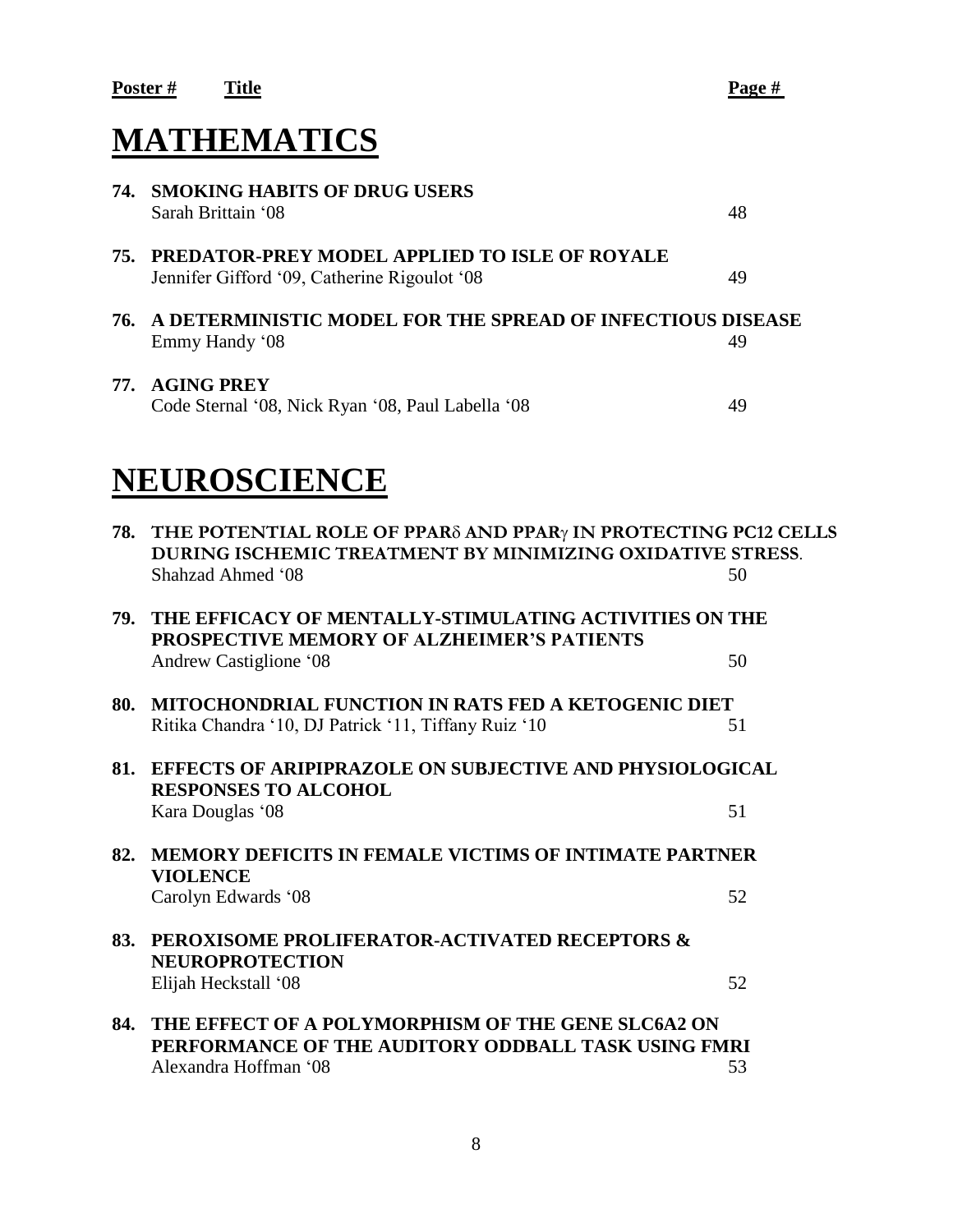| <b>EVALUATING THE NEEDS AND WANTS OF POTENTIAL PARTICIPANTS IN</b><br>85.<br>A PROPOSED SUCCESSFUL AGING PROGRAM<br>53<br>Bethany Ignatenko '08<br>ANALYSIS OF PROSPECTIVE MEMORY USING MEMORY FOR INTENTIONS<br>86.<br><b>SCREENING TEST</b><br>Élan Jones '11, Alexandra Rogers '09<br>54<br><b>CHARACTERIZATION OF THE ROLE OF CA3 IN THE TRISYNAPTIC</b><br>87.<br><b>CIRCUIT OF THE HIPPOCAMPUS</b><br>Rachel Lynch '11, Alejandro Lerma III '11<br>54<br>88.<br><b>EXPLORING THE RELATIONSHIP BETWEEN MEDICATION MANAGEMENT</b><br>AND PROSPECTIVE MEMORY IN SCHIZOPHRENIA<br>55<br>Jacqueline Maye '08<br><b>EXPLORING THE EFECTS OF ADENISONE ON EPILEPSY VIA THE</b><br>89.<br><b>KETOGENIC DIET</b><br>Tracey Suter '11<br>55<br><b>EXPLORING THE RELATIONSHIP BETWEEN THE KETOGENIC DIET AND</b><br>90.<br><b>ENDEOGENOUS ADENOSINE LEVELS IN THE BRAIN</b><br>Caleb Wasser '08<br>56<br><b>PHYSICS</b><br><b>RAMAN SPECTROSCOPY OF DIAMOND THIN FILMS</b><br>91.<br>Emily Allen '08<br>56<br>92. LOW-COST COINCIDENCE COUNTING ELECTRONICS FOR<br>UNDERGRADUATE QUANTUM OPTICS.<br>Sarthak Khanal '11<br>57<br><b>PSYCHOLOGY</b> | Poster#<br><b>Title</b> | Page # |
|----------------------------------------------------------------------------------------------------------------------------------------------------------------------------------------------------------------------------------------------------------------------------------------------------------------------------------------------------------------------------------------------------------------------------------------------------------------------------------------------------------------------------------------------------------------------------------------------------------------------------------------------------------------------------------------------------------------------------------------------------------------------------------------------------------------------------------------------------------------------------------------------------------------------------------------------------------------------------------------------------------------------------------------------------------------------------------------------------------------------------------------------|-------------------------|--------|
|                                                                                                                                                                                                                                                                                                                                                                                                                                                                                                                                                                                                                                                                                                                                                                                                                                                                                                                                                                                                                                                                                                                                              |                         |        |
|                                                                                                                                                                                                                                                                                                                                                                                                                                                                                                                                                                                                                                                                                                                                                                                                                                                                                                                                                                                                                                                                                                                                              |                         |        |
|                                                                                                                                                                                                                                                                                                                                                                                                                                                                                                                                                                                                                                                                                                                                                                                                                                                                                                                                                                                                                                                                                                                                              |                         |        |
|                                                                                                                                                                                                                                                                                                                                                                                                                                                                                                                                                                                                                                                                                                                                                                                                                                                                                                                                                                                                                                                                                                                                              |                         |        |
|                                                                                                                                                                                                                                                                                                                                                                                                                                                                                                                                                                                                                                                                                                                                                                                                                                                                                                                                                                                                                                                                                                                                              |                         |        |
|                                                                                                                                                                                                                                                                                                                                                                                                                                                                                                                                                                                                                                                                                                                                                                                                                                                                                                                                                                                                                                                                                                                                              |                         |        |
|                                                                                                                                                                                                                                                                                                                                                                                                                                                                                                                                                                                                                                                                                                                                                                                                                                                                                                                                                                                                                                                                                                                                              |                         |        |
|                                                                                                                                                                                                                                                                                                                                                                                                                                                                                                                                                                                                                                                                                                                                                                                                                                                                                                                                                                                                                                                                                                                                              |                         |        |
|                                                                                                                                                                                                                                                                                                                                                                                                                                                                                                                                                                                                                                                                                                                                                                                                                                                                                                                                                                                                                                                                                                                                              |                         |        |
|                                                                                                                                                                                                                                                                                                                                                                                                                                                                                                                                                                                                                                                                                                                                                                                                                                                                                                                                                                                                                                                                                                                                              |                         |        |
|                                                                                                                                                                                                                                                                                                                                                                                                                                                                                                                                                                                                                                                                                                                                                                                                                                                                                                                                                                                                                                                                                                                                              |                         |        |
|                                                                                                                                                                                                                                                                                                                                                                                                                                                                                                                                                                                                                                                                                                                                                                                                                                                                                                                                                                                                                                                                                                                                              |                         |        |
|                                                                                                                                                                                                                                                                                                                                                                                                                                                                                                                                                                                                                                                                                                                                                                                                                                                                                                                                                                                                                                                                                                                                              |                         |        |
|                                                                                                                                                                                                                                                                                                                                                                                                                                                                                                                                                                                                                                                                                                                                                                                                                                                                                                                                                                                                                                                                                                                                              |                         |        |
|                                                                                                                                                                                                                                                                                                                                                                                                                                                                                                                                                                                                                                                                                                                                                                                                                                                                                                                                                                                                                                                                                                                                              |                         |        |
|                                                                                                                                                                                                                                                                                                                                                                                                                                                                                                                                                                                                                                                                                                                                                                                                                                                                                                                                                                                                                                                                                                                                              |                         |        |
|                                                                                                                                                                                                                                                                                                                                                                                                                                                                                                                                                                                                                                                                                                                                                                                                                                                                                                                                                                                                                                                                                                                                              |                         |        |
|                                                                                                                                                                                                                                                                                                                                                                                                                                                                                                                                                                                                                                                                                                                                                                                                                                                                                                                                                                                                                                                                                                                                              |                         |        |
| IMAGERY FACILITATES AUTOBIOGRAPHICAL MEMORY RETRIEVAL<br>93.<br>57<br>Rebecca Brill '08                                                                                                                                                                                                                                                                                                                                                                                                                                                                                                                                                                                                                                                                                                                                                                                                                                                                                                                                                                                                                                                      |                         |        |

**94. ADOLESCENT PUBERTAL DEVELOPMENT, SEXUAL ACTIVITY, AND SELF-ESTEEM IN WOMEN** Liana Brown '09, Monica Chung '09, Melissa Harris '09, Rachel McHugh '09, Michelle Synder '09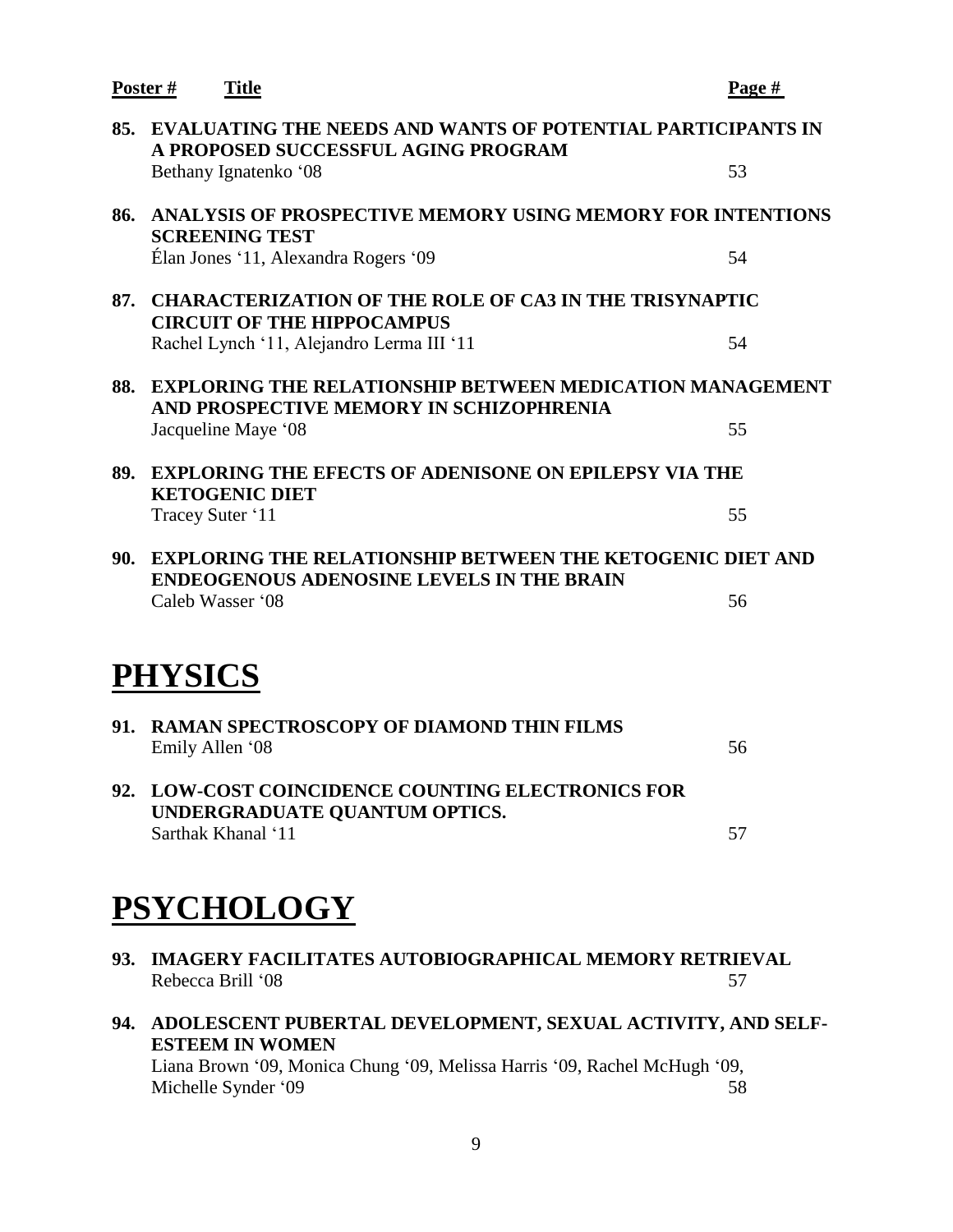| Poster# | <b>Title</b>                                                                                                                                                                                  | Page # |
|---------|-----------------------------------------------------------------------------------------------------------------------------------------------------------------------------------------------|--------|
| 95.     | THE AFFECT OF FAMILY SIZE ON SOCIABILITY<br>Laura Cutler '08, Chandler Barnard '09, Ian Hendry '08, Erin Fitzgerald '08,<br>Keisha John '08                                                   | 58     |
| 96.     | <b>SPORTS AND GENDER AT TRINITY</b><br>Karli DelRossi '09, Amanda Garbatini '09, Kimberly Palterman '09,<br>Stephen Valentin '08, Matthew Wolock '09                                          | 58     |
| 97.     | PATTERNS OF VISUAL GAZE TO SPEAKING FACES IN CHILDREN WITH<br><b>AUTISM SPECTRUM DISORDERS (ASD) AND TYPICAL DEVELOPMENT</b><br>Kathleen Fentress '08                                         | 59     |
| 98.     | THE EFFECTS OF PARENT-CHILD RELATIONSHIPS ON COLLEGE<br><b>STUDENTS' SELF-ESTEEM</b><br>Kathleen Fentress '08, Syd Meckler '08, Amanda Williams '08,<br>Taraneh Khosrowshahi '08              | 59     |
| 99.     | <b>TEXT MESSAGING: EXAMINING THE SIGNIFICANCE OF ROMANTIC</b><br><b>RELATIONSHIPS</b><br>Sydney Meckler '08                                                                                   | 60     |
|         | <b>100. THE EFFECTS OF COGNITIVE AND SOCIAL INTERVENTIONS ON</b><br>PRESCHOOL CHILDREN"S GENDER STEREOTYPING<br>Larwence King '08, Amanda Williams '08, Marissa Zanno '08                     | 60     |
|         | <b>101. THE EFFECT OF HOME ENVIRONMENT ON PRESCHOOL CHILDREN'S</b><br>LITERACY AND LANGUAGE SKILLS<br>Erin Fitzgerald '08                                                                     | 61     |
|         | 102. EFFECT OF INTERNET USE ON DEVELOPMENT OF SELF-ESTEEM AND<br><b>SOCIAL SKILLS</b><br>Christine Grant '08, Caroline Boiardi '08, Kelly Mearns '08,<br>Julia Rosenthal '08, Bianca Sims '09 | 61     |
|         | <b>103. METROSEXUALITY IN TRINITY COLLEGE MALES</b><br>Mignon Hills '08, Rebecca Freedman '08, Laura Cutler '08,<br>Elizabeth Rich '08                                                        | 62     |
|         | 104. COLLEGE STUDENTS' VIEWS ON CHILDREN'S RIGHTS AND FAMILY<br><b>DECISION-MAKING IN RELATION TO ADOLESCENT PSYCHOLOGICAL</b><br><b>MATURITY</b>                                             |        |
|         | Courtney Jones '08                                                                                                                                                                            | 62     |
|         | 105. CUED-RECALL: HIGH IMAGERY WORDS ELICIT DISTANT, PLEASANT<br><b>MEMORIES</b>                                                                                                              |        |
|         | Stephanie Keith '08                                                                                                                                                                           | 63     |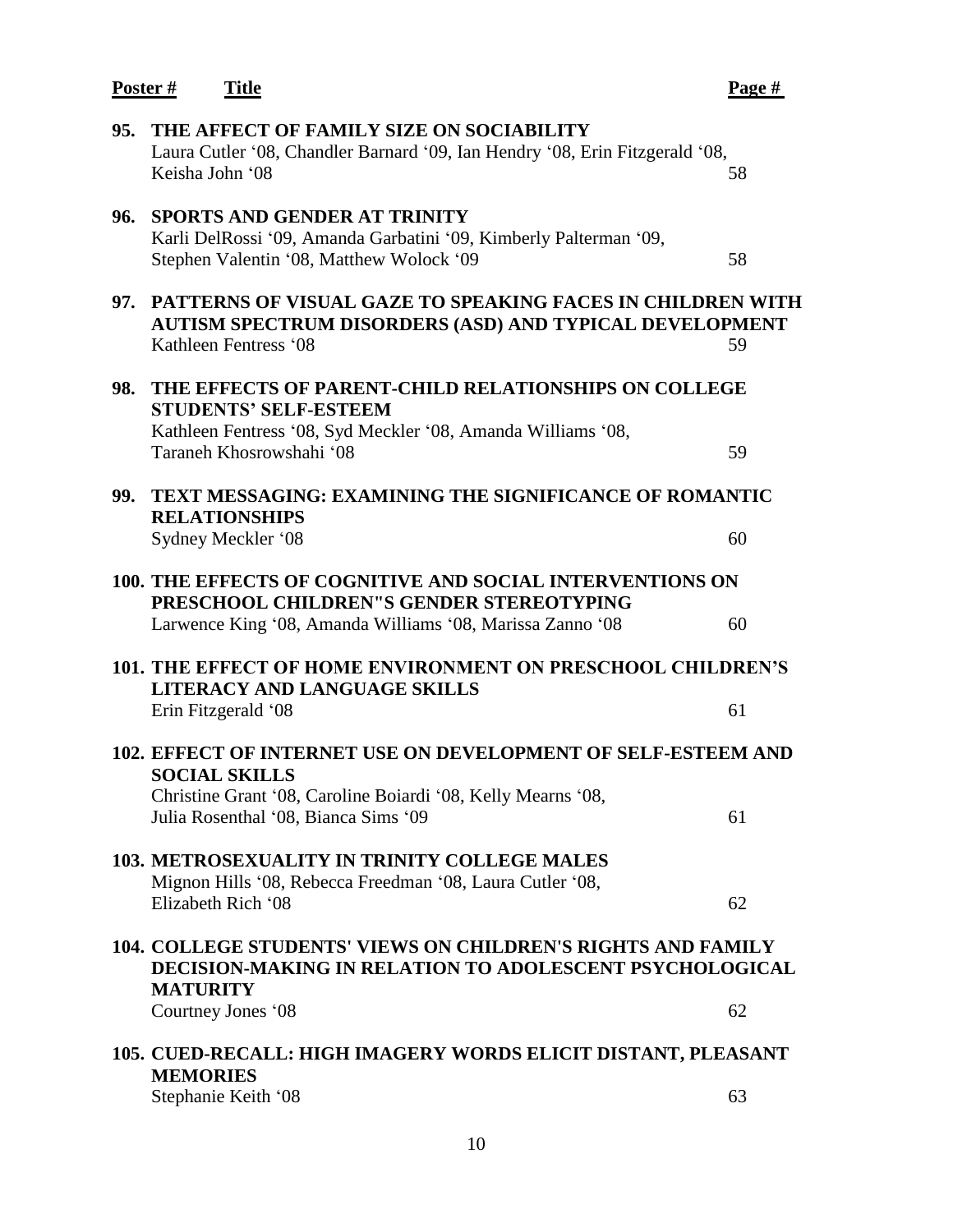| Poster# | <b>Title</b>                                                                                                                   | Page # |
|---------|--------------------------------------------------------------------------------------------------------------------------------|--------|
|         | <b>106. BIMANUAL TASKS: VARIATION OF HAND USE IN DIFFERENT HOCKEY</b><br><b>SHOTS.</b>                                         |        |
|         | Sarah Kohn '11                                                                                                                 | 63     |
|         | 107. THE ROLE OF STANDARDIZED TESTING IN COLLEGE ADMISSIONS:<br><b>IMPACTS ON INSTITUTIONS AND INDIVIDUAL APPLICANTS</b>       |        |
|         | Vanessa Lee '08                                                                                                                | 64     |
|         | 108. SYNCHRONIZED TAPPING WITH VISUAL AND AUDITORY STIMULATION                                                                 |        |
|         | Chao Liao '11                                                                                                                  | 64     |
|         | 109. EFFECTS OF BIRTH ORDER ON SELF-ESTEEM AND RISK TAKING<br>Dana Paulson '08, Vanessa Lee '08, Danielle Wortman '08,         |        |
|         | Emily Moore '08, Alexandra Schmidt '08                                                                                         | 65     |
|         | 110. THE GENDER LIGHT SWITCH: AN EMPIRICAL ANALYSIS OF MEN'S<br><b>GENDER ROLE EXPRESSION IN THE WORKPLACE AND IN MARRIAGE</b> |        |
|         | Steven Schmidt '08                                                                                                             | 65     |
|         | 111. UNDERSTANDING DIVERSITY AT TRINITY COLLEGE: FIRST-YEAR                                                                    |        |
|         | <b>STUDENT PERCEPTIONS RELATED TO ACADEMIC AND SOCIAL</b><br><b>OUTCOMES</b>                                                   |        |
|         | Jesse Wanzer '08                                                                                                               | 66     |

# **SCIENCE AND SOCIETY**

- **112. MEASUREMENT OF SOCIOECONOMIC POSITION AND ITS HEALTH IMPLICATIONS IN RURAL ECUADOR** Cristina Wheeler Castillo '08 66
- **113. COMPARISON OF ASTHMA IN HARTORD AND TRINIDAD & TOBAGO** Samantha Alcala '11, Melissa Blake '11, Devin Fuller '11, Oladayo Oyedele '11, Khine Pyone Wai '11, Cristina Wheeler Castillo '08 67

# **SOCIOLOGY**

**114. ADOLESCENT CONTRACEPTIVE USE**  $Liana Brown'$  09 67

# **115. ANALYSIS OF STRESS RELATED TO EARLY CHILDHOOD INTEGRATION**  Sheila Coleman '10 68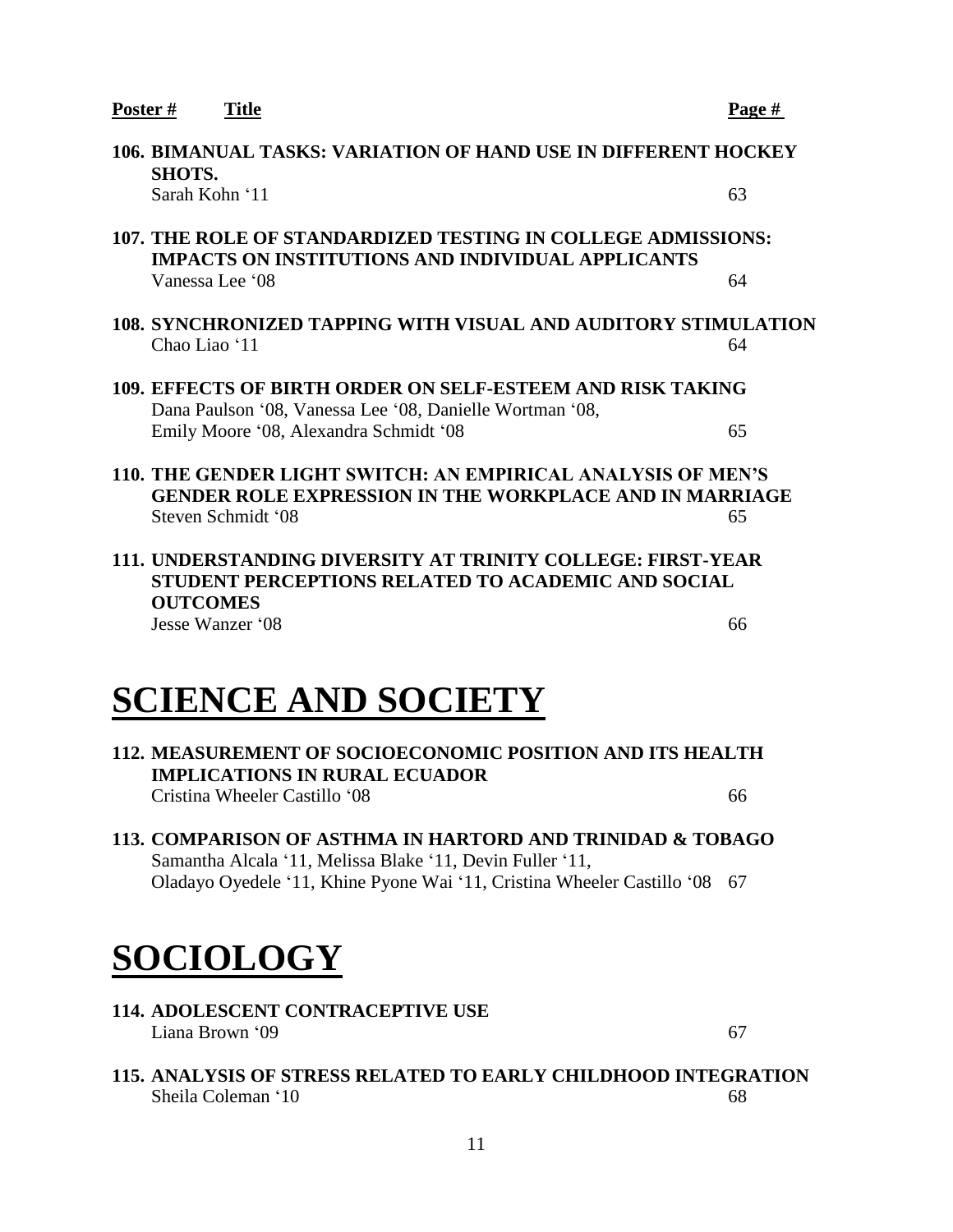| Poster #<br><b>Title</b>                                                                                                                     | Page # |
|----------------------------------------------------------------------------------------------------------------------------------------------|--------|
| 116. UNINSURED AND INSECURE? AN EXAMINATION OF THE EFFECTS OF<br>RACE AND SOCIOECONOMIC STATUS ON HAVING HEALTH INSURANCE<br><b>COVERAGE</b> |        |
| Molly FitzGerald '10                                                                                                                         | 68     |
| 117. ANTI HOMOSEXUAL AND BISEXUAL HATE CRIMES AND ASSAULT: HOW<br>THE U.S. AIDS EPIDEMIC IMPACTS VIOLENC                                     |        |
| Justin Hall '09                                                                                                                              | 69     |
| <b>118. ANALYZING ATTITUDES TOWARD OBESITY</b>                                                                                               |        |
| Kimberly Lewis '09                                                                                                                           | 69     |
| 119. EDUCATIONAL INEQUALITIES TIED TO ECONOMIC BACKGROUNDS                                                                                   |        |
| Julian Loo '09                                                                                                                               | 70     |
| 120. EVENTS OF 911 AND THAT DAYS EFFECT ON INCREASING ANTI-SEMITIC                                                                           |        |
| <b>HATE CRIMES</b><br>Deborah Pham '09                                                                                                       | 70     |
| 121. NATURE V NURTURE: MODERN ART AND SOCIAL CLASS                                                                                           |        |
| Katherine Pierce '11                                                                                                                         | 71     |
| <b>122. USE OF CONTRACEPTION IN HIGH SCHOOL STUDENTS</b><br>Mary Rose '09                                                                    | 71     |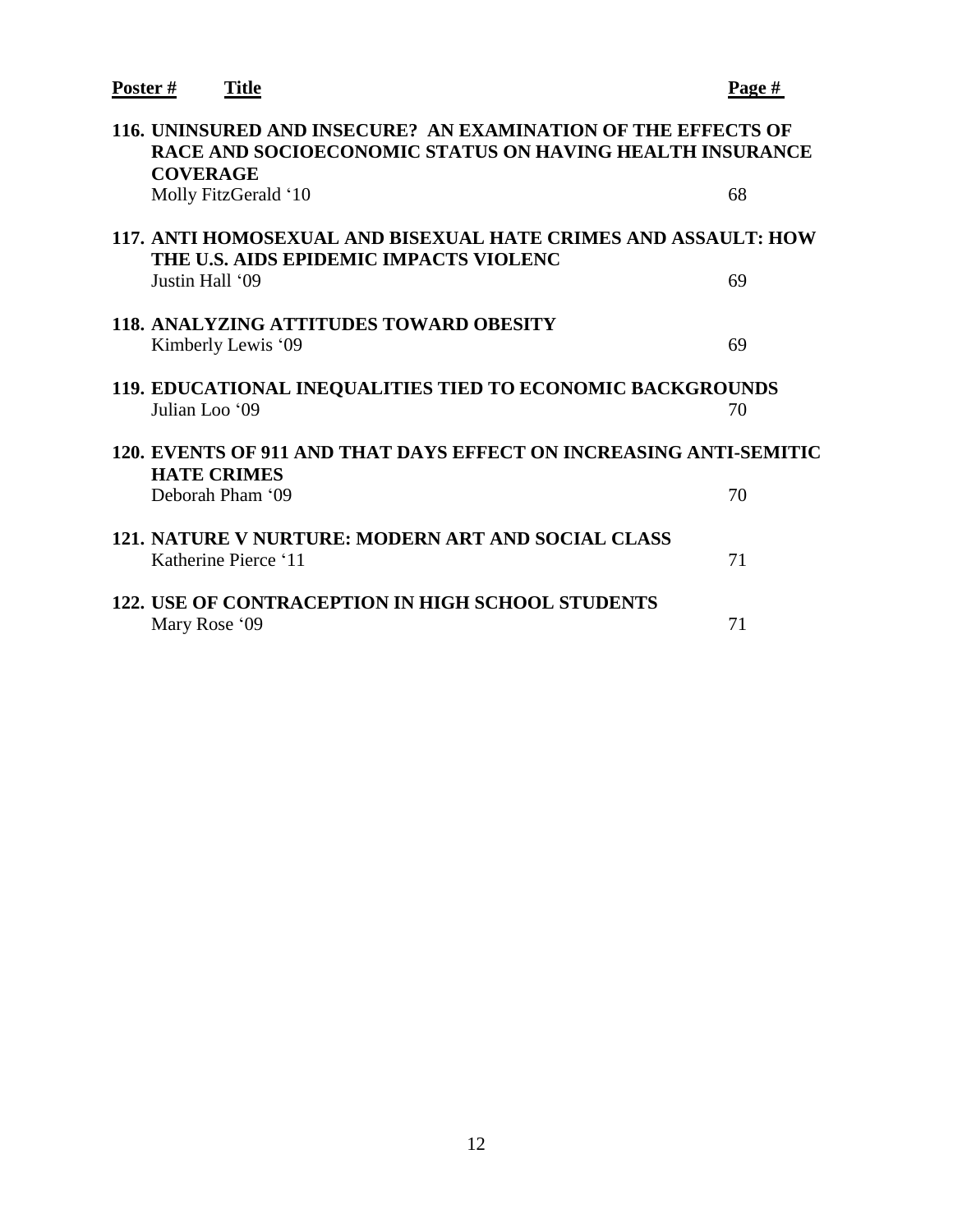# **BIOLOGY**

#### **1.**

## **PLACENTAL MORPHOLOGY OF THE VIVIPAROUS SNAKES** *STORERIA DEKAYI & NERODIA SIPEDON*

Kristie Anderson '08

Faculty Sponsors: Daniel Blackburn, Ann Lehman

In live-bearing lizards and snakes, pregnant females provide oxygen, water and nutrients to their embryos by means of placentas. Techniques of light microscopy and scanning electron microscopy were used to investigate the structure and function of the placentas of embryos of the viviparous brown snake, *Storeria dekayi*, and viviparous water snake, *Nerodia sipedon*. In the brown snake, the allantoplacenta appears to be specialized for interhemal exchange. The chorionic and uterine epithelium are attenuated, and the uterine tissue and allantois are highly vascularized. Only fragments of the vestigial shell membrane remain. The omphalallantoic placenta appears to be specialized for maternal-fetal exchange. The omphalopleure contains two distinct populations of cells which appear to have an absorptive function, and are the possible site of water and calcium uptake. Early results suggest that *N. sipedon* exhibits similar features, including a highly a vascularized allantois and uterine epithelium, and a vestigial shell membrane. The placental membranes showed similar morphological features to those of other thamnophiine snakes, as well the more distantly related oviparous snake, *Pituophis guttata*, suggesting a common ancestral origin. Thus, cellular features of the placentas of *S. dekayi*, and *N. sipedon* can provide insight into the function of squamate placental membranes and ultimately, their evolution.

**2.**

# **INTERSPECIFIC ELECTROCOMMUNICATION OF** *APTERONOTUS LEPTORHYNCHUS* **TO THE PULSE-FORM ELECTRIC DISCHARGE OF**  *BRACHYHYPOPOMUS PINNICAUDATUS*

Seth Banever '17 Faulty Sponsor: Kent Dunlap

The weakly electric gymnotiform fish, *Apteronotus leptorhynchus* exhibit interspecific electrocommunication behavior toward the pulse-form electric discharge of the closely related weakly electric fish, *Brachyhypopomus pinnicaudatus. A. leptorhynchus* have two distinct electroreceptor organs, tuberous and ampullary receptors. Tuberous receptors sense high frequency electric signals such as the electric organ discharge (EOD) of other electric fish and function in electrocommunication. Ampullary receptors detect low frequency signals, such as muscle movement of nearby fish, and function in prey location. Recent evidence suggests that there may be an integration of the ampullary and tuberous receptor systems in *Apteronotus*. The waveform of *B. pinnicaudatus* contains a low frequency component that may be detected by the ampullary electroreceptors of *A. leptorhynchus.*

Electrocommunication behavior of *A. leptorhynchus*, measured as chirp rate, was higher when exposed to *B. pinnicaudatus* than when isolated or exposed to non-electric goldfish. *A.*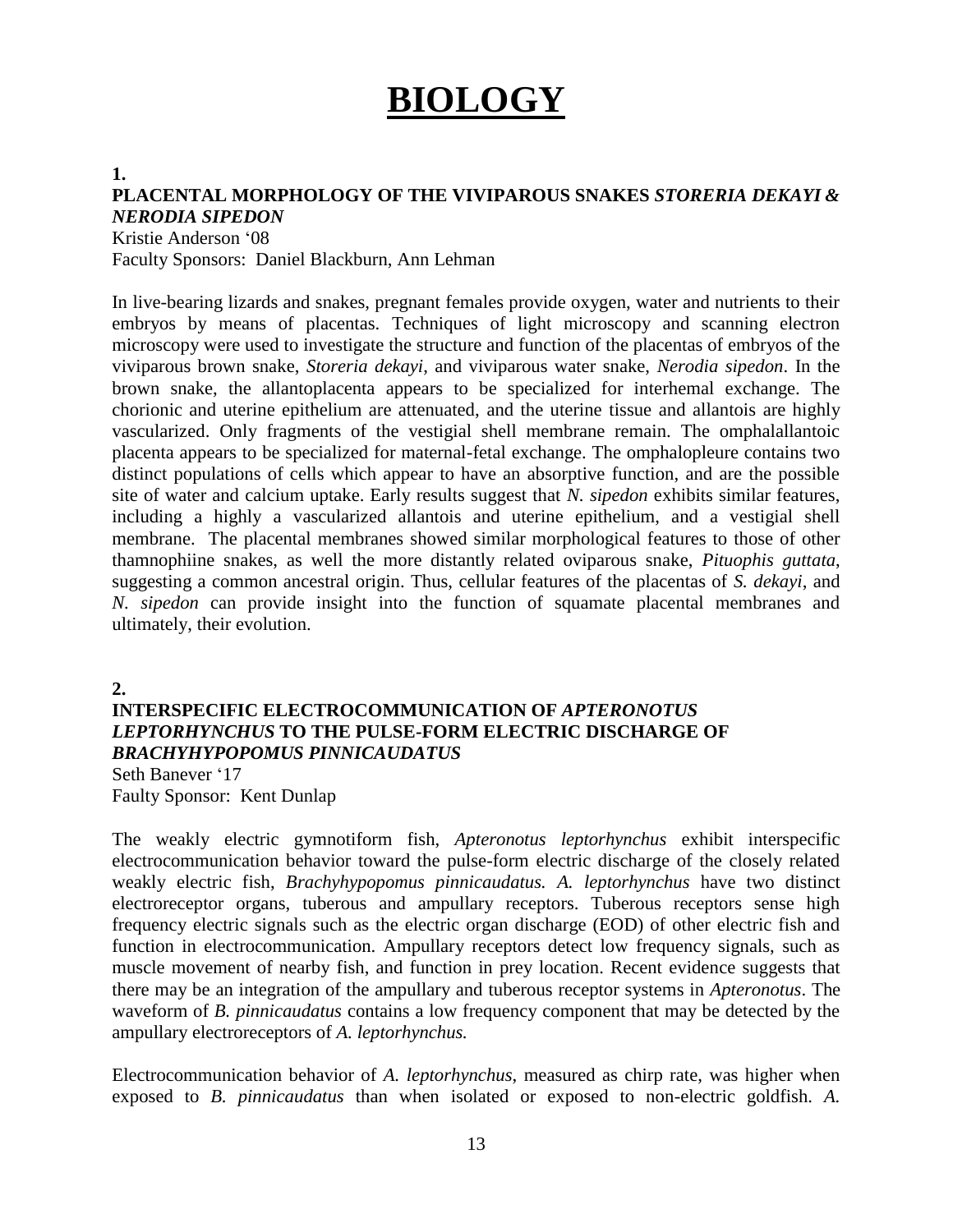*leptorhynchus* produced an average of 34 chirps/5 min. when exposed to *B. pinnicaudatus*, compared to 3 chirps/5 min. when isolated and 1 chirp/5 min. when exposed to goldfish.

Further examination into electrocommunication behavior of *A. leptorhynchus* to filtered frequency recordings of the electric discharge of *B. pinnicaudatus* may provide evidence of the integration of tuberous and ampullary electroreceptors in the pacemaker nucleus of *A. leptorhynchus*.

**3.**

# **ROLE OF NORMAL FLORA IN PATHOGENIC INFECTION OF UPPER RESPIRATORY TRACT**

Nicole Benjamin '08, Michael Chung '11 Faculty Sponsor: Lisa-Anne Foster

Studies have shown that the normal flora play a key role in preventing pathogenic infection of the upper respiratory tract. The normal flora, displaying interfering capabilities, prevent the colonization of incoming pathogens thereby proposing an alternative to antibiotics. The normal flora between individuals of varying health status, such as smoking and non-smoking, will be compared to determine if a relationship exists between one's health status and their microbial community. The bacterial species of the oropharyngeal region were first identified via DNA sequencing and genetic databases. Due to the timely and costly manner associated with DNA sequencing, the direction of the project was steered toward identifying specific pathogens and normal flora through the use of specific polymerase chain reaction (PCR) primers. Optimal concentrations of the specific primers, optimal annealing temperature and optimal quantity of PCR reagent  $MgCl<sub>2</sub>$  were determined through trial and error by keeping two variables constant while varying the third. To date, the primers detecting *S. aureus* and *S. pneumoniae* have been successfully identified, as well as their specificity and sensitivity. The collection of throat swabs from a pool of volunteers and the identification of more potential pathogens and/or interfering normal flora will be the focus in the future.

**4.**

### **PLACENTAL SPECIALIZATIONS IN THE SPINY LIZARD SCELOPORUS JARROVI** Greg Gavelis '08

Faculty Sponsors: Daniel Blackburn, Ann Lehman

Commonly known as the spiny lizard, Sceloporus jarrovi is derived from an ancestral group of egg-layers, but is itself viviparous and carries its embryos full term. Using light and transmission electron microscopy, we examined its placental membranes for modifications that allow for its live-bearing lifestyle. Our observations revealed a combination of specializations never before described among reptiles. Broadly defined, a placenta is any region of prolonged contact between fetal and maternal tissues. In S. jarrovi, loss of the vestigial egg shell membrane allows for intimate contact zones, the chorioallantoic and yolk sac placenta. At the chorioallantoic placenta, epithelium has been attenuated to leave a short diffusion distance between fetal and maternal blood vessels. Thus, the chorioallantoic placenta of S. jarrovi has been optimized for the provision of oxygen to sustain its embryos. In the yolk sac placenta, fetal epithelium forms unusual, elongated outgrowths, lined with absorptive epithelium, that extend into accumulations of eggshell and other material in the uterine lumen. The yolk sac placenta is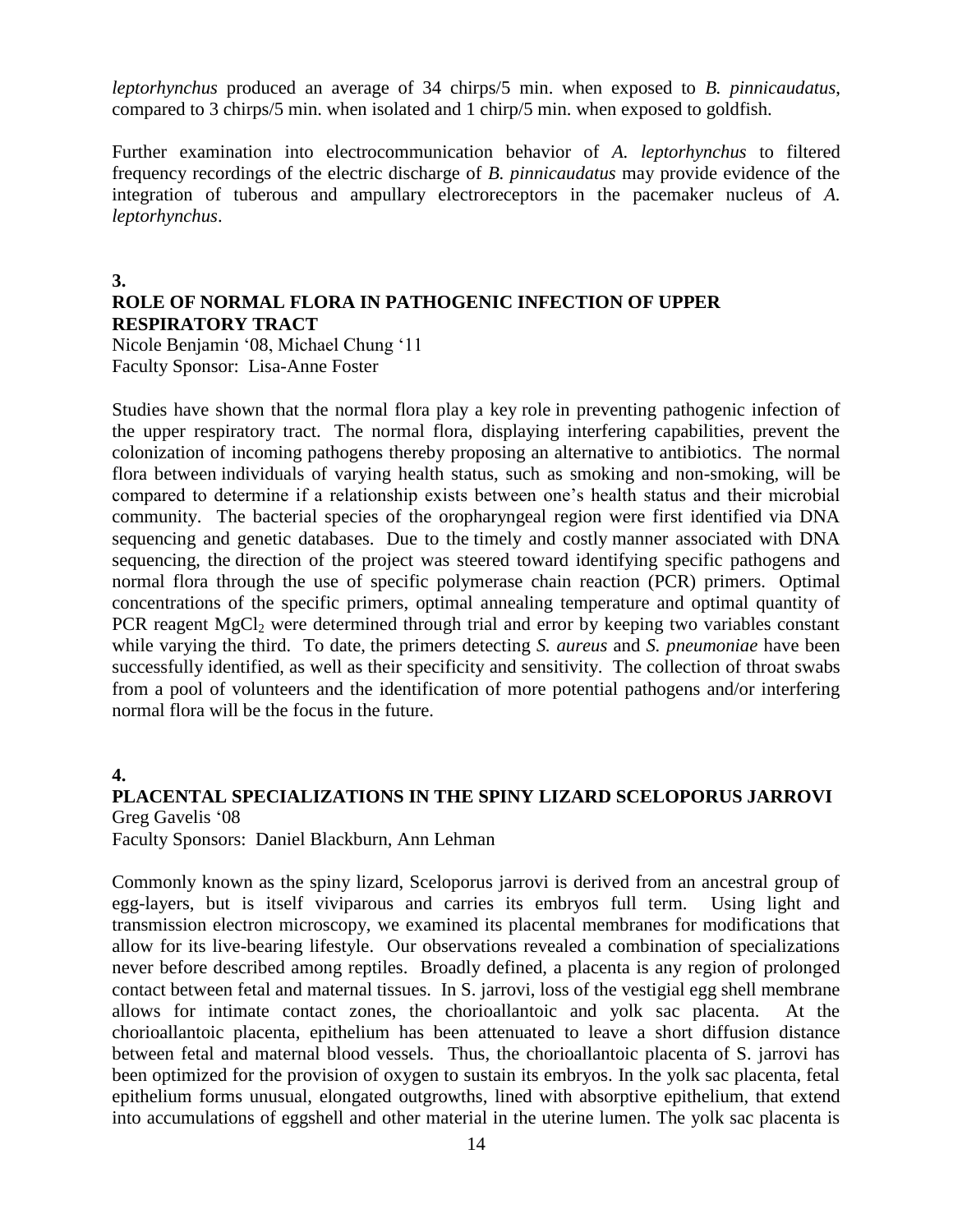avascular, appears to be a site of secretion and absorption, and may have a nutritive function. Both placental types persist until the end of gestation. The occurrence of these placental specializations was unexpected, because, until now, S. jarrovi commonly was assumed to have a "simple" form of placentation.

## **5.**

# **THE BAMBOO WORM INVASION OF SAMISH BAY: ECOLOGY AND CONTROL OF** *CLYMENELLA TORQUATA* **IN A NORTHEASTERN PACIFIC ESTUARY**

Lillian Hancock '08, P. Sean McDonald, Freya Goetz '08, Paul Dinnel Faculty Sponsors: Craig Schneider, Sean McDonald PhD, Advisor at Western Washington University

The bamboo worm, *Clymenella torquata*, is a tube-building polychaete native to the northwestern Atlantic. While not generally known for strong interactions, invasive *C. torquata* in the northeastern Pacific have impacted oyster culture operations. In Samish Bay, Washington, bioturbating worms destabilize sediments, thereby indirectly increasing mortality of oysters that subside into unconsolidated mud. The present study investigated the ecology of invasive *C. torquata* along beaches adjacent to an infested shellfish farm to determine factors affecting worm distribution. At each survey station physical and biological data were collected and compared to worm biomass and tube mass. Survey results corroborate previous observations that a significant negative relationship exists between C. torquata and sediment compaction/firmness; worms also alter grain composition of the substrata. Biomass of *C. torquata* increases seaward perpendicular to shore, with highest worm activity at about +30 cm MLLW. In laboratory experiments, temperature affected burial speed and tube construction rate, and worms produced highestquality tubes in sediment ranging between 250-500 µm. Our work suggests that the distribution of *C. torquata* may be limited and physical control measures might mitigate impacts on aquaculture.

### **6.**

# **EXPRESSION AND PURIFICATION OF HUMAN CYP4X1**

Stacy Hathcox '09 Faculty Sponsor: Hebe Guardiola-Diaz

The CYP4X1 enzyme is a membrane-associated protein belonging to the larger cytochrome P450 protein family. Cytochrome P450 enzymes can be found throughout human tissues, with very few expressed in the brain. Interestingly, CYP4X1 enzymes are expressed primarily in the brain, which suggests that these enzymes are highly important in the nervous system. The function and regulation of CYP4X1 is unknown, but sequence similarity with other CYP4 subfamily enzymes suggests that CYP4X1 may be involved in fatty acid metabolism. The longterm goal of this research is to determine the function of CYP4X1. Toward that aim, the specific objective of this project is to optimize expression of CYP4X1 in a bacterial cell system. The human CYP4X1 coding DNA sequence was inserted into the expression plasmid pTrc99A and transfected into Rosetta cells to circumvent prokaryotic codon bias. A 4xhistidine tag was added to the C-terminus on both forms to facilitate purification via nickel affinity chromatography. Expression of the gene was induced with IPTG, and the enzyme was purified. Results show a partial purification of human CYP4X1.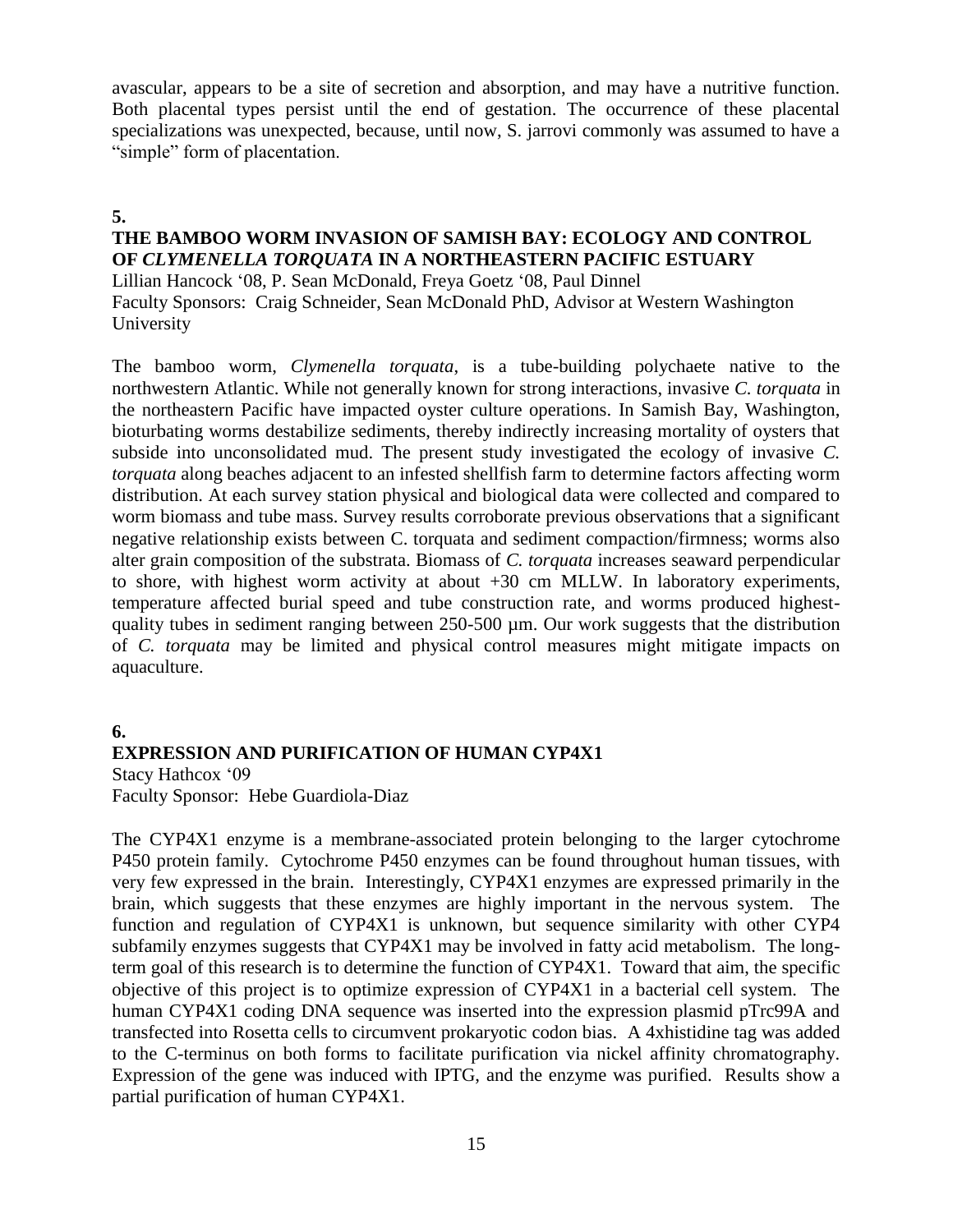# **7. ELECTROCOMMUNICATION SIGNALS ALONE ARE SUFFICIENT TO INCREASE BRAIN CELL ADDITION IN WEAKLY ELECTRIC FISH,** *APTERONOTUS LEPTORHYNCHUS*

Denisa Jashari '10 Faculty Sponsor: Kent Dunlap

Long term social interaction induces brain plasticity in weakly electric fish, *Apteronotus leptorhynchus.* We established that the electric signal of another fish, through a single modality is sufficient to increase brain cell addition. Fish that received an electrocommunication signal of another fish alone for 7d had higher levels of Brdu immunoreactivity (marker of new cells) in the ventricular zone than fish housed in pairs and significantly higher levels than fish housed in isolation. Moreover, 30-60% of newborn cells differentiate into neurons.

Artificial sine wave stimuli that mimicked electrocommunication signals fail to increase cell addition above that of isolated fish. Exposure to sine wave stimuli for 7d did not increase Brdu immunoreactivity above fish housed in isolation. Thus, some feature of the natural communication signal (e.g., amplitude variation) is crucial for promoting adult neurogenesis.

#### **8. MUTATION OF THE HYDROPHOBIC REGION IN THE SERRATE LIGAND AND ITS EFFECTS ON THE NOTCH SIGNALING PATHWAY** Jillian Langer '08

Faculty Sponsor: Robert Fleming

Cell-to-cell communication is a crucial aspect of cellular differentiation during animal development. The highly conserved Notch signaling pathway, consisting of a receptor (called Notch), responds to ligands present at the signaling junctions between adjacent cells. Both Serrate and Delta are the ligands in our research organism, *Drosophila melanogaster*. The ligands have two distinct properties: the first is their ability to activate Notch receptors on adjacent cells and the second is their ability to inhibit Notch receptors on their own cell surface. This second property, known as cis-inhibition, ensures that signals remain unidirectional between interacting cells during the cellular differentiation process.

A previous mutant construct, developed by removing a unique hydrophobic region and some surrounding epidermal growth factor-like (EGF-like) sequences from the extracellular region of Serrate, resulted in the loss of the strong cis-inhibition effect of Serrate without affecting its ability to stimulate Notch on adjacent cells. To pinpoint the precise region responsible for the loss of the cis-inhibition, a new construct was built using recombinant DNA techniques to remove only the hydrophobic region of Serrate. Here we report on the effects of this new construct when expressed in transgenic lines of *Drosophila* and project future studies for the determination of this important property of Notch ligands.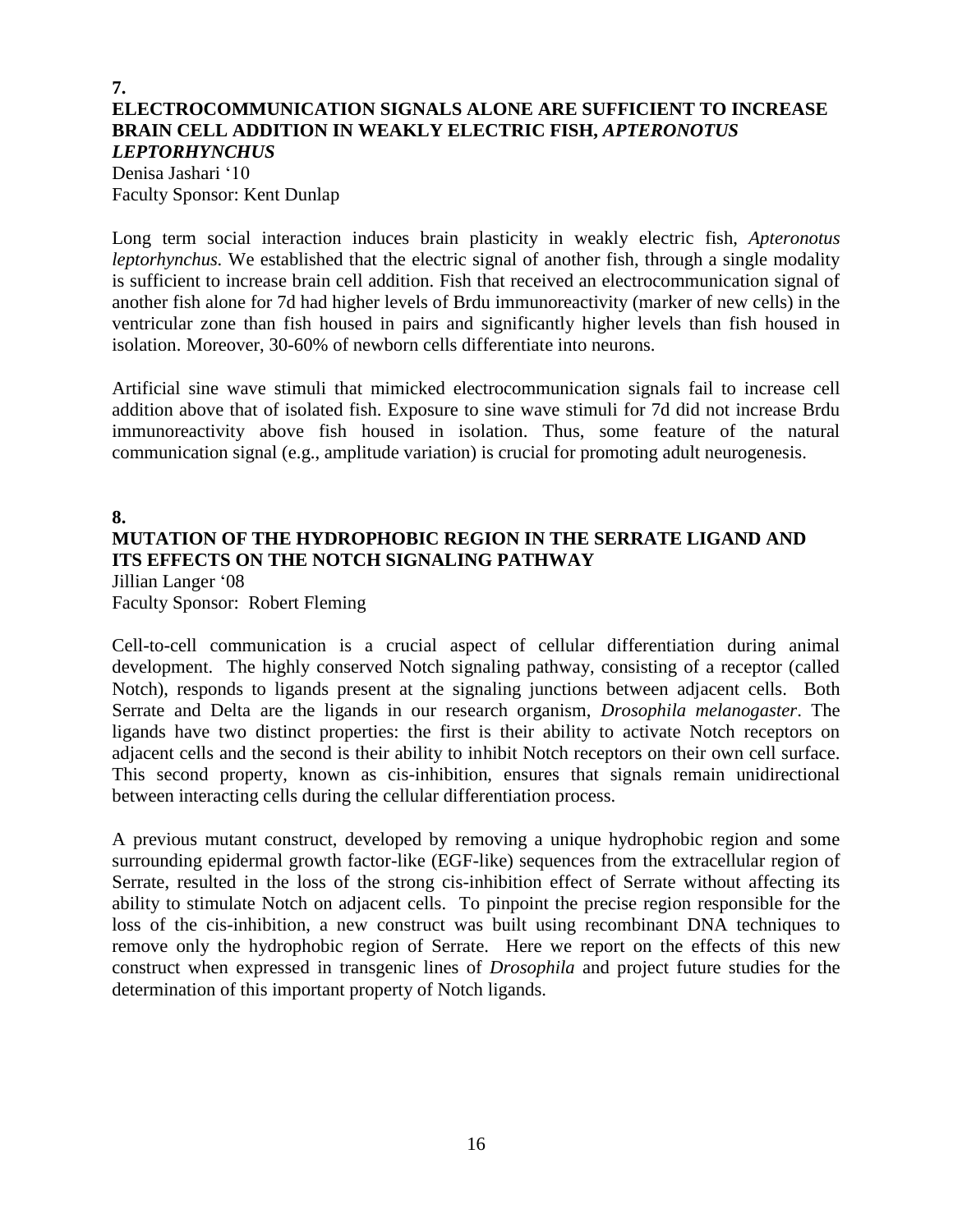## **9. AN EXAMINATION OF THE FUNCTION AND SOURCE OF COMPOUNDS WITHIN THE DEFENSIVE SECRETIONS OF THE LADYBIRD BEETLE** *DELPHASTUS CATALINAE*

Patrick McCarthy '09, Rick MacLeod '11 Faculty Sponsor: Scott Smedley

This study investigated compounds found in the defensive secretions of the various life stages of the ladybird beetle *Delphastus catalinae* (Coleoptera: Coccinellidae). While many ladybird beetles possess defensive alkaloids, *D. catalinae* is unique in producing quinonoids, with novel structures, and germacrene sesquiterpenes. To further characterize these novel quinonoids, adult beetles were sampled so that the compounds can be isolated and tested for biological activity in future studies. *D. catalinae* larvae were also used to ascertain whether the germacrene sesquiterpenes found in the pupal defesive secretion are sequestered from the diet or synthesized *de novo* by the beetles themselves Preliminary evidence suggests the latter route. To establish this more conclusively, larvae, which prey upon eggs and juveniles of the whitefly *Bemisia tabaci*, were fed eggs coated with a labeled form of sodium acetate, a potential precursor of the sesquiterpenes, and raised to the pupal stage. The pupal secretion will be analyzed to determine whether these sesquiterpenes show incorporation of the label.

**10.**

**ENVIRONMENTAL EFFECTS ON VIRULENCE OF SINGLE OR COMBINED SPECIES OF ENTOMOPATHOGENIC FUNGI TO BLACK-LEGGED TICKS** Justin Pool '08, Amy Tuininga, Tom Daniels, Rich Falco, Cassie Fairchild Faculty Sponsors: Craig Schneider, Amy Tuininga PhD, Fordham University

The black-legged tick, *Ixodes scapularis*, transmits the Lyme disease-causing bacterium, *Borrelia burgdorferi*. Entomopathogenic fungi are known to control tick populations, and are most pathogenic at specific temperature and relative humidity (RH) levels. To test environmental effects on the virulence of these fungi either alone or in combination, field-collected nymphal black-legged ticks were exposed to commercial products in one lab assay versus local isolates of the fungi in another lab assay, and death rates of ticks were compared to a control with no fungus. Ticks were incubated at relative humidities of 75%, 85%, or 100% at room temperature for 2 weeks. At 100% RH, a commercial product containing Beauveria bassiana was slightly more virulent to the black-legged tick than a product containing Metarhizium anisopliae. In contrast, the local isolate of *M. anisopliae* was more virulent than *B. bassiana* at higher humidities, while *B. bassiana* was more virulent at lower humidities. The combined local isolates killed more ticks than other treatments at all levels of RH tested. It is likely that RH affects the virulence of native *B. bassiana* and *M. anisopliae* to the black-legged nymphs in situ and there may be different effects when fungal species are applied alone versus in combination. We tested this and fewer ticks were recovered from cages treated with both commercial products than in cages treated with either product alone. Products containing local isolates of several species of fungi applied at moderate to high humidity levels could be an effective biological control strategy for black-legged ticks.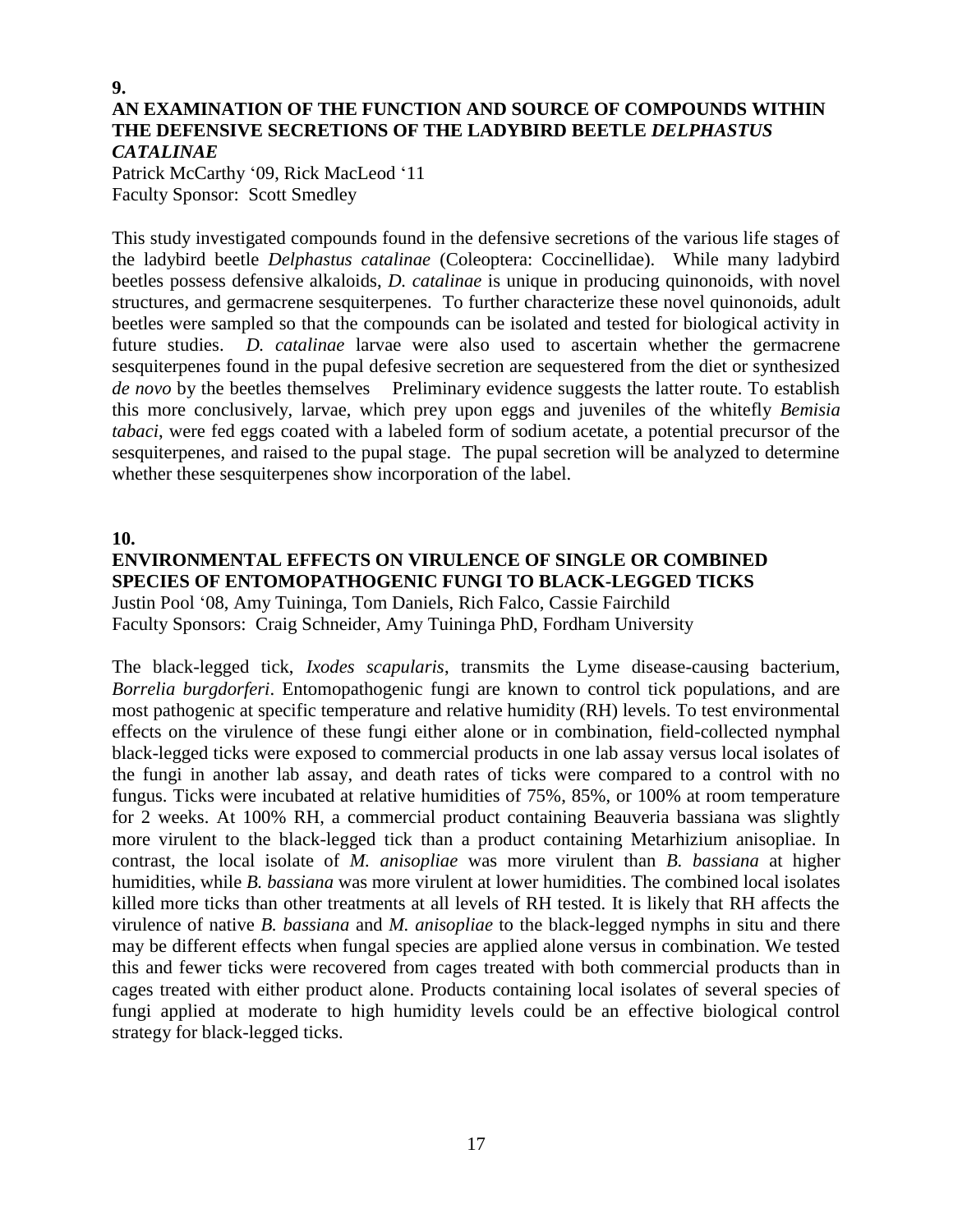# **11. MUTAGENESIS OF SERRATE LIGAND AND ITS EFFECT ON** *CIS***-INHIBITION IN**  *DROSOPHILA MELANOGASTER*

Kaiwan Raza '11 Faculty Sponsor: Robert Fleming

Notch signaling is a highly conserved form of cell-to-cell communication present within all metazoans that is used for assigning cell fates and for lateral inhibition. The structures involved in this communication pathway include ligands (either Serrate or Delta in *Drosophila melanogaster*) that are located on the signaling cell and a receptor (called Notch). On adjacent cells, the ligand-receptor binding initiates Notch signaling, which alters gene expression in the receiving cell and changes its fate.

A less well known but very important role of the ligands is their ability to shut off the Notch receptor when it is located on the same cell surface as the ligand which causes the phenomenon known as *cis*-inhibition. This property ensures that signaling cells express a different set of genes than do receiving cells. A mutant form of the Serrate ligand, which had a segment of its extracellular domain, including part of epidermal growth factor-like (EGF-like) repeats 5 and 6 as well as a unique hydrophobic region removed, lost its ability to perform *cis-*inhibition. In order to locate the exact region of Serrate that causes *cis-*inhibition, a mutant form of the ligand missing the fifth EGF-like repeats is being constructed in the laboratory using PCR methods and recombinant DNA techniques. When completed, transgenic lines capable of expressing this mutant form will be generated and tested. Finding the specific location that causes *cis-*inhibition will have important implications in this signaling pathway because its properties are highly conserved in higher vertebrates including humans.

### **12.**

# **MICROSCOPY OF THE PLACENTAL TISSUES OF THE WATER SNAKE,** *NERODIA SIPEDON*

Andy Weisenfeld '11 Faculty Sponsors: Daniel Blackburn, Ann Lehman

Light microscopy (LM) and scanning electron microscopy (SEM) have been powerful tools for understanding the form and function of placentas in animals that give birth to their young. My goals this semester were to learn the basic techniques of microscopy, and to begin applying them to studies of the viviparous (live–bearing) water snake *Nerodia sipedon*. For LM, paraffin– embedded tissues were sectioned, dehydrated with gradations of ethanol, stained with eosin and hematoxylin, and viewed with a compound microscope. For SEM, tissues were preserved using mixed aldehydes, fixed with OsO4, dried at the critical point, sputter coated with gold/palladium, and viewed with a JEOL JSM-IC848A scanning electron microscope. Photomicrographs revealed details of the placental tissues that reflect their roles in sustaining the developing embryos during pregnancy. One notable observation is the presence of elaborate capillary networks that may function in maternal–fetal gas exchange.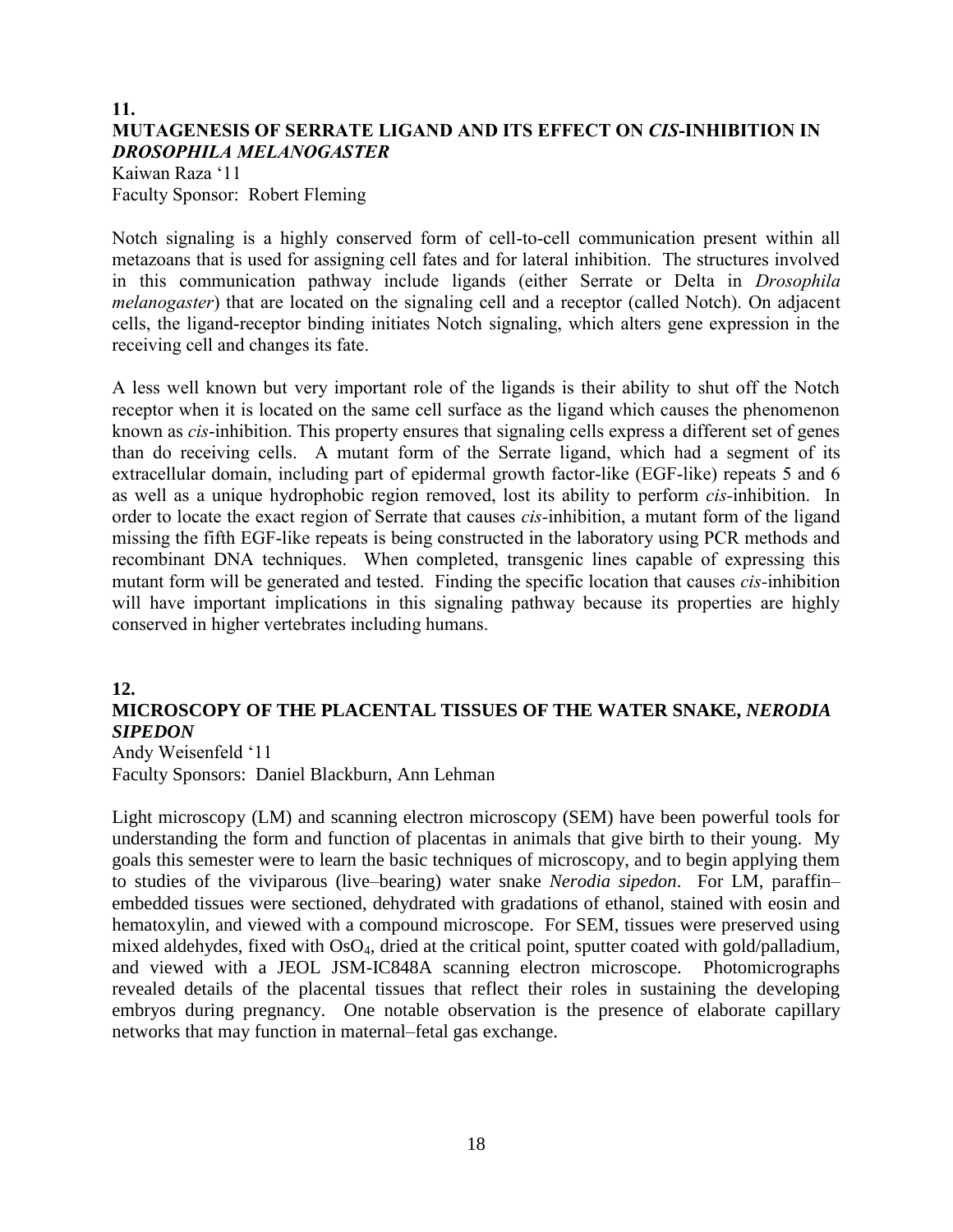## **13. SQUIRREL ABUNDANCE IN URBAN RED-TAILED HAWK TERRITORIES** Conner Wells '09

Faculty Sponsor: Joan Morrison

The red-tailed hawk (Buteo jamaicensis) is a common raptor in the northeastern United States, including in Hartford's urban environment. As a bird of prey, red-tailed hawks feed on rabbits, other small rodents, and birds. Field observations indicate that squirrels are a primary prey item for Hartford's red-tailed hawks. The working hypothesis was that hawks would be more likely to hunt urban green space due to the greater abundance of squirrels in these areas. In this study I examined the abundance of squirrels in nine areas within Hartford where radio tagged hawks are known to be present. I determined squirrel abundance using line transect sampling, where I counted squirrels along transects (up to fourteen), each 100 m in length and 100 m wide, in nine hawk territories. These transects covered a gradient between dense urban development and urban green space. I found a positive relationship between the amount of green space present per transect and the average number of squirrels. These preliminary results suggest that squirrels are more abundant in urban green space compared to highly developed urban areas. Future studies will examine hawk locations in relation to squirrel abundance, where we would predict the presence of hawks in areas of higher squirrel density.

# **CHEMISTRY**

#### **14.**

# **SYNTHESIS AND ANALYSIS OF NEW BIDENTATE ORGANOPHOSPHORUS MOLYBDENUM COMPOUNDS**

Stephen Bloom '09 Faculty Sponsor: Maria Parr

Several new molybdenum compounds with the formula [Mo(CO)4L2] were synthesized using bidentate orgnophosphorus ligands [L2 = xantphos, DPEphos and dppe-F20] with  $[Mo(CO)4(pip)2\n\n]$  as the precursor. The structural elucidation of the products was determined through infrared spectroscopy, multinuclear NMR spectroscopy, elemental analysis and x-ray diffraction.

#### **15.**

**CHARACTERIZATION AND DISCRIMINATION OF INKS BY FOURIER TRANSFORM INFRARED SPECTROSCOPY (FTIR), RAMAN SPECTROSCOPY, SURFACE ENHANCED RESONANCE RAMAN SPECTROSCOPY (SERRS), AND THIN LAYER CHROMATOGRAPHY (TLC)** William Burns '09, Jonathan Nyce '09

Faculty Sponsor: Janet Morrison

The ability to identify and differentiate between different inks is extremely important in the case of document forgeries. Previous work has demonstrated that Fourier transform infrared spectroscopy, Raman spectroscopy, surface enhanced resonance Raman spectroscopy, and thin layer chromatography have been successfully and cooperatively used to characterize numerous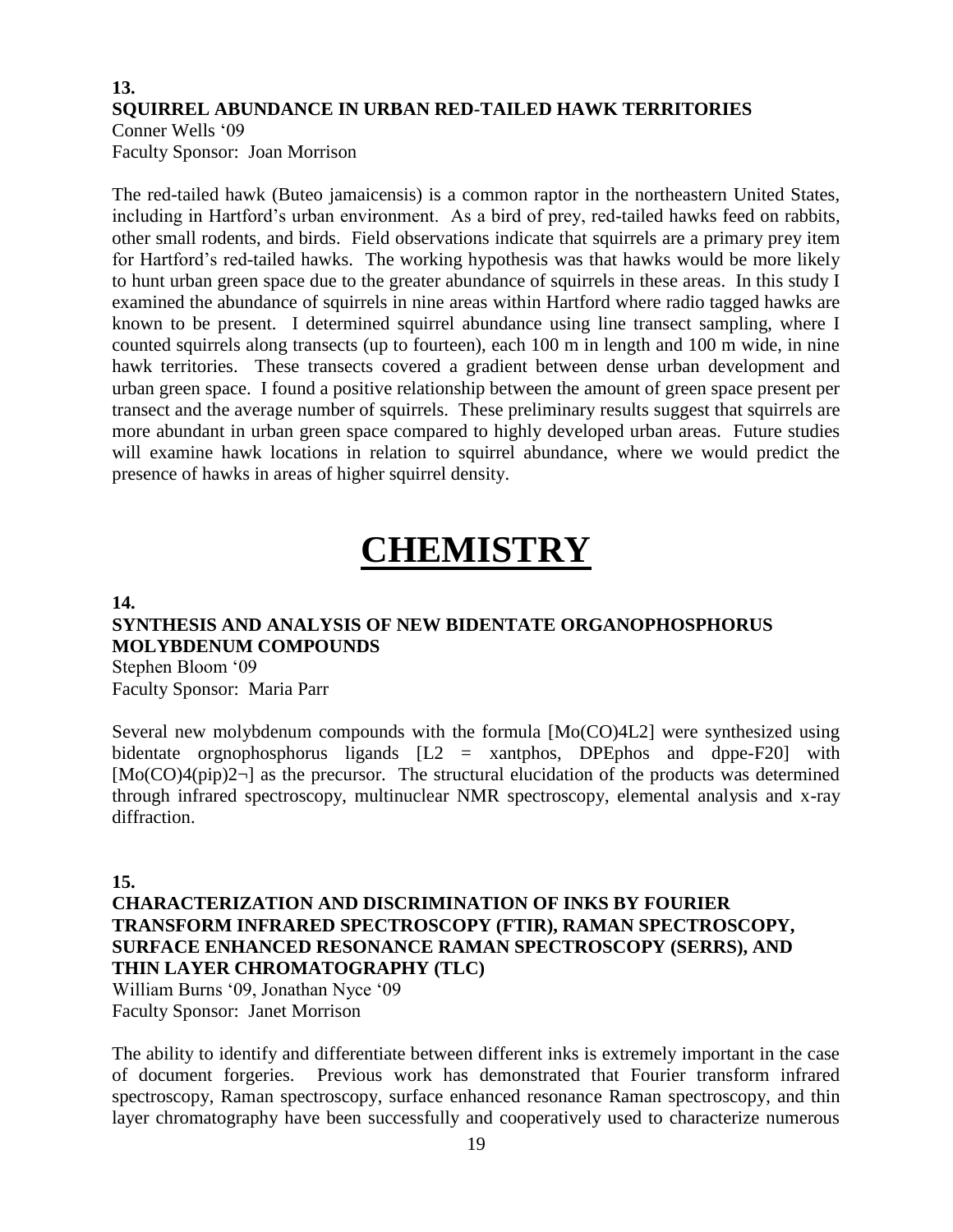ink types and colors. Current research in our laboratory is focused on the development and application of each of the above-mentioned methods for the analysis of six blue ink samples in order to provide "signatures" of each ink, allowing for the successful analysis of forged documents. Results of initial studies aimed at identifying spectral and chromatographic ink "fingerprints" will be presented.

#### **16. SYNTHESIS OF A METALLACYCLIC TRIPEPTIDE** Neena Chakrabarti '09

Faculty Sponsor: Timothy Curran

Peptide side-chains can be bound using various metal complexes and once these side chains are linked, the peptide conforms to a different secondary structure. The ability to preduct the formation of these secondary structures and define the shapes of the peptides may aid in the creation of proteins which can bind to DNA and fight terminal illnesses, such as cancer. The goal of this research focuses on the linkage of the lysine side-chains using a tungsten metal complex. The first step toward this final product is the synthesis of the tripeptide Boc-Lys(Poc)- Ala-Lys(Poc)-NHCH3. The alkyne groups on the lysine side chain will then be linked by a tungsten complex as shown in the reaction below.



It is predicted that the coupled peptide will form a  $\beta$ -turn. The secondary structural conformation of the final coupled tripeptide will be analyzed through instrumental techniques such as electro-spray mass spectrometry (ESI-MS), and COSY, NOESY,  ${}^{1}H$  and  ${}^{13}C$  experiments using nuclear magnetic resonance (NMR).

### **17.**

## **FORENSIC CHARACTERIZATION OF ARSON ACCELERANTS USING HEADSPACE VAPOR CONCENTRATION AND GAS CHROMATOGRAPHY-MASS SPECTROMETRY (GC-MS)**

Neena Chakrabarti '09, Samantha Levy '09, Merry Smith '09 Faculty Sponsor: Janet Morrison

One of the primary goals of the forensic chemist investigating a potential arson is the detection and characterization of accelerants in the debris collected from the fire scene. The most commonly used method for trapping and analyzing accelerant residues is headspace analysis by gas chromatography-mass spectrometry (GC-MS)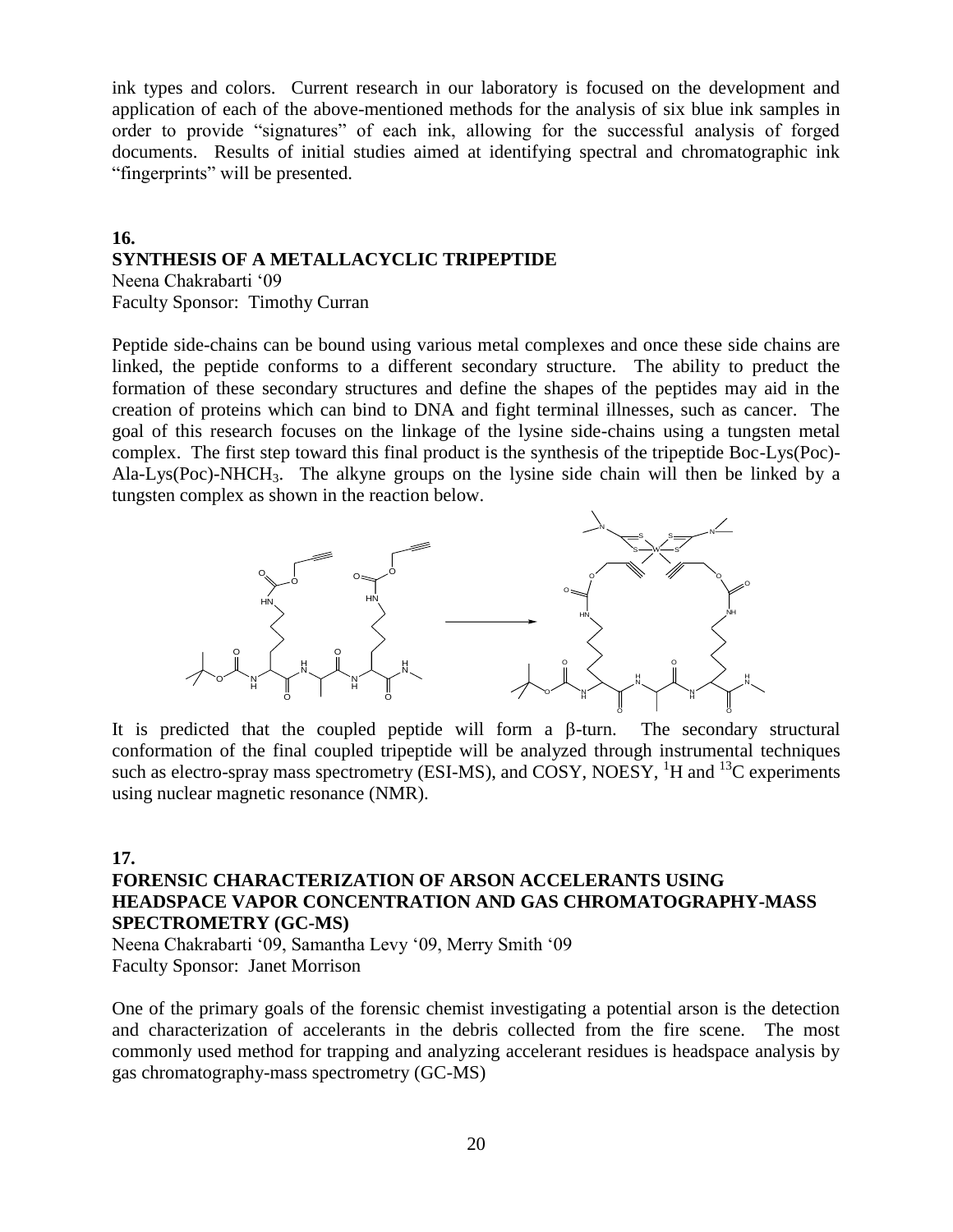In the current study, a method based on trapping and concentrating the headspace accelerant vapors on a solid adsorbent was evaluated. Wood chips and carpet samples were burned in the presence of various accelerants under controlled conditions, and the charred arson debris was collected and sealed in paint cans for subsequent analysis. The accelerants of interest in this study included charcoal lighter fluid, nail polish remover, and mineral spirits. Charcoal strips were suspended in the paint cans containing the charred debris in order to trap the accelerant vapors driven off from the debris as the cans were heated. The charcoal strips were subsequently removed and eluted with an organic solvent. The solvent extract was then analyzed by GC-MS to characterize the headspace of each charred sample and detect and identify the specific accelerant that was used.

#### **18. MECHANISM AND KINETICS OF INDIUM-PROMOTED COUPLINGS EN ROUTE TO COPE REARRANGEMENT: OBSERVANCE OF HIGH REGIOSELECTIVITY** Kwame Frimpong '08

Faculty Sponsor: Thomas Mitzel



Understanding the flow of electrons during synthetic reactions is important in chemistry to aid in constructing models that predict product formation. Two of the more interesting reactions studied in organic chemistry are nucleophilic additions and Cope Rearrangements. Indium metal has been shown to promote the formation of C–C bonds under aqueous conditions with good stereo- and regioselectivity. This presentation will aim to address the effect of solvent and variable reaction conditions on indium promoted reactions of allyl bromides to aldehyde functional groups.

This presentation will also introduce efforts in utilizing Au catalysts in indium-promoted couplings en route to Cope rearrangement.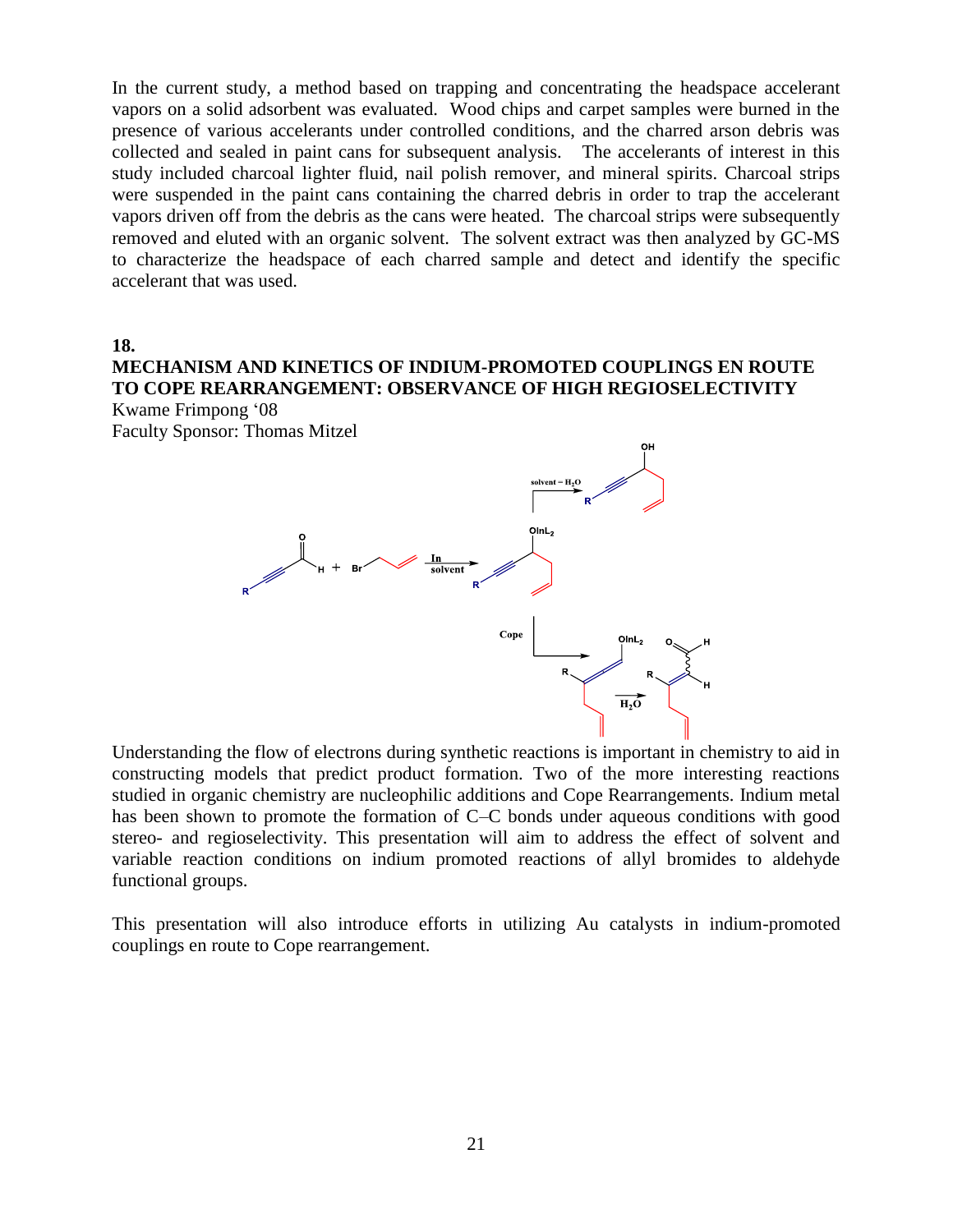## **19. SYNTHESIS AND CHARACTERIZATION OF TRANSITION METAL POLYHYDRIDE COMPLEXES**

Jennifer Gifford '09 Faculty Sponsor: Maria Parr

Transition metal polyhydride complexes have been shown to possess catalytic properties in hydrocarbon reactions and are possible precursors for chemical vapor deposition of pure metals. This project's goal is to synthesize rhenium polyhydride complexes of the type [ReH7(L2)], where  $\overline{L}$  = DPEphos, biphep and xantphos. Thus far, the necessary precursors – [ReOCl3(DPEphos)], [ReOCl3(biphep)] and [ReOCl3(xantphos)] – have been synthesized in relatively high yields and characterized using infrared spectroscopy, as well as 31P and proton NMR spectroscopy. Further research will focus on the synthesis of the rhenium polyhydride complexes from the three precursors and characterization of the polyhydride structures using variable-temperature 1H NMR spectroscopy.

# **20. INDIUM PROMOTED COUPLING IN EPOXIDE SYNTHESIS**

Alden Gordon '10 Faculty Sponsor: Thomas Mitzel



Varying functional groups of products usually requires a change in reactants and reaction solvents. The two reactions above, the focus of this research, have been studied in an attempt at controlling functional groups of a product while maintaining reactants through solvent variation. Both reactions have been studied this semester, with a recent emphasis on the upper most reaction. Attempts at optimizing conditions and characterizing products and side products of these reactions have been made, and significant progress has been made on the trans-2-hexenal reaction.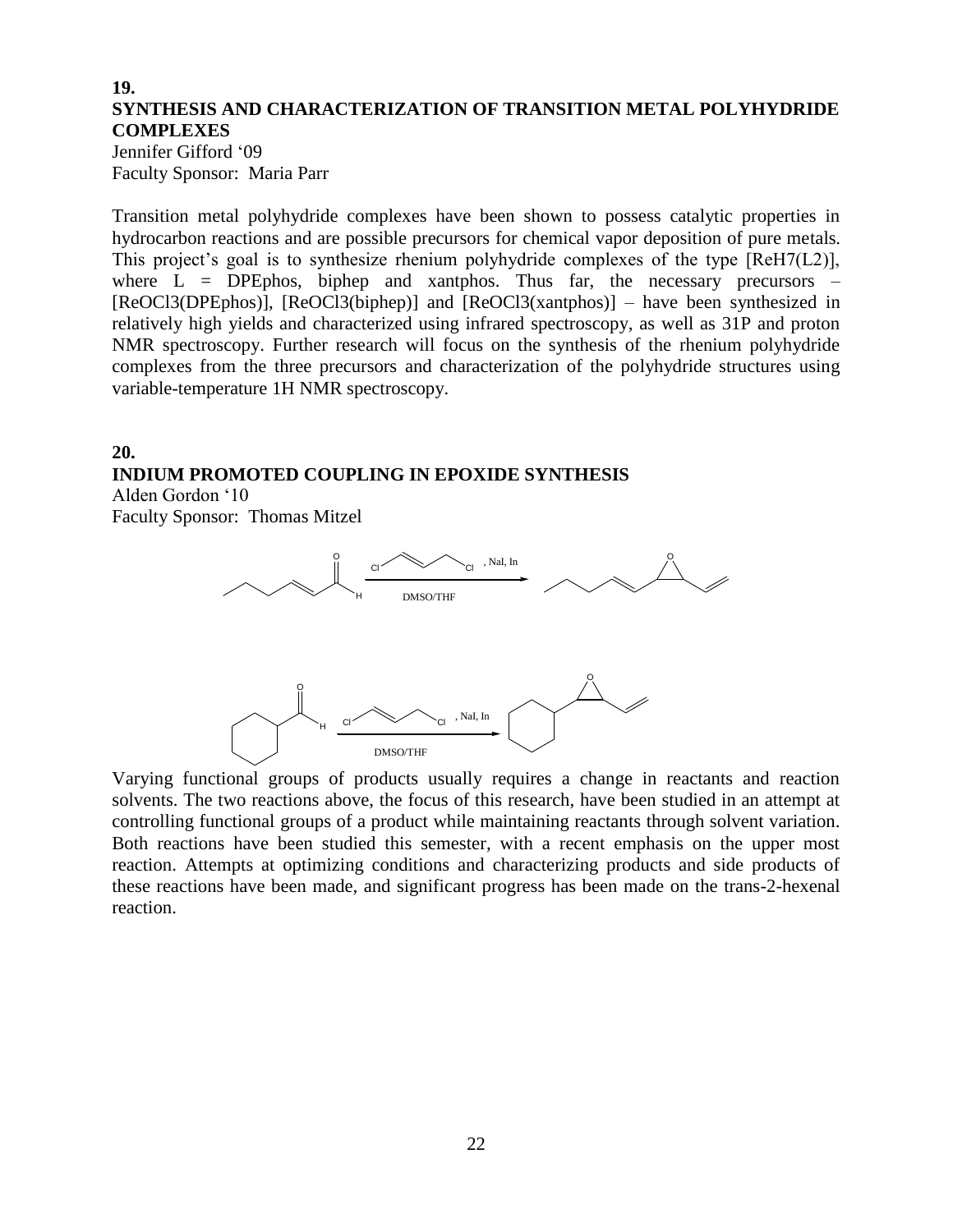# **21. SYNTHESIS AND CONFORMATIONAL ANALYSIS OF HELICAL METALLACYCLICPEPTIDES**

Emmy Handy '08 Faculty Sponsor: Timothy Curran

The helix is an important and commonly occuring secondary structural element in proteins. Because nucleation of a helix in short peptides is entropically unfavorable, it is difficult to study such structures. One method for overcoming this problem is to form a cyclic peptide via a link between side chains of two residues, which induces hydrogen bonding and stablizies helix formation. In this thesis work, stabilization of a peptide helix was achieved using an organometallic compound as the link between side chains. Linear tetrapeptides, Boc-Lys(Cbz)- Ala-Val-Lys(Cbz)-NHMe and Boc-Lys(Cbz)-Met-Ile-Lys(Cbz)-NHMe, were succesfully synthesized via solution phase peptide synthesis, and were cyclized with the organometallic compound, 1,1'-ferrocendediacid chloride. The cyclizing link was achieved by forming amide bonds between the amines on the lysine side chains and the carbonyls of the ferrocene derivative. Analysis of the resulting metallacyclicpeptides by 1HNMR, COSY, TOCSY, and ROESY experiments indicated that they had adopted the conformation of a 3-10 helix.

### **22.**

# **DETERMINATION OF ARSENIC IN CHICKEN BY INDUCTIVELY-COUPLED PLASMA ATOMIC EMISSION SPECTROSCOPY (ICP-AES)**

Emmy Handy '08, Julianne Boccuzzi '08 Faculty Sponsor: Janet Morrison

Recently there has been heightened concern about inorganic arsenic present in consumer chicken meat. The food additive roxarsone (4-hydroxy-3-nitrobenzene-arsonic acid) is fed to roughly 70% of the broiler chickens raised for human consumption in the United States, and is responsible for the inorganic arsenic detected in chicken meat. In this experiment the concentration of arsenic present in store bought chicken marketed as "organic" and not marketed as so was determined via inductively-coupled plasma atomic emission spectroscopy (ICP-AES). In order to extract the arsenic from the chicken tissue two different literature procedures were investigated and compared.

### **23.**

# **DEVELOPMENT OF LC/MS AND FLUORESCENCE METHODS FOR TRACE-LEVEL DETECTION OF OPTICAL BRIGHTENERS IN WELL WATER** Adam Hill '08

Faculty Sponsor: David Henderson

Contamination of rural wells by human waste is of significant concern to environmental scientists. It has been suggested that the optical brighteners commonly found in laundry detergent can be used to selectively detect domestic waste. A method is being developed to find ultratrace levels of the brighteners DSBP and DAS1 via solid phase extraction and LC/MS. After considering a variety of compounds, dinonylnaphthalene sulfonic acid was selected as an internal standard due to its positive chromatographic properties and slow breakdown. Standards solutions of the three compounds were used to produce a calibration curve for quantification of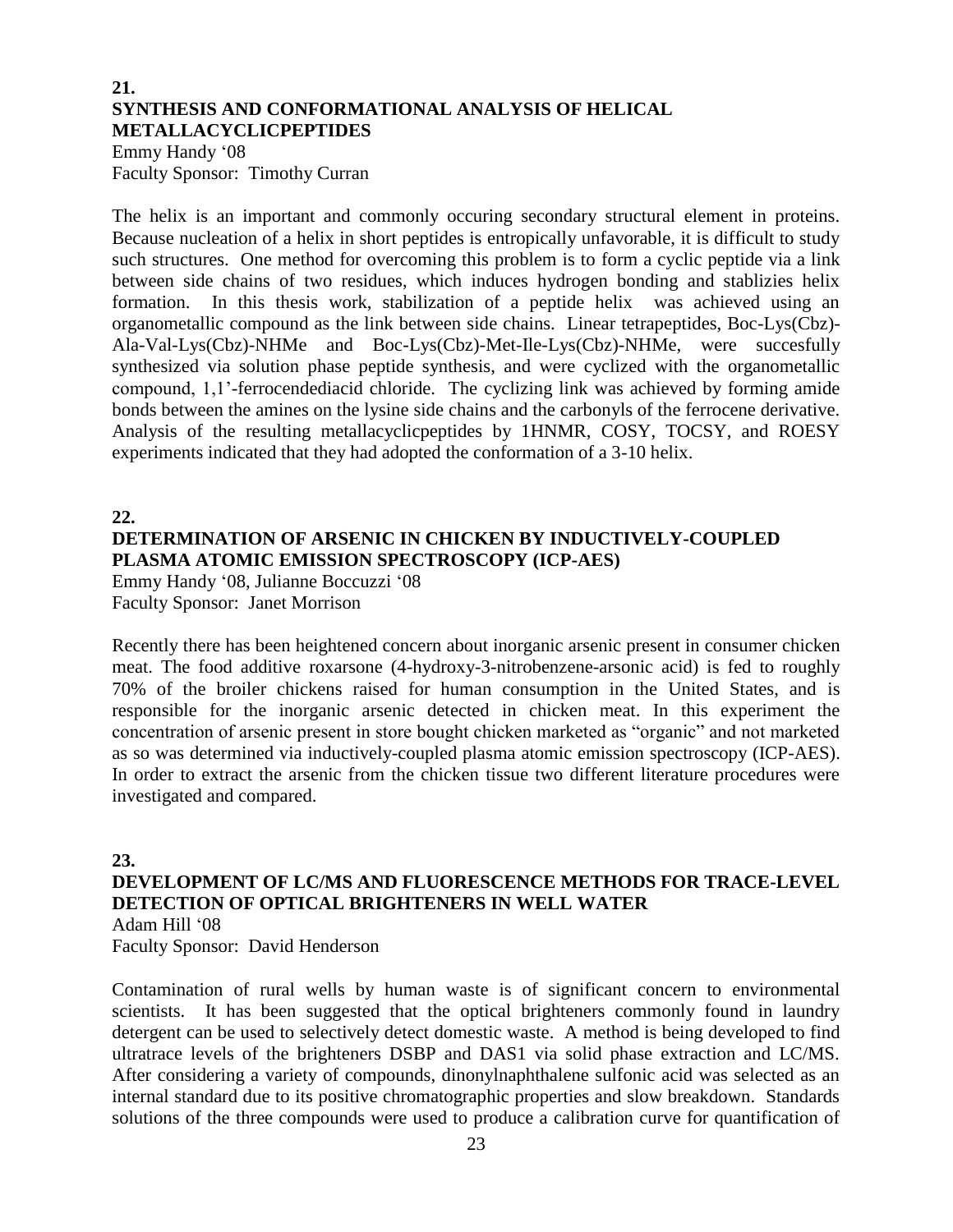brightener concentrations. Also in development is a parallel detection method using fluorescence spectrophotometry of the brightener compounds to corroborate the concentrations determined via the LC/MS method.

# **24. THE SYNTHESIS OF ENEDIYNES TO INHIBIT DNA REPLICATION AT CANCEROUS SITES**

Tania Joseph '08 Faculty Sponsor: Thomas Mitzel

Recent work shows that natural products containing ene-diyne reactive centers inhibit replication of mutated DNA sites which may cause the formation of malignant tumors or cancer. Ene-diynes accomplish this by tying two strands of DNA together at a targeted location, therefore terminating replication. The major issue is that previous work on ene-diynes shows that they react with both mutated and healthy strands of DNA, making them too toxic to be used in humans. The key is to find reagents that will work with high yields in water or other solvents that are not harmful to the body (Mitzel 2007). Past studies have shown that coupling reactions between α-chloropropargyl phenyl sulfide and aldehydes produces molecules with good stereoselectivity between syn and anti isomers, in addition to great regioselectivity (Mitzel 2002). After forming the  $&\#945$ ;-chloropropargyl phenyl sulfide from phenyl propargyl sulfide, the chloro-sulfide is to be coupled with a propargyl aldehyde, in the presence of indium. The aldehydes worked with thus far are oct-2-ynal and phenyl propargyl aldehyde. The coupling of the propargyl aldehyde with the chlorosulfide is the first step to synthesize the ene-diynes, which may potentially lead to breakthroughs in the chemical understanding of DNA.

#### **25.**

# **USING THE TRANSMISSION ELECTRON MICROSCOPE (TEM) TO IMAGE THE OSTEOCALCIN BINDING SITE ON TYPE I TROPOCOLLAGEN**

Piper Klemm '09

Faculty Sponsors: Richard Prigodich, Ann Lehman

Type I collagen is a fibrillar collagen that is an important component of skin, bone, tendon and ligament. Osteocalcin is a major component of bone tissue and has a role in bone formation and remodeling. Osteocalcin binds hydroxyapatite and collagen. The osteocalcin binding site on collagen is unknown. To identify this site, type I tropocollagen was imaged using rotary shadowing and transmission electron microscopy. Tropocollagen at a concentration of 3  $\mu$ g/mL was sprayed onto freshly cleaved mica. The mica was vacuum evaporated, and at a rotary angle of six degrees, was coated with carbon and platinum. Decorin, which binds 25 nm from the tropocollagen carboxy-terminus, was used as a marker on the tropocollagen molecules to determine directionality on the tropocollagen molecule.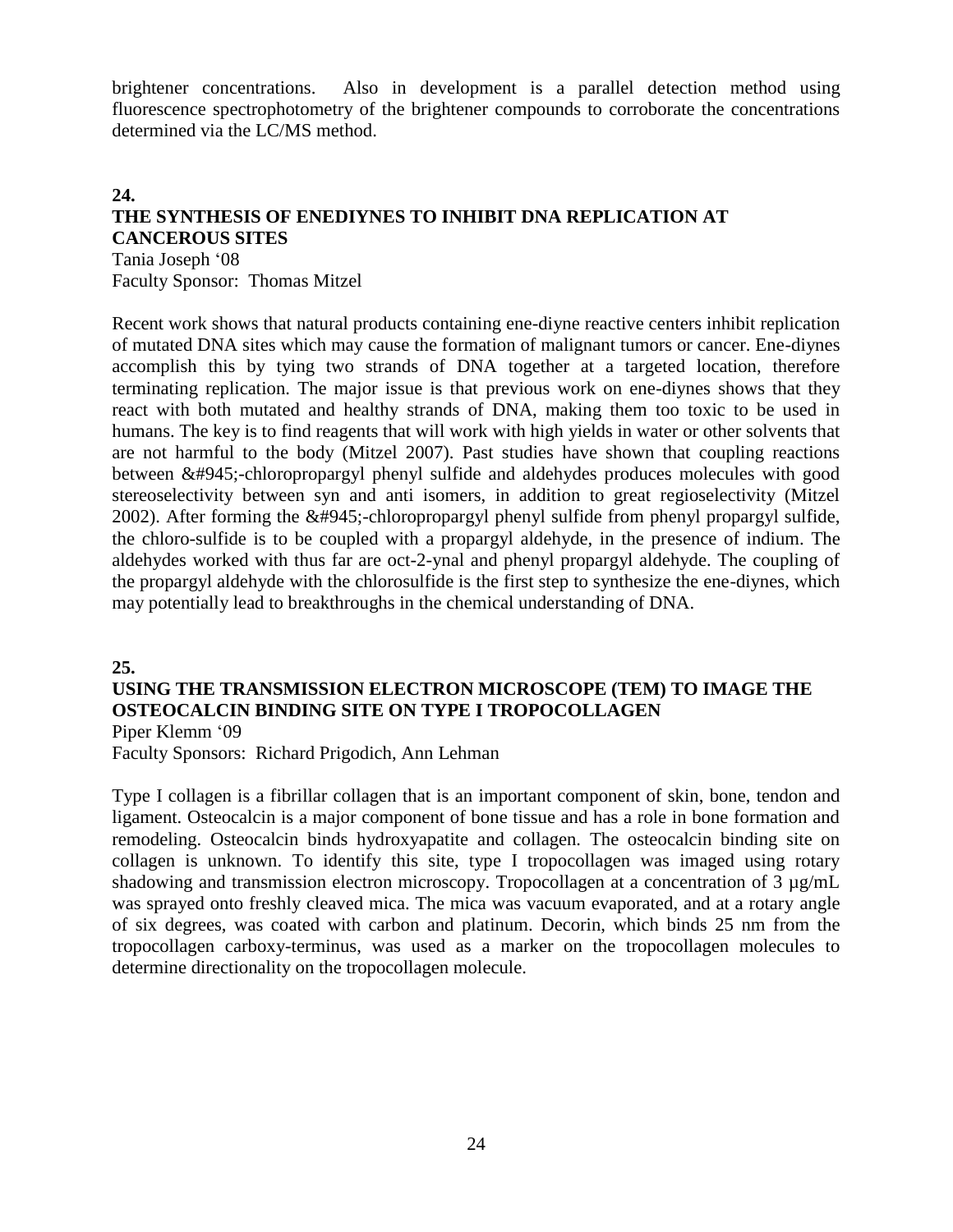# **26. QUANTITATIVE ANALYSIS OF TRACE LEVELS OF COCAINE ON U.S. BANKNOTES**

Piper Klemm '09, Jennifer Gifford '09 Faculty Sponsor: Janet Morrison

Banknotes in the United States have been shown to contain trace levels of cocaine, regardless of the geographical origin of the bills. In the initial phase of this study, various extraction methods were applied to single dollar bills to isolate cocaine from the surface, including vortexing, ultrasonication, and supercritical fluid extraction (SFE). The extracts obtained by vortexing and ultrasonication were subsequently subjected to solid-phase extraction for further clean-up prior to quantitative analysis by gas chromatography-mass spectrometry (GC-MS). SFE extracts were analzed directly by GC-MS with no further clean-up. Each of the extraction methods was nondestructive, and the bills could be used post analysis. The quantitative results obtained for each of the extraction methods were compared, and the most efficient method was applied for the quantitative determination of trace cocaine on bills of various denominations from various locations in the United States.

## **27. METHOD DEVELOPMENT FOR THE ANALYSIS OF THE HALLUCINOGENIC DRUG DIMETHYLTRYPTAMINE IN BOTANICAL FORMULATIONS**

Michael Lee '10, Jonathan Ashby '10 Faculty Sponsor: Janet Morrison

'Ayahuasca' is a hallucinogenic "brew" commonly used in traditional practices of various South American indigenous cultures. This brew is typically concocted with the leaves of the plant 'Psychotria viridis', which contains the naturally-occurring psychoactive compound N,Ndimethyltryptamine (DMT). The illicit use of such hallucinogenic concoctions has spread to Europe and North America in recent years, and DMT has now been classified as a Schedule I controlled substance by the U.S. Drug Enforcement Administration (DEA).

The goal of the present study is to develop an analytical method based on supercritical fluid extraction (SFE) and gas chromatography-mass spectrometry (GC-MS) for the detection, identification, and quantification of DMT and other naturally-occurring psychoactive components in plant materials. Initial SFE spike-recovery experiments were conducted on assorted matrices in order to determine solubility and optimize extraction conditions for the most efficient recovery of DMT.. The resulting extracts were analyzed using GC-MS to determine the presence and quantity of DMT extracted. In order to eliminate chromatographic tailing of DMT, a derivatizing agent (BFSTA) was incorporated into the analytical method. As a result, the amount of DMT extracted can be better quantified.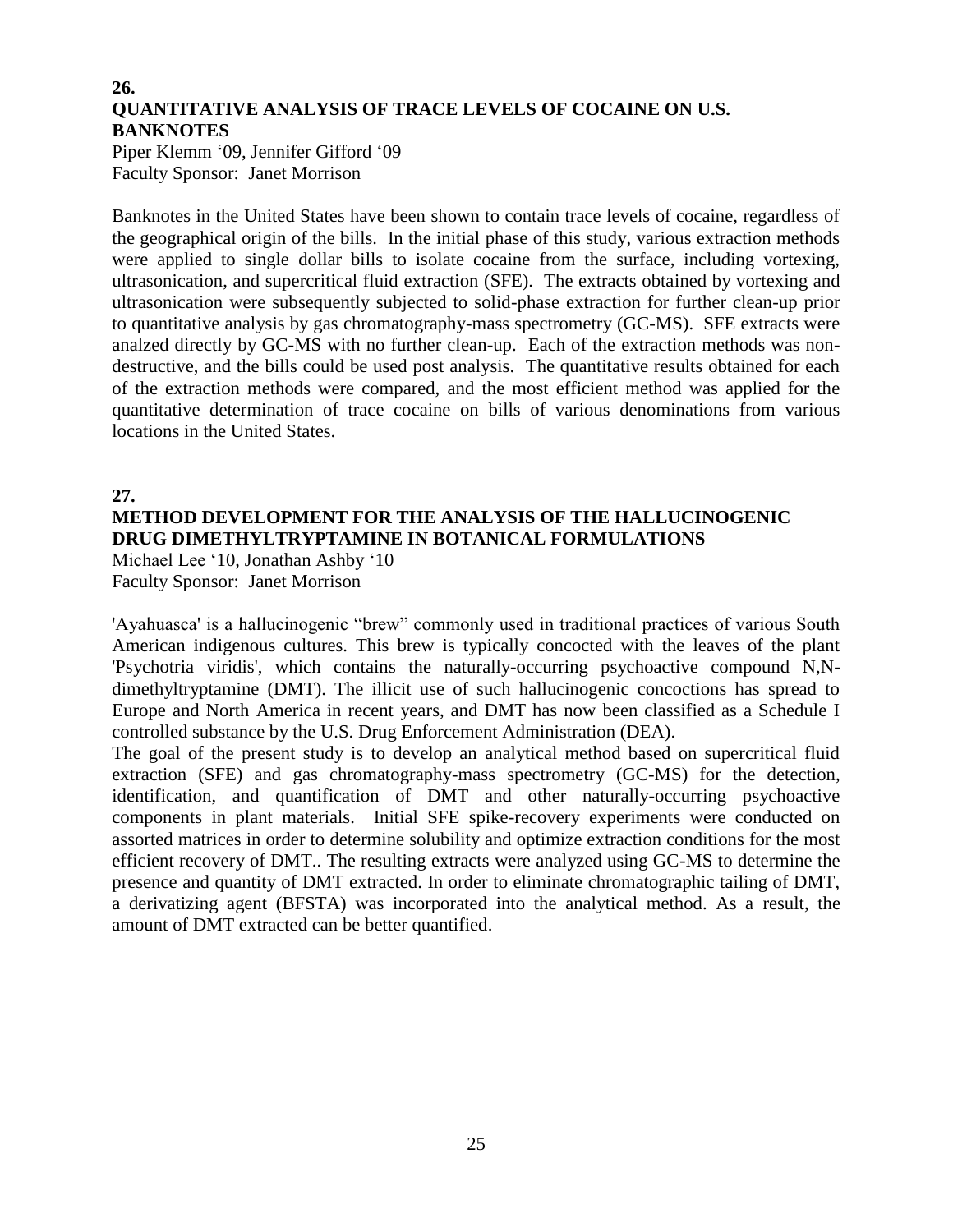## **28. SYNTHESIS OF PLATINUM-COUPLED, HOMOCONJUGATED, 2-DIMENSIONAL, HYDROCARBON CAGES**

John Love '10 Faculty Sponsor: Thomas Mitzel

Conjugated hydrocarbon cages have been studied extensively because of their unique electronic properties. Introduction of an sp<sup>3</sup> hybridized carbon creates a system that retains some of the electronic properties as a fully conjugated system, while increasing stability and flexibility of the system. Platinum metal, which has been shown to bind to alkynes, could help close these rings while maintaining the delocalization of electrons. The synthesis of the small 2-dimensional cage shown below was investigated.



### **29.**

# **CHARACTERIZATION OF ARCHAEOLOGICAL ARTIFACTS BY INDUCTIVELY COUPLED PLASMA-ATOMIC EMISSION SPECTROSCOPY(ICP-AES)**

Kathryn McColl '08, William Burns '09

Faculty Sponsors: Janet Morrison, Maria Parr, Nicholas Bellatoni PhD, State Archaeologist

In 1997 a team of archaeologists led by Dr. Nicholas Bellantoni (Chief Archaeologist, Connecticut Archaeology Center) excavating a site in Pachaug State Forest in Voluntown recovered what was believed to be an ancient Indian encampment containing a variety of highly unusual Native American artifacts determined to be at least 1000 years old. Subsequent analysis of the artifacts and examination of the soil and tree roots in the area of the site, however, suggested that the unearthed artifacts were deliberately placed in five discrete locations at the site as part of an elaborate archaeological hoax or an attempt to influence local Indian history. Previous work done in the laboratory of Dr. Maria Parr has employed scanning electron microscopy with energy dispersive x-ray analysis (SEM-EDX) to characterize the elemental content of copper beads recovered from the suspicious site and compare it with that of copper beads from an authentic Native American burial site. In collaboration with Dr. Parr and Dr. Bellantoni, current research in our laboratory is focused on the development and application of inductively coupled plasma-atomic emission spectroscopy (ICP-AES) methods for the analysis of recovered artifacts in order to provide more complete elemental "signatures" of these artifacts and thereby contribute to a greater understanding of their authenticity. Results of initial studies aimed at the evaluation and optimization of sample dissolution and solid sampling methods will be presented.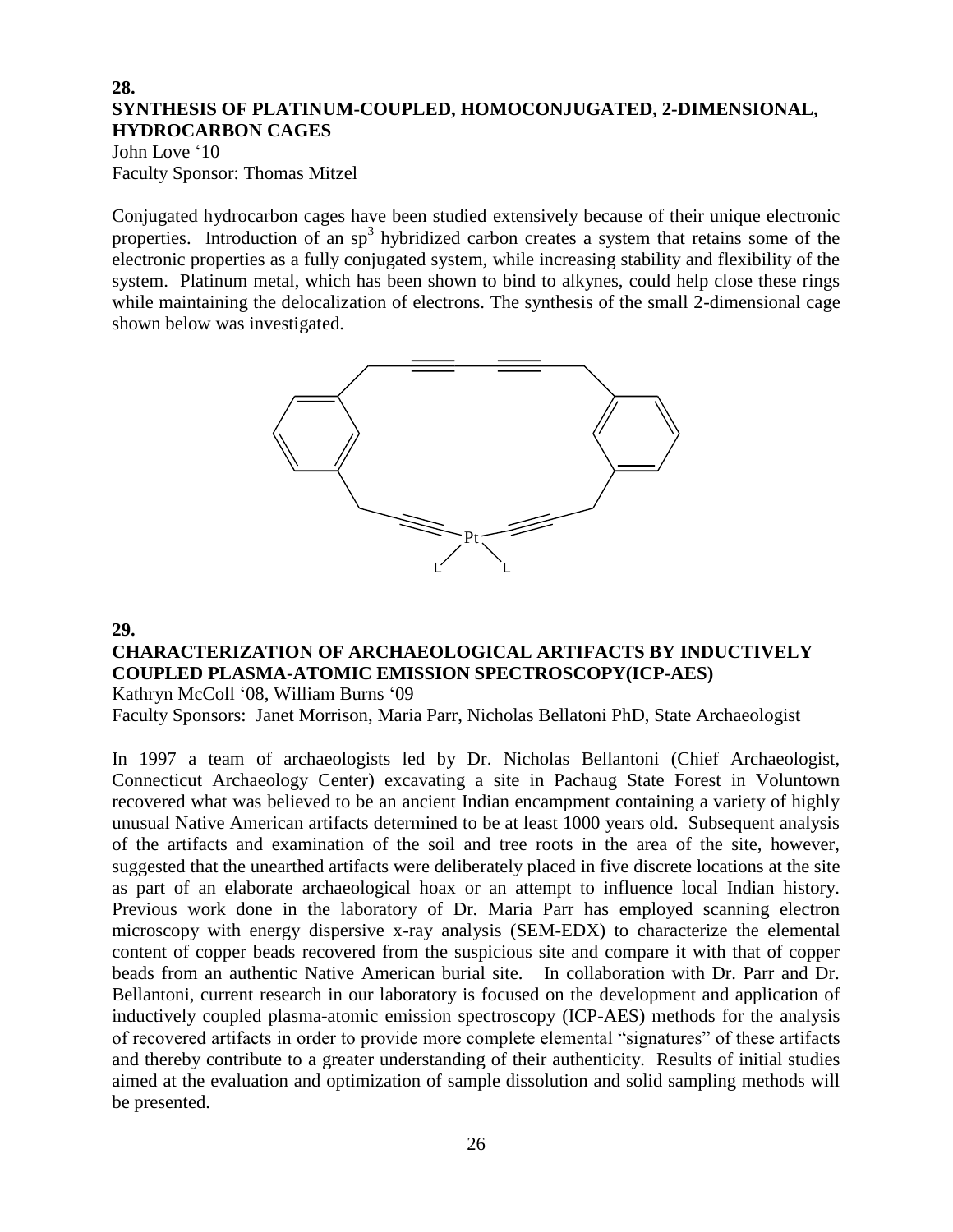## **30. EFFECTS OF LEWIS ACIDS ON INDIUM-PROMOTED BARBIER-TYPE REACTIONS: ENROUTE TO COPE REARRANGEMENT**

Jonathan Nyce '09 Faculty Sponsor: Thomas Mitzel

Indium metal is becoming very popular for use as a catalyst in Barbier Reactions because of its utility in stereo- and regio-selectivity under mild conditions. Past research using nmethylformamide has shown that polar solvents tend to yield in high stereoselectivity in product formation. This presentation will describe the use of Lewis Acid catalysts in an attempt to control either a 1,2 or 1,4 addition and their effect on product formation in n-methylformamide. The use of pi-phillic lewis acids in attempt to control possible cope rearrangements in the indium-coupled products will also be shown.

# **31.**

# **THE SYNTHESIS OF A MULTIFUNCTIONAL ALCOHOL VIA INDIUM COUPLING REACTION AND COPE REARRANGEMENT**

Laert Rusha '08 Faculty Sponsor: Thomas Mitzel

The goal of this project was to synthesize organic compounds that would serve as templates for antitumor drugs. We set out to create 3-(2-bromoallyl)oct-2-enal. In a 25 mL round-bottom flask we mixed 1 mmol oct-2-ynal with 1.5 mmol 2,3- dribromopropene and 1.1 mmol of indium powder in NMF solvent (as seen in reaction scheme 1) and stirred vigorously with a stir bar. The reaction was monitored with TLC plates every hour to see when new products formed.



The alcohol product, 2-bromoundec-1-en-5-yn-4-ol, was formed with limited success. The reproducibility of the reaction was a problem. We were not able to consistently form the alcohol. The reaction parameters were tweaked and we found that NMF solvent works better then water, and that sonication at 50 degrees Celsius works better then room temperature. There was no sign of the cope rearranged product. In addition, a major side product consistently formed. We are still trying to identify this side product.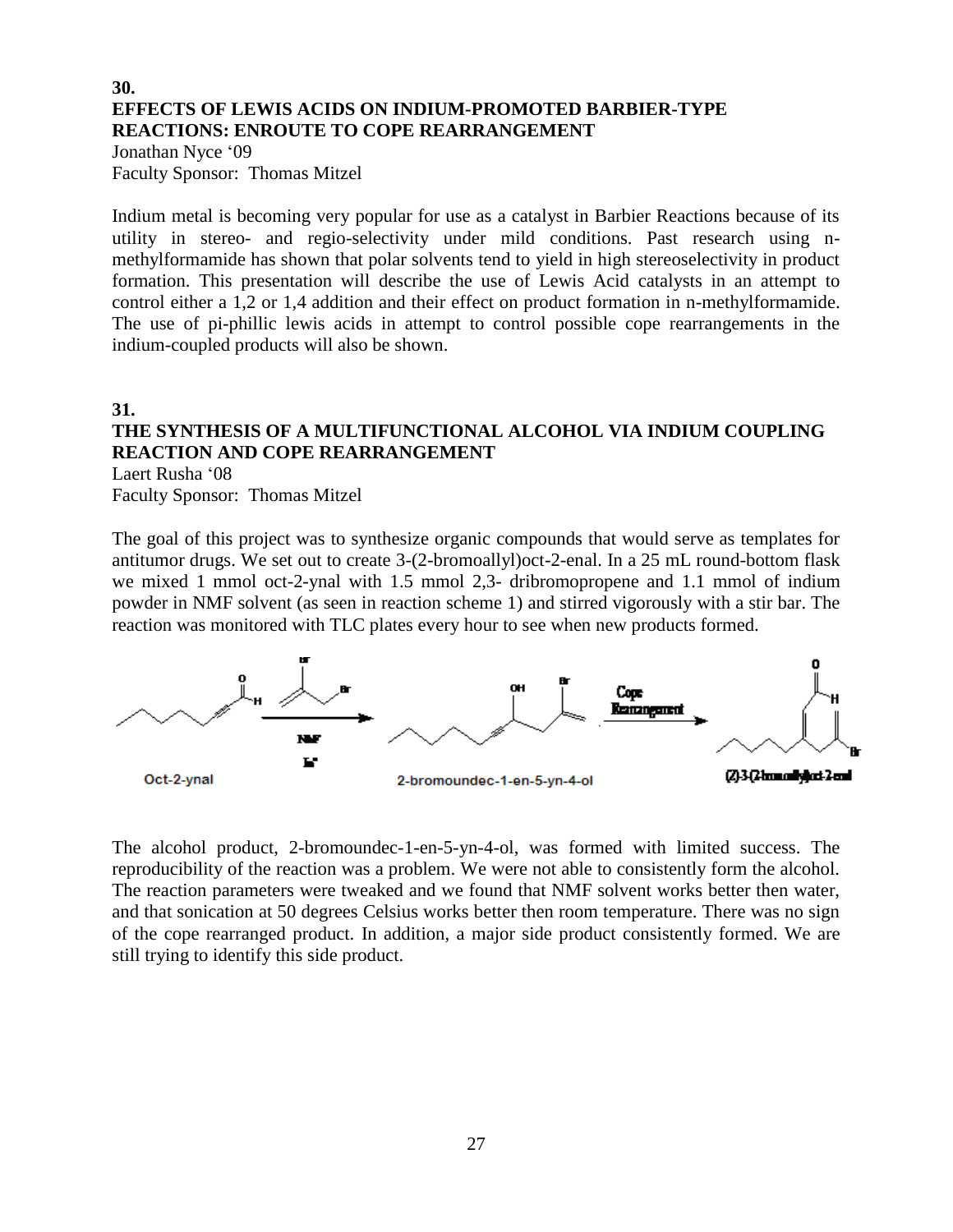## **32. ULTRATRACE ANALYSIS OF TRICLOSAN** Erica Smith '08 Faculty Sponsor: David Henderson

Triclosan (5-chloro-2-(2,4-dichlorophenoxy)phenol) is used as a common biocide in commercial products. Water contamination by sewage effluent could be determined by analysis of triclosan levels. Analysis methods for detecting triclosan using SPE, GC-MS and the principles of ELISA have been developed and optimized. Using the internal standard, triclosan-d3, accurate calibrations have been obtained and a limit of detection for the GC-MS method has been determined. Water samples from the Honey Pot Brook have been analyzed using both the developed GC-MS method and ELISA, indicating possible sewage contamination. The final method will ultimately be applied to the study of water contamination in Connecticut.

### **33.**

# **INDIUM-PROMOTED COUPLING INVOLVING ALLYL AND ALDEHYDE SYSTEMS** Merry Smith '09

Faculty Sponsor: Thomas Mitzel

Research is moving forward investigating indium coupling reactions of allyl and aldehyde systems. The reaction studied at the start of the term dealt with reagents cyclohexanecarboxaldehyde and 2,3-dibromopropene reacted in the presence of indium metal in an n-methyl formamide solvent. Based on the results of previous research, it was proposed that the reaction studied would yield a coupled alcohol product. Polymerizing 2,3-dibromopropene led to a new synthesis of 2,3-dibromopropene from 1,2,3-tribromopropane and sodium hydroxide. With the fresh reagent, it appeared that no reaction took place, though research is continuing into longer reaction times. The second project started this term investigated indium promoted coupling of alkyne aldehydes and chloroalkene systems. So far, the reagent oct-2-ynal has been successfully synthesized to begin the next stage of research.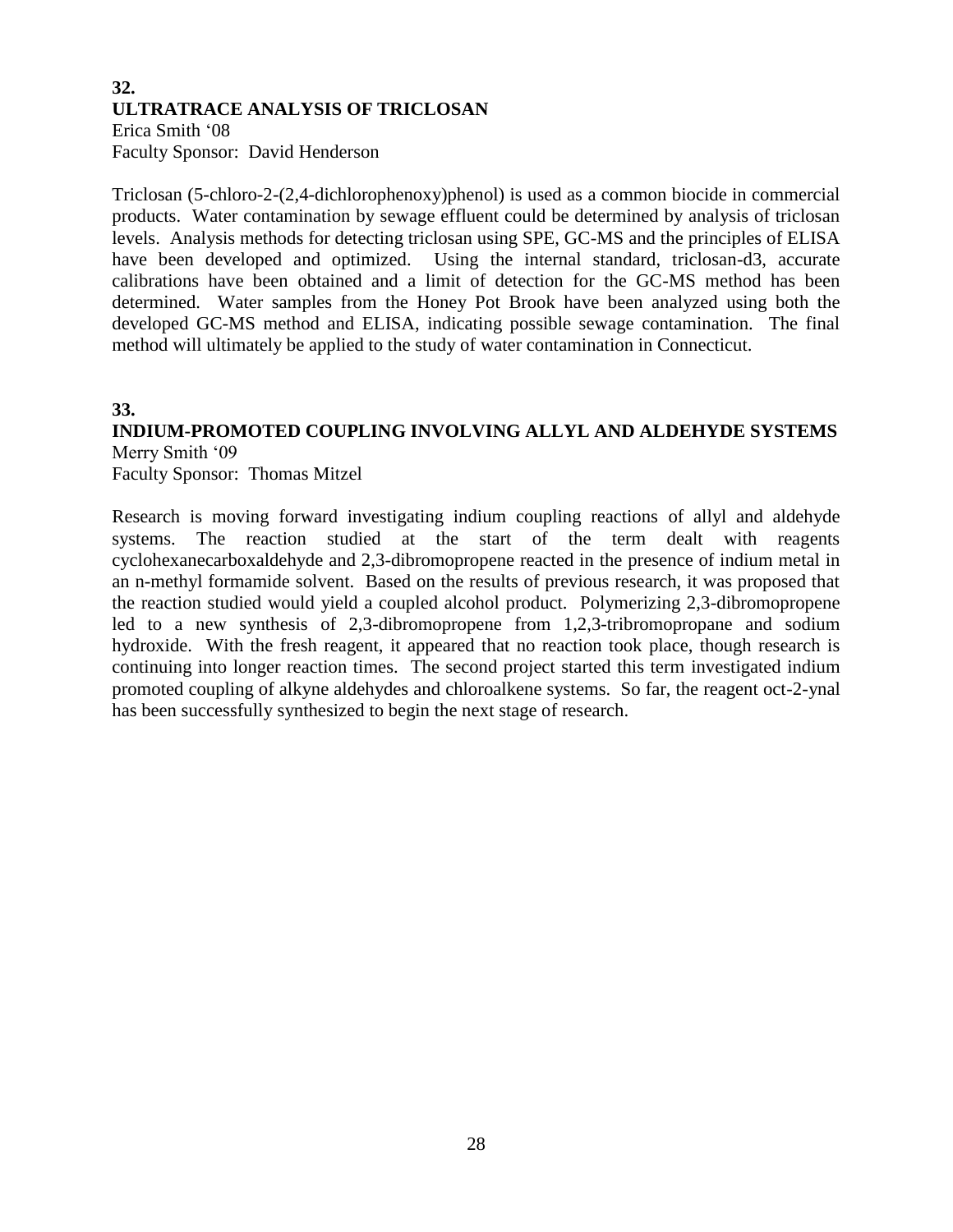## **34. TOWARDS THE FORMATION OF SMALL HOMO-CONJUGATED HYDROCARBON CAGES**

Katharine Spencer '08 Faculty Sponsor: Thomas Mitzel

In recent years, the electronic properties of fully conjugated systems have been investigated as a possible energy storage system. The continuous pi-system allows for the introduction of an electron to the system, indicating potential storage capacity. The delocalization of electrons  $\arccos$  an  $\text{sp}^3$  carbon is known as homo-conjugation and leads to increased stability of neutral systems and the presence of the  $sp<sup>3</sup>$  carbon increases flexibility of the molecule. The use of platinum also allows for the increased flexibility of the molecule while still allowing full electron delocalization. The synthesis of two small homo-conjugated hydrocarbon cages has been investigated.



#### **35. CASCADE REACTIONS USING BARBIER COUPLING CONDITIONS** Becca Suflas '08

Faculty Sponsor: Thomas Mitzel

The stereoselectivity of indium promoted coupling reactions involving 1,3-dichloropropene was studied. The reaction was carried out using several different R-groups and solvents which were run under different conditions to determine how these changes would affect the product of the reaction. Each of the conditions yielded slightly different products and concentration of those products. Solvents used in this reaction were DMSO, NMF, THF, H2O, and a 1:1 solution of DMSO/THF. The reactions utilized Barbier conditions under sonication.

### **36. DIRECT BROMINATION OF A NUCLEOTIDE** Ashley Swiggett '09 Faculty Sponsor: Richard Prigodich

A modified nucleotide is brominated as an intermediate toward creating a double-stranded oligonucleotides with single 3'-phosphonate linkages at varying points in the sequence. This oglionucleotide will be used to study the nature of the interactions of metal ions with the ribosephosphate DNA backbone. Phosphorus 31 NMR will be used to measure the chemical shift and coupling constant of a single phosphonate in the oligonucleotide. Changes in these NMR parameters will reflect the strength of binding and whether metal ions are coordinating in an inner- or outer-sphere fashion. The first step in synthetic route is to protect the 5'-position of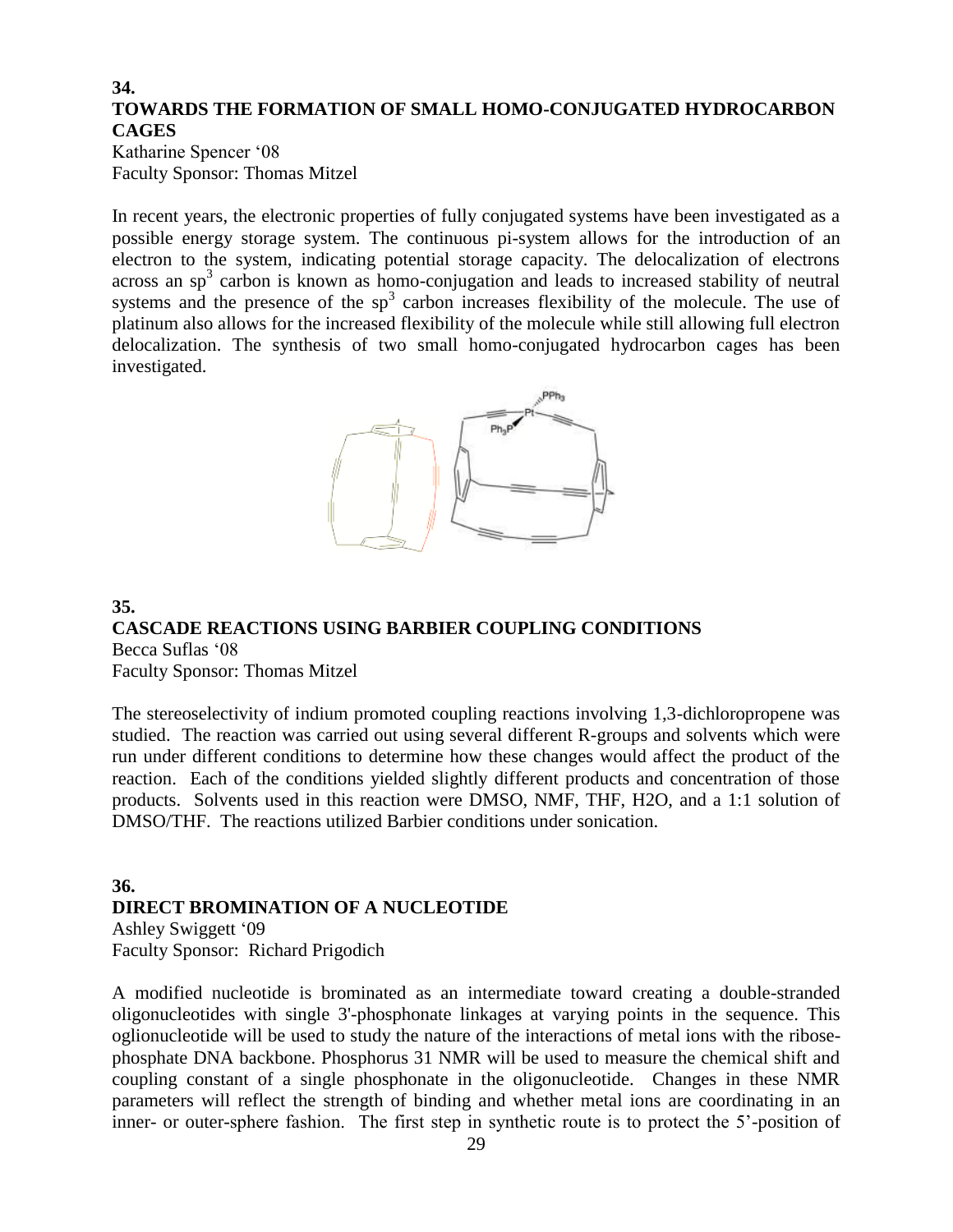thymidine. The 5'-protected nucleoside is reacted with thionyl bromide and pyridine in methylene chloride at -75C and allowed to warm up to room temperature. This produces a 3' bromine thymidine. The next step is to react the brominated thymidine with a vinyl Grignard reagent.

## **37.**

# **DETECTION OF RIBOFLAVIN AND COCAINE IN URINE USING FLUORESCENCE AND ULTRAVIOLET-VISIBLE SPECTROPHOTOMETERY**

Ashley Swiggett '09, Stephen Bloom '09 Faculty Sponsor: Janet Morrison

Ultraviolet-visible and fluorescence spectrophotometric methods were used to quantify the concentrations of riboflavin and cocaine in urine. External standard calibration curves were created for both riboflavin and cocaine on each instrument. Mock urine samples containing the target analytes were subjected to solid phase extraction to isolate the cocaine and riboflavin prior to spectrophotometric analysis. Authentic urine samples obtained both pre- and postadministration of riboflavin were also analyzed. The analytical figures of merit for the riboflavin and cocaine analyses by each spectrophotometric method were calculated and compared to determine the most sensitive and reliable method for analysis.

**38. INDIUM PROMOTED COUPLING OF A PHENYL PROPARGYL ALDEHYDE TO ALLYL BROMIDE USING AU(III)** Brian Sinnott '08

Faculty Sponsor: Thomas Mitzel

Using 1-Ethynylbenzene and reacting it with t-BuLi, DMF, and KH2PO4, as formalized by Kwame Frimprong, a phenyl propargyl aldehyde can be formed. After creation of the propargyl aldehyde, the final product was obtained using Au(III) and In° catalysts with allyl bromide. The research covers Cope Rearrangements and formation of C-C bonds by In° and the accelerating effects of Au in different solvents.

# **COMPUTER SCIENCE**

### **39.**

**TESTCHEM: AN ON-LINE CHESMITRY EDUCATION RESOURCE** Brian Sinnott '08 Faculty Sponsor: Peter Yoon

TestChem was created to make a more tangible link between a professor's students and their chemistry work. TestChem allows professors to give students quizzes, tests, home works, and practice problems for them to study. The intent of the program is to allow the professor to keep a repository of questions that can be accessed by students as further study materials. To further compliment the site, a simple on-line chemistry modeling program will be available for students to submit molecules in a hand drawn fashion. The addition of file uploads for programs such as ChemDraw® and other files allows for a functional interface for chemistry students and instructors.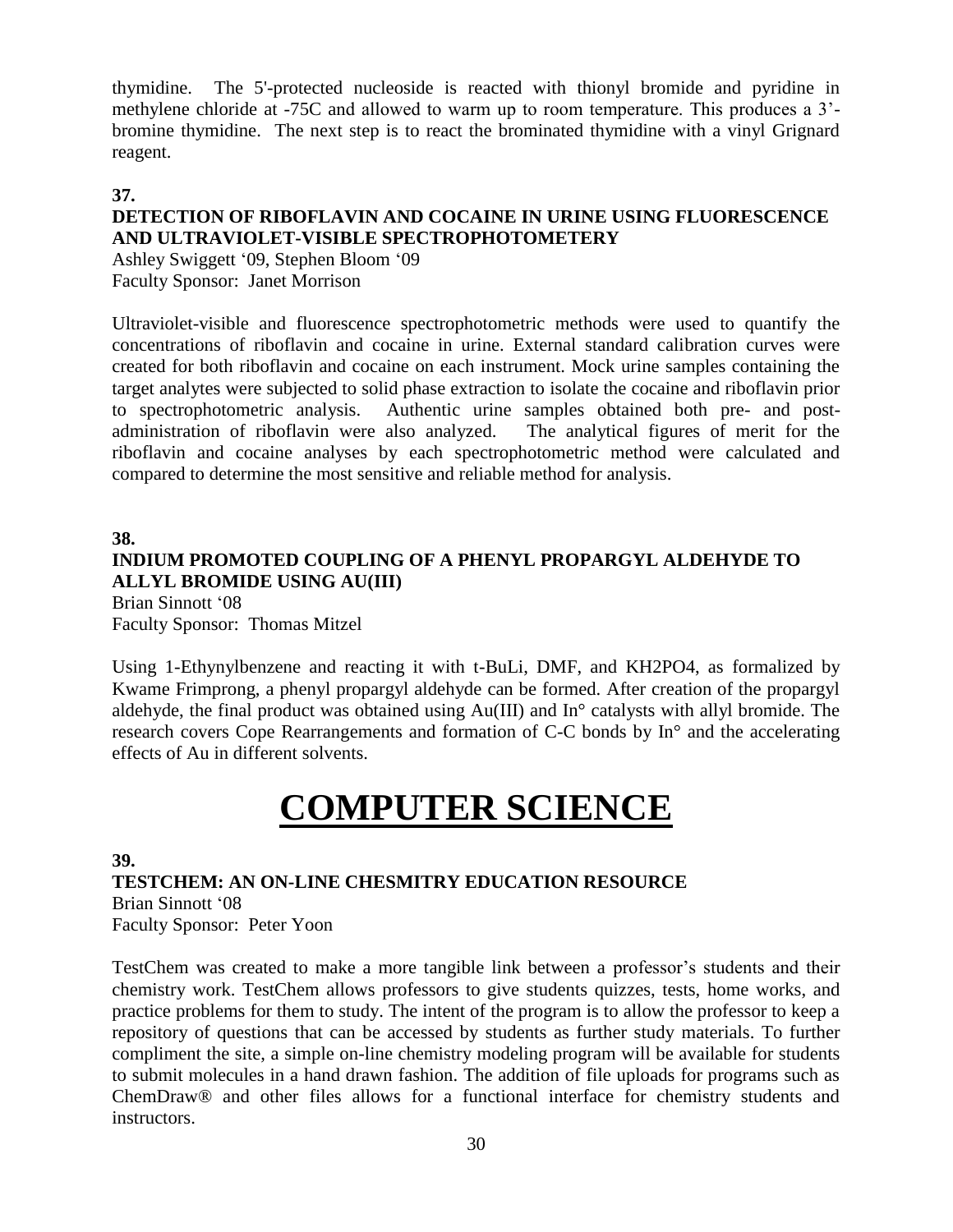## **40. TRINITY COLLEGE ONLINE HOUSING SYSTEM** Mark Canning '08 Faculty Sponsor: Madalene Spezialetti

The Trinity College Online Housing is a program meant to solve the confusion of the housing lottery at Trinity College. Normally, students are given lottery numbers. With these numbers, students find other students to room with and then show up in person to the lottery early in the morning. In the current system, the school does not provide a system for students to organize rooms before they are officially selected, in addition to devoting an entire week to choosing housing options.

The Online Housing System will alleviate this problem by giving students their lottery number, but then allowing them to set up their planned rooms on the site before the actual lottery takes place. The Online TCHS functions similarly to Facebook or other web 2.0 applications in that it is mostly user driven. Any news regarding housing at Trinity will be placed on the main splash page of the site when students log in. Once students log into the system with their provided trinity username and password, they are able to invite other students to their proposed rooms, accept invites into other rooms, and receive email and text message notification from the site.

Once the actual lottery begins and an administrator decides that students can begin selecting rooms, the site automatically organizes the students by lottery number and begins giving them the option to choose their room online and in real time. Students are notified when their turn to choose arrives, either by email, text message or both. Thus, with the new Online Trinity College Housing System, a student can select his housing options painlessly, without even having to leave his room.

## **41. THE AUTOMATIC TOUCHSCREEN PROJECT** Giovanni Capalbo '08 Faculty Sponsor: Ralph Morelli

In order for a computer system to be used with a touchscreen, the system's user interface, or how the user interacts with the system, must be transformed in such a way that allows for one's finger to do the clicking. Buttons and related interface elements, such as scroll bars and links, must be enlarged. Also, a virtual keyboard must be present on the screen in order to allow for typing. These considerations, and others, make it clear that a complete redesign of the user interface is necessary in order to have a system be used with a touchscreen. The primary goal of the Automatic Touchscreen Project is to have one package of software that will automatically transform any web-based system's user interface in such a way that allows it to be used with a touchscreen, so that redesign of the user interface is not necessary. Unlike similar toolkits, this toolkit aims to not obscure the original look and feel of the system it is used in as well as maintain a clearly defined method of extensibility.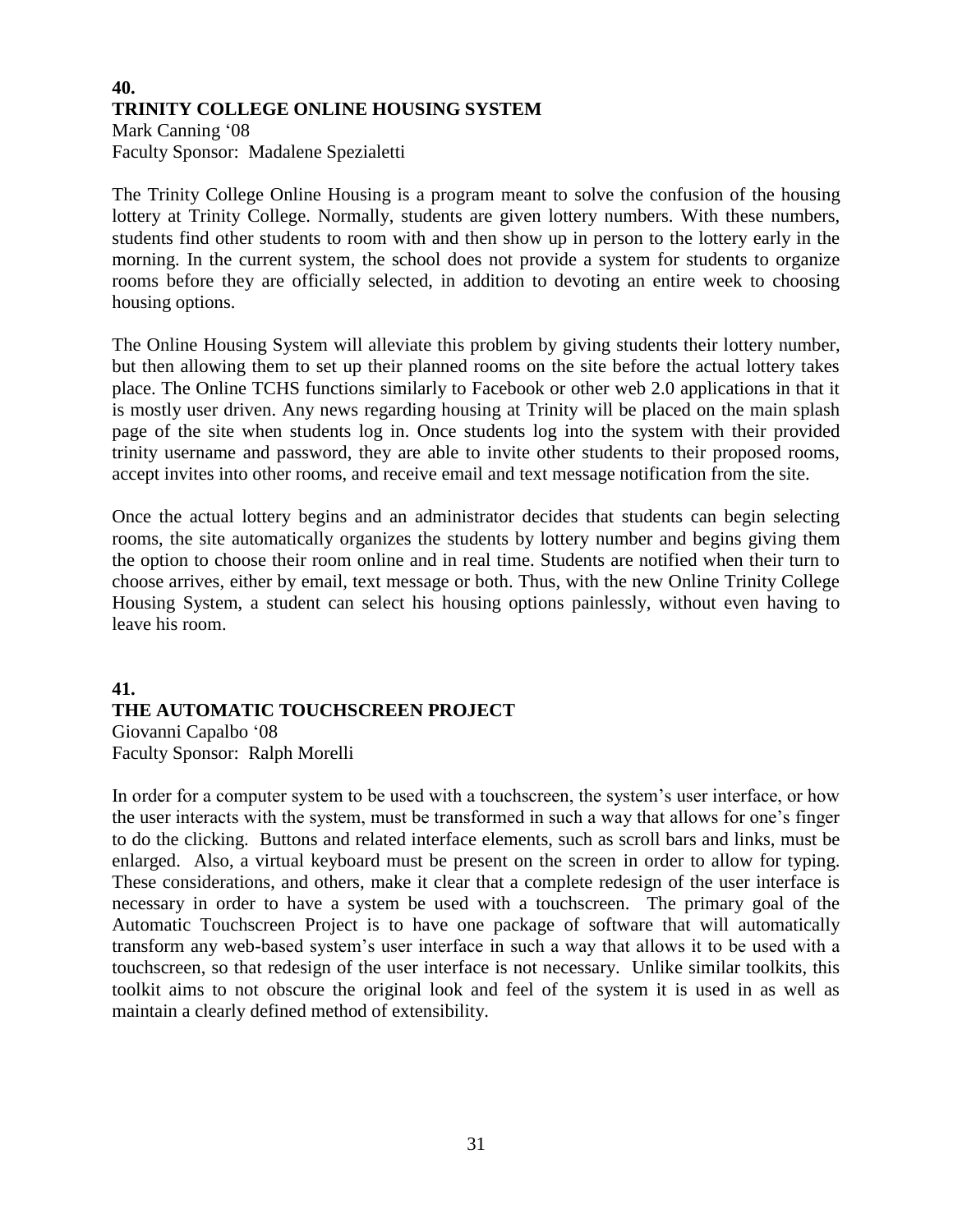## **42. POSIT: PORTABLE OPEN SEARCH AND IDENTIFICATION TOOL** Prasanna Gautam '11

Faculty Sponsor: Ralph Morelli

POSIT (Portable Open Search and Identification Tool) is an open source application designed to collect data for searching for and identifying victims of natural or man made disasters. It uses the Software development Kit provided by Google for their Linux and Java based Android phone. It is an effort to provide an open source framework to facilitate search operations or for scientific research. We used Android's technologies like XML, its internal SQLite database, Global Positioning System, Camera and touch screen to provide an easy and intuitive interface to collect data. The data could be in any form including pictures, text descriptions or voice which could then be retrieved on another cell phone or on a computer using internet. This will be a great plus to search teams and field scientists who often need to carry many devices to get a similar level of functionality. Currently the POSIT prototype has been developed to facilitate Emergency Medical Technicians (EMTs) manage accident scenes, for field researchers to collect, track, document and communicate their findings and for rescue workers to collect valuable data for post-disaster rescue operations. However, since POSIT is an open source tool, it can have a wide variety of applications in the field of geology, botany, environmental science, and other areas where a hand-held device would be beneficial in collecting data and communicating effectively with the teams in field.

# **ENGINEERING**

# **43.**

# **QUANTIFYING IMPEDANCE DEFINED FLOW**

Phil Almquist '08, Haley Lepo '08 Faculty Sponsor: Joseph Palladino

Impedance defined flow (IDF) is a fluid-mechanical phenomenon characterized by net, unidirectional, valveless flow. Differences in upstream and downstream flow impedance produce a net flow when pressure is applied to the system in a specific way. Our project was designed to determine which modes of pressure application produce net flow. In addition, we hoped to quantify the correlation between the system impedance and the observed flow.

The experimental tubing system consists of two tubes, one rigid and one elastic, connected together to form a circle. Pressure is applied to the system by a linear solenoid. Experimental data is collected with a linear variable displacement transducer (measuring actuator displacement) and a pressure transducer (measuring fluid pressure at a given point).

The system is controlled using a LabVIEW computer program. The program user inputs waveform specifications on the PC running the LabVIEW program. This information is then sent to a variable power supply, driving the actuator. The program collects the actuator displacement and pressure data. Post-processing is performed by a separate program, converting the pressure data to provide a system flow rate.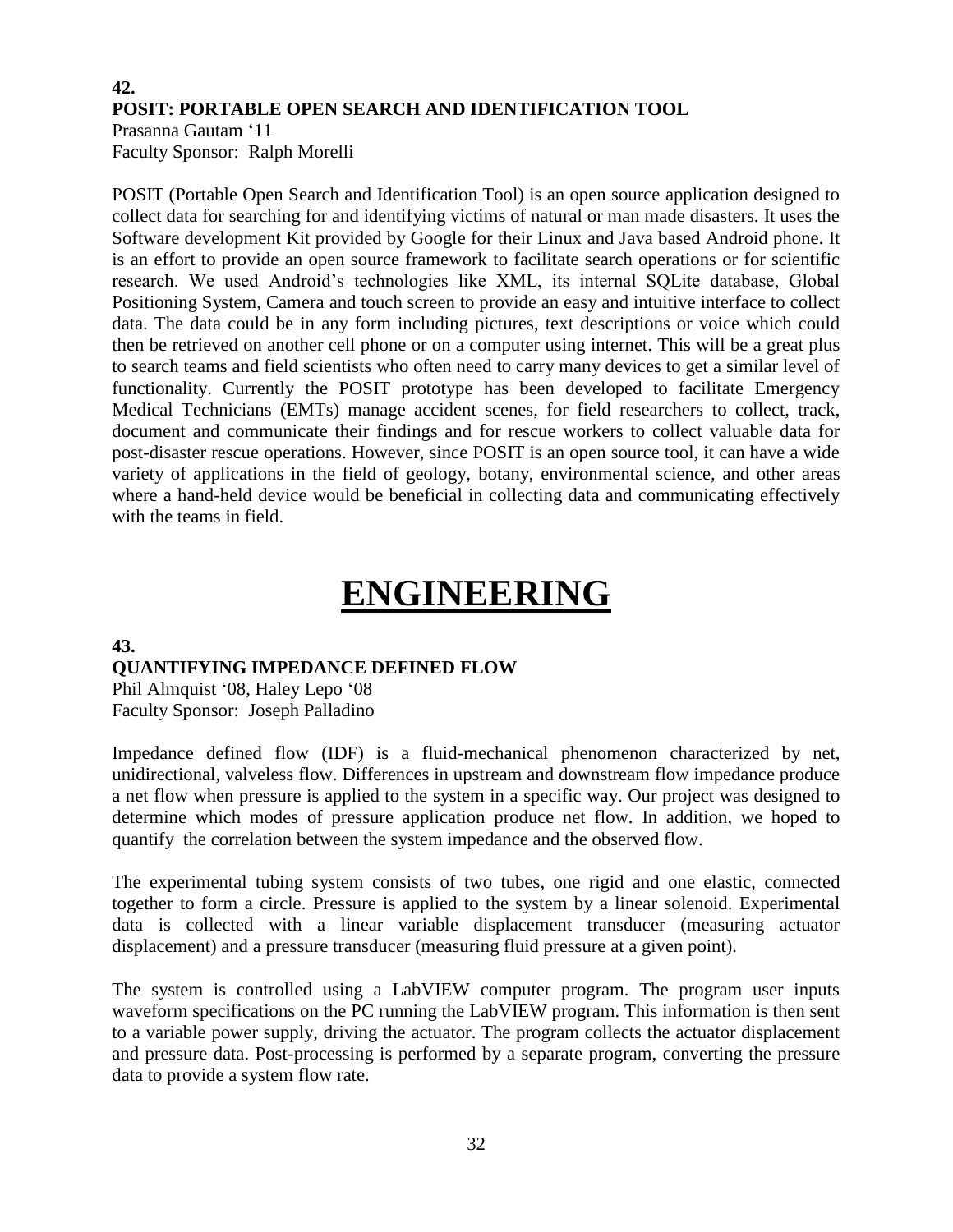Experimental data has shown that a square wave provides the high-frequency pressure changes that are necessary to produce IDF. Testing concerning the effect of varying system impedance is ongoing. Another important result of our project is the system setup itself. The physical components are precise and consistent, allowing for easily repeatable tests. The program features real-time calibration of data and a modular design, meaning that any future modifications will be straightforward. Due to these features, our system setup will allow for accurate testing of IDF for years to come.

#### **44.**

# **STEREO VISION SYSTEM FOR 3D SURFACE RECONTRUCTION**

Nikolay Atanasov '08, Nabil Imam '08 Faculty Sponsor: David Ahlgren

A stereo vision algorithm was implemented in a Valde Systems VS1501 stereo vision processor. The algorithm, developed by C. L. Zitnick and T. Kanade, was based on two assumptions: uniqueness (the disparity map has a unique value per pixel) and continuity (the disparity map is continuous everywhere). The assumptions were used to create updating match values that would diffuse support among neighboring pixels and inhibit the ones that lie in similar lines of sight. The disparity maps produced were accurate and smooth. The algorithm was implemented on the VS1501 for real time processing. The VS1501 is designed around a C64x series Digital Signal Processor from Texas Instruments, 64M bytes of high speed SDRAM memory, and two IEEE-1394 firewire ports. A Bumblebee stereo vision camera by Point Grey Research was used to provide input to the stereo processor. A table of raw-to-rectfied pixel positions was stored on the processor memory to carry out the rectification. Empty pixels in the rectified image were filled in using bilinear interpolation. To run the algorithm fast enough to be meaningful for real time applications, on board memory had to be carefully allocated and the algorithm carried out in steps. Depth maps produced in real time provided 3D information, which can be used to reconstruct the immediate environment around the camera. Tests were carried out in environements with varying texture and accurate results were obtained. The system has a lot of potential in robotic navigation, facial recognition, military and industrial surveillance.

#### **45.**

#### **NEONATAL APNEA TREATMENT SYSTEM**

Katherine Blanton '08, Daniel Maturi '08, Willis Read-Button '08 Faculty Sponsors: Harry Blaise, Joseph Bronzino, Leonard Eisenfeld MD, Hartford Hospital

Apnea of prematurity is a common and dangerous condition occurring in infants born before 37 weeks of gestation where infants cease to breathe for longer than 20 seconds. In an effort to improve the current methods of waking the infant through a nurse's touch, medications and ventilators, vibro-tactile stimulation has been studied to be a safe and successful alternative for rousing an infant. Currently, infants are monitored according to their blood oxygen saturation levels, heart rate and thoracic impedance. These three signals are simulated into a laptop using appropriate waveforms in a LabView program. An apnea event is triggered when each signal hits a low threshold value. During apnea detection, the baby is automatically stimulated using a specialized skin sensor on the chest which applies a vibration. The vibrating output can be modified according to its frequency and voltage form in order to apply the necessary amount of stimulation. The program continues to monitor the baby and if the event is resolved, the alarm is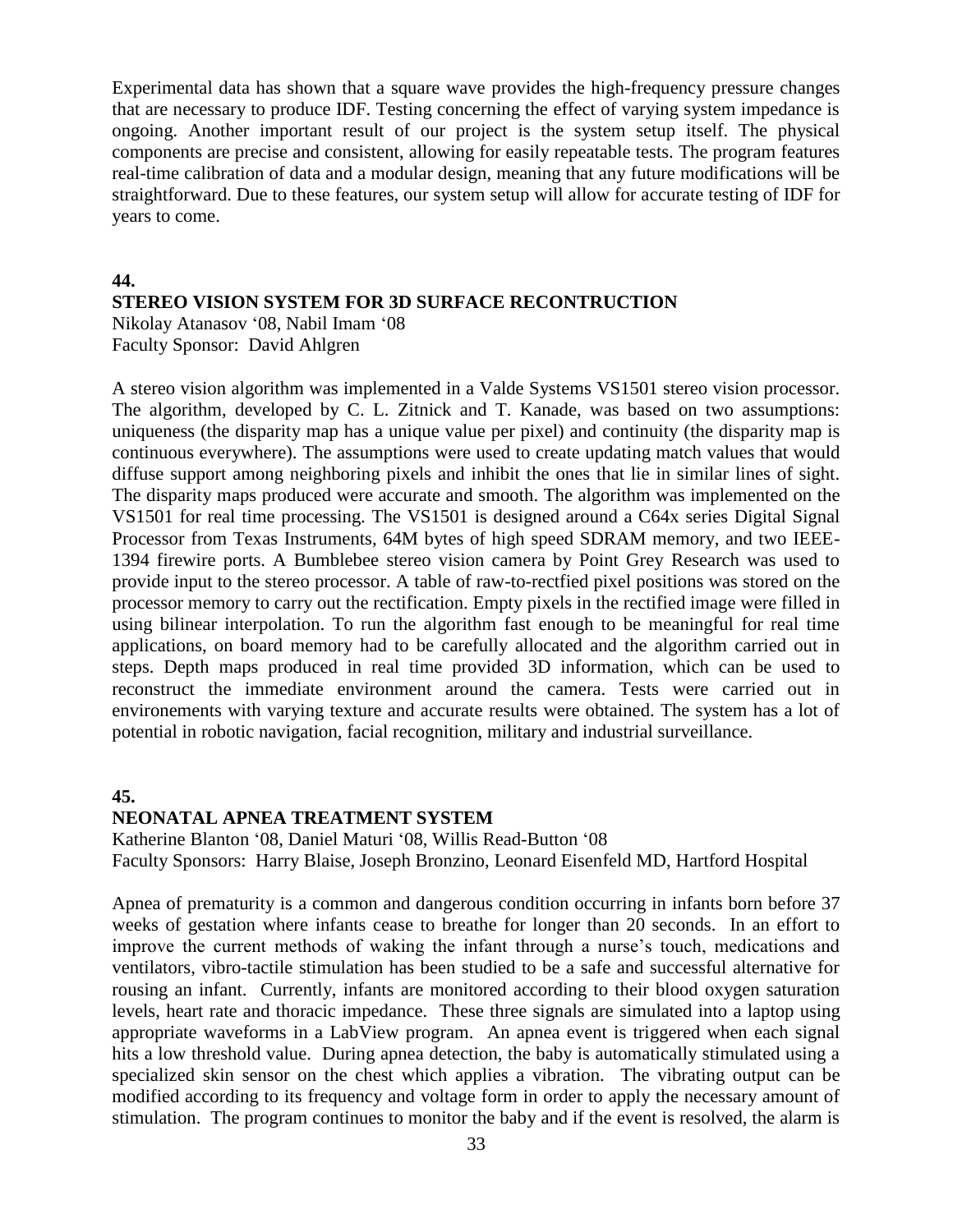reset and monitoring continues on as normal. In the case of continued apnea, an auditory and visual alarm is set off to a nurse, in addition to a wireless computer message. The wireless message is sent through the network and appears at all nursing stations giving the location and condition of the baby. Lastly, all events are recorded including any nurse comments on the status of the baby and output to both a text and excel document for easy review. The design has successfully deciphered incoming signals, allowed for modification of parameters according to individual needs and generated the appropriate output signals. Future work in this area will include the direct integration of current apnea monitors with an automatic stimulation system to be used in both hospital and home apnea monitoring.

**46.**

## **DESIGN OF A ROBOTIC TRANSPORT VEHICLE FOR HUMAN-ROBOT COLLABORATION STUDIES**

Corwyn Canedy '08, Adam Fine '08, Alex Masi '08, David Pietrocola '08, Jeffrey Scalia '08, Jake Wallace '08 Faculty Sponsor: David Ahlgren

Robotics technology has reached a point at which useful and practical applications can be realized by augmenting tasks easily handled by robots with the advanced sensing and cognition of humans. BART, the Bantam Autonomous Robotic Transporter, has been designed as a test bed to explore this human-robot collaborating environment while offering a potential campus transport service and safety vehicle to the Trinity community.

The BART project centers on retrofitting a GEMcar E2 model electric car with systems and actuators that allows computer control of the car's steering, braking, and acceleration. A touch screen laptop and joystick peripheral allow a passenger or the computer to directly control the vehicle. An ultrasonic sensor array detects obstacles in the vehicle's path and informs the user via a GUI while performing primitive obstacle avoidance. BART is currently in the field testing stage with computer-controlled driving. Future work on BART could include GPS navigation for campus point-to-point transport, and an adjustable autonomy system that takes advantage of human sensing and cognition resources. The goal of this work would be to further develop this previously described interaction between a robot and operator.

# **47. FLEXIBLE TELEPHONE DATA COMPRESSION ALGORITHM FOR IMPROVED T1 FREQUENCY TRANSMISSION**

John Giammattei '08 Faculty Sponsor: Taikang Ning

The purpose of this design project was to determine if the use of standard telephone (T1) bandwidth could be improved by implementing a compression algorithm based on the difference between audio samples. The compression allowed for the sampling frequency to be doubled, increasing transmittable frequencies by a factor of two while preserving the T1 data transfer rate of 64 kb/s. The compression algorithm was first modeled using Matlab, and was subsequently implemented in real-time using an Analog Devices DSP board. This board was configured to filter, compress, and decompress the data in real-time. Preliminary results show a tradeoff between frequency bandwidth and SNR. When the algorithm is employed, the transmittable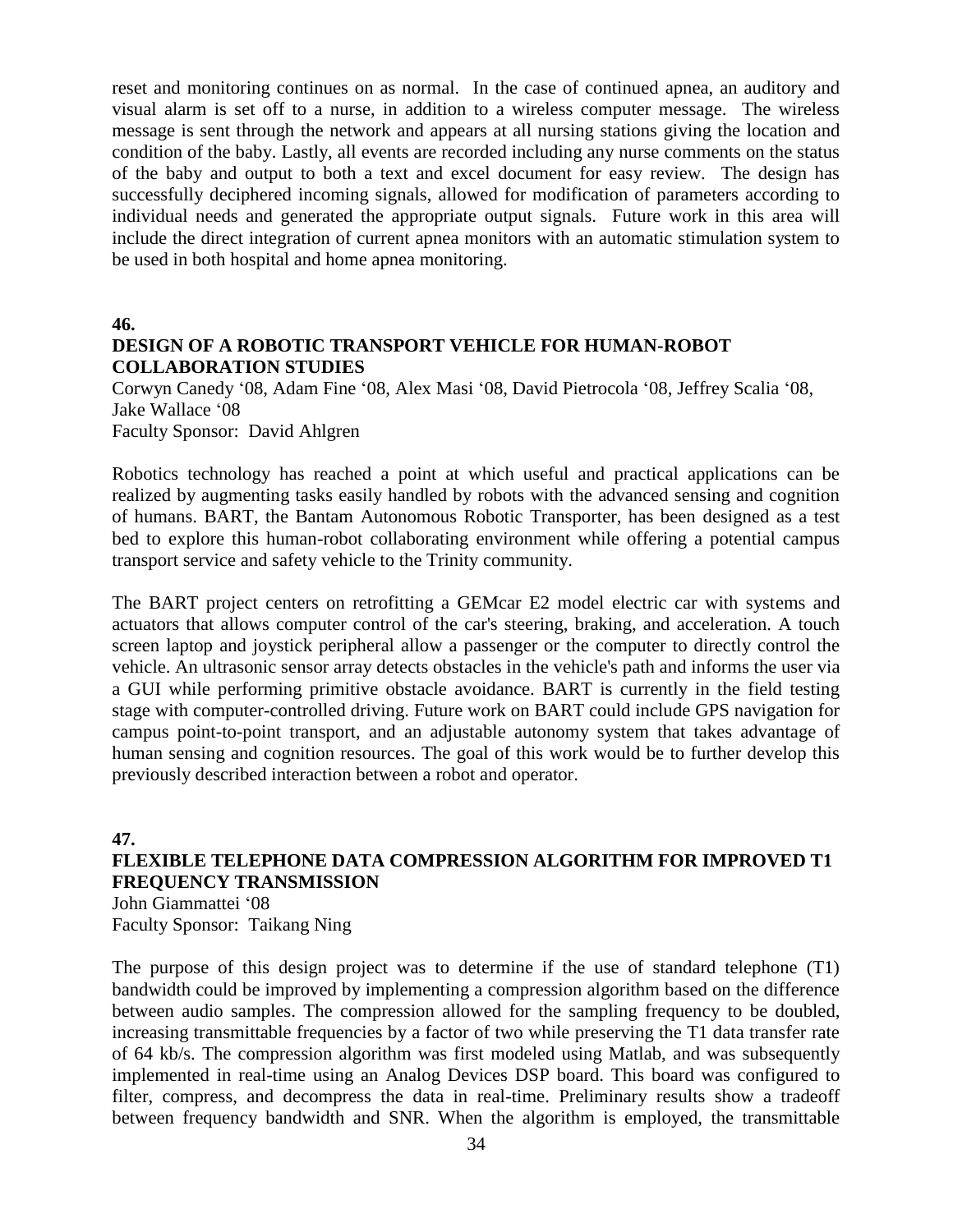frequencies double and the SNR decreases. Future algorithm improvements could compand the sample differences resulting in an improved SNR while keeping the increase in transmittable frequencies.

# **48. DESIGN OF A SLOW COMPRESSION MACHINE FOR IGNITION STUDIES**

David Maliniak '08 Faculty Sponsor: John Mertens

 $\overline{a}$ 

Approximately 25% of greenhouse gases are put into the atmosphere through  $CO<sub>2</sub>$  emissions during the production of electricity.<sup> $\Gamma$ </sup> Increased amounts of CO<sub>2</sub>, primarily coming from coal power plants, are considered to be one of the main causes of climate change. An alternative solution needs to be researched.

NASA's Glenn Research Center has a branch dedicated to combustion research. Not only are they researching a low emission combustor, but also are currently building an Alternative Fuel Research Laboratory. The laboratory's focus is alternative fuels for jet engines. One of the fuels the Glenn researchers will be studying is liquid fuel derived from coal.<sup>2</sup> A fuel derived from coal is the basis for this project.

Syngas is a fuel created by the gasification of coal. During this process the coal turns into a gas composed mostly of hydrogen and carbon monoxide, and extra carbon which is easily removed. When syngas is burned much less  $CO<sub>2</sub>$  is generated per unit energy than if the original coal were burned instead. In gas turbines syngas is pressurized before combustion and the temperature increases. The increase in temperature and pressure raises concern of ignition before reaching the combustion chamber.

This project consisted of designing and building a test system at Trinity College to characterize the pre-ignition of syngas. The system will test pressures ranging from 10-20 atmospheres and temperatures ranging from 300-600 degrees Kelvin. It will also examine varying ratios of hydrogen to oxygen from 2:1 to 1:1. Data will be collected with transducers measuring pressure and temperature with respect to time.

<sup>&</sup>lt;sup>1</sup> Stern, Sir Nicolas. United Kingdom. Treasury. Stern Review on the Economics of Climate Change. 7 Oct. 2007 < http://www.hmtreasury.gov.uk/media/4/3/Executive\_Summary.pdf>.

 $2$  Veris, S. Jenise. Alternative Fuel Research Addresses Nation's Energy Independence. 2007. NASA. 4 Oct. 2007 <http://www.nasa.gov/centers/glenn/news/AF/2007/Feb07\_AltFuel.html>.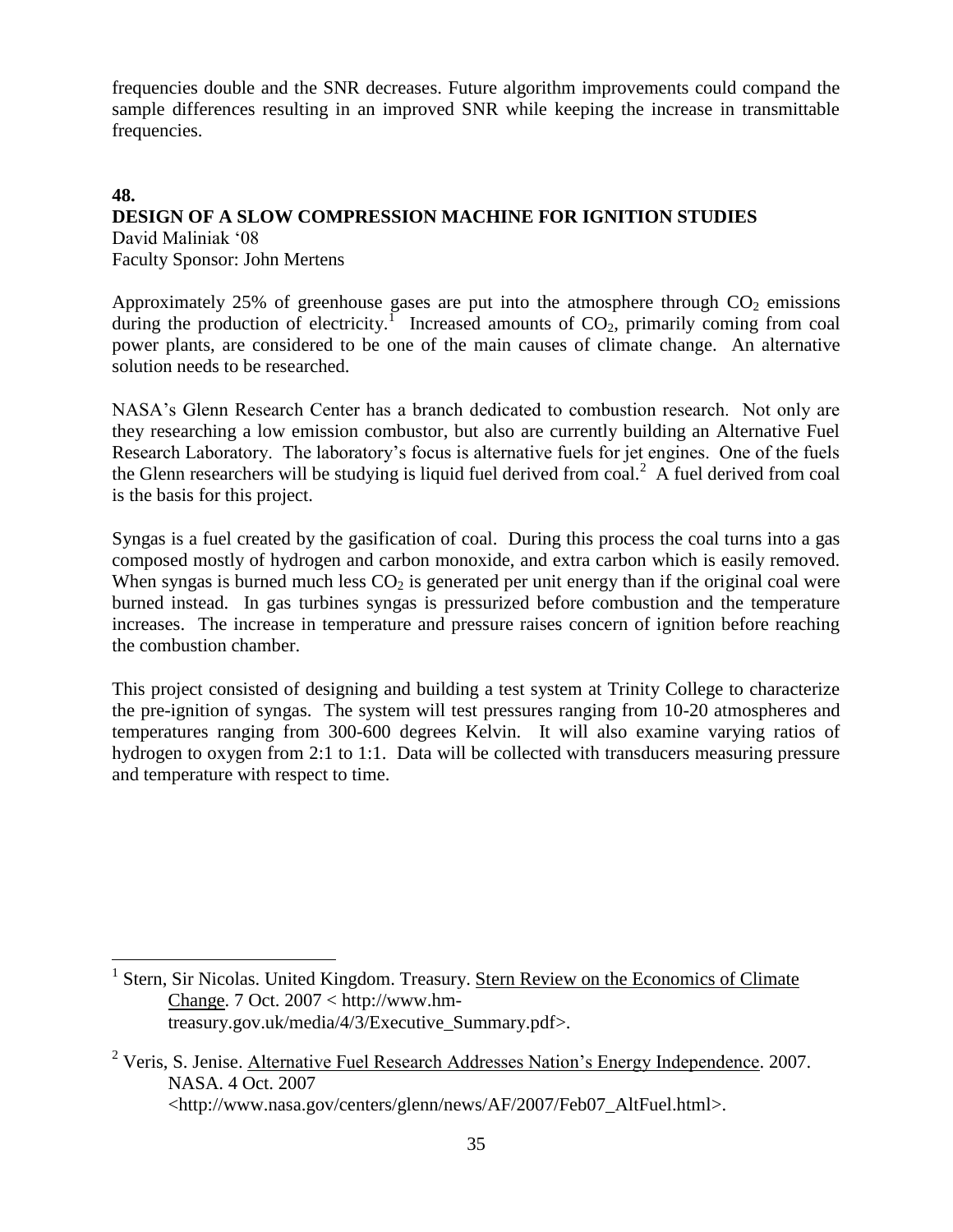### **49. TREADY AFTERSCHOOL ROBOTICS PROGRAM FOR HARTFORD MIDDLE SCHOOL STUDENTS**

Marissa Powers '09, Orko Momin '10, Alex Bisson '10 Faculty Sponsors: David Ahlgren, Joseph Barber, Harry Solomon, Figure Foundation

TReady (Trinity Robotics, Engineering, and Autonomous Design for Youth) is an after-school robotics program for Hartford Public Middle School students designed, created, and taught by Trinity Robot Study Team members. This spring 2008 was TReady's inaugural year, starting the first week in February and running ten weeks through the April 12th Trinity International Firefighting Robot Competition. Four teams of two or three students worked together to build four robots to compete in the Competition. Eight students from Belizzi Middle and two from Hartford Magnet Middle came to Trinfo Cafe every Thursday afternoon for three hours to learn the basics of Engineering Design and Robotics. The students used Lego NXT Mindstorm kits to build the robots. TReady is funded by the Figure Foundation through an Urban Being Grant, and by the Trinity Engineering Department. The Grant provided four new laptops, four NXT kits, batteries and chargers, school supplies and log books, food for the students, and refurnishing costs for the basement of the Community Computer Center Trinfo Cafe. The future of TReady includes recruiting for next year, potential SGA funding, and plans for a long term continuation of the exciting new program. TReady hopes to become a strong withstanding venue for young potential Engineers in Hartford to pursue and explore their interests in the sciences in a vibrant, encouraging environment.

## **50. NEONATAL BOWEL SOUNDS MONITORING SYSTEM**

Amanda Rao '08

Faculty Sponsors: Harry Blaise, Joseph Bronzino, Leonard Eisenfeld PhD, Hartford Hospital

Currently in the Neonatal Intensive Care Unit (NICU) there are now bowel sound recorders or analyzers. There is very little known about the regularity of bowel sounds, especially in premature infants. In the NICU on-call nurses check the regularity of bowel sounds hourly with a traditional stethoscope to make certain the sounds are present. With the presence of bowel sounds nurses are able to distinguish hunger, which can be very difficult with such young infants. In monitoring bowel sounds it will also be more easily distinguishable the amount an infant has ingested through the feeding. The regularity of bowel sounds is dependent on each infant and the conditions they are in. Whether it be before or after eating, or sleeping or waking. While these bowel sounds are being monitored, certain problems which may otherwise be undetected, such as bowel obstructions, or certain diseases or complications will be more easily detected. The regularity of each infant's bowel sounds must be monitored, and thus an electronic stethoscope has been used for monitoring. Thus, the monitoring of bowel sounds will allow nurses to feed the premature infants in the Neonatal Intensive Care Unit when needed, and will allow certain health issues to be more readily exposed and remedied.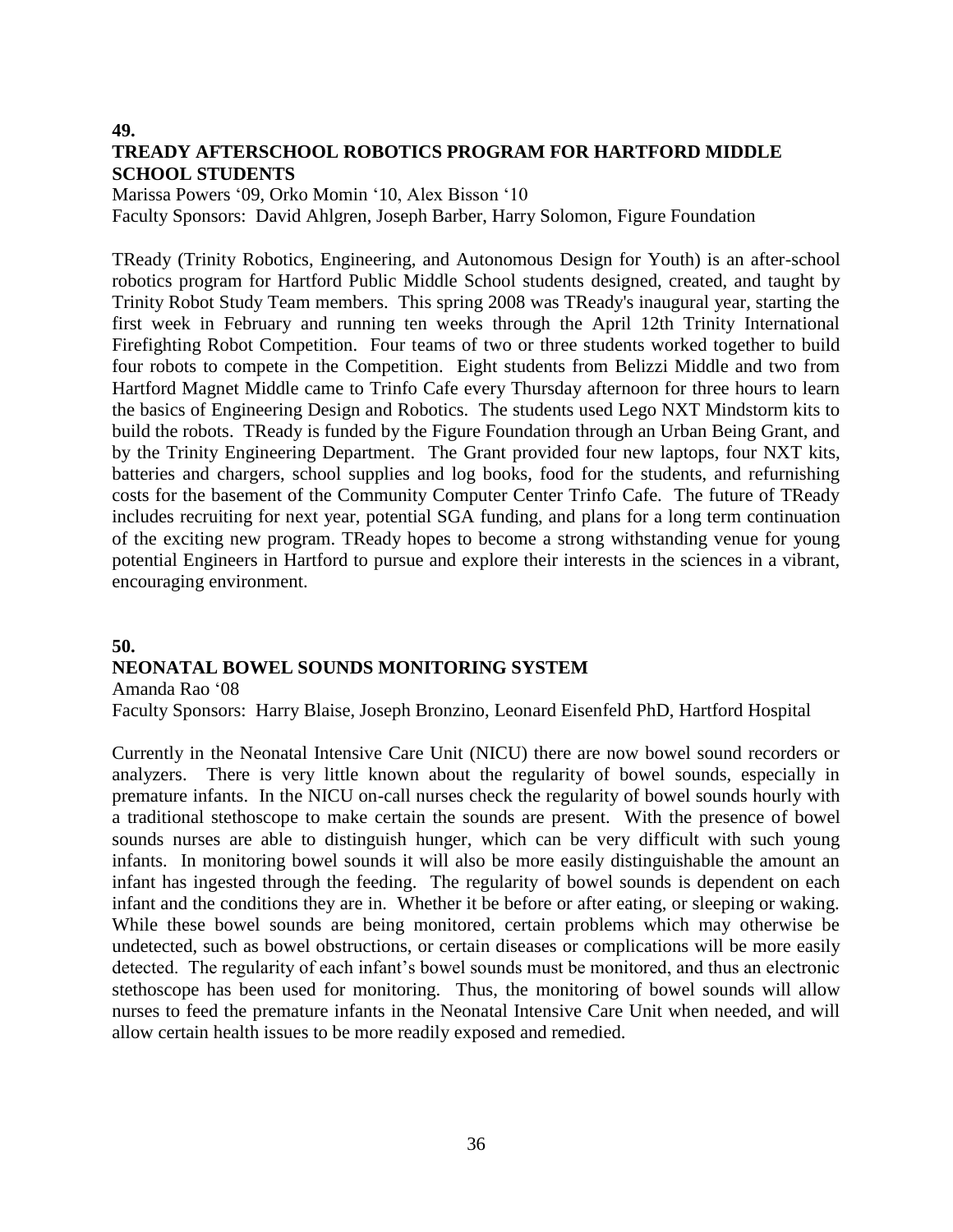### **51. RHS2: BABY-FINDING ROBOT HANDYMAN: FLAME-EXTINGUISHING ROBOT** Anant Raut '10, Adam Wright '10 Faculty Sponsor: David Ahlgren

The Annual Trinity College Firefighting Competition has a special division, called the Robot Hide And Seek, in which a robot autonomously looks for a simulated hiding baby in a maze. The RHS2 is a robot built on an iRobot Create platform. It completes this task by detecting heat levels equal to that emitted by a human, which here was simulated by a black-painted 15-watt lamp. RHS2 utilizes a proportional control algorithm to intelligently navigate through the maze, even one that it is not familiar with. It makes use of two Sharp GP2D12 sensors to collect distance information, and a differential pyroelectric sensor (PIR) to sense the presence of heat. It also has a light dependant resistor in order to detect white strips on the floor which indicate the doorway of a room in the Hide-And-Seek maze. The RHS2 is successfully able to ignore burning candles in the maze and only find the baby. Robots such as these will in the future be able to locate a human child in a burning building, and notify the firemen of its location, or perhaps even rescue it, all without putting any other human lives at risk.

The Handyman is made of Legos, and uses sharp sensors to intelligently navigate the firefighting maze. This year one sponsor of the competition was Versa Valve, a manufacturer of solenoid valves and there was a special prize awarded the team that did best in their division and used a Versa Valve on their robot. Our team attempted this challenge, and designed a flame extinguishing  $CO_2$  system for Handyman. This system can successfully put out a candle in a room in the firefighting maze. Non-air based extinguishing systems like these are important for future firefighting robots in the real world, since blowing air on a substantial fire is quite ineffective.

#### **52.**

#### **FLEXIBLE COMMUNICATION SCHEME ON AN FPGA**

Neil Robertson '08, Kashif Mohiuddin '08 Faculty Sponsor: Taikang Ning

This senior design project incorporates morphware design philosophy to develop a communication system on high-density Altera FPGA hardware.

The system is demonstrated using voice data. The signal is measured, amplified, sampled and digitized, then compressed using an in-house algorithm. The compression (source coding) increases transmission efficiency. Data redundancy (channel coding) is added to improve transmission accuracy. The transmission will be accomplished using frequency modulation (FM). The system has been developed on an FPGA development board. The FPGA system allows a flexible development environment but also provides the speed of a hardware system. It allows the inclusion of coding blocks developed in Hardware Design Language. Finally a CPU is programmed into the FPGA to coordinate all its functions.

The source coding is accomplished by using linear predictive coding (LPC) technique. It takes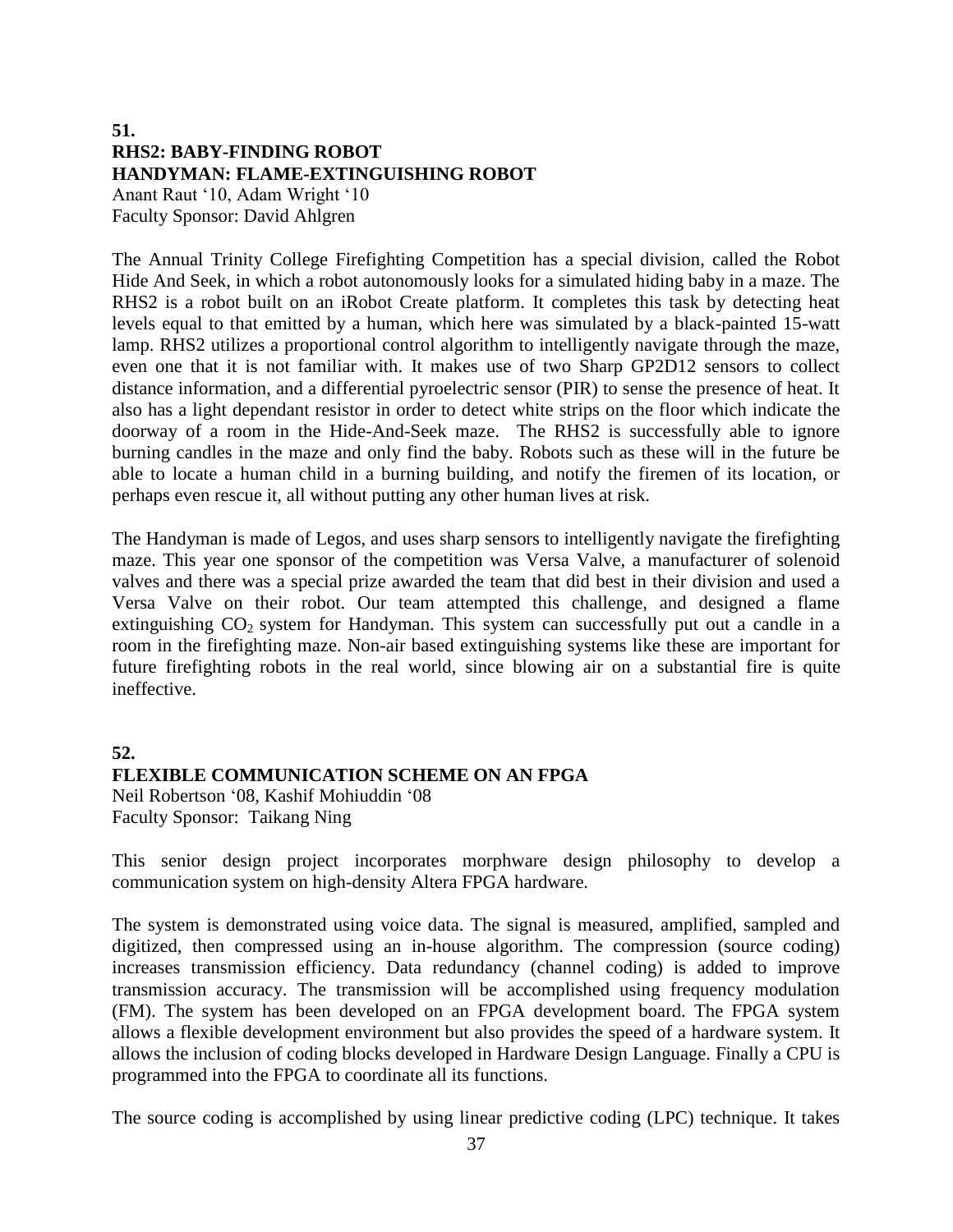advantages of a piece-wise stationary signal to derive prediction coefficients using the Levinson recursion formula. Channel coding is successfully implemented using an Hamming encoder and decoder. An 8-bit modulator has also been successfully implemented on the FPGA development board.

## **53. REDESIGN OF THE TRINITY COLLEGE SHOCK TUBE**

Andrew Zoller '11, Rahul Shakya '11 Faculty Sponsor: John Mertens

Shock tubes are used extensively as a research tool to investigate the behavior of gases under high temperatures and pressures. Trinity College currently has a new shock tube that requires some design modifications to improve its test time during experiments. This research involved studying different driver and driven lengths of the shock tube to determine ideal lengths. Using Kasimir, a shock tube simulation program, different scenarios were modeled. Here, Helium and Argon were used as driver and driven gas respectively to achieve a T5 from 800K to 4000K. From these results, it was concluded that the length of the driven section should be increased to extend test time. SolidWorks was used to design the exact extension for the shock tube. This drawing will be sent to a machinist to construct the actual piece.

## **ENVIRONMENTAL SCIENCE**

#### **54.**

## **THE EFFECTS OF INDIRECT AND DIRECT CUES OF PREDATION RISK ON THE FORAGING BEHAVIOR OF THE EASTERN GREY SQUIRREL (***SCIURUS CAROLINENSIS***) OVER AN URBAN-RURAL GRADIENT**

Ben P. Butterworth '08, Baltazar Ramos '11 Faculty Sponsor: Michael O'Donnell

The stresses of urbanization have the ability to cause shifts in the behavior of wildlife. We examined the foraging and predator-avoidance behavior of the eastern grey squirrel (*Sciurus carolinensis*) in urban, suburban, and rural habitats. Giving-up densities (GUDs) in artificial food patches were measured to quantify the trade-off between foraging and predation-risk. The effects of both direct (predator scent) and indirect (distance from cover) cues of predatory risk were examined. High giving-up densities should indicate a detection of increased predatory risk among the study subjects. GUDs of urban squirrels were not significantly affected by either direct or indirect predation cues. GUDs of suburban squirrels were not affected by direct cues, but GUDs did significantly increase further away from cover, suggesting that suburban squirrels are sensitive to indirect cues of predation risk. A significant difference between the GUDs at feeding stations within the same site for both urban and suburban habitats suggests that foraging behavior is more dependent on micro-environmental differences within a small geographic area rather than the overall level of human-induced stresses over urban, suburban, and rural environments. One micro-environmental variable that warrants further study is the effect of shifts in natural food abundance at a particular location and the potential affect on the trade-off between foraging and predation risk.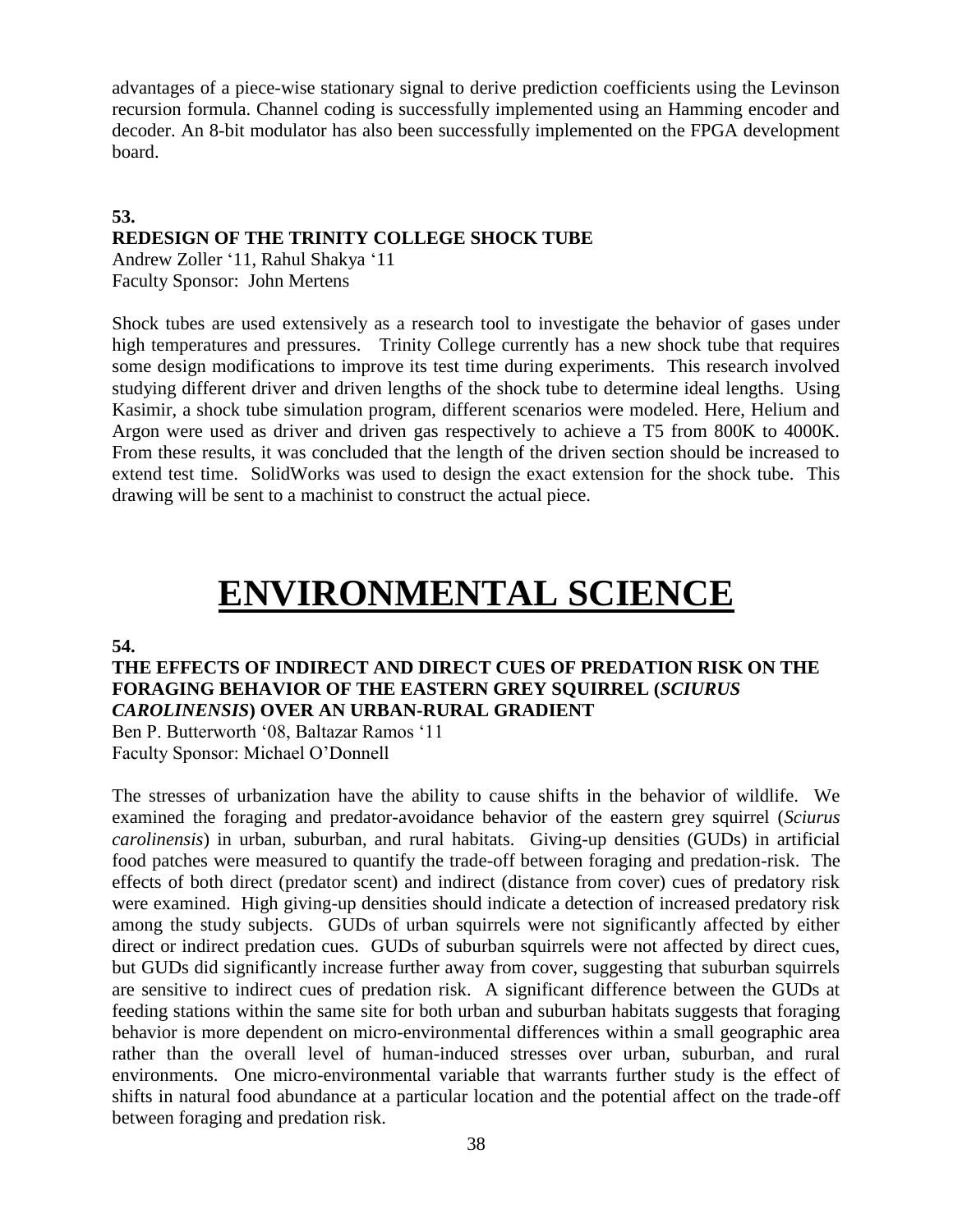## **55. MINERAL COMPOSITION OF SEDIMENT CORES DETERMINED BY XRD**

Elisabeth Cianciola '10, Samantha Dolgoff '08, Brittany Price '10, Zach Wissman '10 Faculty Sponsors: Jonathan Gourley, Christoph Geiss

The purpose of this study was to investigate the possibility of the presence of pingos in Wintergreen Woods Park, in Wethersfield, Connecticut. A pingo is a mound of sediment with an ice core. After the ice melts, the mound sinks to form a depression which may be filled with water, mud, or vegetation. In October 2006 and February 2007 five sediment cores were taken at the park. In order to find out what minerals were present in the cores, samples were prepared for x-ray diffraction analysis. Sampling from cores was done once at least every 100 centimeters. The focus of this project was to develop a method for identifying the minerals present in thee sediment cores using samples from the core WIN-07-D. It is intended that this procedure will be refined and applied to the other core sediments in order to complete the assessment of the cores as a whole. If the cores were taken from a pingo, it would be expected that the same mineral patterns would occur in a concave shape when viewed across multiple cores. Minerals that have been found in a previous study include quartz, feldspar, illite, muscovite, kaolonite, and siderite. It is important to determine whether the mineral patterns in the cores from Wintergreen Woods Park support the idea that this area is characterized by pingos because the presence of pingos is indicative of a cold tundra climate. This opens a new perspective on New England's paleoclimate because these pingos would have formed during a glacial retreat. Other ways that these core samples have been interpreted include loss of ignition, smear slide analysis, and core diagramming.

**56.**

## **QUANTIFICATION OF GOETHITE AND MAGNETITE ABUNDANCE IN SOILS THROUGH ALTERNATING FIELD AND THERMAL DEMAGNETIZATION OF HIGH-FIELD MAGNETIC REMANENCE**

Chamae Munroe '10 Faculty Sponsor: Christoph Geiss

Many soils show an increased abundance of strongly magnetic magnetite (Fe3O4) or maghemite  $(k#947; Fe2O3)$  in the upper soil horizons. However, the source of iron necessary for the formation of magnetite and maghemite is unknown. One possibility is that goethite (FeOOH) is converted into magnetite or maghemite. The objective of this experiment was to quantify the abundance of magnetite and goethite in a loess sample using a set of rock-magnetic analyses.

Magnetite is a ferrimagnetic mineral characterized by low-magnetic coercivity at room temperature while goethite, an antiferromagnet, is characterized by extremely high magnetic coercivity at room temperature. However, its magnetic signal is easily destroyed by heating it to approximately 120 - 150C.

We magnetized a sample of Peoria loess, the common parent material of many Midwestern soils by heating in a strong magnetic field produced by two permanent magnets. Next we demagnetized it in an alternating magnetic field (AFD) at room temperature to remove the magnetic remanence due to the presence of magnetite/maghemite. Then the sample was thermally demagnetized (TD) by heating it incrementally in zero field to remove the magnetic remanence due to the presence of goethite. The loss in magnetic remanence after each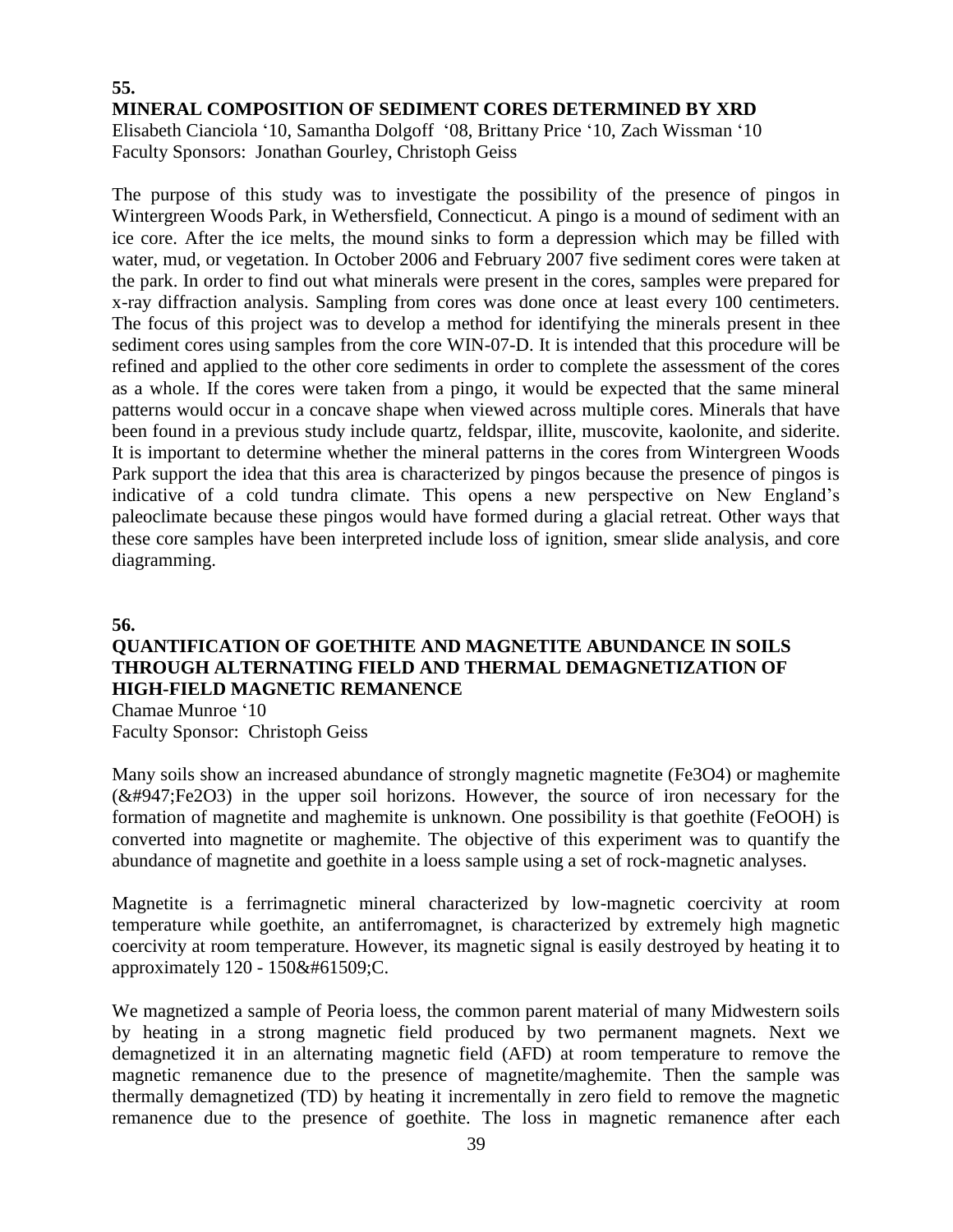demagnetization treatment is related to the abundance of magnetite (loss after AFD) and goethite (loss after TD). Our analyses showed that a Peoria loess contains about 0.4 ‰ magnetite and 0.15 ‰ goethite.

## **57.**

#### **USING MAGNETIC PROPERTIES OF PALEOSOLS TO RECONSTRUCT CLIMATE** Emily Quinton '11, Pooja Shakya '11 Faculty Sponsor: Christoph Geiss

We analyzed magnetic properties of loessic soils from the Midwestern United States in an attempt to reconstruct paleoclimate patterns. Similar studies have been conducted in Chinese plateau and other parts of the Midwestern United States employing magnetic susceptibility, anhysteric remanent magnetization (ARM) and isothermal remanent magnetization (IRM). Magnetic susceptibility gives a rapid estimate of the abundance of magnetic minerals while ARM reflects the presence of small  $(0.1 - 1 \& \#956)$ ; m) single domain grains. IRM reflects the presence of all remanence-carrying grains. We applied these measurements to three sites from Nebraska - Wauneta Core, North Cove and Devil's Den. By normalizing the ARM by IRM, we have been able to obtain an indication of the relative amount of small single domain grains present in the samples. Overall, we have observed an increase in concentration-dependent measurements in the paleosols but have seen little increase or decrease in the modern soil horizons. Based on the magnetic properties of these buried soils, it appears as if our paleosols developed under relatively dry environments. Our results so far are one step in the process to applying paleoclimate reconstruction techniques to paleosol.

## **58.**

## **AN INVESTIGATION OF TWO ANOINTING BEHAVIORS OF CATERPILLARS**

Catherine Rigoulot '08 Faculty Sponsor: Scott Smedley

Self-anointing occurs when animals apply materials to their outer surface and is thought to provide protection from predators, parasites, and pathogens. There are numerous examples of vertebrates utilizing this behavior, ranging from fish to mammals. Examples of insects selfanointing, however, are rare. This study investigated two anointing behaviors seen in lepidopterans. Self-anointment with anal fluid by newly emerged caterpillars has been observed in monarch (*Danaus plexippus*), and queen (*Danaus gilippus*) butterflies, both members of the family Nymphalidae, subfamily Danainae. A caterpillar, soon after hatching from the egg, will curl its rear end up to touch its head, forming a U-shaped configuration with its body (a behavior termed the U-maneuver). In this position, the caterpillar then releases a droplet fluid from its anus and anoints its body with it. Two goals of this project were to determine the chemical composition of the anal fluid and to also examine the phylogenic distribution of the behavior. To determine the chemical composition, samples were collected in two ways; through both whole body collection and micropipette sampling. We are awaiting the results of the chemical analyses. To determine whether the U-maneuver occurs in other nymphalid subfamilies, the painted lady (*Vanessa cardui;* Nymphalinae) and the zebra longwing (*Heliconius charitonius;*  Heliconiinae) were examined. For both species, the U-maneuver was not observed. The other anointing behavior studied is seen in the tobacco budworm moth (*Heliothis virescens*). In the larval stage this species acquires on its cuticular hairs droplets from the secretory trichomes of its host plant, tobacco (*Nicotiana tabacum*) by simply rubbing itself against the tobacco. The defensive role of the acquired droplets is being investigated.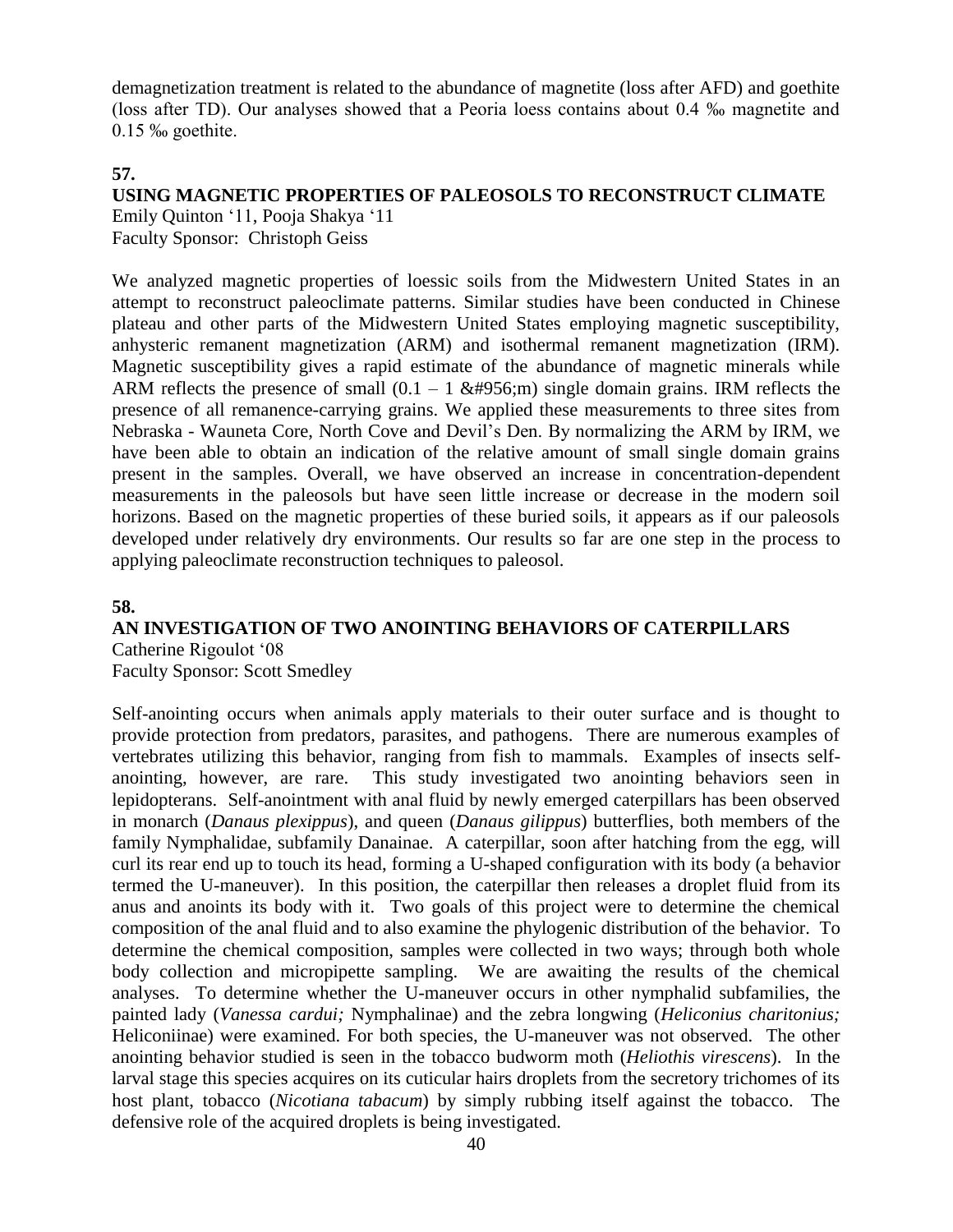#### **59. ANALYSIS OF SOIL CORES FROM A POSSIBLE PINGO REMNANT IN WETHERSFIELD, CT**

Catherine Rigoulot '08, Ben Butterworth '08, Victoria Doñé '11 Faculty Sponsor: Jonathan Gourley

Five cores collected from Wintergreen Woods in Wethersfield, Connecticut were analyzed using various techniques in order to determine their composition. The goal of analyzing the cores was to determine whether or not the small, water-filled depression from which the cores were taken is a pingo remnant. If this is a pingo remnant the layers of soil in each of the five individual cores will be stratified and, correlating in depth with each other. The soil of the cores was compared for hue, value, and color using the Munsell® soil color chart to objectively identify soil colors. The program Grapher was then used to plot the data in a detailed core diagram. Additional samples taken from the core for supplementary analysis were also plotted in the core diagram. These supplementary analyses were performed by fellow members of Geoscience 204.

## **60. ANALYSIS OF PRECIPITATION SAMPLES FROM TRINITY COLLEGE IN HARTFORD, CT**

Lucille Schiffman '10 Faculty Sponsor: Jonathan Gourley

Acid deposition has become a widespread environmental issue in recent times due to the industrial revolution of the late 18th and early 19th centuries, which caused large amounts of precursor pollutants to be released into the atmosphere. These precursor pollutants are sulfur dioxide (SO2), various oxides of nitrogen (NOx), as well as reduced nitrogen (NH3) which react with water to oxidize and form sulfuric acid (H2SO4), nitric acid (HNO3), and ammonium (NH4+), respectively. These pollutants are released into the atmosphere due to fossil fuel combustion, which occurs for example in cars, or power generating plants. These acid compounds form in clouds and are released through either wet or dry deposition.

Acid deposition is a problem in the Northeast because storms that formed over the many fossil fuel burning plants of the Midwest release their acid deposition in the Northwest. The Northwest itself is also a source of the precursor pollutants due to its large population.

Acid rain research was done at Trinity College from September-November 2007 and January-April 2008. Samples were collected from the roof of the Clement chemistry building and tested for pH, total free acid (H3O), total acid strength, and nitrate and sulfate concentrations. Storm track was also recorded. It was found that pH and concentrations of sulfates, nitrates, and chloride could be correlated to storm origin. There may also be a correlation between storm size and acid deposition content. Further research could help to more accurately predict future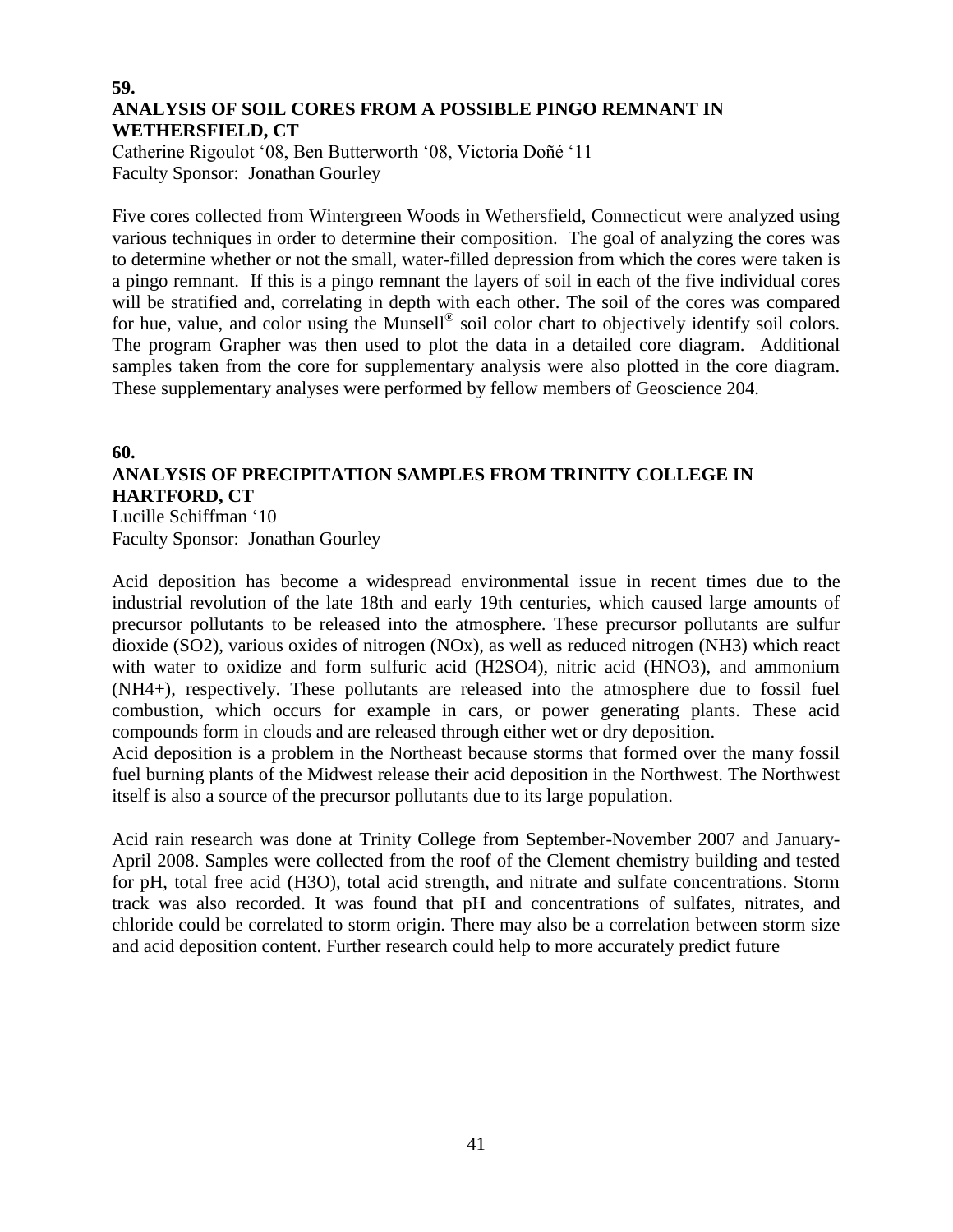#### **61. DETERMINING THE DIRECTION OF MOVEMENT ALONG THE CHISHAN FAULT IN SOUTHWEST TAIWAN**

Stephen Sobolewski '10 Faculty Sponsor: Jonathan Gourley

The island of Taiwan is formed from the collision of the Philippine Sea Plate into the Eurasian Continental Plate. The collision occurs obliquely as the Philippine Plate moves Northwest relative to the continental plate. This causes lateral extrusion of southwest Taiwan to the southwest. The Chishan Fault is located in southwest Taiwan and its location is approximately the northern extent of the extrusion. Lacombe et al. (2001) found that GPS data indicates that the fault is reverse with a right-lateral component. Yet some faults just north of the Chishan Fault are left-lateral strike-slip faults. The movement along this fault could indicate whether the extrusion to the southwest begins north or south of the fault. A fault rock was taken from along the Chishan Fault and the sense of shear indicates the movement of the fault. The direction of movement along the Chishan Fault will lead to a better understanding of the lateral extrusion to the southwest and of the tectonic movement of the island as a whole.

## **62.**

## **ANALYZING A POTENTIAL PINGO REMNANT USING SMEAR SLIDES**

Stephen Sobolewski '10, Jeff McNamara '11, Jonathan Quinn '10, Lucille Schiffman '10 Faculty Sponsor: Jonathan Gourley

A pingo is a mound of earth-covered ice that forms in extremely cold conditions. Possible collapsed pingos were discovered in Wethersfield, Connecticut. If found to be pingos, they will provide evidence that climactic conditions in Connecticut were colder than previously thought. This can be determined by analyzing the change in grain size and the composition of the sediment. Five 50 to 550 centimeter cores were examined using smear slide analysis. If it is found that grain size and composition correlate across cores and display uniform u-shaped layering, it is evidence of a collapsed pingo. If no correlation is found, the pingo theory can be dismissed.

## **63.**

## **LOSS OF IGNITION ANALYSIS OF POSSIBLE PINGO FOUND IN WETHERSFIELD, CT**

Maggie Thomas '10, Brenna Spingler '10, Andrew Kennedy '10 Faculty Sponsors: Jonathan Gourley, Christoph Geiss

In this study we calculated the composition of sediment from core samples. Cores were taken from Wintergreen Woods in Wethersfield, CT where a suspected pingo resides. A pingo is a permafrost mound of sediment with an internal ice core. The presence of a pingo in Connecticut would suggest a prolonged cold period long after the Laurentide ice sheet retreated. By mapping the area and coring the largest water filled depressions, we were able to analyze the mud using loss of ignition. The loss of ignition analysis is predicated upon the fact that varying materials burn at corresponding temperatures. Samples were placed in a furnace and burned at various temperatures to determine the amount of water, organics, carbonates, and silicates in each core. Data was then correlated to determine if the study site does in fact suggest the presence of a pingo in Wethersfield, CT.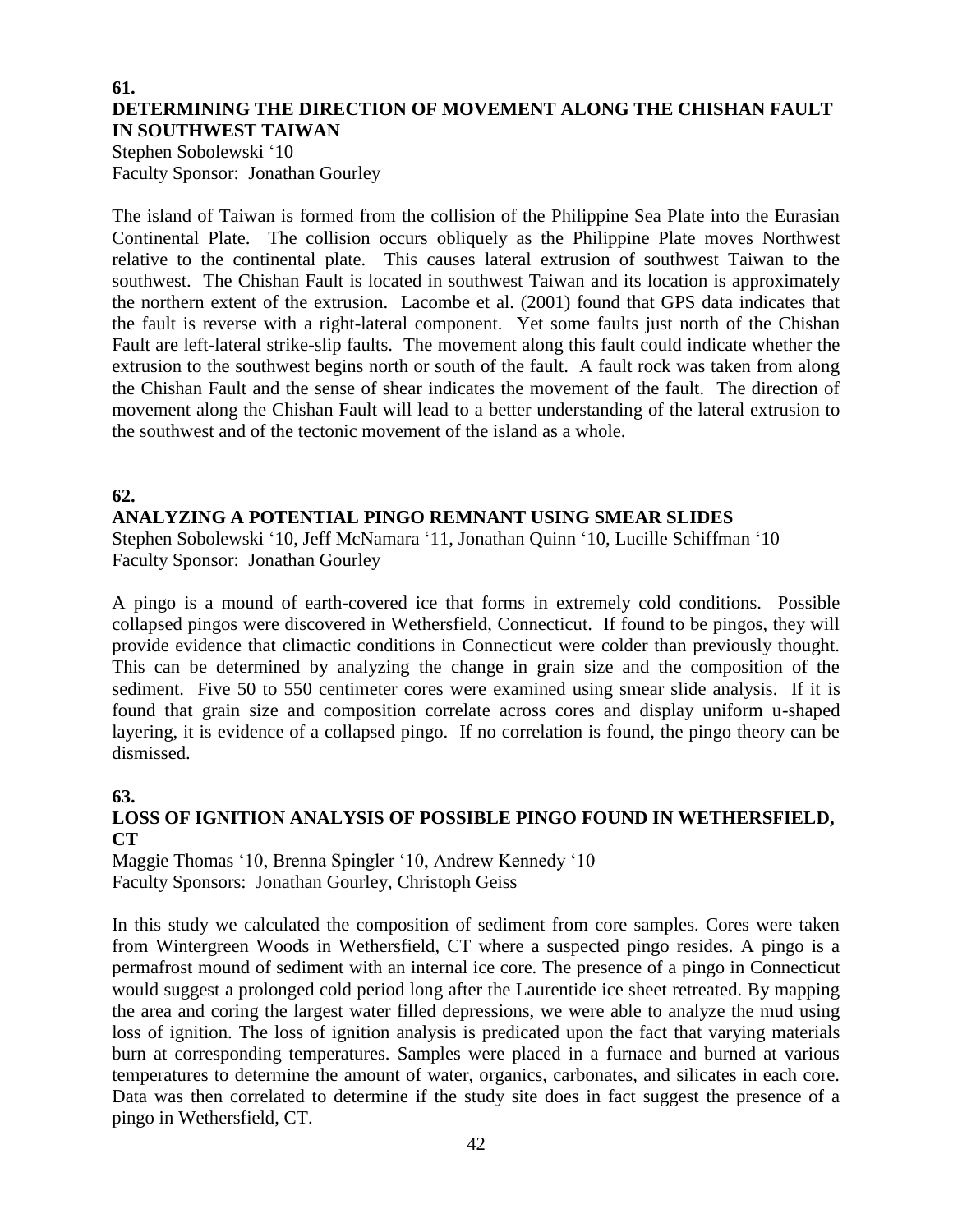#### **64. SPATIAL DISTRIBUTION OF RED-TAILED HAWKS (BUTEO JAMAICENSIS) IN HARTFORD, CT**

Maggie Thomas '10, Isabel Gottlieb '09 Faculty Sponsor: Joan Morrison

The Red-Tailed Hawk (Buteo jamaicensis) is a highly adaptable bird of prey found in habitats across North America. Red-Tailed Hawk populations can thrive in urban areas due to their adaptability and ideal habitat being open land with sporadic foliage. In this study we examined Red-Tailed Hawk territories in Hartford, CT. We tracked seven birds (n=7) weekly, for a period of 19 months, including both the breeding and non-breeding seasons. Visual points on all birds were recorded on aerial photos and plotted using ArcGIS. Home ranges were calculated for each bird to determine territories and how these birds use the urban space. Results show Red-Tailed Hawks living in large green spaces (ie city parks) have smaller territories than those using highly developed urban space (ie residential and commercial). Possible explanations for the observed territory size difference are differences in food density between green and developed areas, differences in tree densities, and differences in road densities. This project is important, as Red-Tailed Hawks can be used as indicator species to determine the health and success of other wildlife found in urban areas with similar environments to Hartford.

#### **65.**

## **COMPARING THE ABUNDANCE OF AVIAN BIOINDICATORS ON MAUNGATUATARI AND MT. PIRONGIA**

Colby Tucker '09

Faculty Sponsors: Joan Morrison, Ria Brejaart PhD, EcoQuest Foundation

Introduced mammalian species have decreased biodiversity in New Zealand's forests. The impact of these animals has created a need for ecological restoration. Pest control or eradication is the primary step that must occur in all habitats to allow the regeneration of flora and the recovery of fauna. Ecological monitoring is necessary to determine the success of these projects. Being an integral part of many environments, birds in New Zealand often serve as indicator species for various ecological monitoring projects as they are easily identifiable and are responsive to ecological change. This report is part of a longitudinal study that uses avian indicator species to track changes over time in the forest following the eradication of pests in Maungatautari Ecological Island (MEI) and Mt. Pirongia, where control of pests takes place, but no eradication, serves as a reference site. Over a seven day period in November 2007, a total of 40 bird monitoring stations were visited, 20 in MEI and 20 on Mt. Pirongia. Three five-minute bird counts were completed at each station totaling to 120 counts overall. The indicator species chosen for this study are honeyeaters (tui and bellbird), grey warbler, fantail, kereru, and tomtit. There were more honeyeaters and fantails observed in MEI and more kereru observed on Mt. Pirongia. Vegetation data compiled by Mathiot (2007) and knowledge of the elevations of the bird monitoring stations were used in conjunction with the bird findings of this study. Positive correlations between the abundance of flowering trees and shrubs and honeyeater abundance and elevation and tomtit abundance were found.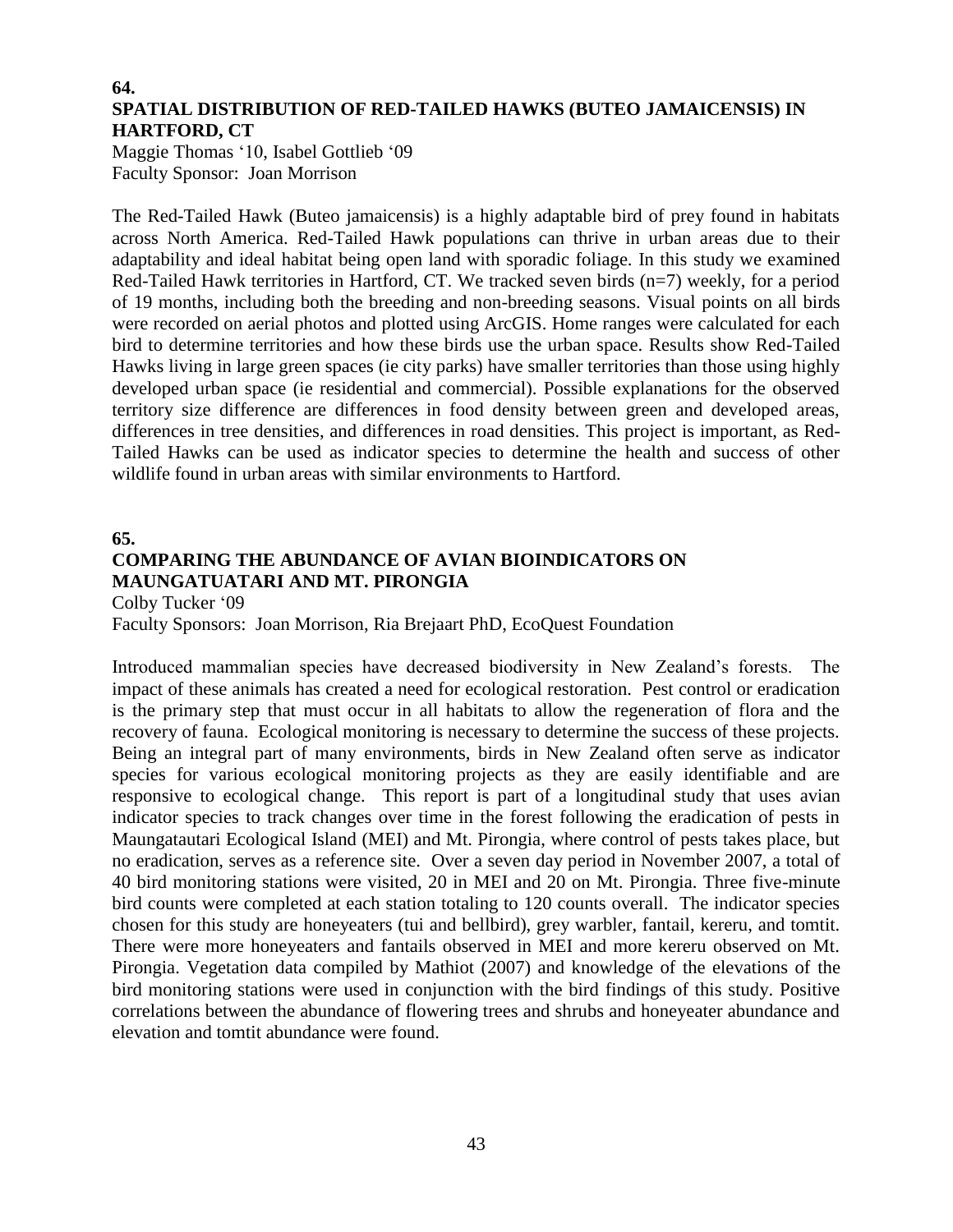# **HEALTH FELLOWS**

**66.**

## **DEVELOPMENT AND VALIDATION OF THE VIOLENCE PREVENTION EMERGENCY TOOL (VPET)**

Nicholas Allen '09 Faculty Sponsors: Sarah Raskin, Sharon Smith MD, Department of Emergency Medicine, Connecticut Children's Medical Center

BACKGROUND: Youth violence is a local, state, and national problem. In order to mount any kind of violence prevention interventions, a means of identifying at-risk children must be developed. To our knowledge, no screening tool has been developed to identify adolescents at risk for future violence perpetration as the basis for an emergency department intervention.

OBJECTIVE: The goal of this pilot study was first, to determine the feasibility of administering a violence questionnaire to youth in the ED. Secondly, we wanted to evaluate the level of violence exposure in urban youth presenting to the ED. Another goal was to compare a validated 22-item measure to a newer unvalidated 35-item measure.

METHODS: A sample of children was screened in the ED at CCMC using both the Violence Exposure Scale for Children (VEX) and the Violence Prevention Emergency Tool (VPET). Inclusion criteria were children between the ages of 8 and 17 years and residency in Hartford. Children were excluded if they had a history of serious mental illness and if there was not a legal guardian accompanying them in the ED to give consent.

RESULTS: From VEX we observed that 84.6% of children in our study had been exposed to either mild or sever violence. Because this is the first pilot study using VPET and its evaluation is still in the processes of development, at this point in time we are unable to report results from the VPET analysis, nor comparisons between the validated VEX measure and the unvalidated VPET measure.

CONCLUSIONS: Although there was a relatively small number of subjects in this pilot, the number of positive responses supports the notion that it is possible to administer violence screening questionnaires in the ED. Furthermore, we observed that 84.6% of children sampled in this urban setting were exposed to mild or severs violence.

## **67.**

## **VARIATION IN DURATION OF OUTPATIENT DIURETIC USE IN NEONATAL ICU GRADUATES WITH BRONCHOPULMONARY DYSPLASIA/CHRONIC LUNG DISEASE**

Urey Chow '09

Faculty Sponsors: Sarah Raskin, James Hagadorn MD MS, Department of Neonatology, Connecticut Children's Medical Center, Anita Bhandari MD, Department of Pulmonology, Connecticut Children's Medical Center

Diuretics are often used to wean premature infants with bronchopulmonary dysplasia (BPD) off mechanical ventilation and supplemental oxygen during their neonatal ICU hospitalization.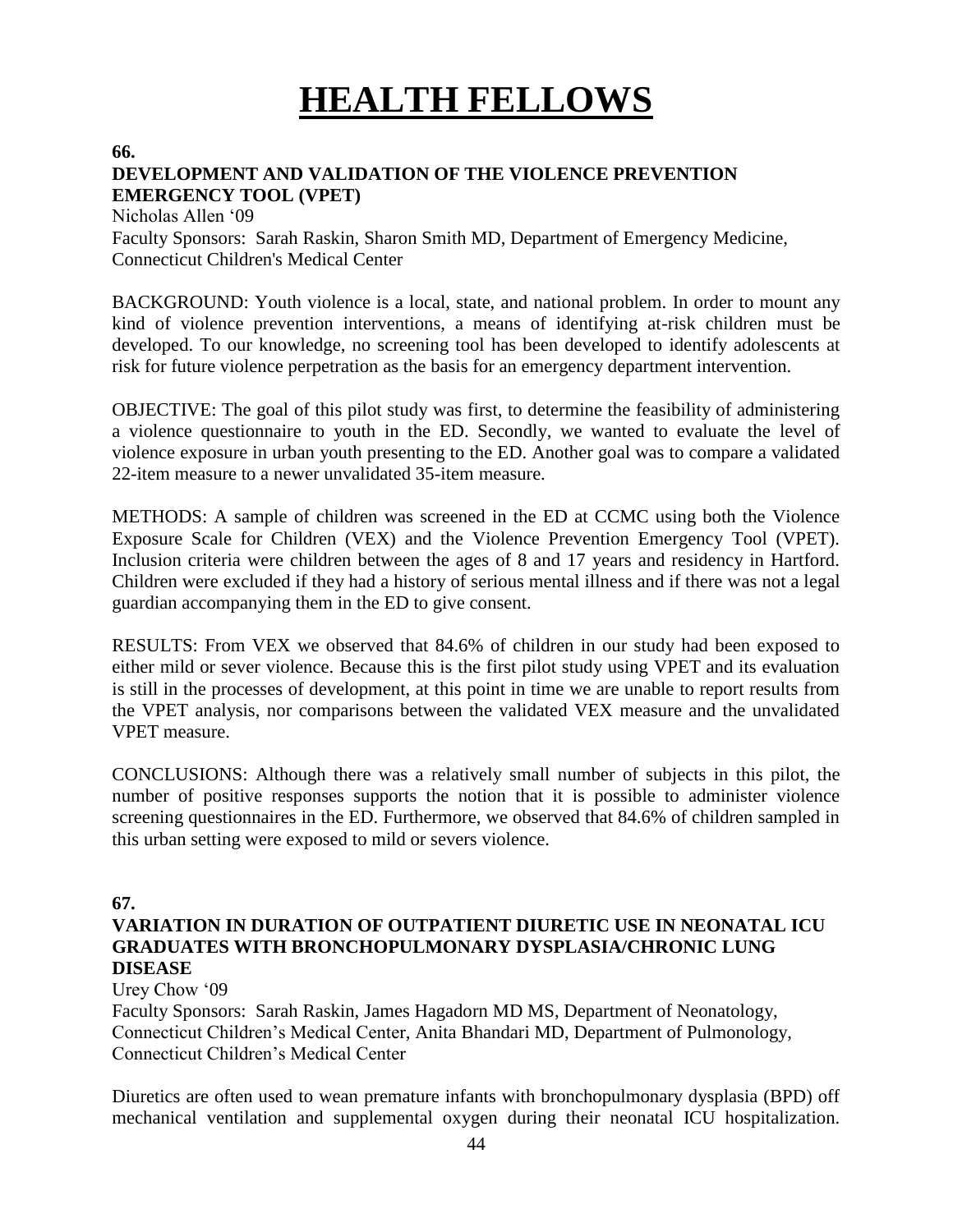Diuretic therapy (DT) often continues after hospital discharge. BPD patients may experience varying durations of outpatient DT and diuretic wean.

Objectives of this study were: 1) To define usual duration of outpatient DT in NICU graduates with BPD; 2) To define usual duration of weaning of DT; and 3) To identify factors associated with early weaning of DT.

We performed a retrospective observational study using clinical databases and medical record review. Included infants were 2000-06 CCMC NICU graduates with birth weights 450-1500 grams with BPD, discharged on DT and followed in the CCMC Pediatric Pulmonology Clinic (PPC). Duration of DT and wean were followed using PPC records. Information regarding demographics, hospital course, and discharge were collected. Univariable and multivariable analyses were performed.

Inclusion criteria were met by 59 infants. Median (25th, 75th percentile) duration of DT was 94 (65, 115) days and 29 (7, 84) days for diuretic weaning. Parents weaned DT off in 4 cases including 2 prior to first PPC visit. In 34 cases (58%), DT was decreased or weaned off at the first PPC visit. African-American race, need for rehospitalization, higher Diuril dose at discharge, and shorter interval from discharge to first PPC visit were significantly associated with longer wean duration. After adjusting for these factors, other factors tested were not significantly associated with duration of diuretic wean. Discharge on supplemental O2 was associated with duration of wean in univariate but not multivariate analysis.

Duration of DT and wean vary among NICU graduates with BPD. A majority of infants in the study cohort had diuretic discontinued or weaned at the 1st PPC visit. It may be possible to wean DT earlier than current practice.

#### **68.**

## **MULTIDRUG-RESISTANT ORGANISMS: A HARTFORD HOSPITAL QUALITY INVESTIGATION**

#### Rachel Goodman '09

Faculty Sponsors: Sarah Raskin, Brian Cooper MD, Director of Infectious Diseases, Hartford Hospital

Analysis of the demographic and bacterial origins of increased antibiotic resistance among nosocomial VRE and MRSA isolates obtained from patients admitted to Hartford Hospital in 2003 and 2007 was conducted. Significant changes in the source population of VRE infection were shown to have occurred, including increases in the average patient age (61.00 in 2003, 69.32 in 2007) and number of patients status post heart/liver/kidney transplant, as well as a decline in the number of patients receiving hemodialysis at time of infection. A non-significant trend towards a decrease in number of comorbid diagnoses at the time of discharge was also observed among the nosocomially VRE-infected population. Additional analysis of antibiotic resistance in Hartford Hospital-borne MRSA isolates obtained from patients admitted in 2007 was also conducted. Samples were reconstituted, grown, selected, and inoculated onto MacConkey + 5% blood agar and glycopeptides etests were conducted. Growth patterns indicated that the average MIC value for 2007 samples was within the threshold for vancomycin susceptibility (MIC = 1.02) and heteroresistant growth was present in 32 of 59 samples grown (54%). Statistical analysis indicated this heteroresistant growth significantly increased the average sample MIC values above the CDC-defined threshold for vancomycin susceptibility into the intermediate range.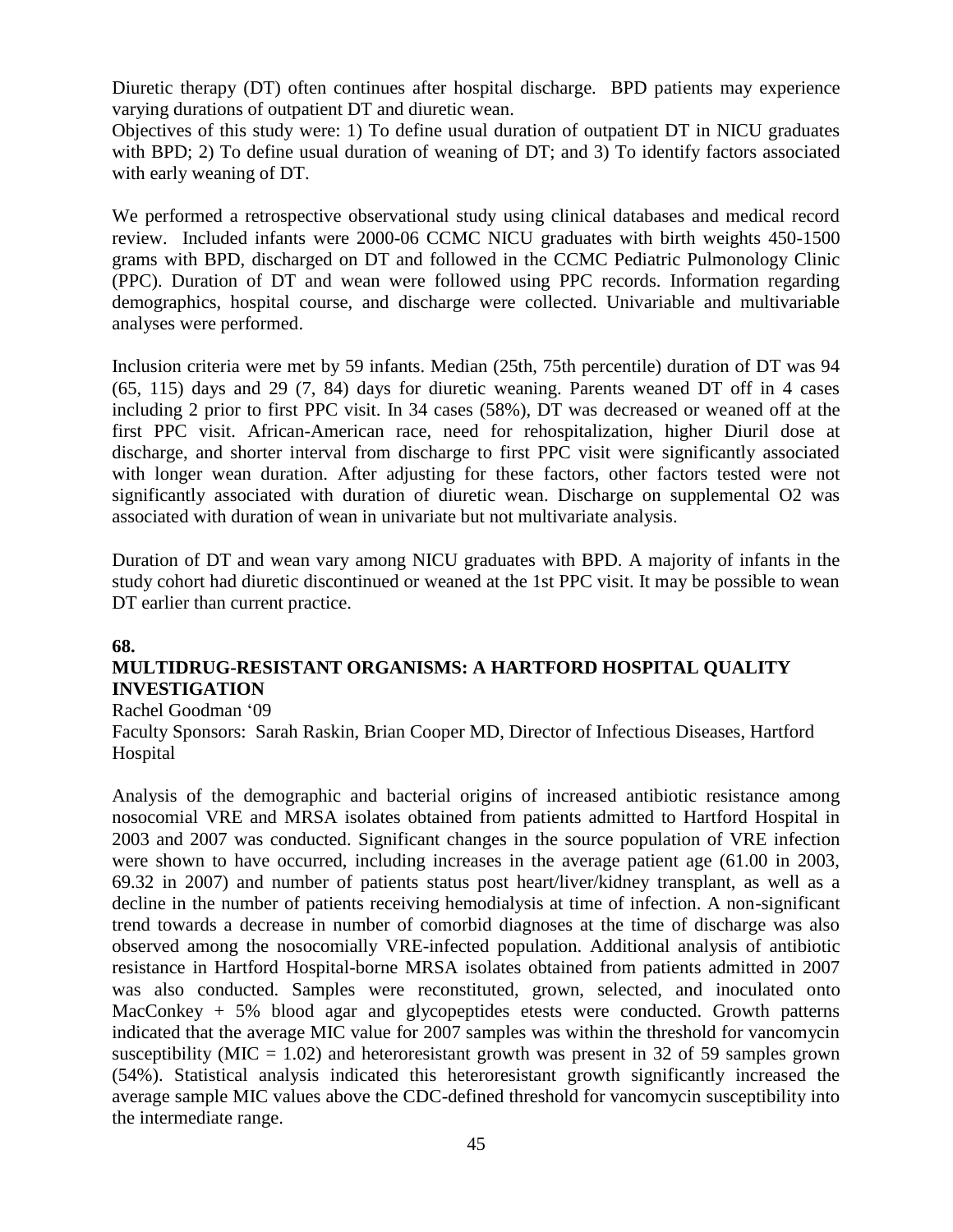### **69. TIBIA FRACTURES IN PEDIATRIC POPULATION MONOPLANAR VS. MULTIPLANAR EXTERNAL FIXATION**

Kaitlin Haines '09

Faculty Sponsors: Sarah Raskin, Kristan Pierz MD, Department of Orthopaedics, Connecticut Children's Medical Center

Tibia fractures are one of the most common long bone injuries found within the pediatric population. The majority of diaphyseal tibia fractures can be treated non-operatively. Certain situations, however, such as open fractures, fractures associated with neurovascular injury, significant soft tissue injury, compartment syndrome or comminuted shaft fractures merit surgical stabilization, including flexible/nonflexible intramedullary nails, plating, monoplanar external fixators or multiplanar external fixators. Studies involving external fixation devices have been well documented in the adult literature; however only limited research has been conducted to investigate the effects of mono- or multi- planar external fixators in pediatric patients. The aim of this study was to assess, through retrospective chart review, the efficacy and complication rate associated with external fixation devices based on fracture type and frame type at a single pediatric institution (Connecticut Children's Medical Center) over a period of ten years (1996- 2007). To date, trends involving complication rate and return to OR have been noted but further data collection is necessary before adequate data analysis can be performed and conclusions can be drawn comparing fracture type and frame type. Eventually, by analyzing the effectiveness of monoplanar and multiplanar external fixation devices, the Orthopedics Unit at CCMC will be able to better and more efficiently serve the Connecticut public, as well as contribute to the field of medicine regarding the best overall external fixators for specific tibial fracture patterns.

#### **70.**

## **ENHANCED AWARENESS, EDUCATION, AND PREVENTION OF HIV INFECTION AND STDS IN NORTH CENTRAL CONNECTICUT PUBLIC SCHOOLS' YOUTH** Jacqueline O'Boyle '09

Faculty Sponsors: Sarah Raskin, Juan Salazar MD, MPH, Connecticut Children's Medical Center

The rise in the number of youth acquiring sexually transmitted diseases (STDs) and Human Immunodeficiency Virus (HIV) in Connecticut has called for a program to increase STD and HIV awareness in this population in order to prevent future cases of infection and to identify those already infected. Connecticut Children's Medical Center (CCMC) has created a program in which a theater group uses humor to educate high school students in Hartford about the mechanisms of transmission of both STDs and HIV. In order to eliminate the barriers that youth face when seeking testing, the program also offers, immediate, on site free and confidential STD and HIV counseling and testing. The proportion of high school students who got tested for HIV after the implementation of the school-based education program is significantly higher compared to the proportion of students who had been tested before its inception. A greater proportion of high school students have and will get tested for HIV as a result of the implementation of the school-based education program. The program was successful in making kids aware of their risk for HIV and STDs, informing them of where they can go to get tested, and identifying and treating kids positive for Chlamydia and gonorrhea that otherwise may not have known they had an STD. In addition the proportion of positive STD test results was compared between schools with primarily Latino high school students, primarily African American high school students, and an adult education program. It appeared that the students in the adult education program did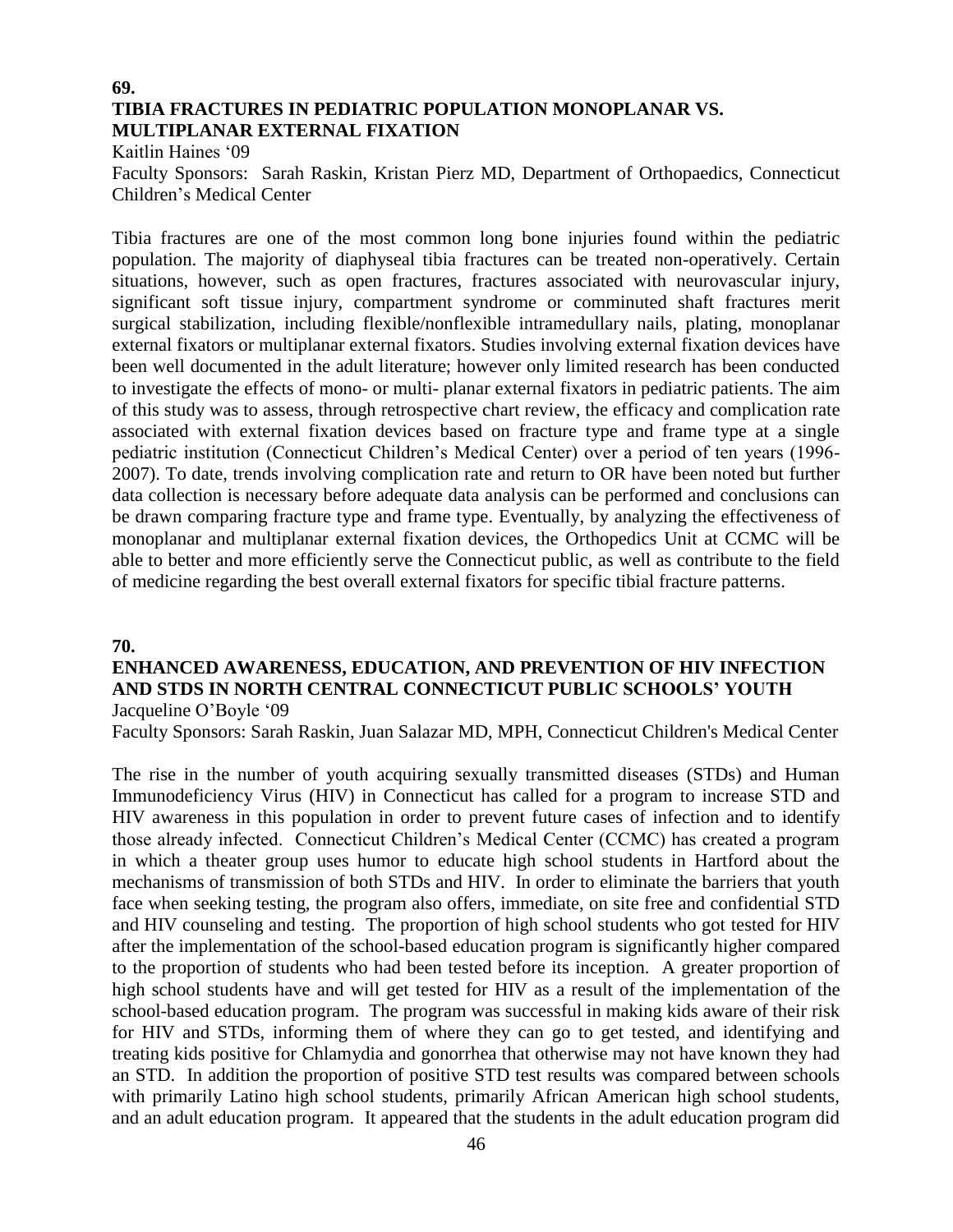not have positive STD results, possibly because they take the initiative to get tested on their own. Students tested from Weaver high school, a primarily African American population, had greater numbers of students with STDs than students tested from Hartford Public High School, a primarily Latino population.

#### **71.**

## **NEURAL RESPONSE IN THE NUCLEUS ACCUMBENS TO THE PROSPECT AND ANTICIPATION OF MONETARY INCENTIVE REWARD IN ADOLESCENT MAJOR DEPRESSIVE DISORDER: AN FMRI STUDY**

Jacqueline Parrotta '10

Faculty Sponsors: Sarah Raskin, Michael Stevens PhD, Director, Clinical Neuroscience and Development Laboratory Olin Neuropsychiatry Research Center, Director, Child & Adolescent Research Hartford Hospital/The Institute of Living.

Neuroimaging studies have shown Major Depressive Disorder (MDD) to be associated with impairment in reward functioning. Functional magnetic resonance imaging (fMRI) studies in adults and adolescents have shown no differences in neural activation during reward anticipation within the nucleus accumbens (NAcc) ofMDD patients in comparison tohealthy controls. Within this study functional magnetic resonance imaging was used to (1) identify differences in NAcc activation during the prospect and anticipation of being rewarded and to (2) identify differences in NAcc activation between different magnitudes of reward. Twenty-seven adolescents 12-17 years of age participated in the study, including 18 diagnosed as having Major Depressive Disorder and 9 demographically matched control subjects. Event-related fMRI data were collected while participants performed a monetary incentive delay task, which measured brain activity in periods of reward prospect and reward anticipation. Participants with MDD showed hyperactivity of the NAcc in comparison to healthy controls during the prospect and anticipation of reward. There were mixed results for differences in NAcc activation during the anticipation of winning different magnitudes of rewards. The results indicate that reward sensitivity could contribute to MDD within adolescents and that the NAcc may be an important area to consider in future neurobiological theories of MDD.

#### **72.**

#### **DOES ENCEPHALOPATHY PREDICT CHILDHOOD ACUTE DISSEMINATED ENCEPHALOMYELITIS (ADEM) OR PEDIATRIC MULTIPLE SCLEROSIS (MS)?** Rachel Reece '09

Faculty Sponsors: Sarah Raskin, Francis DiMario MD, Department of Pediatrics of the University of Connecticut School of Medicine at Connecticut Children's Medical Center

Childhood CNS inflammatory demyelinating disorders have clinical and radiological symptoms that can be indistinguishable from each other at the time of initial presentation. Three of these demyelinating disorders are pediatric multiple sclerosis (MS), acute disseminated encephalomyelitis (ADEM), and clinically isolated syndrome (CIS). Recently, the International Pediatric MS Study group proposed consensus definitions for pediatric MS and childhood ADEM and CIS, which emphasized encephalopathy as the characteristic that distinguished ADEM from both MS and CIS. Encephalopathy is defined as an altered mental state, progressive loss of memory or cognitive ability, lethargy, seizures, personality changes, or loss of ability to speak or swallow. It is hypothesized that encephalopathy will help to initially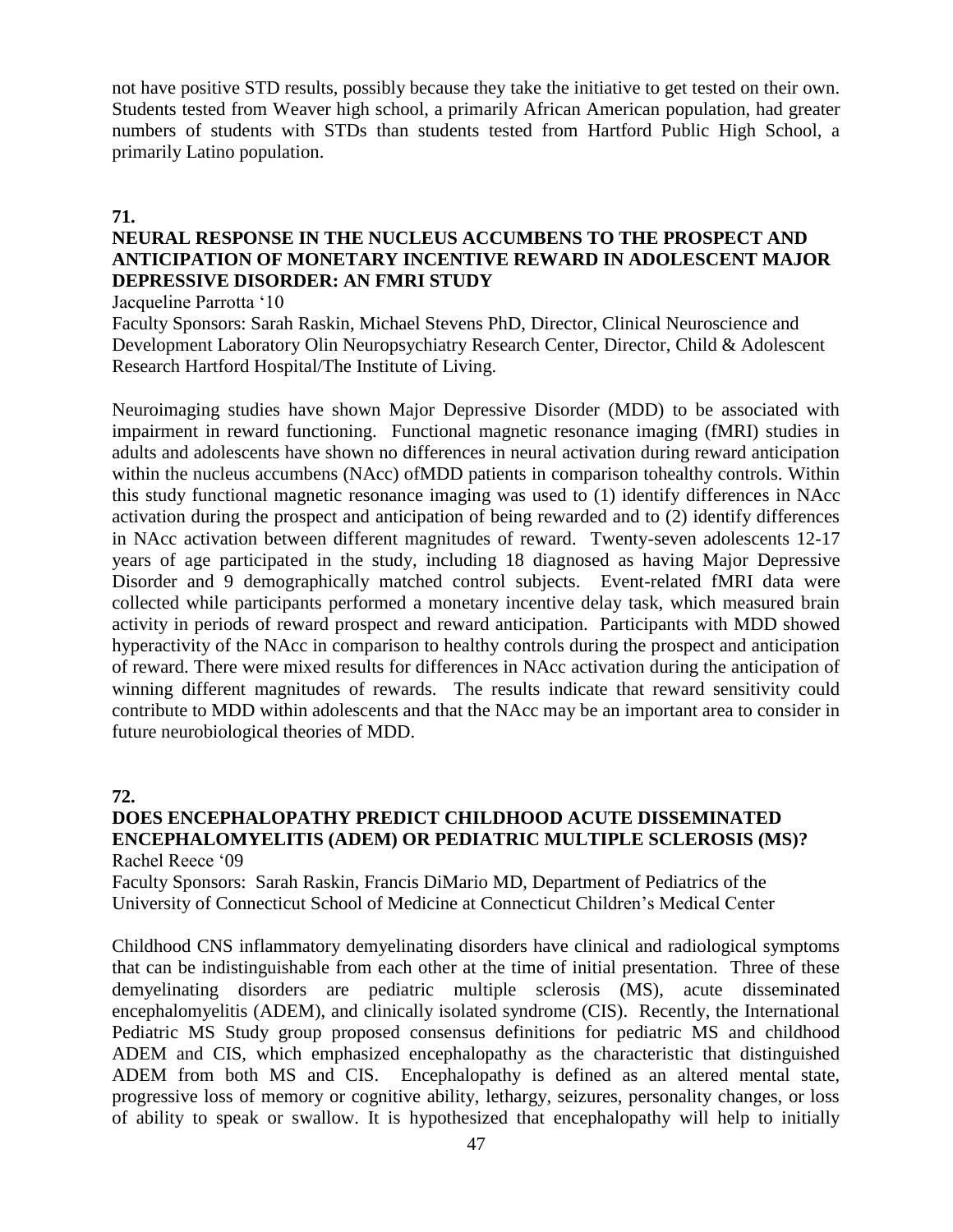differentiate ADEM from MS or CIS since the criteria are based on previous clinical experience. After IRB approval, all patients at CCMC with a diagnosis of CIS, ADEM, or MS were retrospectively identified by clinical, MRI, and/or pathologic diagnosis from 1996 to 2007. Patients with cerebellar ataxia, lyme disease, mitochondrial disease, cancer, immunosuppressive therapy, radiation injury, and/or prior or concurrent chemotherapy were excluded. Patient charts for clinical course, diagnostic laboratory, and neuroimaging procedures were examined and tabulated. Based on the diagnostic codes, 1325 potential subjects were identified and 171 charts were obtained for review. When the exclusion criteria were applied, there was a final cohort of 41 subjects (17 boys) with the required initial diagnosis: 15 CIS, 23 ADEM, and 3 MS. The purpose of this present study was to validate the current clinical hypothesis about early diagnosis of MS versus ADEM or CIS. By discriminating children who benefit from early therapy from those who do not, it can reduce long-term morbidity since immune modulation can potentially decrease the severity of such diseases.

#### **73.**

## **REVIEWING THE EPIDEMIOLOGY OF ALL-TERRAIN VEHICLE INJURIES IN CONNECTICUT'S YOUTH FROM 2002-2004**

Brice Vallieres '09

Faculty Sponsors: Sarah Raskin, Brendan Campbell MD, MPH, Department of Surgery, Connecticut Children's Medical Center

The number of ATV (all-terrain vehicles) accidents have risen annually since 2000 and have become an alarming epidemic within the pediatric population. From 2000-2004 alone, there were an estimated 58,254 ATV-related accidents. Often times, these children lack the experience, physical strength and mental/motor skills to operate these heavy vehicles safely. Although several legislative efforts have been passed to reduce the number of ATV-related accidents, enforcement of these laws can be difficult. The American Academy of Pediatrics has suggested helmet use for younger children, and such efforts have clearly shown to be a benefit to both bicyclists and motorcyclists in the prevention of head injuries. The purpose of this study is to characterize data from the Chime database in order to better understand the nature of ATV accidents in Connecticut and to offer some local solutions to reduce the number of injuries resulting from ATVs. The data will be summarized into these specific demographics: gender, age, race, ethnicity, Injury Severity Score (ISS), number of head injuries versus non-head injuries, length of stay, total hospitalization charges, location of hospitals, location of injury, primary diagnoses associated with the accidents and discharge dispositions for each patient.

## **MATHEMATICS**

#### **74.**

#### **SMOKING HABITS OF DRUG USERS**

Sarah Brittain '08 Faculty Sponsor: Philip Brown

This project examines the smoking habits of drug users. The varying levels of smoking are categorized as nonsmoker, occasional smoker, or daily smoker. Using Markov Chains for analysis, the probabilities of changes in this habit will be estimated over time. Results indicate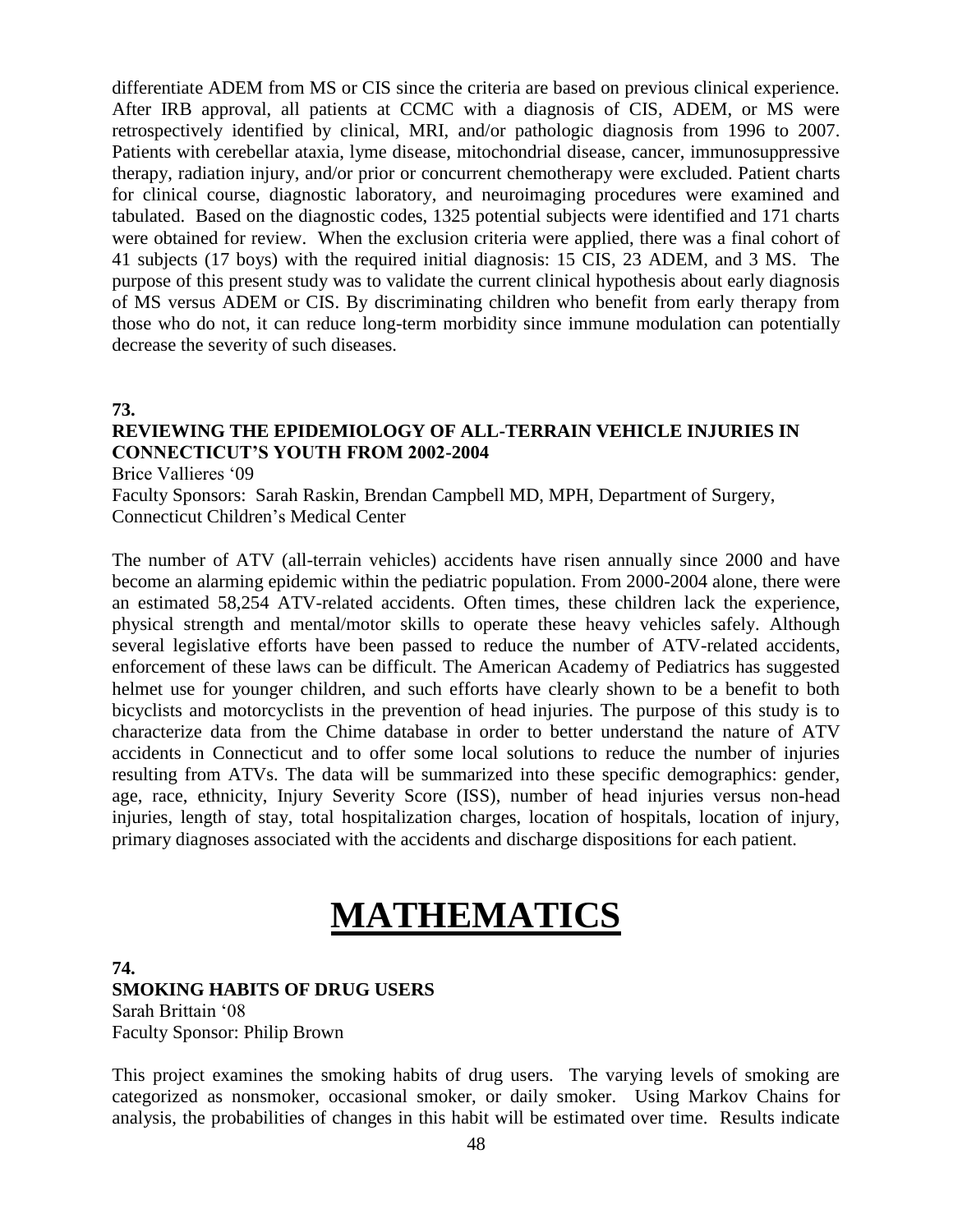that the vast majority of nonsmokers and daily smokers retain their smoking habit, whereas occasional smokers have a higher likelihood of becoming daily smokers over three years. The data utilized is from the UCLA Drug Abuse Research Center.

## **75. PREDATOR-PREY MODEL APPLIED TO ISLE OF ROYALE**

Jennifer Gifford '09, Catherine Rigoulot '08 Faculty Sponsor: Philip Brown

Isle of Royale provides a unique example of a single predator-single prey relationship, in which the predator (wolves) and prey (moose) are relatively isolated and therefore easily studied. This island, which is about 400 square miles and located 15 miles from any shore of Lake Superior, has been inhabited by moose since 1900 and wolves since about 1950. Wolves are the only prey for the moose on the island and moose make up approximately 90% of the wolves' diet. Since their relationship is very simple, with no human interaction and practically no other predators or prey involved, the moose and wolf populations here allow scientists to study an almost pure predator-prey relationship. This study used a typical predator-prey mathematical model to predict the populations of the two animals based on their relationship to one another. The results of the model were then compared to data on the moose and wolf populations collected by John Vucetich and Rolf Peterson, from Michigan Technological University, over the past 50 years.

### **76. A DETERMINISTIC MODEL FOR THE SPREAD OF INFECTIOUS DISEASE** Emmy Handy '08 Faculty Sponsor: Philip Brown

Millions of people world wide die each year due to infectious diseases such as malaria, measles and HIV. Similar epidemics have been a problem throughout history, like the Influenza pandemic in 1919 and the plague in the 14th century. The spread of these infectious diseases can be studied using mathematical models. This project investigates two such deterministic models, the SI model and the SIR model for studying the progression of an epidemic.

## **77. AGING PREY**

Code Sternal '08, Nick Ryan '08, Paul Labella '08 Faculty Sponsor: Philip Brown

Predator Prey models examine population levels between two species. The model takes the form of two differential equations that represent the population growth of the predators and the prey and their interactions. The simple form of the model has the prey growing at a natural rate while the predators must eat the prey to survive and only eat prey on random encounters.

Often in real life the predator does not kill its prey on every encounter. Often if the prey are healthy they are able to avert the predator. This is especially the case between wolves and deer. The wolves are more likely to take down old and young deer. This model takes into account wolf hunting patterns and the predators can only eat the prey if they are young enough or too old.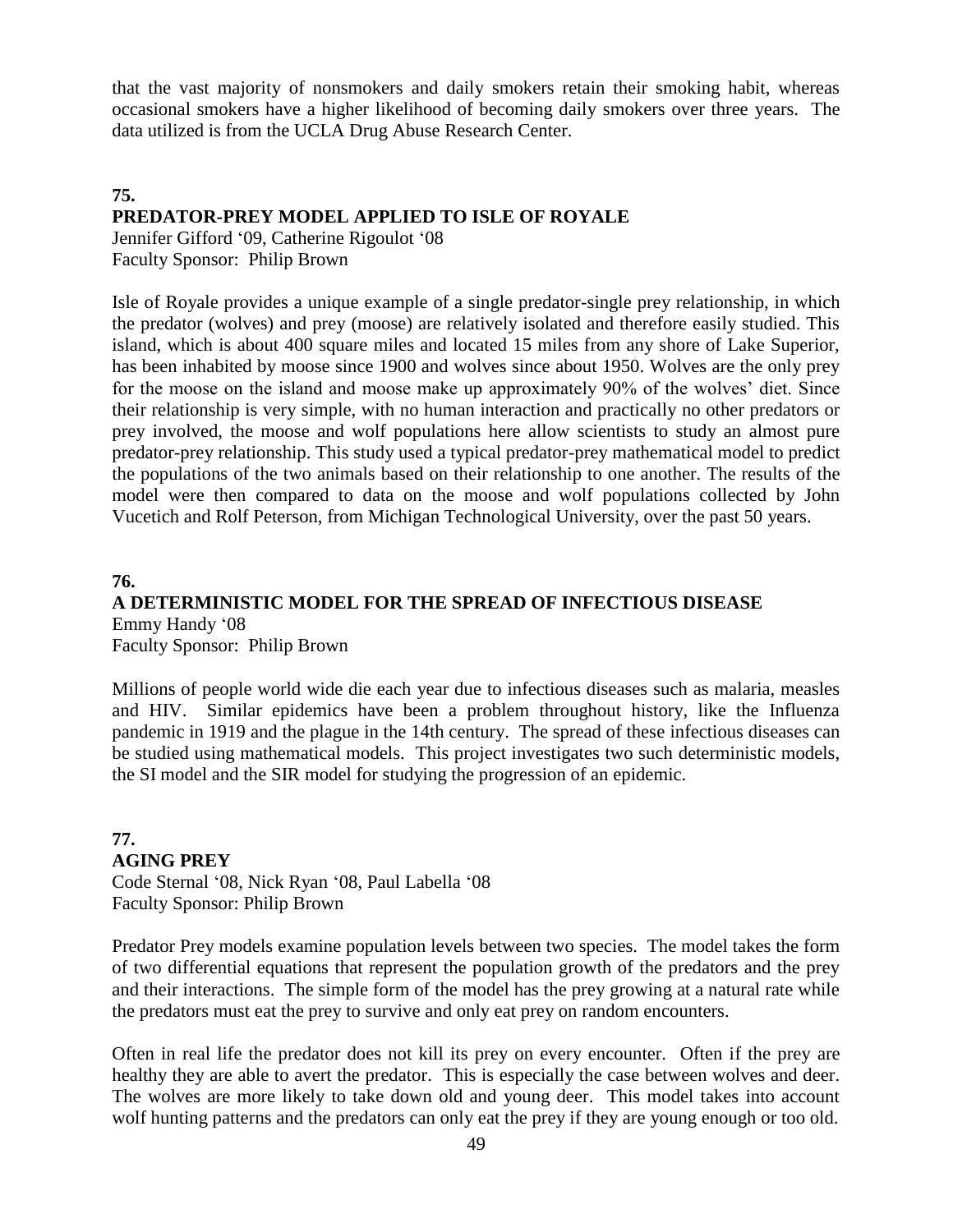# **NEUROSCIENCE**

#### **78.**

## **THE POTENTIAL ROLE OF PPAR AND PPAR IN PROTECTING PC12 CELLS DURING ISCHEMIC TREATMENT BY MINIMIZING OXIDATIVE STRESS**.

Shahzad Ahmed '08

Faculty Sponsor: Hebe Guardiola-Diaz

Neurons are a particularly susceptible to harm from the generation of free radical species due to their intracellular physiology and interactions with glia. The reduction of molecular oxygen that is necessary for aerobic respiration produces harmful radicals such as superoxide and hydrogen peroxide. The release of nitric oxide from microglia also generates harmful radical species. Antioxidants function to neutralizing damage occurring from radicals and cells are able to express several enzymes that act as antioxidants. Neurons are always exposed to radical induced damage, but it is thought that during ischemia and neurodegeneration there is an imbalance between the number of radicals and antioxidants. This imbalance ultimately is thought to induce apoptosis as radical damage has been linked to the formation of protein aggregates, which is a hallmark of several neurodegeneration diseases. Peroxisome-Proliferator Activated Receptors (PPAR) are being been examined as potential pharmacological targets for such diseases. PPARs have a well-characterized metabolic role and a potential role in mediating oxidative damage. The interactions of PPAR $\delta$  and PPAR $\gamma$  activation in PC12 cells were examined to assess whether protection from trauma is in part due to minimizing damage from radicals. Upon exposure to neural growth factor (NGF), PC12 cells adapt a phenotype similar to that of sympathetic neurons. An ischemic tolerance model was used to gauge whether  $PPAR\gamma$  and  $PPAR\delta$  activation protects cells by increased protein expression of superoxide dismutase (SOD), catalase (CAT), glutathione reductase (GR), glutathione peroxidase (GPx), and glutathione s-transferases (GST). Using the lactate dehydrogenase assay we found that  $PPAR\delta$ , but not  $PPAR\gamma$ , increased cell viability following glucose and oxygen deprivation. Results from assays of antioxidant enzymes were inconclusive, but there be appeared to be no significant differences in SOD levels in treated cells in comparison to controls. Future studies could continue this investigation by assaying other antioxidant systems for a role in neuroprotection.

#### **79.**

## **THE EFFICACY OF MENTALLY-STIMULATING ACTIVITIES ON THE PROSPECTIVE MEMORY OF ALZHEIMER'S PATIENTS**

Andrew Castiglione '08 Faculty Sponsor: Sarah Raskin

Prospective memory is a key element in leading an independent lifestyle for many senior citizens. Unfortunately, Alzheimer's disease often robs its patients of this way of life, as degenerative memory deficits increase. Previous studies have hypothesized that continual use of mentally challenging activities such as chess and word searches may play a role in the prevention of Alzheimer's and dementia. This study set out to determine what therapeutic cognitive effects arise from weekly supplemental cognitive stimulation of patients already diagnosed with earlymild onset Alzheimer's, vs. those patients who did not receive any supplemental activity. 10 patients diagnosed with early-mild onset Alzheimer's were chosen from a community adult day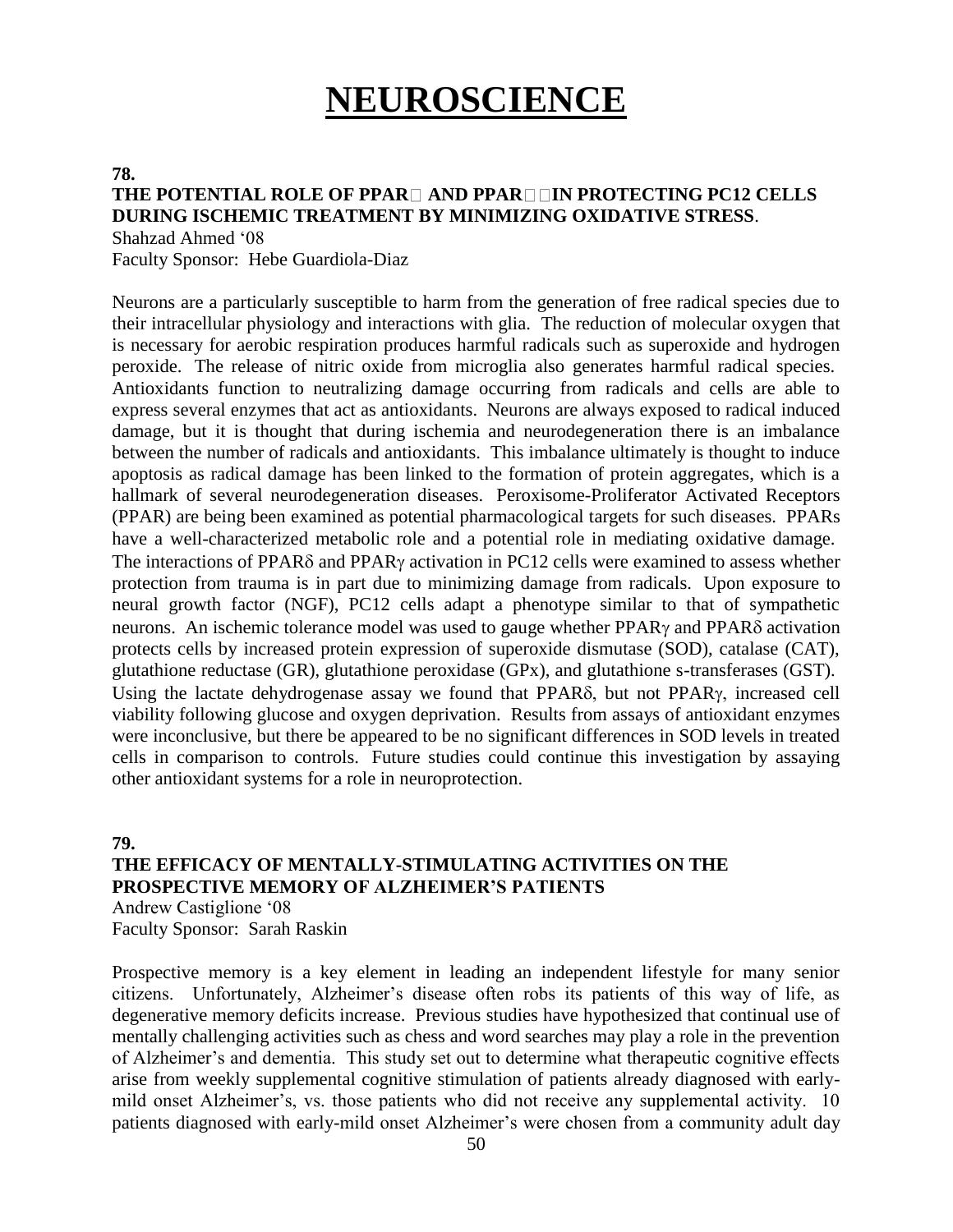center. Participants were initially administered the Memory for Intentions Screening Test (MIST). Over the course of seven weeks, hour-long sessions of chess and other logic-based games, such as Sudoku and various puzzles, were individually administered to patients. At the end of the trial, the MIST was administered a second time, and with initial and final scores compared to look for any differences. Data will be analyzed to look for any statisticallysignificant changes in individual and average test results.

#### **80.**

**MITOCHONDRIAL FUNCTION IN RATS FED A KETOGENIC DIET**

Ritika Chandra '10, DJ Patrick '11, Tiffany Ruiz '10 Faculty Sponsor: Susan Masino

The ketogenic diet, which is a high fat, low carbohydrate regimen, has been used as an alternative therapy for epileptic seizures since the 1920s. The diet is known to be effective in children who do not respond well to anticonvulsant medications. Although it has fewer side effects than other treatments, it is difficult to maintain and not very palatable. Additionally, the mechanism behind the diet's anticonvulsant effects remains unknown. Previous studies and preliminary results reveal that change in ATP and particularly adenosine may play a key role in the diet's effectiveness. ATP is a molecule of purine base, involved in intracellular energy transfer. Adenosine is an inhibitory neuromodulator and endogenous anticonvulsant. In order to test our hypothesis that the ketogenic diet alters mitochondrial function in specific brain regions, rats were fed either an 8% ketogenic diet, or a basal control diet for four weeks. The rats were sacrificed, and several brain samples were rapidly frozen and stored in neutral tris-base buffer at -70 degrees Celsius. The tissue content was normalized using the Bradford protein assay and then enzymatic activity of the mitochondria was tested using a succinate dehydrogenase assay. Our findings may help develop a new assortment of novel treatments for individuals suffering from epilepsy and other neurological disorders.

#### **81.**

## **EFFECTS OF ARIPIPRAZOLE ON SUBJECTIVE AND PHYSIOLOGICAL RESPONSES TO ALCOHOL**

Kara Douglas '08

Faculty Sponsors: Sarah Raskin, Henry Kranzler MD, University of Connecticut Health Center

Aripiprazole (Abilify®) is an atypical antipsychotic with partial agonist activity at dopamine D2 receptors and serotonin 5-HT1A receptors. This molecular mechanism may reduce the euphoric, reinforcing effects of alcohol, and thus might provide an effective pharmacologic intervention for reducing heavy drinking. The present study examined whether aripiprazole modifies the behavioral and physiological effects of a moderate dose of alcohol in a group of social drinkers. Eighteen healthy subjects (9 men; mean age  $= 27.6$  years) completed a double-blind, withinsubject study with 3 experimental sessions in a randomized sequence, during which they received no medication, aripiprazole-2.5mg, or aripiprazole-10 mg on the day prior to the laboratory session. During the session, subjects consumed alcohol that was served as three standardized drinks, after which breath alcohol concentration (BrAC), heart rate, static ataxia (body sway), and subjective effects were measured regularly. Alcohol consumption produced physiological and subjective responses that were consistent with previous literature on its effects. Pre-treatment with aripiprazole was generally well tolerated, with tiredness being the most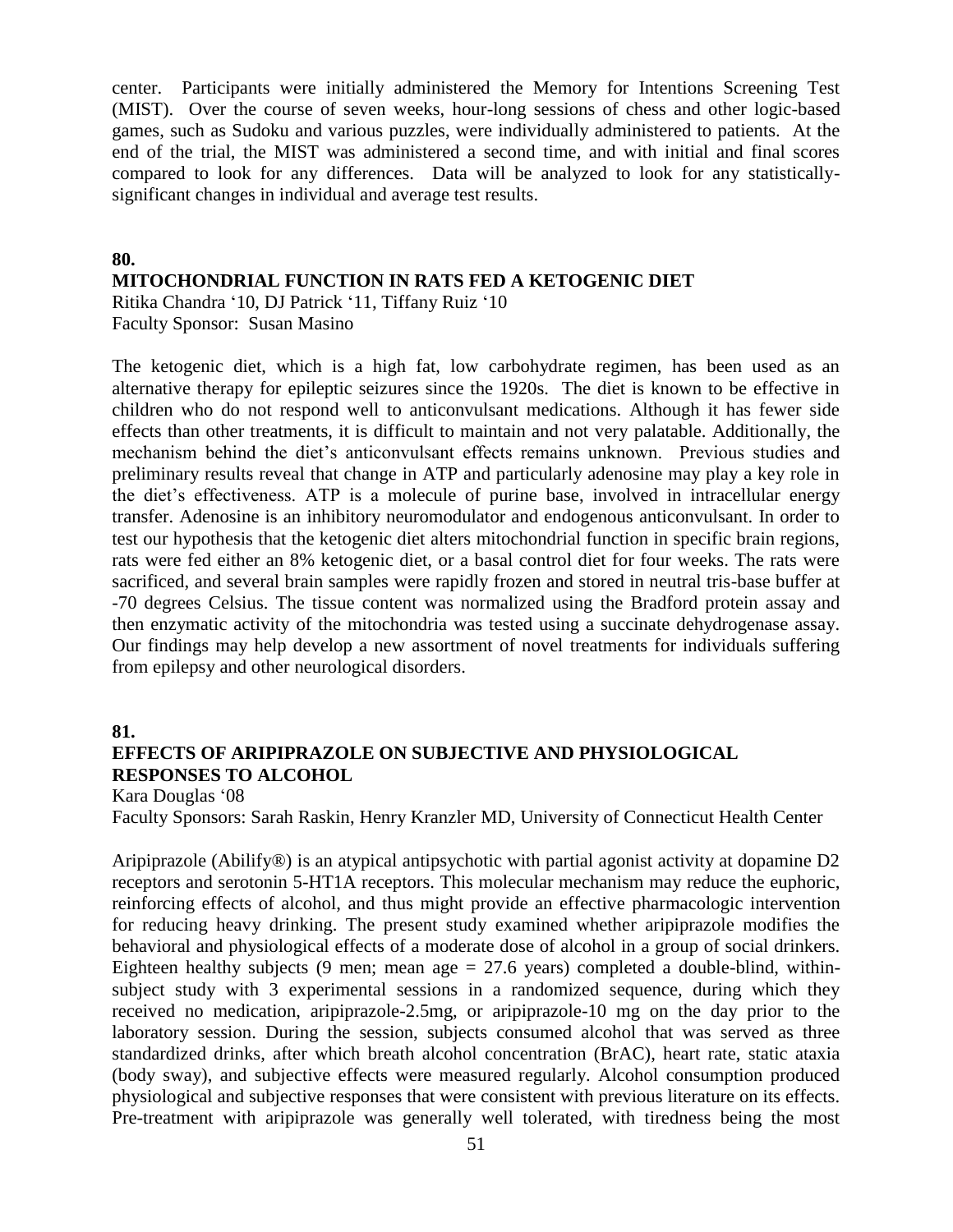commonly reported adverse event. The medication significantly and dose-dependently increased the sedative effects of alcohol and, to a lesser degree, decreased the euphoric effects of alcohol. Although these findings require replication in a larger sample that includes heavy drinkers and a placebo-control session, they suggest that aripiprazole could be of value in the treatment of alcoholism.

## **82.**

#### **MEMORY DEFICITS IN FEMALE VICTIMS OF INTIMATE PARTNER VIOLENCE** Carolyn Edwards '08

Faculty Sponsors: Sarah Raskin, Robert Astur PhD, Institute of Living-Olin Neuropsychiatry Research Center

Intimate partner violence (IPV) is a problem affecting women worldwide. Numerous mental health problems arise from IPV including traumatic brain injury, posttraumatic stress disorder (PTSD), and depression. However, only a few studies have looked at how these mental health outcomes resulting from IPV affect cognitive abilities. Various brain changes have been seen due to stress, PTSD, and brain injury, possibly influencing memory dysfunction. This study examined prospective, spatial, and verbal memory deficits in female victims of IPV. Memory tests included the Memory for Intentions Screening Test (MIST), the virtual radial arm maze, and the Hopkins Verbal Learning Test (HVLT). The aim of the study was to determine how various health outcomes such as brain injury, PTSD, and depression affect memory in women who have suffered intimate partner violence. Based on previous findings in combat veterans as well as victims of IPV that have shown PTSD and depression to result in memory deficits, we hypothesized that women who had suffered more severe IPV and mental health problems would be more likely to show memory deficits. Results showed that women with increased stress performed better on the memory tasks than women experiencing less stress, which could be explained by the Yerkes-Dodson curve. Other results verified previous findings that women who had suffered more severe intimate partner violence were more likely to experience PTSD, depression, anxiety, and a lower quality of life. Interestingly, women who had undergone more severe intimate partner violence were more likely to report having cognitive difficulties, when in this study, there was no correlation between increased IPV severity and decreased memory functioning.

#### **83.**

## **PEROXISOME PROLIFERATOR-ACTIVATED RECEPTORS & NEUROPROTECTION**

Elijah Heckstall '08 Faculty Sponsor: Hebe Guardiola-Diaz

Oxygen and glucose are required for the brain to function. I am using a cell culture model of oxygen-glucose deprivation to study how peroxisome proliferator-activated receptor (PPAR) agonists protect brain cells from degeneration. PPARs are ligand activated nuclear receptors. An oxygen-glucose deprivation model (OGD) is available in the PC12 cell line, a line developed from the tumor cells of the rat adrenal medulla. This study proposes to evaluate the protective effects of two PPAR agonists in PC12 cell cultures grown under OGD conditions. While PPAR activity may be responsible for the mechanism underlying protection of neurons observed in clinical studies, the mechanism by which these receptors protect neurons is unknown. To determine whether the protective effect of PPAR on cell survival is mediated by increased mitochondrial efficiency, cytochrome c oxidase levels are being determined.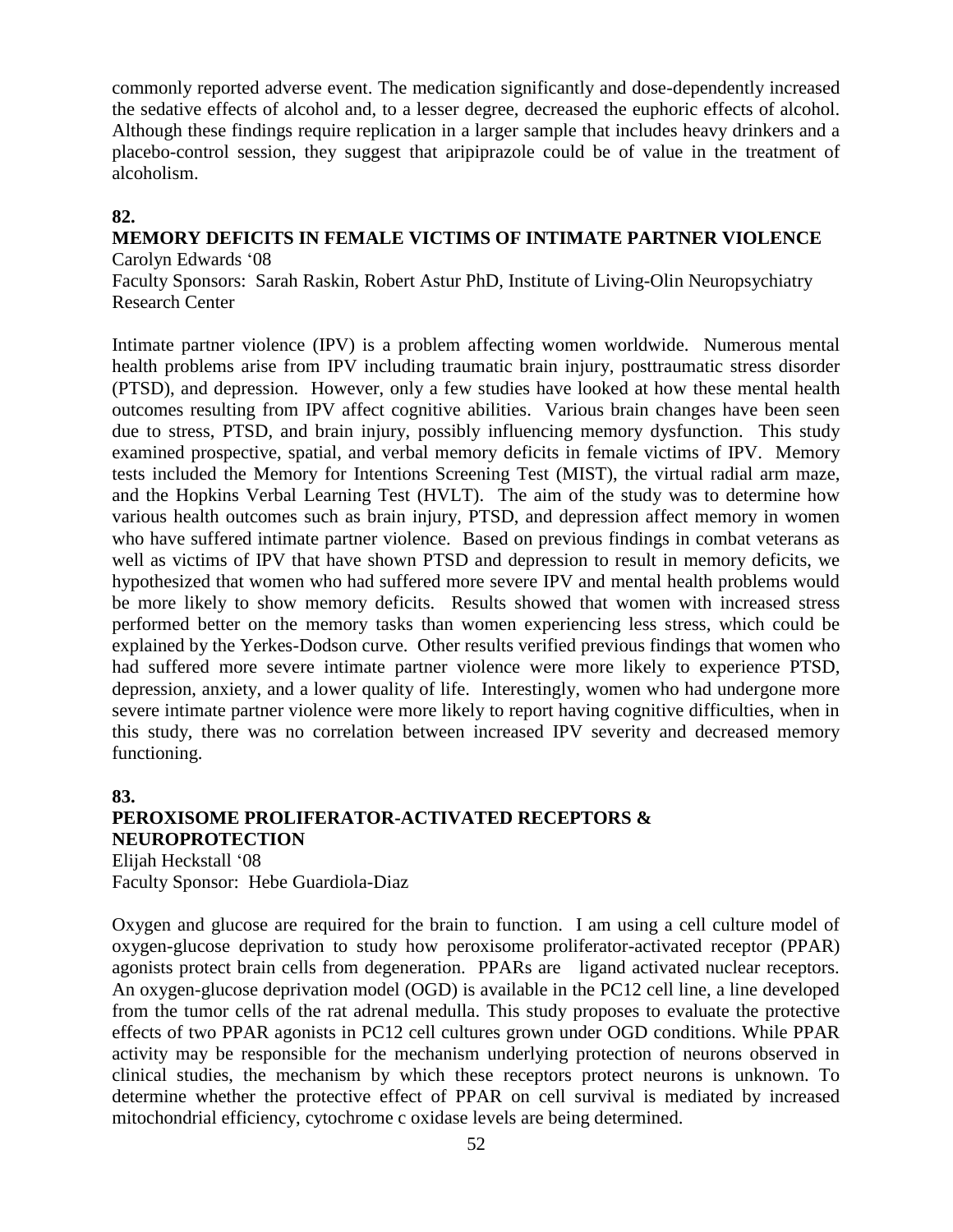#### **84. THE EFFECT OF A POLYMORPHISM OF THE GENE SLC6A2 ON PERFORMANCE OF THE AUDITORY ODDBALL TASK USING FMRI**

Alexandra Hoffman '08

Faculty Sponsors: Dan Lloyd, Godfrey Pearlson MD, Olin Neuropsychiatry Research Center, Institute of Living

Schizophrenia is an inherited condition characterized by disruptive cognitive impairments, including hallucinations, delusions, and disordered thought and speech. While it is clear that schizophrenia runs in families, and must therefore have a genetic component, the details of this inheritance are unclear. The disorder cannot be explained by selection of a single gene, but instead seems to be linked to a variety of "risk alleles." A number of genes have been implicated as part of a larger schizophrenia endophenotype, but this study examines SLC6A2, a norepinephrine transporter gene, and its effect on performance of the Auditory Oddball Task (AOD) in healthy control subjects with no diagnosis of psychosis as determined by DSM-IV. Previous studies have implicated SLC6A2 in major depression and bipolar disorder, both symptomatically related to schizophrenia. These implications, as well as the known function of the gene, also identify SLC6A2 as a potential risk gene for schizophrenia. After undergoing genetic testing, subjects were grouped by genotype (AA, AT, or TT), and their performance during the AOD task was compared. Results showed a difference in the AOD performance of the subjects with the AA phenotype that is comparable to the AOD performance of subjects with schizophrenia, suggesting that SLC6A2 is indeed a risk gene for schizophrenia.

#### **85.**

## **EVALUATING THE NEEDS AND WANTS OF POTENTIAL PARTICIPANTS IN A PROPOSED SUCCESSFUL AGING PROGRAM**

Bethany Ignatenko '08

Faculty Sponsors: Sarah Raskin, Patrick Coll, MD, University of Connecticut Health Center

Baby-boomers are reaching retirement, and a huge portion of the population will soon be over the age of 65. Successful aging occurs when people are able to avoid or limit progressive decrease in physiological capacity and maintain physical and cognitive functioning during their senior-most years. Many studies have shown that adoption of life style changes and the application of certain medical interventions can decrease mortality, morbidity, and cosmetic changes commonly associated with increasing age, thereby increasing successful aging. Dr. Patrick Coll of the University of Connecticut Health Center is working to develop a program that will promote successful and healthy aging before people reach retirement. The purpose of this study was to evaluate what the target audience, men and women aged 40-70, would want in a successful aging program, and to determine whether they would be interested in Dr. Coll's program. Focus groups and interviews determined that people generally have negative views of aging, but expressed a strong interest in the proposed program. Participants also gave suggestions for elements to add, modify, and improve the proposed program.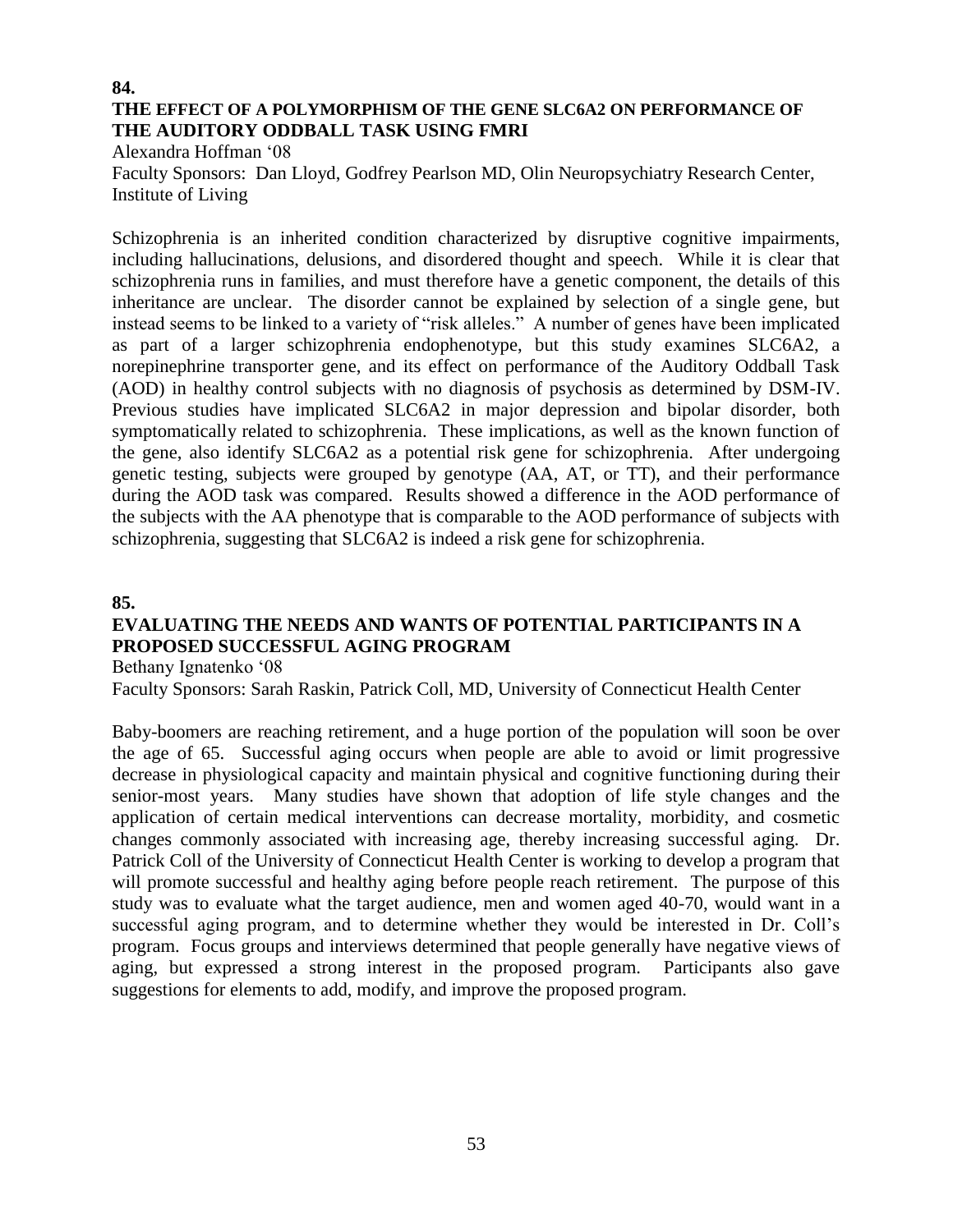#### **86. ANALYSIS OF PROSPECTIVE MEMORY USING MEMORY FOR INTENTIONS SCREENING TEST**

Élan Jones '11, Alexandra Rogers '09 Faculty Sponsor: Sarah Raskin

Prospective Memory (PM) is *remembering to remember*. This ability to remember is controlled by the frontal lobe of the brain. PM is used by most individuals in everyday life: remembering to pick up the groceries, remembering to take medicine and/or remembering to take out the trash are all prime examples of prospective memory use. Tests have also shown PM deficits in a number of cases such as Traumatic Brain Injury patients, Attention Deficit Disorder, increasing age, and Schizophrenics. In this study, the Memory for Intentions Screening Test (MIST) was used to test for prospective memory in PM efficient test subjects. These subjects did not have a history of any type of traumatic brain injury, learning disability, drug abuse, etc. (no known PM deficits). The MIST measures how variables affect performance. If a subject fails at a task, is it more probable to observe failure at long delays? Is it more likely to observe failure when the cue is time-based versus performance-based? Is it more likely to observe failure if a task is verbal or if it is an action? Overall the basis of this research was to obtain a control group of subjects for the MIST. In the future, results from this study of PM efficient test subjects will be used as a control group for a basis of comparison to tests taken by subjects with known PM deficits (ie: schizophrenics).

#### **87.**

## **CHARACTERIZATION OF THE ROLE OF CA3 IN THE TRISYNAPTIC CIRCUIT OF THE HIPPOCAMPUS**

Rachel Lynch '11, Alejandro Lerma III '11 Faculty Sponsor: Harry Blaise

The hippocampus is the primary area where information is processed for memory consolidation. Area CA3 is the least understood region in the hippocampus and the role of CA3 neurons in this memory processing circuit is still unclear. Long- term potentiation (LTP), the strengthening of the efficacy between synapses, is thought to be a physiological mechanism for learning and memory and studying it can give insights on how the brain processes information from environmental stimuli. Research was conducted using freely behaving adult male rats ( $n = 11$ ). Electrodes were chronically implanted into the dentate gyrus (DG) and CA3 of the hippocampus in order to stimulate and record synaptic responses. After a week of post-surgical recovery, baseline responses were recorded in CA3 in response to DG stimulation. Following tetanization, post-stimulus brain activity was recorded and compared to baseline recordings to determine changes in synaptic efficacy. Using an initial trial pattern of stimulus (4 trains of 5 Hz TBS with 20 seconds between train), long-term depression was induced in three rats. Since LTP was not produced, the stimulus protocols were changed on all further test subjects. Using a new protocol (2 trains of 100 Hz stimulation separated by 20 seconds), four rats displayed significant increases in synaptic efficacy immediately following tetanization, which lasted for at least 48 hrs. In addition, four rats only showed increases in synaptic efficacy after 3 hours; this increase lasted at least 48 hrs. Paired-pulse (PP) analysis was also performed prior to tetanization. Results indicate no significant differences in PP curves between rats that showed immediate or delayed potentiation. Further studies are needed to properly determine under what conditions CA3 synapses reliably show LTP, however it is important to point out that this is the first stimulation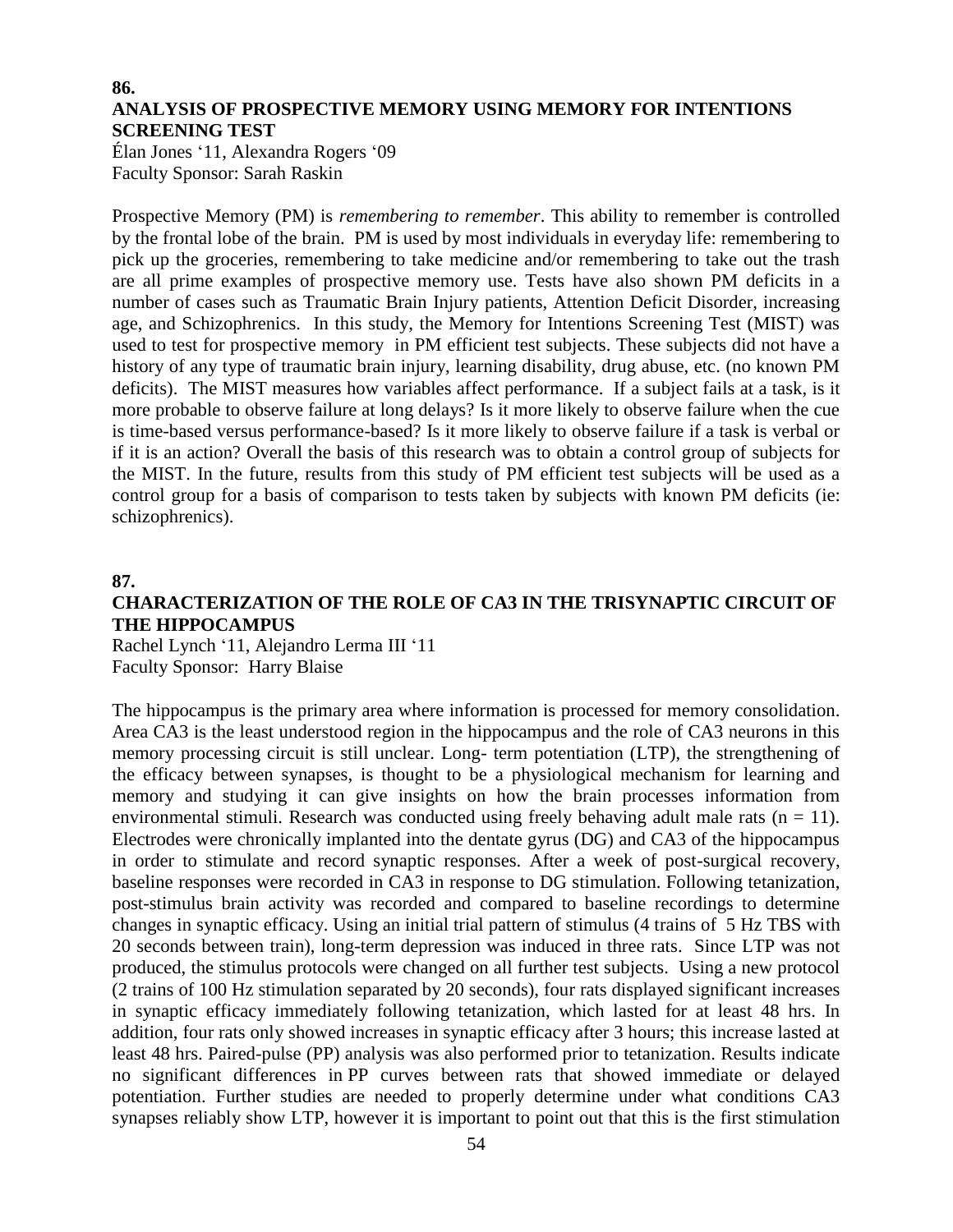protocol we have applied in which synaptic efficacy did not decrease. This information obtained in these studies will lead to a better understanding of the role that CA3 neurons play in the information processing circuit of the hippocampus.

#### **88.**

## **EXPLORING THE RELATIONSHIP BETWEEN MEDICATION MANAGEMENT AND PROSPECTIVE MEMORY IN SCHIZOPHRENIA**

Jacqueline Maye '08 Faculty Sponsor: Sarah Raskin

Schizophrenia is a prevalent mental disorder that affects about 1% of the U.S. population aged 18 and above. Research has shown that schizophrenic individuals generally have poor medication management skills, with rates of medication noncompliance reaching as high as 73% in some cases. Previous research has also shown that deficits in prospective memory, the ability to follow future intentions through to execution, are prevalent in schizophrenia. The current research sought to determine the relationship between medication compliance and prospective memory in schizophrenia. Medication management assessments as well as prospective memory tests were administered to patients of the Schizophrenia Rehabilitation Program at the Institute of Living at Hartford Hospital. Data collection is ongoing.

## **89. EXPLORING THE EFECTS OF ADENISONE ON EPILEPSY VIA THE KETOGENIC DIET**

Tracey Suter '11 Faculty Sponsor: Susan Masino

The ketogenic diet s a treatment for epilepsy, is not well understood. The ketogenic diet is high in fat and very low in carbohydrates and results in the body using ketones as its main source of energy rather than glucose. In past experiments with ketogenic diet, there have been mixed reports in behavior in the individuals placed on the diet. To examine this effect more closely, the mice and rats fed the ketogenic diet, along with their control diet counterparts, are placed in a Ymaze for 5 minutes. During that time all arm entries are sequentially scored in order to determine the number of arm entries without repetition, called alternations. The greater the percentage of alternation indicates the animal's ability to remember which arm was entered last. Y-mazes allows the comparison of the memory of rats and mice on the ketogenic diet versus a normal, control diet, to see if there is any difference in their behavior. The data collected thus far show no statistically significant differences. However, trend suggests that, with more data, the results may become statistically significant. This information will be useful for patients using this treatment for epilepsy. Other aspects of this research may lead to clues about the mechanisms underlying how the ketogenic diet helps reduce seizures.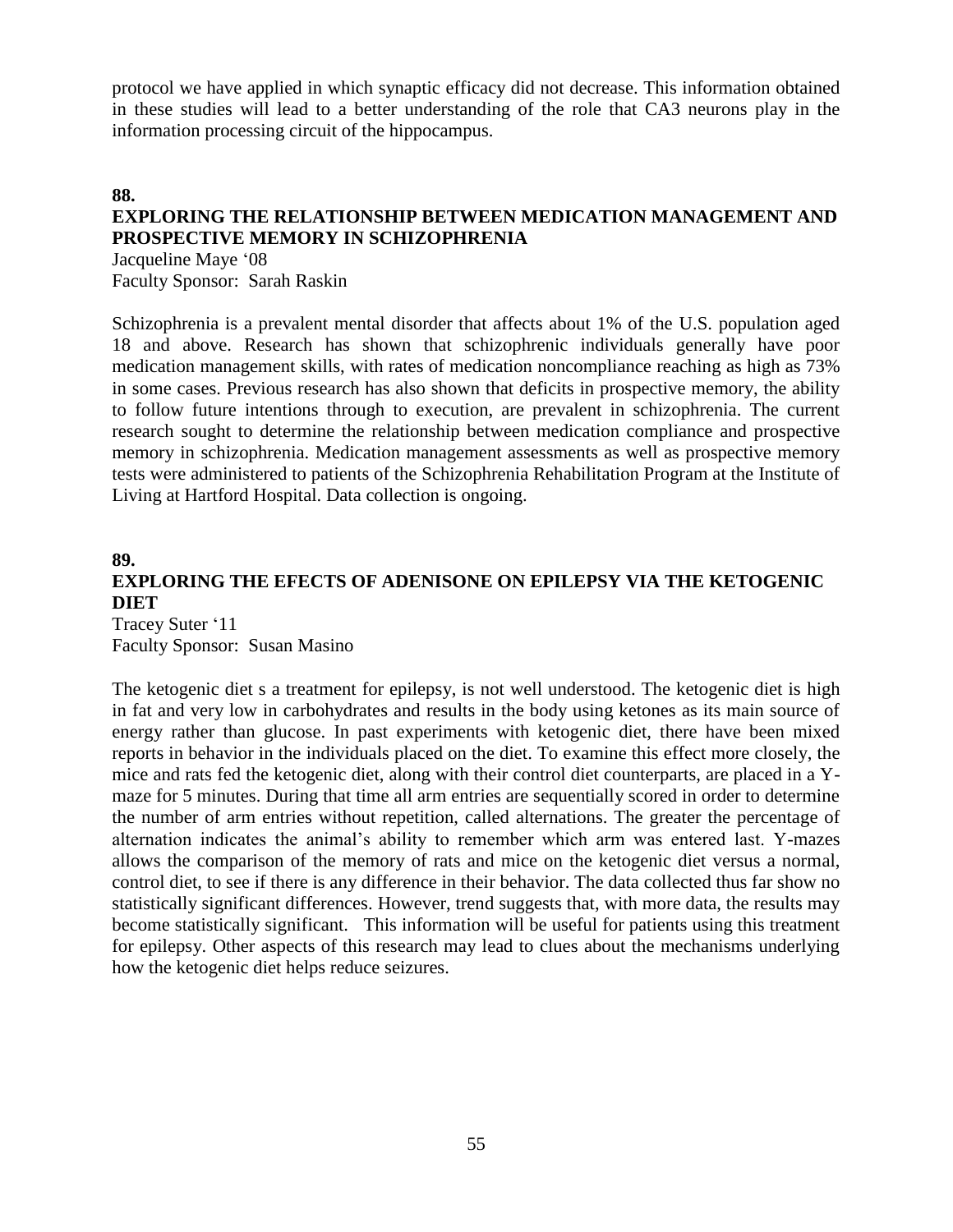### **90. EXPLORING THE RELATIONSHIP BETWEEN THE KETOGENIC DIET AND ENDEOGENOUS ADENOSINE LEVELS IN THE BRAIN**

Caleb Wasser '08 Faculty Sponsor: Susan Masino

In recent years, the ketogenic diet (a low-carbohydrate diet) has been used as an alternative method to suppress seizures in patients suffering from epilepsy. However, while the diet has been proven effective, it is currently unknown why it is effective. We propose that it is an increase in the neuromodulator adenosine that produces the anti-convulsant effects of the ketogenic diet. This hypothesis is supported by preliminary evidence and published research. To test this hypothesis more directly, we observed seizure activity in an adenosine A1 receptor knockout mouse model and in rats with adenosine receptors blocked.

At weaning, male mice that were wild type, heterozygote or knockout for the adenosine A1 receptor and normal Sprague-Dawley rats were placed on either the ketogenic diet or a control diet of normal rodent chow for at least three weeks. The relative resistance of these three mouse genotypes to seizures and to the anticonvulsant effects of the diet was tested. Seizure testing was performed on rats maintained on either a ketogenic or control diet pretreated with either caffeine (50 mg/kg) or a control vehicle (0.9% NaCl). Based on our hypothesis of the relationship between the ketogenic diet and adenosine, we expected that 1) the knockout mice would be more susceptible to seizures than the wild type mice with intact adenosine A1 receptors; 2) the ketogenic diet will be more effective at reducing seizure activity in the wild type mice than in the knockout mice; and 3) pretreatment with caffeine would negate the antiepileptic effects of the ketogenic diet in rats. To date, we have preliminary electrophysiological and seizure data supporting this hypothesis and results from seizure testing presented here are very promising. Further experimentation with a larger sample size is necessary to obtain conclusive data.

# **PHYSICS**

## **91. RAMAN SPECTROSCOPY OF DIAMOND THIN FILMS**

Emily Allen '08 Faculty Sponsor: Barbara Walden

Raman spectroscopy can be used to distinguish different forms of carbon, such as diamond and graphite, within a single sample. These materials can be formed together and investigated when carbon is deposited into thin films. Diamond thin films are less than a micrometer thick and are created by the use of a plasma chamber. Small variations in deposition conditions change the bulk atomic arrangement of a film. For example, changing the amount of hydrogen gas present during deposition can change the amount of graphitic carbon or diamond arrangements in a sample. These changes can be investigated using Raman spectroscopy which differentiates between atomic arrangements from the different vibrational energies associated with specific interatomic bonds. Unlike scanning electron, optical light, and atomic force microscopy, which give topographical information about a sample, Raman spectroscopy gives information about atomic bonding. In this study, Raman spectroscopy was used to investigate changes in atomic arrangement such as graphitic, diamond, nano-crystalline diamond, and amorphous carbon structures within diamond thin films due to variations in hydrogen gas percentages.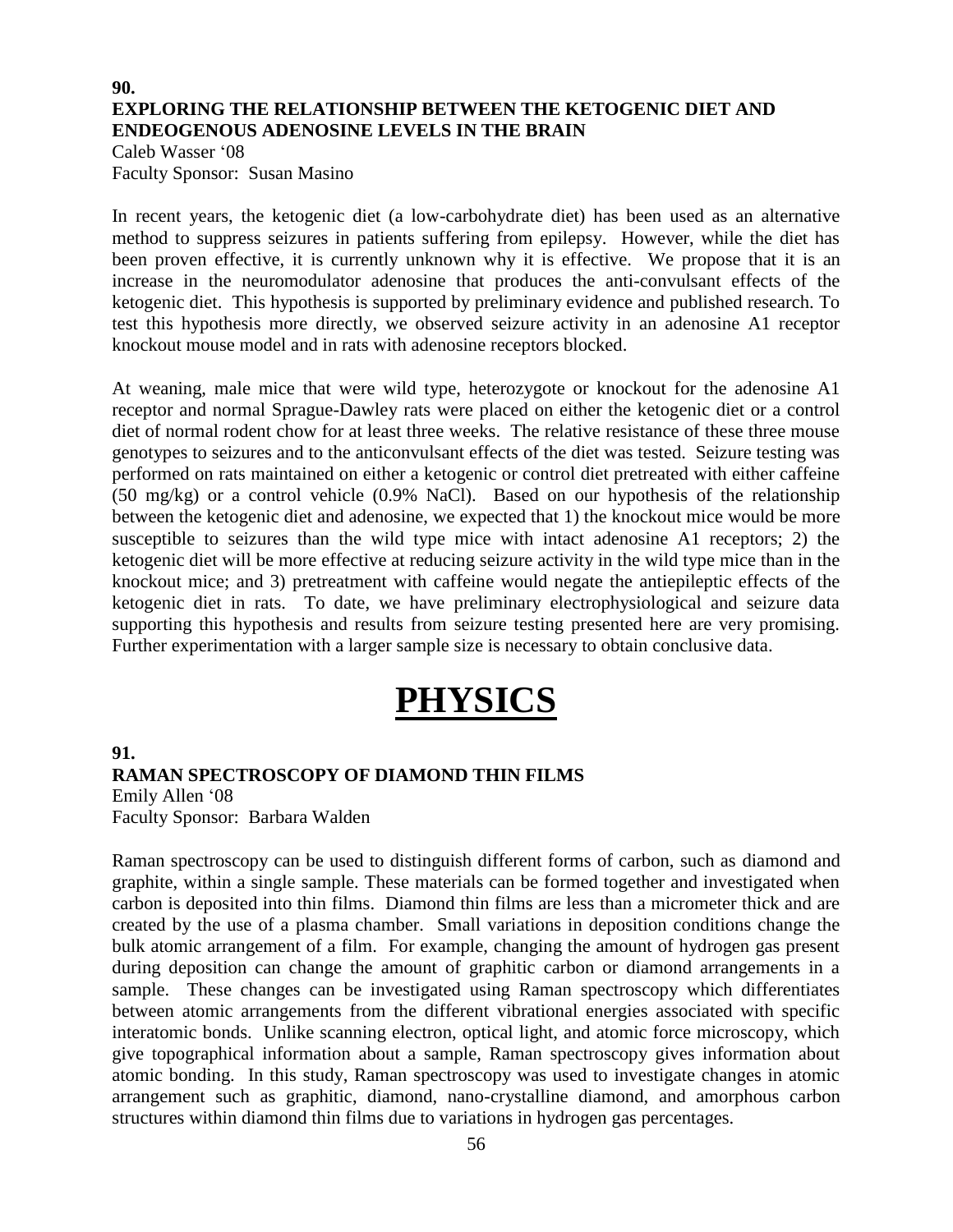### **92. LOW-COST COINCIDENCE COUNTING ELECTRONICS FOR UNDERGRADUATE QUANTUM OPTICS.**

Sarthak Khanal '11 Faculty Sponsor: David Branning

Coincidence counting is an essential component of quantum optics experiments at the undergraduate level; however, cost has created an entry barrier for many schools. Presented here is a design for a coincidence-counting module (CCM) that replaces the traditional method based on time-to-amplitude conversion and pulse height analysis. This module accepts inputs from up to four detectors, has a coincidence-time window of less than 10 ns, and has throughput of more than triple the traditional method. All of this is achievable for less than 5% of the cost of the traditional method. With the use of new and improved electronics, the size and cost of the CCM will be drastically reduced. This will make coincidence counters affordable and easily usable for quantum optics experiments and hence encourage undergraduate research work in quantum optics. Further work will be directed towards the use of field programmable gate array (FPGA) in order to perform complex logic operations for the CCM.

# **PSYCHOLOGY**

## **93.**

## **IMAGERY FACILITATES AUTOBIOGRAPHICAL MEMORY RETRIEVAL** Rebecca Brill '08

Faculty Sponsor: Karl Haberlandt

In two experiments I examined the effect of imagery on the retrieval of autobiographical memory. The experiments were based on a cued-recall study by Williams et al. (1999). I hypothesized that high imagery cue words would facilitate the retrieval of personal memories. Using latencies as the measure of retrieval, I predicted that participants would retrieve memories faster when prompted with high imagery cues. For Experiment 1 I used the list of cue words from the Williams study. The set of words covaried the imageability and word occurrence frequency yielding four groups of cue words: high imagery-high frequency (*lake*, *fire*), high imagery-low frequency, low imagery-high frequency, and low imagery-low frequency (*boredom*, *reminder*). The experiment supported my prediction. High imagery words resulted in faster retrieval than low imagery words. Additionally fewer high imagery words were omitted compared to low imagery words.

Using a new list of cue words, I conducted Experiment 2 to replicate Experiment 1 and to eliminate potential confounds. Again there were fewer omissions of high imagery words and high imagery words prompted faster recall. These results of Experiments 1 and 2 were consistent with the findings of Williams and colleagues. There are several hypotheses for the effect of imagery on latency, including the following three accounts. First, cue words high in imagery activate different hierarchies in the store of autobiographical memory, which allows the individual to access a certain time period. Additionally, these cues are easily elaborated, which leads to personalization of the stimulus. Finally, high imagery words provide connections between general and specific events resulting in the activation of more detailed memories. The robustness of the effect of imagery on autobiographical imagery retrieval illustrates the potency of images in retrieval. In general the imagery effect in my thesis reflects the beneficial effect of imagery that has been widely demonstrated in episodic and semantic memory studies.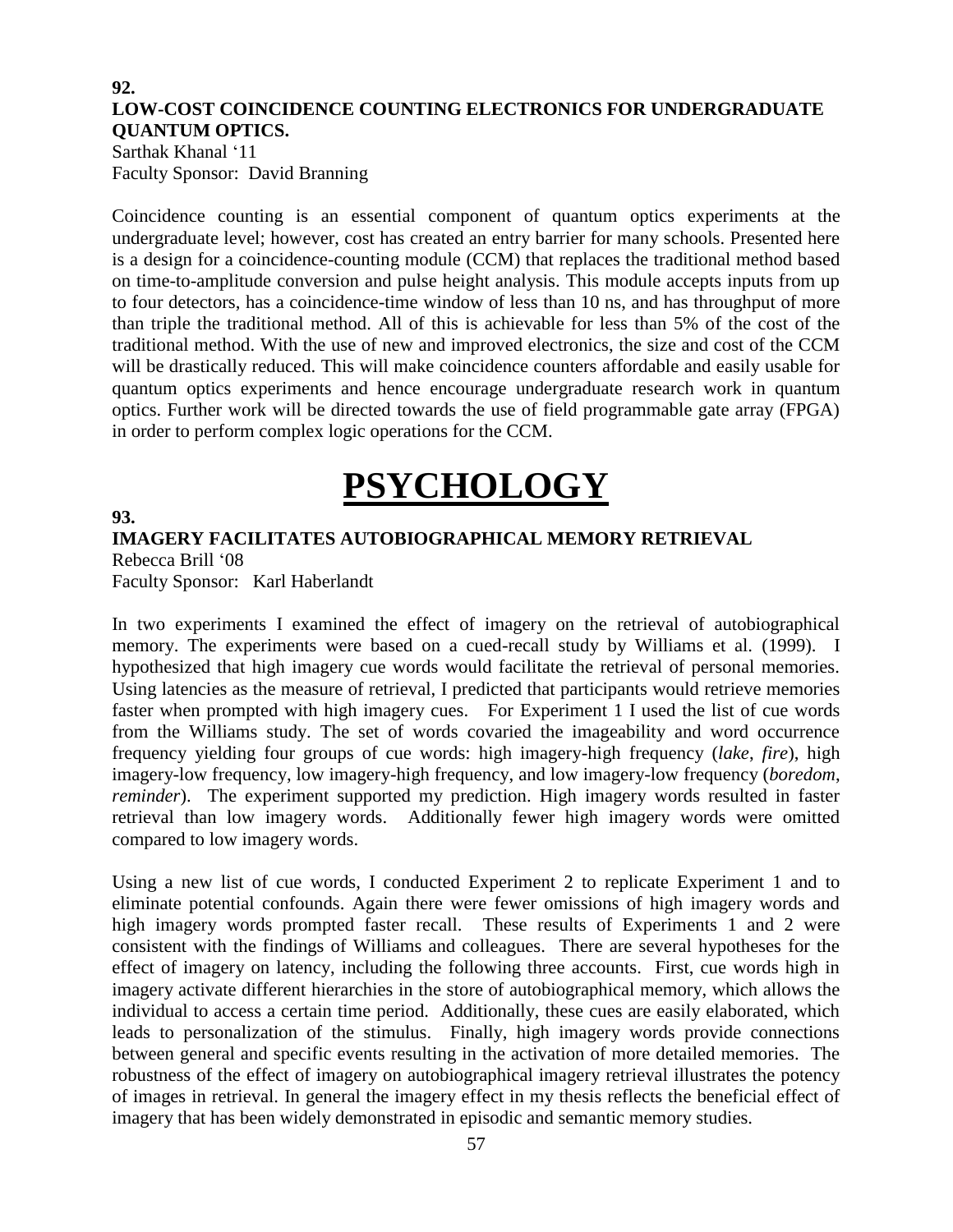#### **94. ADOLESCENT PUBERTAL DEVELOPMENT, SEXUAL ACTIVITY, AND SELF-ESTEEM IN WOMEN**

Liana Brown '09, Monica Chung '09, Melissa Harris '09, Rachel McHugh '09, Michelle Synder '09 Faculty Sponsor: Dina Anselmi

Simmons, Blyth, Van Cleave, and Busch (1979) found that females who entered puberty early suffered from lower self-esteem. It is then hypothesized that females that go through sexual development earlier than those in their peer group will engage in sexual activities earlier and thus suffer from lower self-esteem than their peers. Using an online study a random sample of female undergraduates at Trinity College, were assessed to determine the ages at which participants began developing sexually, based on the age of their first menstruation and how these factors were related to self esteem. We hypothesized that the participants who entered puberty earliest would report younger ages of sexual activity and incidentally lower self-esteem than their peers.

## **95.**

## **THE AFFECT OF FAMILY SIZE ON SOCIABILITY**

Laura Cutler '08, Chandler Barnard '09, Ian Hendry '08, Erin Fitzgerald '08, Keisha John '08 Faculty Sponsor: Dina Anselmi

A general misconception about sociability is that only-children tend to be more introverted than children with siblings. Research findings suggest that only-children tend to be more extroverted because of their need to interact. Using an online survey over 120 Trinity College Students were surveyed for a variety of personality characteristics to see how introversion, extroversion, and other sociability characteristics differed depending on family size. We hypothesize that individuals who are only children will have the most sociable and friendly personality characteristics, followed by individuals of large families and individuals of medium sized families in descending order.

#### **96.**

#### **SPORTS AND GENDER AT TRINITY**

Karli DelRossi '09, Amanda Garbatini '09, Kimberly Palterman '09, Stephen Valentin '08, Matthew Wolock '09 Faculty Sponsor: Dina Anselmi

In America, women's professional sports are underrepresented in comparison to men's. The athletic achievements of men often overshadow the success of women. As a consequence, women's sports do not attract the same resources of attention especially in terms of attendance as men's sports. Based on casual observation Trinity College attendance for women's sports is generally lower than that of men's, mirroring the trend of professional sports. The Purpose of this present study was to investigate reasons why men's sports attract greater support than women's sports. In a study of 179 male and female athlete and non-athletes, we sought to determine what influences attendance of sporting events. We expected to find that negative attitudes towards women's sports are a strong factor in explaining why attendance is lower for women's sports.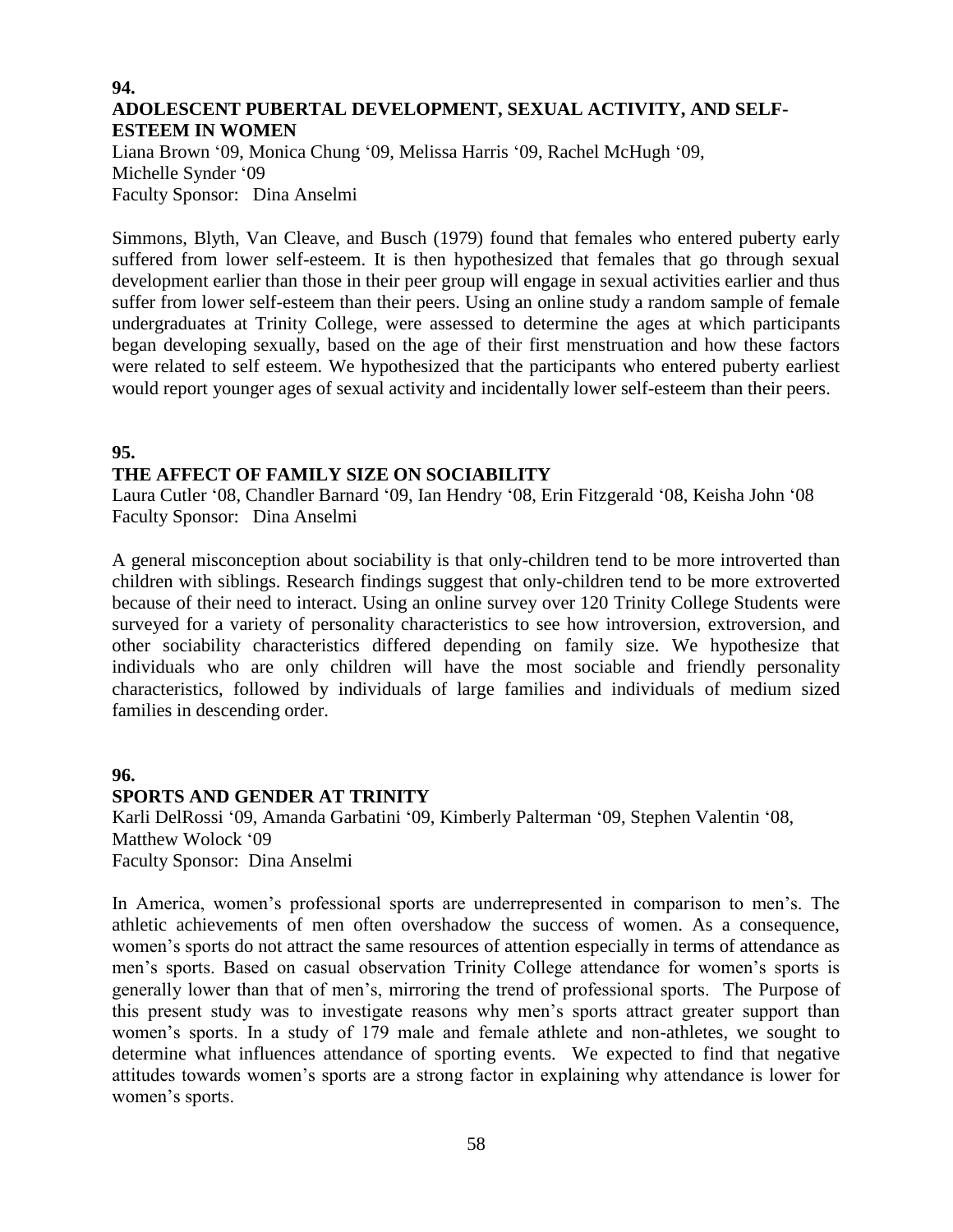## **97. PATTERNS OF VISUAL GAZE TO SPEAKING FACES IN CHILDREN WITH AUTISM SPECTRUM DISORDERS (ASD) AND TYPICAL DEVELOPMENT**

Kathleen Fentress '08 Faculty Sponsors: Julia Irwin, William Mace

For typically developing individuals, the face holds important affective and communicative information. Individuals with autism spectrum disorders appear to show deficits in face perception (Lindner & Rosén, 2006; Golan, Baron-Cohen Hill, and Golan, 2006). and less influence of the face on heard speech (Mongillo, Irwin, Whalen, Klaiman, Carter & Schultz, 2008). The present study investigated visual gaze patterns of individuals with ASD to speaking faces in comparison to IQ-matched controls. Previous research comparing gaze patterns in ASD versus typically developing (TD) individuals has yielded conflicting results. Some research has found that ASD individuals display different patterns of gaze when viewing a human face (Denver, 2004; Klin, Jones, Schultz, Volkmar, and Cohen, Klin et al., 2002). Other research has found no difference between gaze patterns in ASD and TD individuals (Bar-Haim, Shulman, Lamy, and Reuveni, et al., 2006; Van der Geest, Kemner, Verbaten, and van Engeland,van der Geest et al. 2002). The present study used a priori look zones on a speaking face to assess gaze patterns of ASD and TD participants when viewing a speaking face. Results show that in two out of three conditions analyzed, ASD and IQ-matched controls showed significantly different patterns of gaze. The most salient difference between ASD and typically developing participants' gaze patterns was that ASD participants spent significantly less time looking at the mouth than their IQ-matched controls. Significantly different patterns of gaze toward a speaking face may shed light on the underlying causes of the social and linguistic deficits associated with ASD. For instance, the significantly different patterns of gaze found in this study may implicate that ASD individuals have trouble perceiving the facial cues that are so integral for typical perceivers.

#### **98.**

## **THE EFFECTS OF PARENT-CHILD RELATIONSHIPS ON COLLEGE STUDENTS' SELF-ESTEEM**

Kathleen Fentress '08, Syd Meckler '08, Mandy Williams '08, Taraneh Khosrowshahi '08 Faculty Sponsor: Dina Anselmi

Parenting styles have been shown to affect a college student's ability to adjust to and succeed in college (Strage & Brandt 1991). A students' perception of their parents' involvement and support affects students' own sense of autonomy (Ratelle, Larose, Guay, Senecal 2005). Parental relationships play a significant role in a student's self-image and achievements (Ratelle et.al). Our investigation focused on how positive child-parent relationships relate to self-esteem in freshman and senior men and women at Trinity College. First, we hypothesized that positive parent-child relationships would be correlated with higher self-esteem. Second we hypothesized that positive parent-child relationship would result in higher self-esteem in female students than in male students. Finally we hypothesized that positive parent-child relationship would result in higher self-esteem in freshmen than in seniors. One hundred Trinity College freshman and senior men and women were recruited from dorms and other public areas to complete measures of selfesteem and perceived child-parent relationship. We found a significant relationship between child-parent relationships and self-esteem with more positive relationships relating to higher selfesteem. However, we did not find any significant relationships between gender or class year and self-esteem.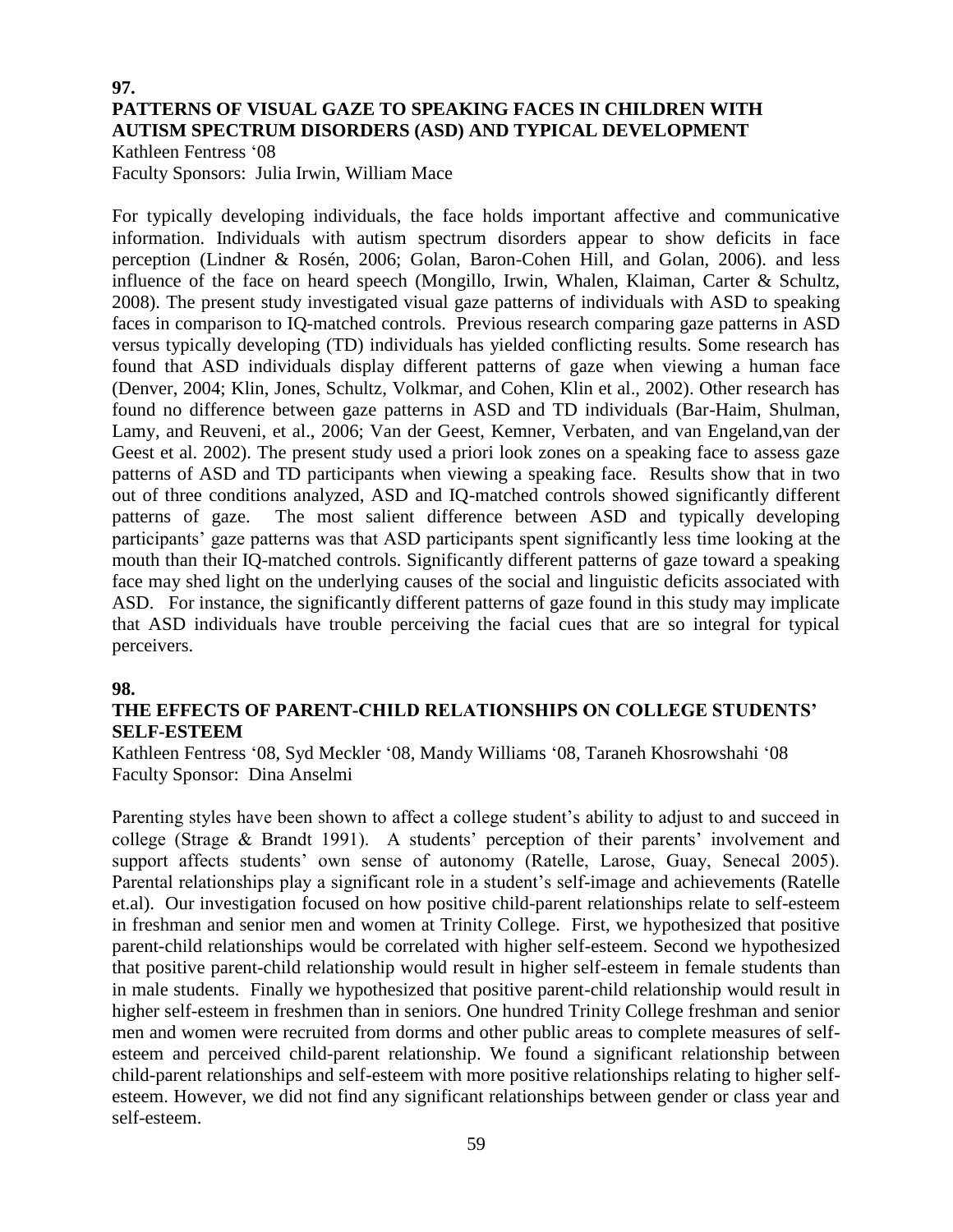## **99. TEXT MESSAGING: EXAMINING THE SIGNIFICANCE OF ROMANTIC RELATIONSHIPS**

Sydney Meckler '08 Faculty Sponsors: Dina Anselmi, Randolph Lee

Text messaging has reached new heights all around the world. It has become a communication phenomenon that has transformed the way we interact with our friends, family, romantic interests, and even teachers. There are millions of texts sent each day ranging from simple oneword answers to important information. Some 4.7 billion text messages were sent in the U.S. last December, the latest figures available, compared with 2.1 billion a year earlier and 253 million in December 2001, according to CTIA-The Wireless Association (The Wall Street Journal, 2005). There has been little research done on text messaging and relationships but it has undoubtedly changed the way we communicate (Robinson, 2004). In the current generation, sending text messages has exponentially increased and has become an important communication technique. The current study will assess the impact "texting" has on this generation's relationships. Through means of a self-designed questionnaire, students will answer a set of questions pertaining to their interaction with text messaging and relationships. I hypothesized that females would send and receive more text messages then males and that women would also feel more comfortable texting people they have a crush on rather than call them. It was also hypothesized that in general one is more likely to respond to a text with a text message and not a phone call.

#### **100.**

## **THE EFFECTS OF COGNITIVE AND SOCIAL INTERVENTIONS ON PRESCHOOL CHILDREN"S GENDER STEREOTYPING**

Larwence King '08, Amanda Williams '08, Marissa Zanno '08 Faculty Sponsor: Dina Anselmi

The goal of our study was to examine gender stereotypes to see if different interventions would influence the rigidity and flexibility of children's stereotypes. Gender stereotyping is one of the mechanisms that are used to classify individuals into male and female categories. While some sex differences are biologically based, most of the stereotypic attributes linked to an individual's sex arise primarily from social roles. This can have lasting effects on people's lives, including the talents they cultivate, the conceptions they hold on themselves and others, their social lives, and the occupational paths they choose (Bussey  $\&$  Bandura, 1999). One theory attributes cognitive processing to the development of gender stereotyping (Liben & Bigler, 1990). Other theorists believe gender stereotypes arise from social influences and interactions (Kats & Walsh, 1991). Although most researchers agree that gender stereotyping has negative consequences, there is significant disagreement about how to lessen such stereotyping. We administered a measure developed by Liben and Bigler to assess preschool children's gender stereotypes in personal measures and attitudinal beliefs. Participants were then randomly selected into one of three conditions: a cognitive intervention was aimed at changing the schematic aspect of children's stereotypes, a social intervention which was aimed at influencing socialized behaviors, and a control group did not receive either intervention. We believe that the children in both the social condition and the schema condition will show a larger change in their personal measures and attitudinal beliefs of stereotypes than those children in the control group. We also believe that effects of the intervention will be different based on the sex of the participants. We expect the girls to be are more affected than the boys in the social condition. The child's personal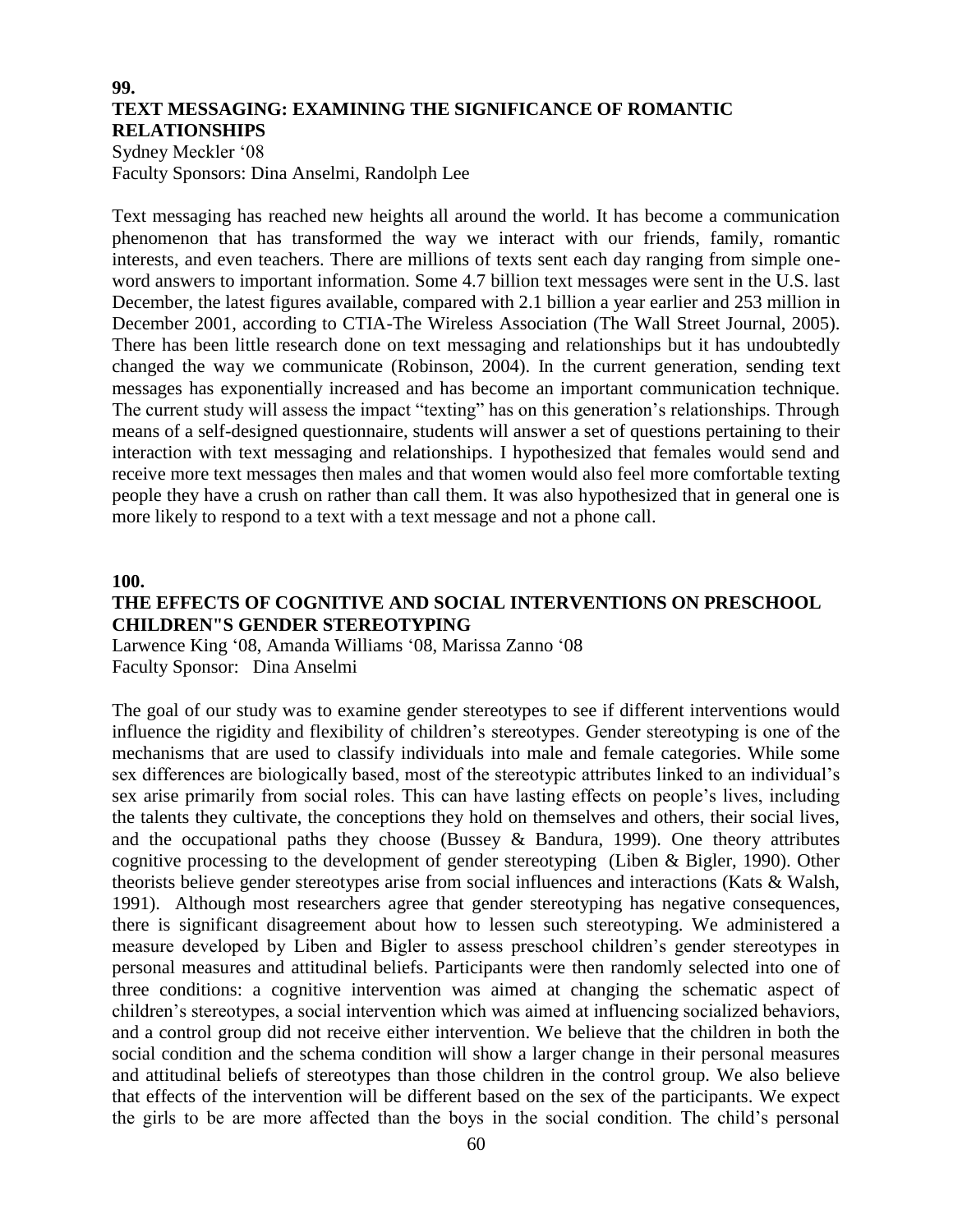measures will be more affected by the social condition. The child's attitude measures will be more affected by the schema condition.

## **101. THE EFFECT OF HOME ENVIRONMENT ON PRESCHOOL CHILDREN'S LITERACY AND LANGUAGE SKILLS**

Erin Fitzgerald '08 Faculty Sponsor: David Reuman

Many studies have been conducted on the influences that affect children's literacy and language skills. Different factors, such as school programs, teaching styles, and home environment, have been known to be crucial to children's reading performance. This study examined specifically the relation between home environment and emerging literacy and language skills of preschoolaged children. Parents of preschoolers filled out a survey, which included questions about their own reading habits, parent-child interactions related to reading, parental demographics, as well as the Parent Reading Belief Inventory (DeBaryshe, 1994). Data collected from parents was matched with their children's performance on the Peabody Picture Vocabulary Test (PPVT) that was administered to each child individually at the preschool. I hypothesized that the Parent Reading Belief Inventory scores would correlate positively with preschoolers' PPVT scores. I also predicted that the more time parents spent reading on their own, as well as with their children, would correlate positively with their children's PPVT scores. Findings from this study can help preschools develop partnership programs with parents that will promote the development of literacy and language skills in early childhood.

#### **102.**

#### **EFFECT OF INTERNET USE ON DEVELOPMENT OF SELF-ESTEEM AND SOCIAL SKILLS**

Christine Grant '08, Caroline Boiardi '08, Kelly Mearns '08, Julia Rosenthal '08, Bianca Sims '09 Faculty Sponsor: Dina Anselmi

Since the expansion of the internet, there has been contradictory evidence as to whether internet use has a positive or negative impact on mental health. More recently, the internet has become an avenue for fostering social, romantic, and business relationships. The current study sought to determine the impact of internet use on two generations; one who began logging on past their formative developmental years, and one who developed simultaneously with the internet revolution. A random sample of 114 college freshman and baby boomers were surveyed to assess their frequency of internet use, motivations for internet use, self-esteem, and social anxiety. The study found that college freshman had significantly higher levels of social-anxiety, preferring internet interaction over face-to-face communication. The younger generation also experienced higher levels of social pressure online and placed more importance on their online appearance. However, we found that both groups had similar measures of self-esteem.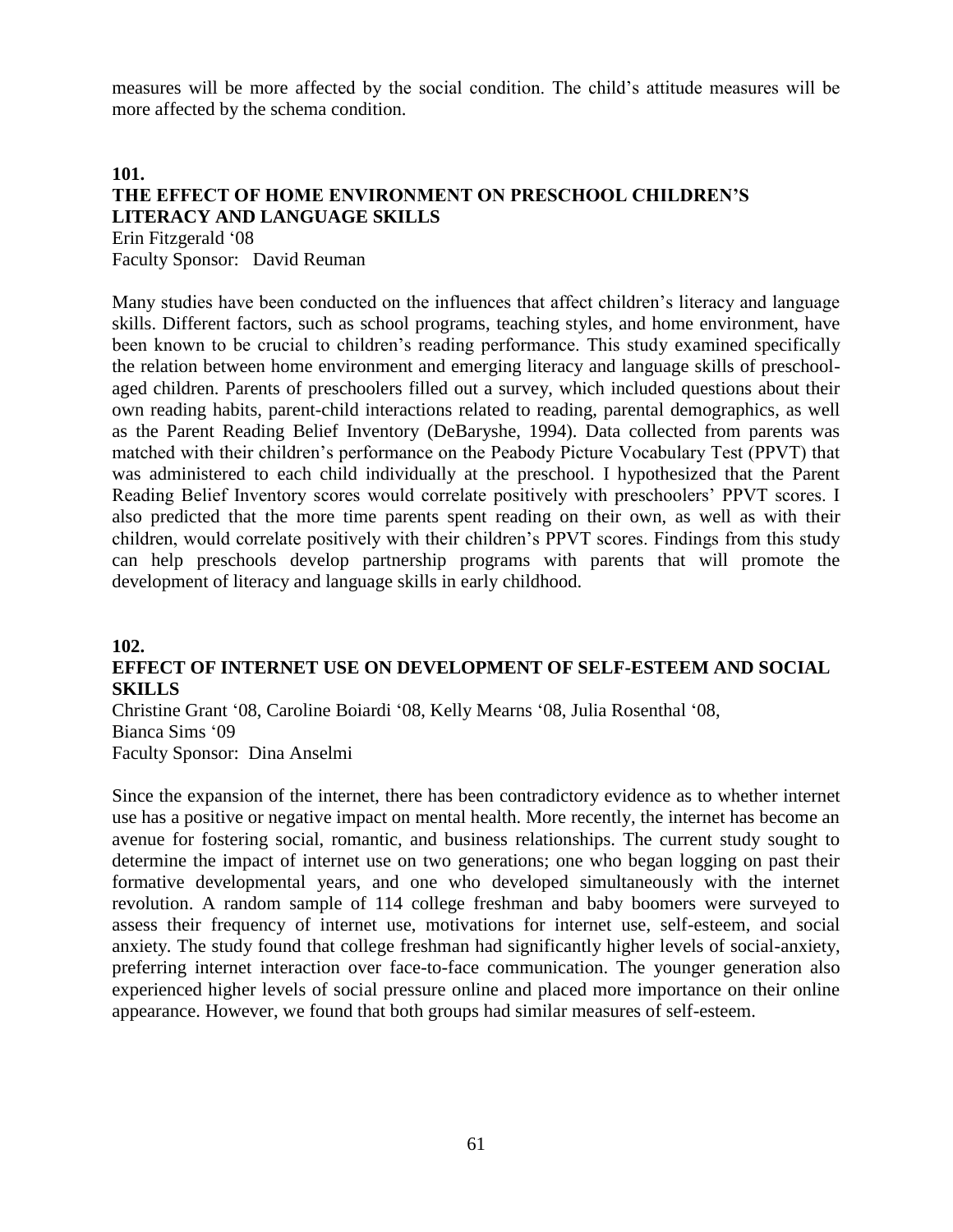## **103. METROSEXUALITY IN TRINITY COLLEGE MALES** Mignon Hills '08, Rebecca Freedman '08, Laura Cutler '08, Elizabeth Rich '08 Faculty Sponsor: Dina Anselmi

Our society places an immense amount of pressure on males and females to act a certain way based on their gender. Individuals who exhibit socially-accepted displays of gendered behavior are often rewarded, while individuals who exhibit behavior which fall outside these norms may be ostracized or excluded. Metrosexuality, a recent cultural phenomenon which is marked by the display of traditionally female characteristics in heterosexual males, serves as an example of a deviation from conventional expectations of how males should act. In our study, we examined views surrounding metrosexuality and masculinity in Trinity College males using the Levant Masculinity Scale and a series of questions regarding personality and behavioral traits of Metrosexuality. We hypothesized that Trinity College males would exhibit traits characteristic of metrosexuality but would not self-identify as metrosexual. We also hypothesized that individuals who had high ratings of masculinity would be less likely to identify with the label metrosexual.

#### **104.**

## **COLLEGE STUDENTS' VIEWS ON CHILDREN'S RIGHTS AND FAMILY DECISION-MAKING IN RELATION TO ADOLESCENT PSYCHOLOGICAL MATURITY** Courtney Jones '08

Faculty Sponsor: Dina Anselmi

In 1989, the UN Convention on the Rights of the Child (CRC) was adopted as a mechanism to codify basic rights that children should be afforded. Within the CRC there are three groups of rights, protection rights, provision rights, and participation rights. Protection and provision rights have been classified as nurturance rights, while participation rights have been classified as self-determination rights, which focus on the rights that give children an amount of control over their lives (Ruck, Abramovitch, & Keating, 1998). The purpose of the present study was to understand two aspects of children's rights. The first issue related to how college students view nurturance and participatory rights for children and to see how that is linked to their views of how much freedom they felt they received in a variety of situations as adolescents. The right to make important decisions as a child or adolescent is often associated with psychological maturity (Steinberg and Cauffman, 1996). Therefore, this study extended previous research by seeing if there was a link between college students' perception of their maturity as a teen and their perception of freedom over decision making as a teen. I hypothesized that students who were considered more mature as teens would report that they had more control over decisions as teens. Contrary to my hypotheses, the results showed no significant correlation between overall decision-making and level of maturity. There was however, a significant correlation between perceived decision-making score and support of self-determination rights, showing that those who supported self-determination rights believed they had more freedom in decision-making as a teen.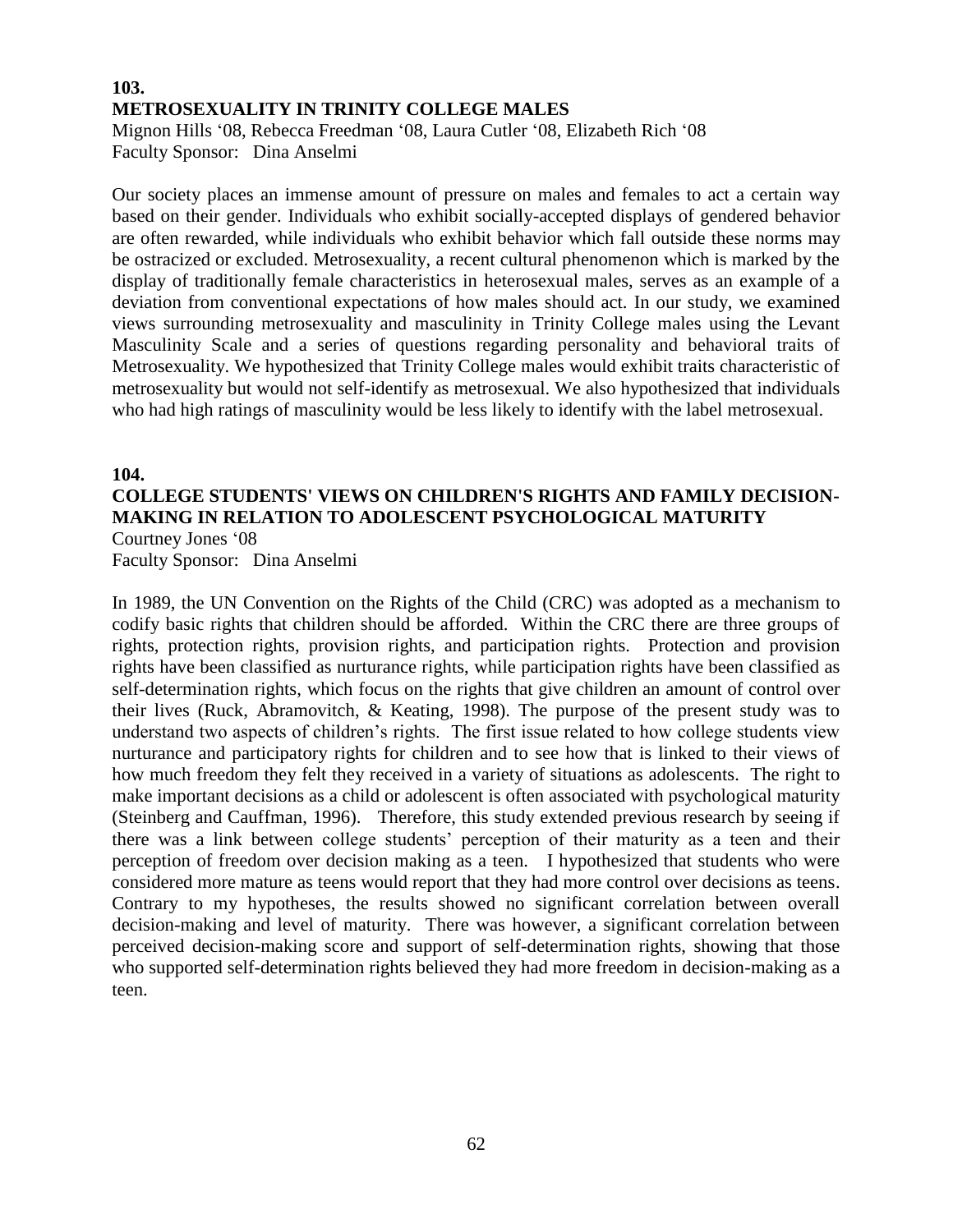## **105. CUED-RECALL: HIGH IMAGERY WORDS ELICIT DISTANT, PLEASANT MEMORIES**

Stephanie Keith '08 Faculty Sponsor: Karl Haberlandt

In two cued-recall studies, I prompted the retrieval of autobiographical memories with 32 words. In order to observe the effect of cue word imagery on retrieval, I divided cue words into high and low imagery categories. High imagery words (e.g. grass, robbery, river) are thought to evoke visual images more readily than low imagery words (e.g. amount, law, upkeep). The first study used a set of words compiled by Williams et al. (1999), while the second study used a set of words developed by the experimenters.

Replicating Williams et al.'s (1999) study, Rebecca Brill and I found that high imagery cues promoted faster retrieval of autobiographical memories than low imagery cues. Participants were more likely to retrieve memories when cued by high imagery words. In addition, memories cued by high imagery words were older and more pleasant than those cued by low imagery words. Presumably, high imagery words allowed participants to search further back in their memory to retrieve distant events. Once participants had retrieved distant events, they were likely to rate them as pleasant experiences. This pleasantness effect is consistent with the Fading Affect Bias. According to this bias, affect associated with negative events fades over time to a greater extent than affect associated with positive events (Walker et al., 2003). Finally, my analyses revealed that autobiographical memory is positively biased (Walker et al., 2003; Herter, 2007); overall, participants recalled more pleasant memories (987) than unpleasant memories (608).

These two studies demonstrated the effectiveness of the cued-recall method. Future studies may address: (1) whether cue word pleasantness can be manipulated experimentally so as to influence the retrieval of memories, and (2) to what extent the imagery level of cue words influences the specificity of autobiographical memories.

#### **106.**

## **BIMANUAL TASKS: VARIATION OF HAND USE IN DIFFERENT HOCKEY SHOTS.** Sarah Kohn '11

Faculty Sponsor: William Mace

Studies of handedness traditionally have focused on the distinction between performances of a dominant hand compared to a nondominant hand. Guiard [1987] introduced an approach that focused on natural tasks in which the hands play different roles instead of one just being a poor version of the other. Using a hockey stick is a good example of such a bimanual task. Variation of hand use in the swinging function of a hockey stick was studied in order to measure lower hand movement during a slap shot and wrist shot. A hockey stick was taped in segments to allow for measurement of bottom hand shifts in video playback. Measurements on the movement of the bottom hand on the hockey stick were found in skilled ice hockey players throughout several trials of two different types of shots: the slap shot and the wrist shot. A comparison between the positions of the lower hand in these two conditions showed how players adapt to a demand for power within the bimanual task of a hockey shot.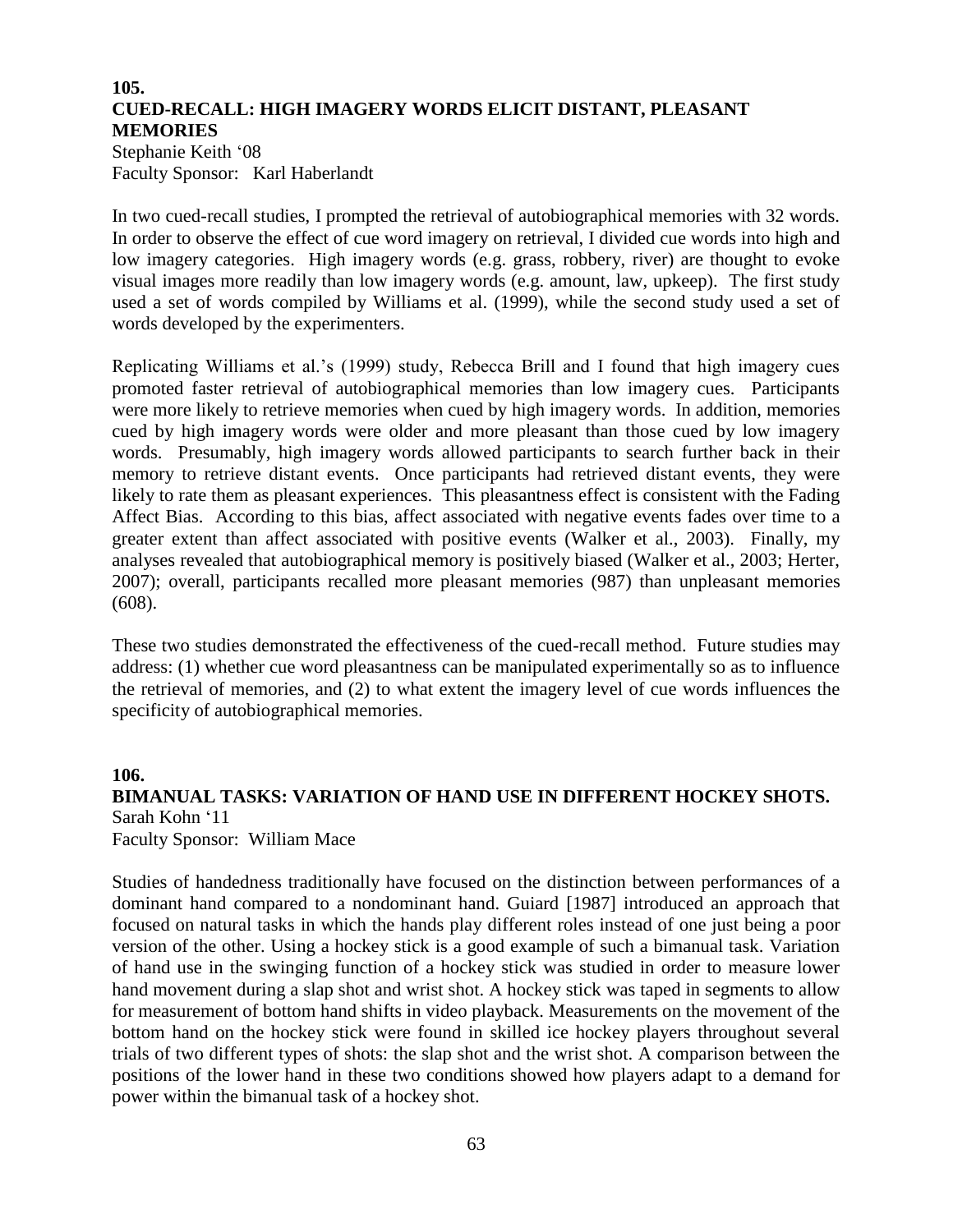## **107. THE ROLE OF STANDARDIZED TESTING IN COLLEGE ADMISSIONS: IMPACTS ON INSTITUTIONS AND INDIVIDUAL APPLICANTS**

Vanessa Lee '08 Faculty Sponsor: David Reuman

The requirement and usage of standardized testing in college admissions in the United States has been the subject of controversy since the inception of the SAT I in the 1920s. While the majority of colleges and universities in the United States require submission of some form of standardized testing results as part of their application processes, a small but growing group of schools has made submission of standardized testing scores optional in recent years. This study examines how current college students interpret and make use of testing-optional college admissions policies. An online questionnaire was sent to all first year students at Trinity College. Results indicated that a majority of respondents feel that certain standardized tests, including the ACT and AP Exams, are better representations of their abilities than the SAT I; however, a majority also reported feeling that the SAT I is a better representation of their abilities than SAT II subject tests. Relatively few students in the sample reported having applied to testing-optional schools. The SAT I Critical Reading and Quantitative Reasoning scores of students who had applied to testing-optional schools did not differ significantly from the scores of students who did not apply to testing optional schools, but contrary to prediction, those students who had applied to testingoptional schools earned significantly higher SAT I Writing scores. Results also showed that a majority of current Trinity first year students did not report believing that testing-optional colleges are of lower quality than colleges that continue to require standardized testing. Implications of these findings for Trinity College's admissions policies will be discussed.

#### **108. SYNCHRONIZED TAPPING WITH VISUAL AND AUDITORY STIMULATION** Chao Liao '11

Faculty Sponsor: William Mace

Prior research shows that timing precession in self-paced tapping is independently limited by the central timing process, which is presumed to regulate movement initiation, and the motor implementation process, which is presumed to determine when the actual response occurs. In tapping, the motion command to the finger is generated before the onset of auditory stimulus, suggesting a process of anticipatory timing control. These results lead to the statement that no matter what kinds of stimuli objects get, their performance remains the same. At the same time, some research indicates that synchronized tapping performance is far worse with flashing visual stimuli than with auditory stimuli. By periodic analyze and kinetic analyze, the differences of visual stimulated and auditory stimulated synchronization tapping are discussed. Preliminary results suggest that visual stimulated tapping is not as good as auditory stimulated tapping in both frequency and accuracy.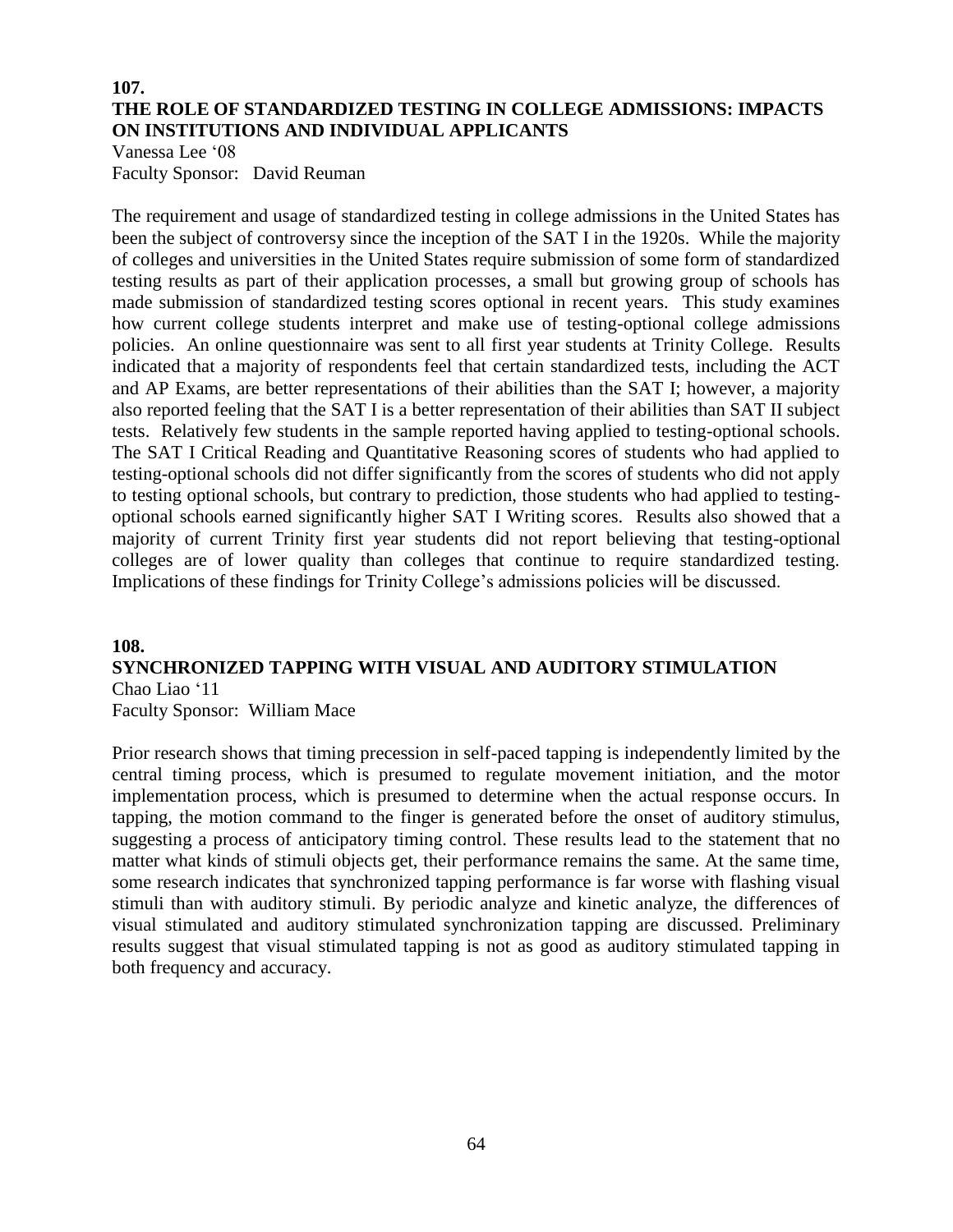## **109. EFFECTS OF BIRTH ORDER ON SELF-ESTEEM AND RISK TAKING** Dana Paulson '08, Vanessa Lee '08, Danielle Wortman '08, Emily Moore '08, Alexandra Schmidt '08 Faculty Sponsor: Dina Anselmi

Studies have shown that birth order is significantly related to a number of developmental outcomes including achievement, and personality characteristics. More specifically, first and last born children have been found to have higher levels of self-esteem than middle born children. This study examined the effects of birth order on the self-esteem and risk taking behaviors of a random sample of Trinity College students. We hypothesized that first and last born children would have higher self esteem and exhibit more risk taking behaviors than middle born children, and that in a two-child family, the first born child would have higher self esteem and exhibit more risk taking behaviors than the second born child. We also expected that children of onlychild families would possess higher self-esteem and exhibit riskier behaviors than children from families with more than one child. Results of this study confirmed our second hypothesis and demonstrated that the first born child in a two-child family had significantly higher self-esteem than the second born child.

#### **110.**

#### **THE GENDER LIGHT SWITCH: AN EMPIRICAL ANALYSIS OF MEN'S GENDER ROLE EXPRESSION IN THE WORKPLACE AND IN MARRIAGE** Steven Schmidt '08

Faculty Sponsor: David Reuman

This study analyzed men's gender role balance across social contexts, specifically the contexts of being a manager and a spouse, and the resulting influence on marital satisfaction. A sample of 270 married male managers completed self-report questionnaires assessing gender role expression in managerial and spousal roles. Additionally, relationship satisfaction was measured using the Hendrick Relationship Assessment Scale, and marital satisfaction (with a focus on work-family conflict) was measured using the newly developed Marital Assessment Scale. Regarding role balance, the overall findings indicate that for married male managers across these social contexts, feminine traits were reported to be more strongly expressed than masculine traits, and traits expressed in the managerial context were reported to be more predominant than in the spousal context. More specifically, almost twice as many men were high in masculinity as a manager than were high in masculinity as a spouse, while femininity was more consistent across social contexts. These results indicate that, for male managers, the expression of feminine traits across social contexts is more stable than is the expression of masculine traits. Men are indeed balancing their gender roles, specifically masculinity, across social contexts, and situational contexts may help shape the expression of these traits. Furthermore, in the spousal context, femininity, not masculinity, appears to be the predominant set of traits affecting marital satisfaction. While masculinity appears to be a construct that varies more so than femininity does across social domains, these results suggest the maintenance of higher levels of femininity in the spousal role is a stronger predictor of marital and relationship satisfaction than is the balance of masculinity across contexts. Additional analyses of various demographic variables were explored for effects on gender role expression and marital/relationship satisfaction and are discussed.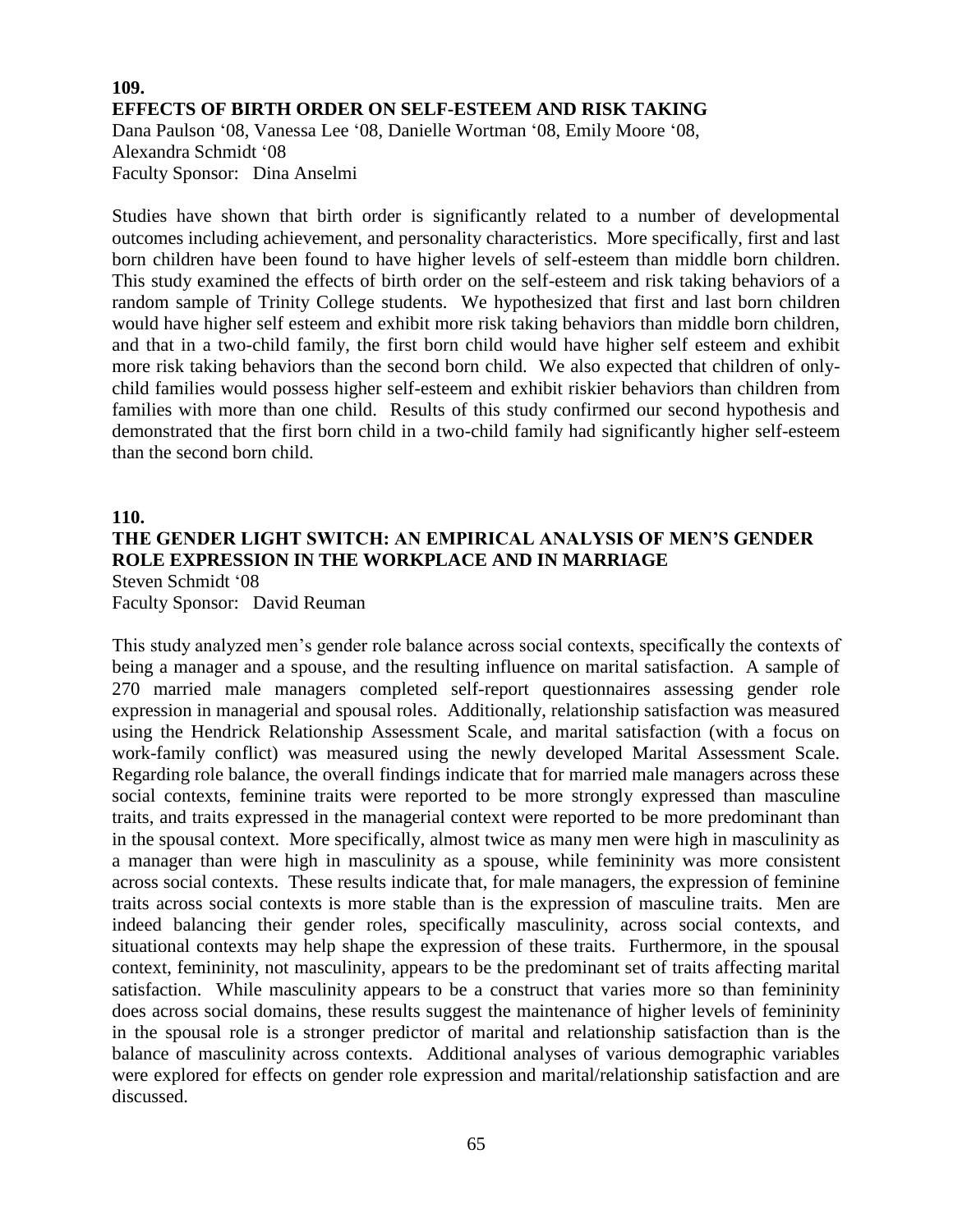## **111. UNDERSTANDING DIVERSITY AT TRINITY COLLEGE: FIRST-YEAR STUDENT PERCEPTIONS RELATED TO ACADEMIC AND SOCIAL OUTCOMES**

Jesse Wanzer '08 Faculty Sponsor: David Reuman

The face of Trinity College has changed dramatically over the past ten years. The College has made several efforts towards increasing diversity on campus. However, this change has also brought along some problems including racially-charged incidents in the fall of 2006. The current study focuses on how Trinity students form perceptions of diversity and the academic and social consequences of those perceptions. Using a stratified random sample on the basis of race and gender, qualitative interviews were conducted in the spring of 2007 with 32 first-year students from the class of 2010. Interview data was linked to self-report survey data as well as archival data from the Registrar's office. Students varied greatly in defining what diversity means to them. Asian, Black and Hispanic students were more likely to mention race/ethnicity than White or International students. There was also a discrepancy between students' personal perceptions of diversity and what students believed the College's perceptions were. In addition many students, regardless of race, mentioned campus events from the fall of 2006 when talking about diversity. Academic and social consequences of these perceptions will be discussed. These findings suggest that continual dialogue about diversity is needed to help alleviate climate issues on campus.

# **SCIENCE AND SOCIETY**

#### **112.**

## **MEASUREMENT OF SOCIOECONOMIC POSITION AND ITS HEALTH IMPLICATIONS IN RURAL ECUADOR**

Cristina Wheeler Castillo '08 Faculty Sponsor: James Trostle

Background: Although it is widely accepted in epidemiological research that socio-economic position (SEP) is an important determinant of health outcomes, comparably little evidence exists from the developing world to validate and demonstrate the strength of this correlation. Furthermore, even fewer studies exist that validate measures of appropriate variable selections for SEP in developing countries. This study asks questions of 1) how best to measure SEP based on objective and subjective measures in a rural region of Ecuador, and 2) how best to construct indices of wealth and status in low-income countries in the context of global health disparities research.

Methods: Various measures and indices of SEP were constructed by combining qualitative and quantitative data. Qualitative: Ethnographic work was conducted in a rural costal area of Ecuador during the summer of 2007 to assess local understandings of status and wealth. Culturally appropriate measures of position were then proposed.

Results: Local perceptions of wealth indicators included well constructed and furnished houses, ownership of land, ownership of farm animals, ownership of a business, having steady employment (versus seasonal), and not receiving wellfare from the state. Perceptions of determinants of status included education outside of the village, professionals who return to the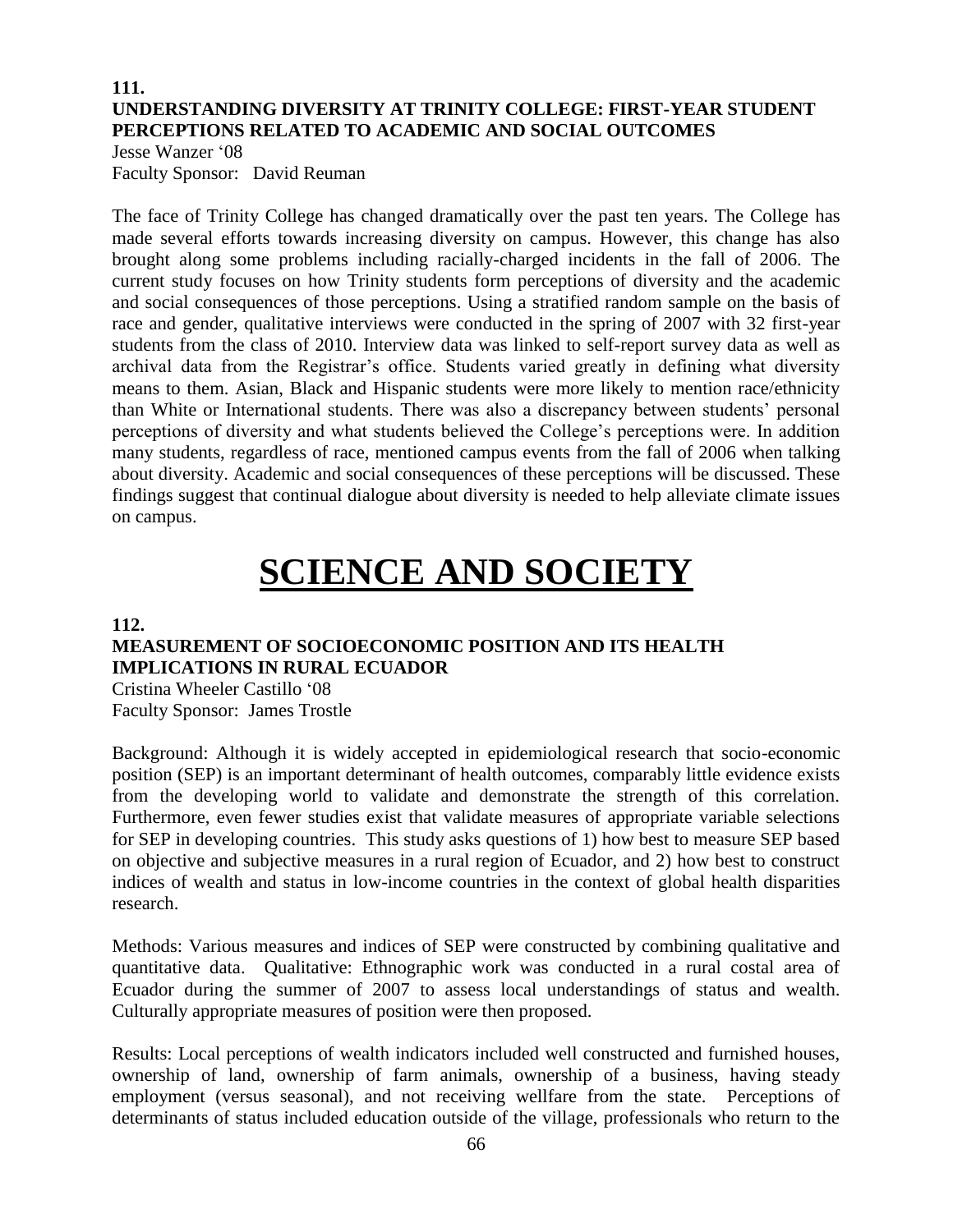village, leaders of popular groups, working hard for one's family, having a "desire" to ascend economically, and status is lost by wasting money on drink or clothes.

Conclusions: Despite poor conditions in the region and relatively low wealth levels in the village, gradients in wealth and status were evident from both direct observation and local perspectives. Additionally, local interpretations included variables not typically included in global health studies. Cognitive validation of measurement techniques is necessary for measurements to be appropriate within studies that include variables measuring social position.

## **113. COMPARISON OF ASTHMA IN HARTORD AND TRINIDAD & TOBAGO**

Samantha Alcala '11, Melissa Blake '11, Devin Fuller '11, Oladayo Oyedele '11, Khine Pyone Wai '11, Cristina Wheeler Castillo '08 Faculty Sponsors: Alison Draper, Milla Riggio

In the fall of 2007, students in the Scientific Discovery Program (SDP) studied asthma in Hartford and completed an educational service project in two Hartford elementary schools. In March of 2008, the SDP students enrolled in the seminar "Science and Asthma- Trinidadian Perspectives" and traveled to Trinidad and Tobago to investigate asthma from a global perspective. With a grant from the Mellon Foundation, students learned about the different triggers that exist in the Caribbean environment. Through meetings with professors, physicians, and interviews with the general public, students learned how the history of Trinidad and Tobago, and how IMF structural adjustment policies in particular, have shaped the country's wealth distribution and health care system. Further more, students learned about the role of nutrition and traditional remedies in asthma management. Although Trinidad and Tobago is a less wealthy country than the United States, their public health care system is able to offer some level of care to all people. In the United States those without insurance have to rely on Emergency Room visits and do not have access to preventative care. Funded by the Mellon Foundation.

# **SOCIOLOGY**

#### **114. ADOLESCENT CONTRACEPTIVE USE** Liana Brown '09 Faculty Sponsor: Theresa Morris

Teen sexual activity is a topic that causes anxiety in today's society. Sex education in the United States varies from abstinence-only to teaching about safer sex practices, including contraception. Through research and data analysis, I've studied contraceptive use among adolescents. The data I used for my research comes from the "2005 Youth Risk Behavior Surveillance Survey" conducted by the Center for Disease Control. My plan was to examine condom use and the use of the birth control pill by adolescents and to see how this varied according to gender, race, and age. In my attempt to answer this question, I applied race and feminist theory. I hypothesized that males will be more likely to use condoms than females and female will be most likely to report using the birth control pill. Racial minorities will be less likely to use contraception than their white counterparts due to lack of access. I also hypothesized that contraceptive use will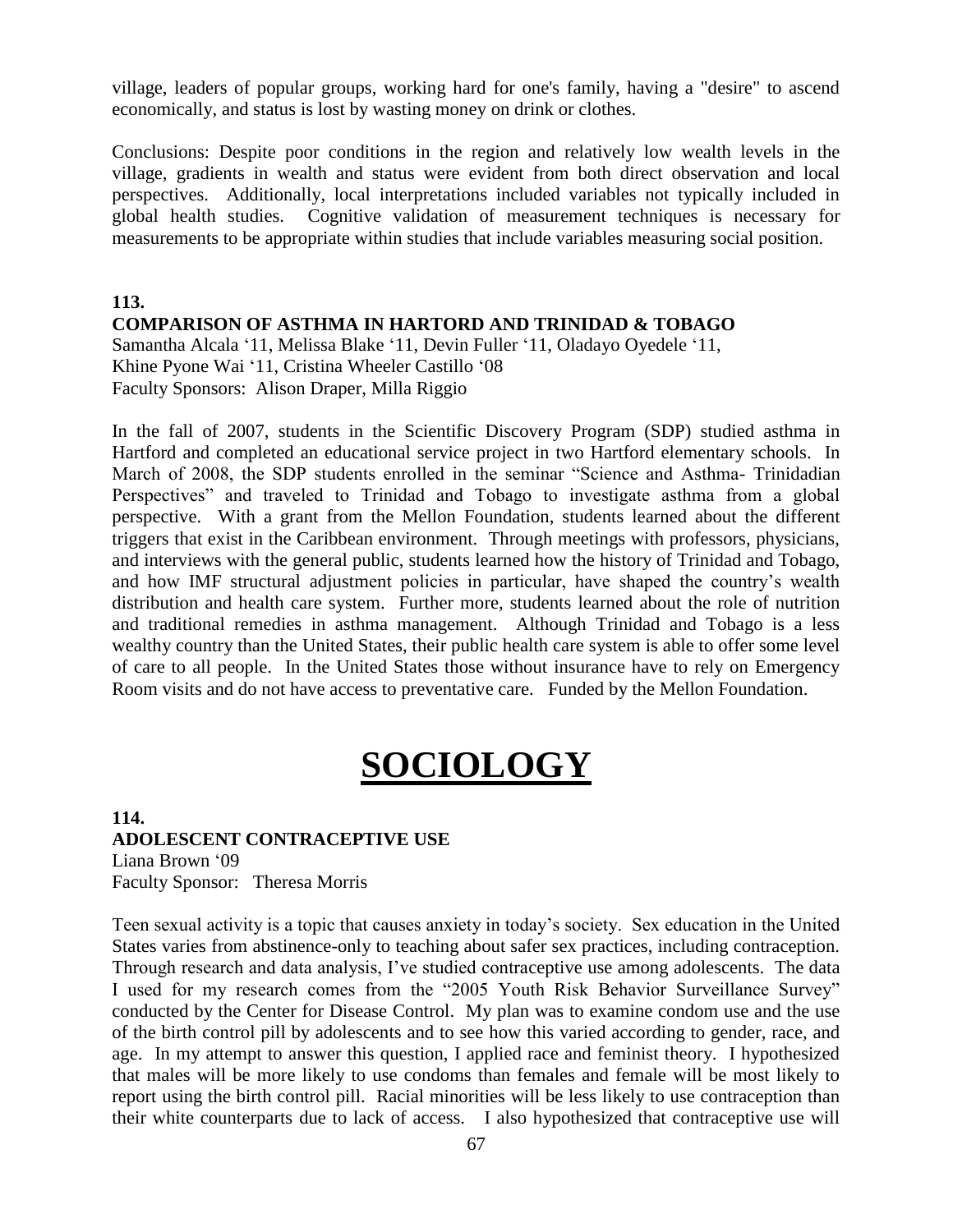increase with age. My research showed that racial minority adolescents are more likely to use condoms than their white counterparts, but white females are more likely to report using the birth control pill than black females.

#### **115. ANALYSIS OF STRESS RELATED TO EARLY CHILDHOOD INTEGRATION**  Sheila Coleman '10

Faculty Sponsor: Theresa Morris

In this study the dynamics of preschool classrooms were examined to observe the effects of diversity on young children. Interactions among children were studied to determine whether various ethnic backgrounds, diversity and income levels are contributing factors for early childhood stress. In this study I have conceptualized stress as being manifested in a child's unwillingness to attend school. The likelihood of children becoming intolerant of children outside their ethnic group increases with levels of heterogeneity. Supportive studies show peer rejection being witnessed among children that exhibit moodiness or emotional negativity during periods of group interaction. Typically young children have fears surrounding unfamiliar objects, noises and strangers. This study examines the willingness of children to accept unfamiliar people, mainly children, into their everyday situations with the minimum amount of stress involved. Through bivariate correlation I have tested the relationship between variables such as social economic status, diversity, and social interaction. My preliminary findings show that the level of diversity within a classroom has a regression coefficient of -.003 when I control for all other variables, and is not statistically significant (Sig.  $= 516$ ) to support my hypothesis. Correlations indicate that the greatest significance is among children new to the kindergarten environment and the level of unwillingness to attend school. Further study will be directed toward the benefits of early integrated socialization of children.

#### **116.**

#### **UNINSURED AND INSECURE? AN EXAMINATION OF THE EFFECTS OF RACE AND SOCIOECONOMIC STATUS ON HAVING HEALTH INSURANCE COVERAGE** Molly FitzGerald '10 Faculty Sponsor: Theresa Morris

Race is a deciding factor of many aspects of life in the United States. Many racial groups have been systematically disadvantaged over time, resulting in the vast inequalities that exist in America today. Health insurance is a key component to living a healthy and safe lifestyle, but all too frequently, people are forced to live without insurance coverage, leaving them vulnerable to the effects of injury and illness and unable to seek medical attention when necessary. Using a data set from The Interuniversity Consortium for Political and Social Research (ICPSR) study number 3927, the "National Survey of American's Families (NSAF), 1999," I examine the effects of race and income on the likelihood that a person has health insurance coverage, with the expectation that members of minority groups, because of their status in America society, make less money on average, and are therefore less likely to have a health insurance plan, than Americans who identify themselves as "White." An examination of past studies conducted on this subject, both empirical and theoretical in nature, provide a background for my study of the impact of race and income on health insurance in the United States. Although a chi-square test of significance shows no relationship between race and health insurance coverage (.460>.05), the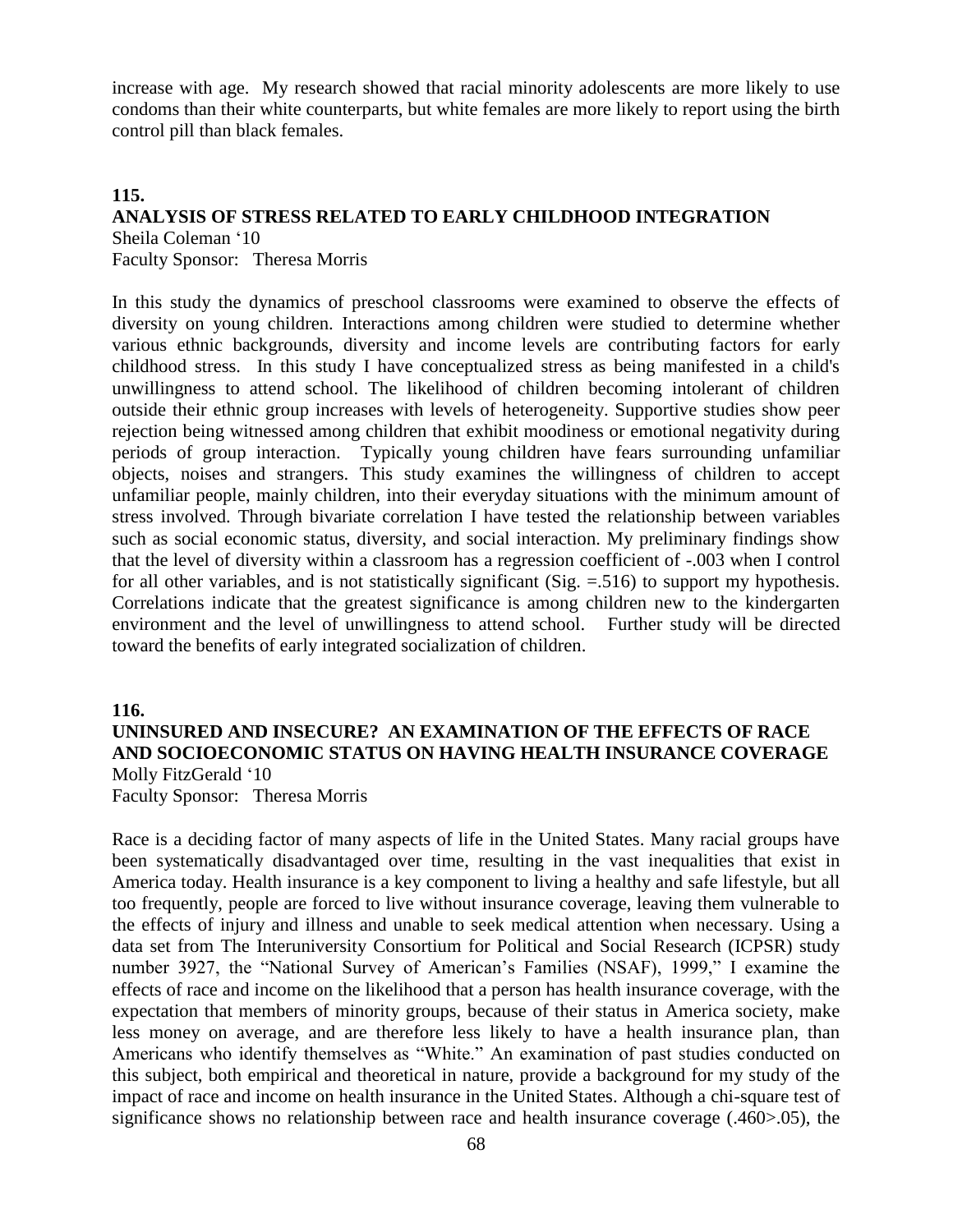addition of income as a rival factor demonstrates that the race of people living close to the poverty line (both below and slightly above) does impact a person's chances of having health insurance. This relationship is indicative of the stacking up of inequalities that can be seen throughout American society, and serves to further disadvantage those who are already at the bottom of the social spectrum. This research study attempts to answer some of the vital questions regarding the connections between race and income as factors impacting health insurance, as coverage becomes more expensive and harder to secure, but remains as crucial to living a secure life as it has ever been.

#### **117.**

#### **ANTI HOMOSEXUAL AND BISEXUAL HATE CRIMES AND ASSAULT: HOW THE U.S. AIDS EPIDEMIC IMPACTS VIOLENCE**

Justin Hall '09

Faculty Sponsor: Theresa Morris

The purpose of this study is to test whether or not the AIDS epidemic in the U.S. influences homophobic violence. The construction of "homosexual" (both male and female), "heterosexual", and "bisexual" sex acts or preferences is an extremely violent process. So many labels are behind the meanings of these words and yet only one of them actually describes the action that creates them, sex. This leads to the construction of knowledge about the different behaviors in which they become rank-ordered; a part of this violence is its justification. One justification is the belief that homosexuals are responsible for the AIDS epidemic in the U.S. The previous examples are forms of social or structural violence, but there is also a physical violence that results from this process. Almost twenty-two percent of all hate crimes committed in the U.S. in 2005 were against homosexuals or bisexuals. This study relies on individual acts of hate crimes as its unit of analysis; focusing on the levels of assault on victims who were chosen because they were seen as homosexual or bisexual. The reason for this focus is that assault requires a physical interaction between the assailant(s) and victim(s), making it a much more personal encounter. The preliminary findings in this study show that there is a relationship between the level of AIDS per state and the rate of anti-homosexual or bisexual hate crimes of all other hate crimes.

## **118. ANALYZING ATTITUDES TOWARD OBESITY** Kimberly Lewis '09

Faculty Sponsor: Theresa Morris

Diabetes, high-blood pressure, bad eating habits, low self-esteem, we have heard of all the studies accessing obesity. We have become too familiar with diet regiments and gastric bypass surgery. This review analyzes attitudes toward obesity. Looking at how people in general, not just obese individual, feel about men and women who are obese. Using empirical data of surveys, and previously conducted studies I examine the effect of social class on attitudes toward obesity. The results show that as social class increases, negative attitudes toward obese men and women increase. These findings indicate that there is a direct correlation between social class and the negative attitude toward obese men and women.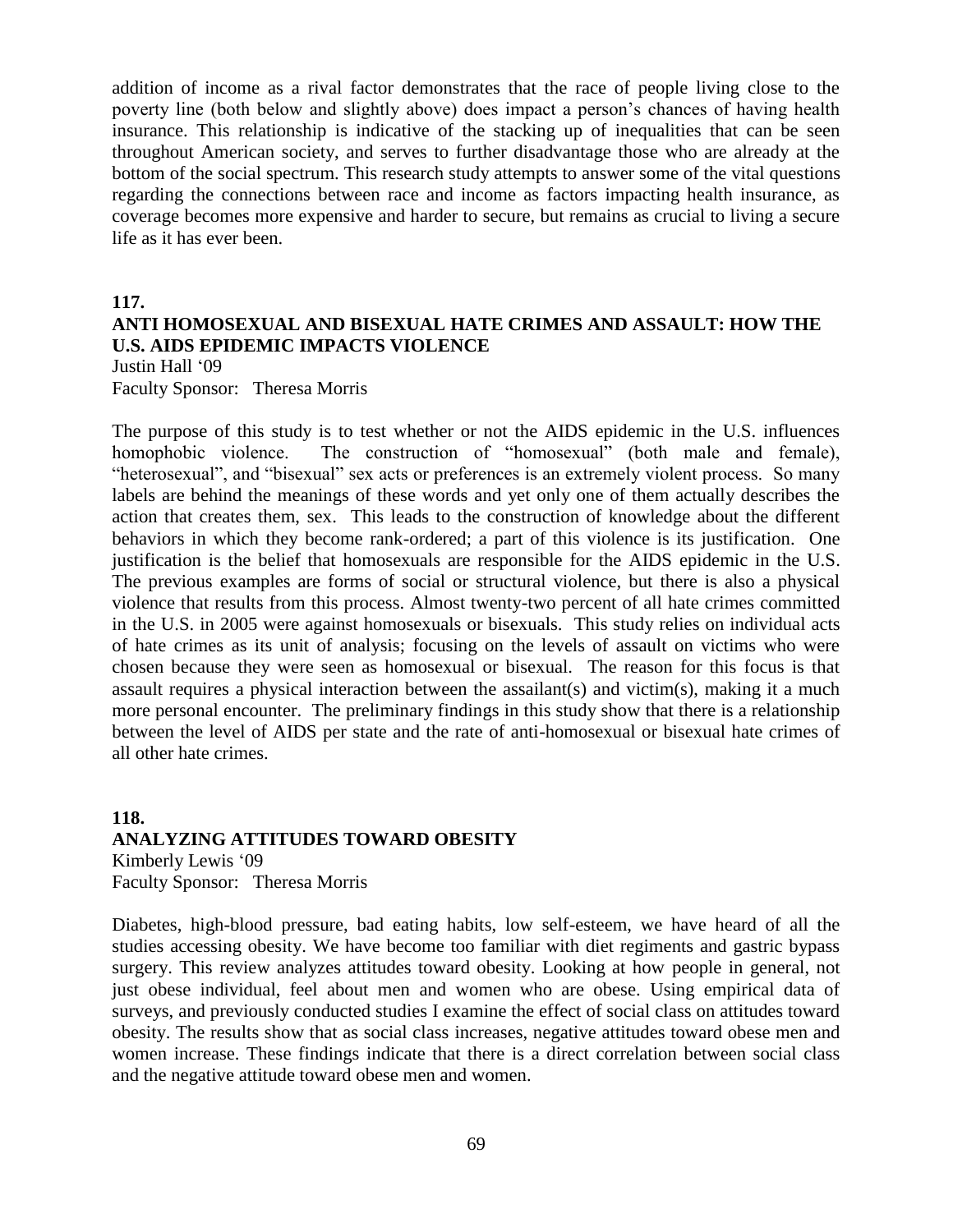## **119. EDUCATIONAL INEQUALITIES TIED TO ECONOMIC BACKGROUNDS** Julian Loo '09 Faculty Sponsor: Theresa Morris

I have chosen to examine the inequalities that exist in our educational system. I have specifically chosen to focus on examining academic success/achievement amongst high school students. My measure of academic success/achievement is through standardized tests composite scores both in math and reading at the high school level. My research has found that there is a direct correlation between a student's level of academic success/achievement and their Total Family Income. For the majority of my research I have found that the higher a student's family income, the more academic success/achievement they are able to attain. This goes vice versa.

I feel that this is an important topic to look at because there is an obvious inequality that exists in our educational system amongst different students. I would like to find out not only that this is happening, but why it is happening as well. As a country, we preach equality and freedom not only in our educational system but as a whole. It is obvious that equality does not exist in education if those who come from wealthier families are able to do better than those who don't.

## **120. EVENTS OF 911 AND THAT DAYS EFFECT ON INCREASING ANTI-SEMITIC HATE CRIMES**

Deborah Pham '09 Faculty Sponsor: Theresa Morris

In 2001 the world changed due to the terrorist attacks of September 11. In the days, weeks, months, and even years that have followed the focus in sociological research has been on the ramification of these events to Muslims and Middle Eastern natives. There has been a great deal written about misunderstandings of beliefs, hate crimes against Muslims, and who is a terrorist. What I have not seen is any study looking into the effect of 9/11 on the Jewish communities in the United States (US). Anti-Semitic attitudes have long been apart of US society creating a system of oppression for anyone of Jewish descent and I have explored a belief that anti-Semitic actions were on the rise prior to the events of 9/11, with a decline immediately following 9/11, and have continued to increase in the years post 9/11. In studying this issue I have used data from the Department of Justices Uniform Hate Crime annual reports along with information obtained in the Anti Deformation Leagues (ADL) Annual Audit of anti-Semitic incidences. Looking at this data one can clearly see a rise in anti-Semitic behaviors through hate crimes reported and incidents reported to the ADL, between 1986 and 1991 incidents rose from 900 per year to 1900, with a leveling off occurring between 1991 and 2000 (ADL 2006). In the year following 911 there was a sharp decline in incidents but with in a year incidents began to climb back up. What impact did the events of 911 have on anti-Semitic hate crimes within the United States? Since there was a significant decrease in anti-Semitic hate crimes post 911 this question deserves exploring.